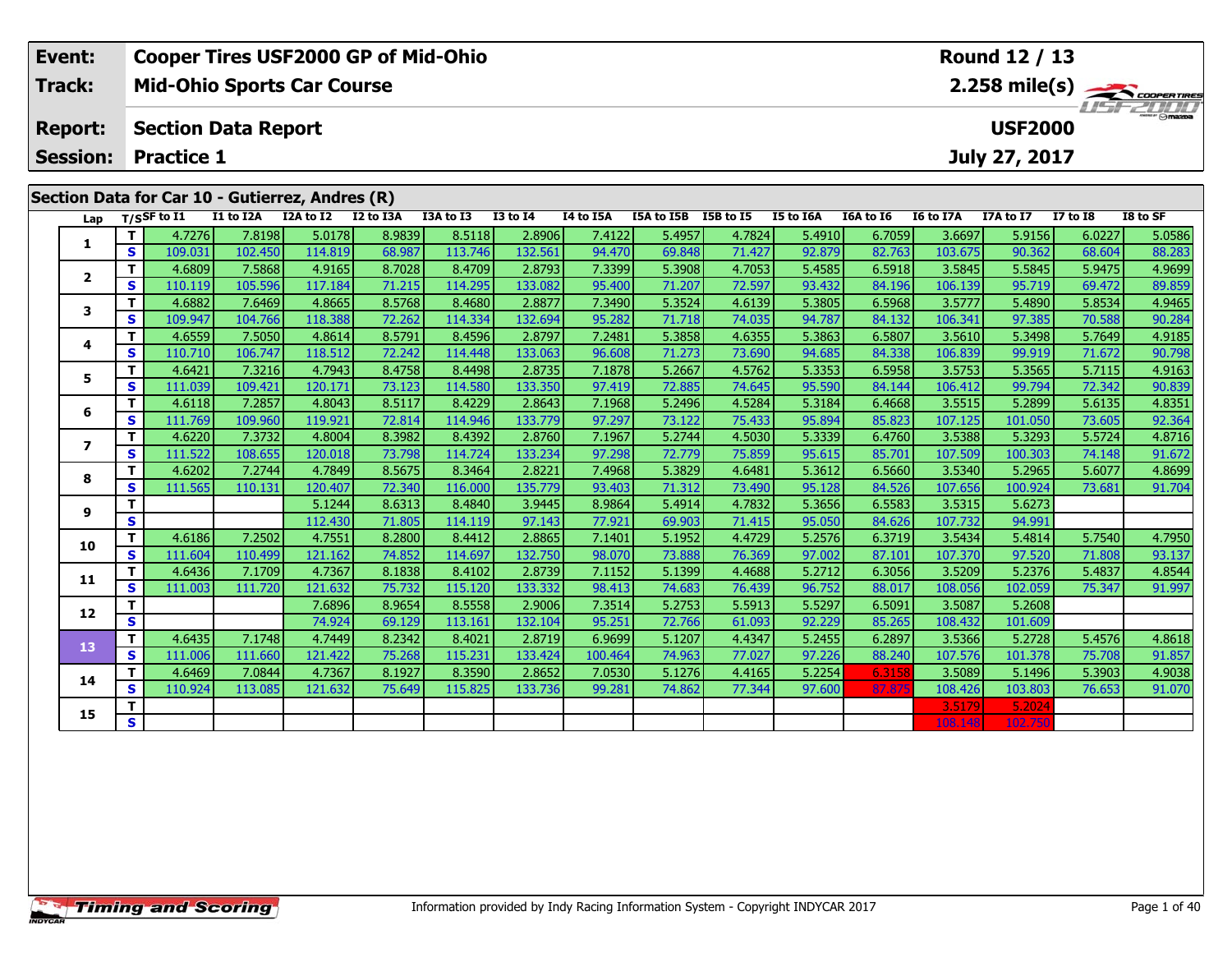| Event:                                          | <b>Cooper Tires USF2000 GP of Mid-Ohio</b> | Round 12 / 13                                         |  |  |  |  |  |  |  |
|-------------------------------------------------|--------------------------------------------|-------------------------------------------------------|--|--|--|--|--|--|--|
| Track:                                          | <b>Mid-Ohio Sports Car Course</b>          | $2.258$ mile(s) $\overbrace{\hspace{2cm}}$ coorgained |  |  |  |  |  |  |  |
| <b>Report:</b>                                  | <b>Section Data Report</b>                 | $\frac{2H}{\odot}$ mazoa<br><b>USF2000</b>            |  |  |  |  |  |  |  |
|                                                 | <b>Session: Practice 1</b>                 | July 27, 2017                                         |  |  |  |  |  |  |  |
| Section Data for Car 10 - Gutierrez, Andres (R) |                                            |                                                       |  |  |  |  |  |  |  |

| Lap               |              | $T/SI1$ to I2 I2 to I3 |         | 14 to 15 | I5 to 16 | $16 \text{ to } 17$ Lap |          | PI to PO | <b>PO to SF</b> | <b>SF to PI</b> |
|-------------------|--------------|------------------------|---------|----------|----------|-------------------------|----------|----------|-----------------|-----------------|
| 1                 | T I          | 12.8376                | 17.4957 | 17.6903  | 12.1969  | 9.5853                  | 88.5053  |          | 90.9689         |                 |
|                   | S.           | 107.284                | 90.763  | 80.591   | 87.317   | 95.459                  | 91.845   |          | 83.697          |                 |
| $\mathbf{2}$      | T.           | 12.5033                | 17.1737 | 17.4360  | 12.0503  | 9.1690                  | 86.8099  |          |                 |                 |
|                   | S            | 110.153                | 92.464  | 81.767   | 88.380   | 99.793                  | 93.639   |          |                 |                 |
| 3                 | T            | 12.5134                | 17.0448 | 17.3153  | 11.9773  | 9.0667                  | 86.2933  |          |                 |                 |
|                   | $\mathbf{s}$ | 110.064                | 93.164  | 82.337   | 88.918   | 100.919                 | 94.200   |          |                 |                 |
| 4                 | T.           | 12.3664                | 17.0387 | 17.2694  | 11.9670  | 8.9108                  | 85.7713  |          |                 |                 |
|                   | S.           | 111.372                | 93.197  | 82.555   | 88.995   | 102.684                 | 94.773   |          |                 |                 |
| 5                 | т            | 12.1159                | 16.9256 | 17.0307  | 11.9311  | 8.9318                  | 85.0785  |          |                 |                 |
|                   | S.           | 113.675                | 93.820  | 83.712   | 89.263   | 102.443                 | 95.545   |          |                 |                 |
| 6                 | $\mathbf{T}$ | 12.0900                | 16.9346 | 16.9748  | 11.7852  | 8.8414                  | 84.5507  |          |                 |                 |
|                   | <b>S</b>     | 113.918                | 93.770  | 83.988   | 90.368   | 103.490                 | 96.141   |          |                 |                 |
| $\overline{ }$    | T            | 12.1736                | 16.8374 | 16.9741  | 11.8099  | 8.8681                  | 84.6051  |          |                 |                 |
|                   | $\mathbf{s}$ | 113.136                | 94.311  | 83.992   | 90.179   | 103.179                 | 96.079   |          |                 |                 |
| 8                 | T.           | 12.0593                | 16.9139 | 17.5278  | 11.9272  | 8.8305                  | 85.1786  |          |                 | 83.0541         |
|                   | S            | 114.208                | 93.885  | 81.338   | 89.292   | 103.618                 | 95.432   |          |                 | 92.503          |
| 9                 | T.           |                        | 17.1153 | 19.2610  | 11.9239  | 9.1588                  | 317.6366 | 233.1134 | 86.9134         |                 |
|                   | <b>S</b>     |                        | 92.780  | 74.019   | 89.316   | 99.904                  | 25.592   | 3.852    | 87.603          |                 |
| 10                | T            | 12.0053                | 16.7212 | 16.8082  | 11.6295  | 9.0248                  | 84.2431  |          |                 |                 |
|                   | $\mathbf{s}$ | 114.722                | 94.967  | 84.821   | 91.577   | 101.387                 | 96.492   |          |                 |                 |
| 11                | T            | 11.9076                | 16.5940 | 16.7239  | 11.5768  | 8.7585                  | 83.4164  |          |                 | 79.9243         |
|                   | <b>S</b>     | 115.663                | 95.695  | 85.248   | 91.994   | 104.470                 | 97.448   |          |                 | 96.125          |
| $12 \overline{ }$ | T.           |                        | 17.5212 | 18.2180  | 12.0388  | 8.7695                  | 188.6325 | 104.2045 | 87.9523         |                 |
|                   | S            |                        | 90.630  | 78.257   | 88.464   | 104.339                 | 43.093   | 8.617    | 86.568          |                 |
| 13                | T.           | 11.9197                | 16.6363 | 16.5253  | 11.5352  | 8.8094                  | 83.2607  |          |                 |                 |
|                   | S            | 115.546                | 95.451  | 86.273   | 92.326   | 103.866                 | 97.631   |          |                 |                 |
| 14                | T            | 11.8211                | 16.5517 | 16.5971  | 11.5412  | 8.6585                  | 82.9758  |          |                 | 81.4278         |
|                   | $\mathbf{s}$ | 116.510                | 95.939  | 85.899   | 92.278   | 105.677                 | 97.966   |          |                 | 94.350          |
| 15                | T.           |                        |         |          |          | 8.7203                  |          |          |                 |                 |
|                   | S            |                        |         |          |          | 104.928                 |          |          |                 |                 |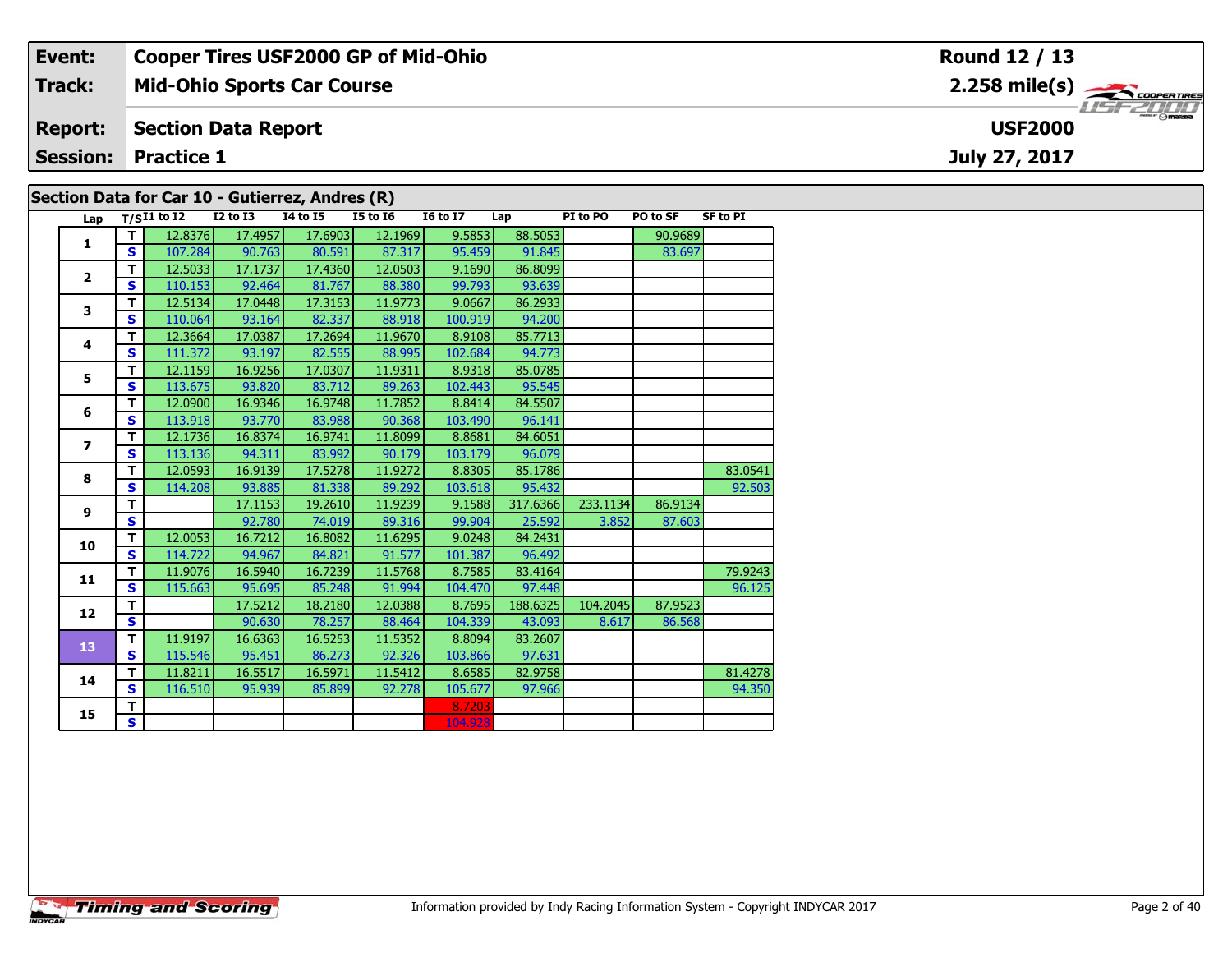| Event:                                     | <b>Cooper Tires USF2000 GP of Mid-Ohio</b> | Round 12 / 13                             |  |  |  |  |  |  |  |  |
|--------------------------------------------|--------------------------------------------|-------------------------------------------|--|--|--|--|--|--|--|--|
| Track:                                     | <b>Mid-Ohio Sports Car Course</b>          |                                           |  |  |  |  |  |  |  |  |
| <b>Report:</b>                             | <b>Section Data Report</b>                 | $\frac{2\pi}{2}$ omazoa<br><b>USF2000</b> |  |  |  |  |  |  |  |  |
|                                            | <b>Session: Practice 1</b>                 | July 27, 2017                             |  |  |  |  |  |  |  |  |
| Section Data for Car 11 - Enders, Kory (R) |                                            |                                           |  |  |  |  |  |  |  |  |

| Lap                      |                         | T/SSF to I1 | I1 to I2A | I2A to I2 I2 to I3A |        | I3A to I3 | <b>I3 to 14</b> | I4 to I5A | I5A to I5B I5B to I5 |        | <b>I5 to I6A</b> | I6A to I6 | I6 to I7A | I7A to I7 | <b>I7 to I8</b> | I8 to SF |
|--------------------------|-------------------------|-------------|-----------|---------------------|--------|-----------|-----------------|-----------|----------------------|--------|------------------|-----------|-----------|-----------|-----------------|----------|
| 1                        | T.                      | 4.8769      | 8.0731    | 5.0608              | 9.0487 | 8.4642    | 2.8405          | 7.6913    | 5.6156               | 4.8579 | 5.5071           | 6.7582    | 3.6481    | 6.2183    | 6.1118          | 5.1580   |
|                          | S                       | 105.693     | 99.235    | 113.843             | 68.493 | 114.386   | 134.899         | 91.041    | 68.357               | 70.317 | 92.608           | 82.122    | 104.288   | 85.963    | 67.604          | 86.582   |
| $\mathbf{2}$             | T.                      | 4.6918      | 7.6037    | 4.8930              | 8.7713 | 8.4149    | 2.8440          | 7.4345    | 5.4313               | 4.6602 | 5.3464           | 6.5727    | 3.6084    | 5.6016    | 5.8073          | 4.9966   |
|                          | $\mathbf{s}$            | 109.863     | 105.361   | 117.747             | 70.659 | 115.056   | 134.733         | 94.186    | 70.676               | 73.300 | 95.391           | 84.440    | 105.436   | 95.427    | 71.149          | 89.379   |
| 3                        | Τ.                      | 4.6586      | 7.5436    | 4.8348              | 8.5676 | 8.4043    | 2.8343          | 7.2212    | 5.4173               | 4.5897 | 5.3069           | 6.5569    | 3.5602    | 5.4767    | 5.9381          | 4.9455   |
|                          | S                       | 110.646     | 106.201   | 119.164             | 72.339 | 115.201   | 135.195         | 96.968    | 70.859               | 74.426 | 96.101           | 84.644    | 106.863   | 97.604    | 69.581          | 90.302   |
| 4                        | T                       | 4.6642      | 7.5045    | 4.8196              | 8.7043 | 8.4232    | 2.8436          | 7.3112    | 5.3031               | 4.6724 | 5.3117           | 6.6272    | 3.5453    | 5.4983    | 5.6413          | 4.9266   |
|                          | $\mathbf{s}$            | 110.513     | 106.754   | 119.540             | 71.203 | 114.942   | 134.752         | 95.775    | 72.385               | 73.108 | 96.014           | 83.746    | 107.312   | 97.220    | 73.242          | 90.649   |
| 5                        | T.                      | 4.6348      | 7.4011    | 4.7781              | 8.4787 | 8.3819    | 2.8360          | 7.1375    | 5.2969               | 4.5662 | 5.2851           | 6.4884    | 3.5566    | 5.4056    | 5.7143          | 4.8333   |
|                          | S                       | 111.214     | 108.246   | 120.579             | 73.098 | 115.509   | 135.113         | 98.105    | 72.469               | 74.809 | 96.498           | 85.537    | 106.971   | 98.887    | 72.307          | 92.399   |
| 6                        | T.                      | 4.6155      | 7.4382    | 4.8091              | 8.4183 | 8.3546    | 2.8272          | 7.2075    | 5.2427               | 4.5586 | 5.2807           | 6.5263    | 3.5589    | 5.3470    | 5.5772          | 4.9181   |
|                          | $\mathbf{s}$            | 111.679     | 107.706   | 119.801             | 73.622 | 115.886   | 135.534         | 97.153    | 73.219               | 74.933 | 96.578           | 85.041    | 106.902   | 99.971    | 74.084          | 90.806   |
| $\overline{\phantom{a}}$ | T.                      | 4.6207      | 7.2486    | 4.7644              | 8.4476 | 8.3514    | 2.8279          | 7.1632    | 5.1699               | 4.5453 | 5.2471           | 6.4468    | 3.5767    | 5.3680    | 5.6234          | 4.8879   |
|                          | S                       | 111.553     | 110.523   | 120.925             | 73.367 | 115.930   | 135.500         | 97.753    | 74.250               | 75.153 | 97.197           | 86.089    | 106.370   | 99.580    | 73.475          | 91.367   |
| 8                        | $\mathbf{T}$            | 4.6102      | 7.2784    | 4.7268              | 8.3159 | 8.3403    | 2.8279          | 7.1542    | 5.1589               | 4.4538 | 5.2163           | 6.4981    | 3.5361    | 5.2934    | 5.5266          | 4.8466   |
|                          | S                       | 111.807     | 110.070   | 121.887             | 74.529 | 116.085   | 135.500         | 97.876    | 74.408               | 76.697 | 97.770           | 85.410    | 107.592   | 100.983   | 74.762          | 92.145   |
| 9                        | T                       | 4.6107      | 7.1870    | 4.7308              | 8.3568 | 8.3235    | 2.8226          | 7.0645    | 5.1723               | 4.4172 | 5.2165           | 6.3660    | 3.5236    | 5.2502    | 5.5332          | 4.8534   |
|                          | S                       | 111.795     | 111.470   | 121.784             | 74.164 | 116.319   | 135.755         | 99.119    | 74.215               | 77.332 | 97.767           | 87.182    | 107.973   | 101.814   | 74.673          | 92.016   |
| 10                       | T.                      |             |           | 5.0080              | 8.7028 | 8.3651    | 2.8250          | 7.1841    | 5.2185               | 4.5064 | 5.2143           | 6.4223    | 3.5273    | 5.3060    |                 |          |
|                          | <b>S</b>                |             |           | 115.043             | 71.215 | 115.741   | 135.640         | 97.469    | 73.558               | 75.801 | 97.808           | 86.418    | 107.860   | 100.744   |                 |          |
| 11                       | T.                      | 4.5946      | 7.1509    | 4.7066              | 8.3563 | 8.3646    | 2.8235          | 7.1451    | 5.1269               | 4.4906 | 5.2719           | 6.2929    | 3.5212    | 5.2661    | 5.4474          | 4.8632   |
|                          | S                       | 112.187     | 112.033   | 122.410             | 74.168 | 115.748   | 135.712         | 98.001    | 74.872               | 76.068 | 96.739           | 88.195    | 108.047   | 101.507   | 75.849          | 91.831   |
| 12                       | T.                      | 5.5382      | 8.9745    | 4.9969              | 8.4897 | 8.4582    | 2.8390          | 7.2002    | 5.0771               | 4.5787 | 5.2092           | 6.5087    | 3.4960    | 5.2230    | 5.3679          | 4.8516   |
|                          | S                       | 93.073      | 89.268    | 115.299             | 73.003 | 114.467   | 134.971         | 97.251    | 75.607               | 74.604 | 97.904           | 85.270    | 108.826   | 102.345   | 76.973          | 92.050   |
| 13                       | T.                      | 4.6056      | 7.2233    | 4.7254              | 8.3083 | 8.3311    | 2.8216          | 7.1284    | 5.1792               | 4.4352 | 5.2087           | 6.2972    | 3.5358    | 5.4615    | 5.4856          | 4.8737   |
|                          | $\mathbf{s}$            | 111.919     | 110.910   | 121.923             | 74.597 | 116.213   | 135.803         | 98.231    | 74.116               | 77.018 | 97.913           | 88.134    | 107.601   | 97.875    | 75.321          | 91.633   |
| 14                       | T.                      | 4.5858      | 7.2018    | 4.7375              | 8.2937 | 8.2938    | 2.7987          | 7.2615    | 5.1396               | 4.6166 | 5.2737           | 6.4141    | 3.4889    | 5.2619    | 5.4177          | 4.7833   |
|                          | S                       | 112.402     | 111.241   | 121.612             | 74.728 | 116.736   | 136.914         | 96.430    | 74.687               | 73.992 | 96.706           | 86.528    | 109.047   | 101.588   | 76.265          | 93.365   |
| 15                       | T.                      | 4.5815      | 7.4128    | 4.8552              | 8.4789 | 8.2483    | 2.8132          | 7.1265    | 5.0974               | 4.5064 | 5.2055           | 6.3595    | 3.4983    | 5.3823    | 5.5136          | 4.8441   |
|                          | $\mathbf{s}$            | 112.508     | 108.075   | 118.664             | 73.096 | 117.380   | 136.209         | 98.257    | 75.306               | 75.801 | 97.973           | 87.271    | 108.754   | 99.315    | 74.939          | 92.193   |
| 16                       | T.                      | 4.6107      | 7.1321    | 4.7073              | 8.3438 | 8.2085    | 2.7678          | 7.6148    | 5.0986               | 4.5621 | 5.3213           | 6.4279    | 3.5079    | 5.1859    | 5.3888          | 4.8076   |
|                          | S                       | 111.795     | 112.328   | 122.392             | 74.279 | 117.949   | 138.443         | 91.956    | 75.288               | 74.876 | 95.841           | 86.342    | 108.456   | 103.077   | 76.674          | 92.893   |
| 17                       | $\mathbf{T}$            | 4.5834      | 7.1690    | 4.6855              | 8.2850 | 8.2820    | 2.8029          | 7.0475    | 5.1052               | 4.4354 | 5.2175           | 6.4324    | 3.4971    | 5.2669    | 5.4309          | 4.8046   |
|                          | S.                      | 112.461     | 111.750   | 122.962             | 74.807 | 116.902   | 136.709         | 99.358    | 75.191               | 77.015 | 97.748           | 86.282    | 108.791   | 101.491   | 76.080          | 92.951   |
| 18                       | T.                      | 4.5557      | 7.2163    | 4.7053              | 8.2996 | 8.2666    | 2.7893          | 7.2991    | 5.3640               | 4.8568 | 5.9026           | 7.2803    | 3.5228    | 5.2546    | 5.4782          | 4.7536   |
|                          | $\mathbf{s}$            | 113.145     | 111.018   | 122.444             | 74.675 | 117.120   | 137.376         | 95.933    | 71.563               | 70.333 | 86.403           | 76.23     | 107.998   | 101.729   | 75.423          | 93.948   |
| 19                       | Τ.                      |             |           |                     |        |           |                 |           |                      |        |                  |           | 4.4044    | 5.8040    |                 |          |
|                          | $\overline{\mathbf{s}}$ |             |           |                     |        |           |                 |           |                      |        |                  |           | 86.381    | 92.099    |                 |          |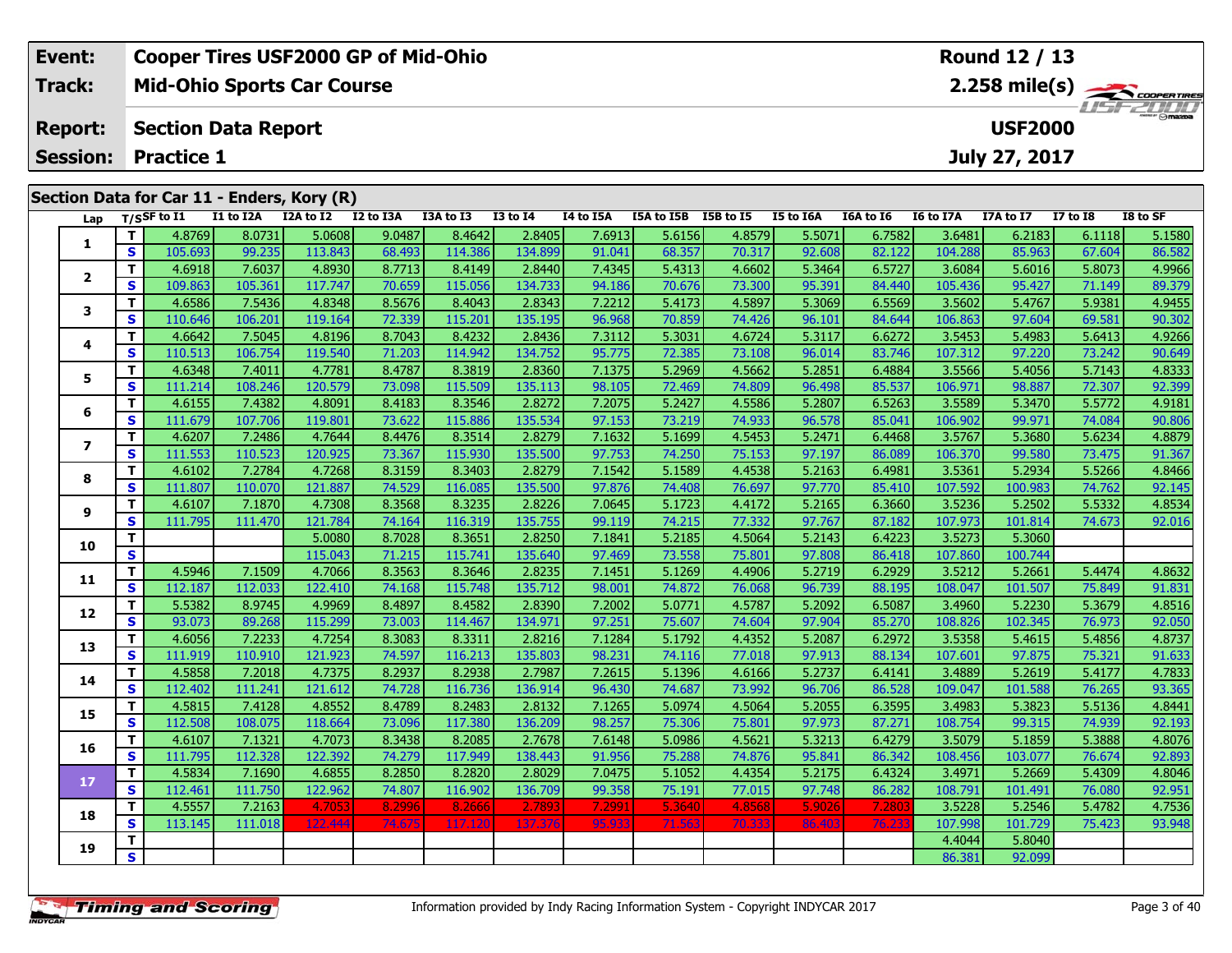| Event:                                     | <b>Cooper Tires USF2000 GP of Mid-Ohio</b> | Round 12 / 13                 |  |  |  |  |  |  |  |  |
|--------------------------------------------|--------------------------------------------|-------------------------------|--|--|--|--|--|--|--|--|
| <b>Track:</b>                              | <b>Mid-Ohio Sports Car Course</b>          | $2.258$ mile(s) $\rightarrow$ |  |  |  |  |  |  |  |  |
| <b>Report:</b>                             | Section Data Report                        | <b>USF2000</b>                |  |  |  |  |  |  |  |  |
|                                            | <b>Session: Practice 1</b>                 | July 27, 2017                 |  |  |  |  |  |  |  |  |
| Section Data for Car 11 - Enders, Kory (R) |                                            |                               |  |  |  |  |  |  |  |  |

| Lap                     |                         | $T/SI1$ to I2 | $\overline{12}$ to $\overline{13}$ | I4 to I5 | I5 to I6 | <b>I6 to I7</b> | Lap      | PI to PO | PO to SF | <b>SF to PI</b> |
|-------------------------|-------------------------|---------------|------------------------------------|----------|----------|-----------------|----------|----------|----------|-----------------|
|                         | T I                     | 13.1339       | 17.5129                            | 18.1648  | 12.2653  | 9.8664          | 89.9305  |          | 91.3215  |                 |
| 1                       | S                       | 104.864       | 90.673                             | 78.486   | 86.830   | 92.739          | 90.390   |          | 83.374   |                 |
|                         | $\mathbf T$             | 12.4967       | 17.1862                            | 17.5260  | 11.9191  | 9.2100          | 86.6777  |          |          |                 |
| $\overline{2}$          | $\mathbf{s}$            | 110.211       | 92.397                             | 81.347   | 89.352   | 99.349          | 93.782   |          |          |                 |
|                         | $\overline{\mathsf{r}}$ | 12.3784       | 16.9719                            | 17.2282  | 11.8638  | 9.0369          | 85.8557  |          |          |                 |
| 3                       | $\mathbf{s}$            | 111.264       | 93.564                             | 82.753   | 89.769   | 101.252         | 94.680   |          |          |                 |
|                         | $\mathbf{T}$            | 12.3241       | 17.1275                            | 17.2867  | 11.9389  | 9.0436          | 85.7965  |          |          |                 |
| 4                       | $\mathbf{s}$            | 111.754       | 92.714                             | 82.473   | 89.204   | 101.177         | 94.745   |          |          |                 |
|                         | T                       | 12.1792       | 16.8606                            | 17.0006  | 11.7735  | 8.9622          | 84.7945  |          |          |                 |
| 5                       | S                       | 113.084       | 94.181                             | 83.861   | 90.457   | 102.095         | 95.865   |          |          |                 |
|                         | T                       | 12.2473       | 16.7729                            | 17.0088  | 11.8070  | 8.9059          | 84.6799  |          |          |                 |
| 6                       | $\mathbf{s}$            | 112.455       | 94.674                             | 83.820   | 90.201   | 102.741         | 95.994   |          |          |                 |
|                         | T.                      | 12.0130       | 16.7990                            | 16.8784  | 11.6939  | 8.9447          | 84.2889  |          |          |                 |
| $\overline{\mathbf{z}}$ | $\overline{\mathbf{s}}$ | 114.649       | 94.527                             | 84.468   | 91.073   | 102.295         | 96.440   |          |          |                 |
|                         | $\overline{\mathsf{r}}$ | 12.0052       | 16.6562                            | 16.7669  | 11.7144  | 8.8295          | 83.7835  |          |          |                 |
| 8                       | $\overline{\mathbf{s}}$ | 114.723       | 95.337                             | 85.030   | 90.914   | 103.630         | 97.021   |          |          |                 |
|                         | T                       | 11.9178       | 16.6803                            | 16.6540  | 11.5825  | 8.7738          | 83.4283  |          |          | 79.3008         |
| 9                       | S                       | 115.564       | 95.199                             | 85.606   | 91.949   | 104.288         | 97.435   |          |          | 96.881          |
|                         | $\mathbf T$             |               | 17.0679                            | 16.9090  | 11.6366  | 8.8333          | 192.6599 | 114.4279 | 82.2970  |                 |
| 10                      | $\mathbf{s}$            |               | 93.037                             | 84.315   | 91.522   | 103.585         | 42.192   | 7.847    | 92.517   |                 |
| 11                      | T                       | 11.8575       | 16.7209                            | 16.7626  | 11.5648  | 8.7873          | 83.4218  |          |          |                 |
|                         | S.                      | 116.152       | 94.968                             | 85.051   | 92.090   | 104.128         | 97.442   |          |          |                 |
| 12                      | T.                      | 13.9714       | 16.9479                            | 16.8560  | 11.7179  | 8.7190          | 86.8089  |          |          |                 |
|                         | $\overline{\mathbf{s}}$ | 98.578        | 93.696                             | 84.580   | 90.887   | 104.943         | 93.640   |          |          |                 |
| 13                      | $\mathbf T$             | 11.9487       | 16.6394                            | 16.7428  | 11.5059  | 8.9973          | 83.6206  |          |          |                 |
|                         | $\overline{\mathbf{s}}$ | 115.265       | 95.433                             | 85.152   | 92.561   | 101.697         | 97.210   |          |          |                 |
| 14                      | T.                      | 11.9393       | 16.5875                            | 17.0177  | 11.6878  | 8.7508          | 83.5686  |          |          |                 |
|                         | $\overline{\mathbf{s}}$ | 115.356       | 95.732                             | 83.776   | 91.121   | 104.562         | 97.271   |          |          |                 |
| 15                      | $\mathbf T$             | 12.2680       | 16.7272                            | 16.7303  | 11.5650  | 8.8806          | 83.9235  |          |          |                 |
|                         | $\overline{\mathbf{s}}$ | 112.265       | 94.932                             | 85.216   | 92.088   | 103.034         | 96.860   |          |          |                 |
| 16                      | $\mathbf T$             | 11.8394       | 16.5523                            | 17.2755  | 11.7492  | 8.6938          | 83.6851  |          |          |                 |
|                         | S.                      | 116.330       | 95.936                             | 82.526   | 90.644   | 105.247         | 97.136   |          |          |                 |
| 17                      | $\overline{\mathsf{r}}$ | 11.8545       | 16.5670                            | 16.5881  | 11.6499  | 8.7640          | 83.0453  |          |          |                 |
|                         | S                       | 116.181       | 95.850                             | 85.946   | 91.417   | 104.404         | 97.884   |          |          |                 |
| 18                      | T                       | 11.9216       | 16.5662                            | 17.5199  | 13.1829  | 8.7774          | 85.5448  |          |          | 83.8870         |
|                         | S                       | 115.528       | 95.855                             | 81.375   | 80.786   | 104.245         | 95.024   |          |          | 91.584          |
| 19                      | $\overline{\mathbf{T}}$ |               |                                    |          |          | 10.2084         |          |          |          |                 |
|                         | S                       |               |                                    |          |          | 89.632          |          |          |          |                 |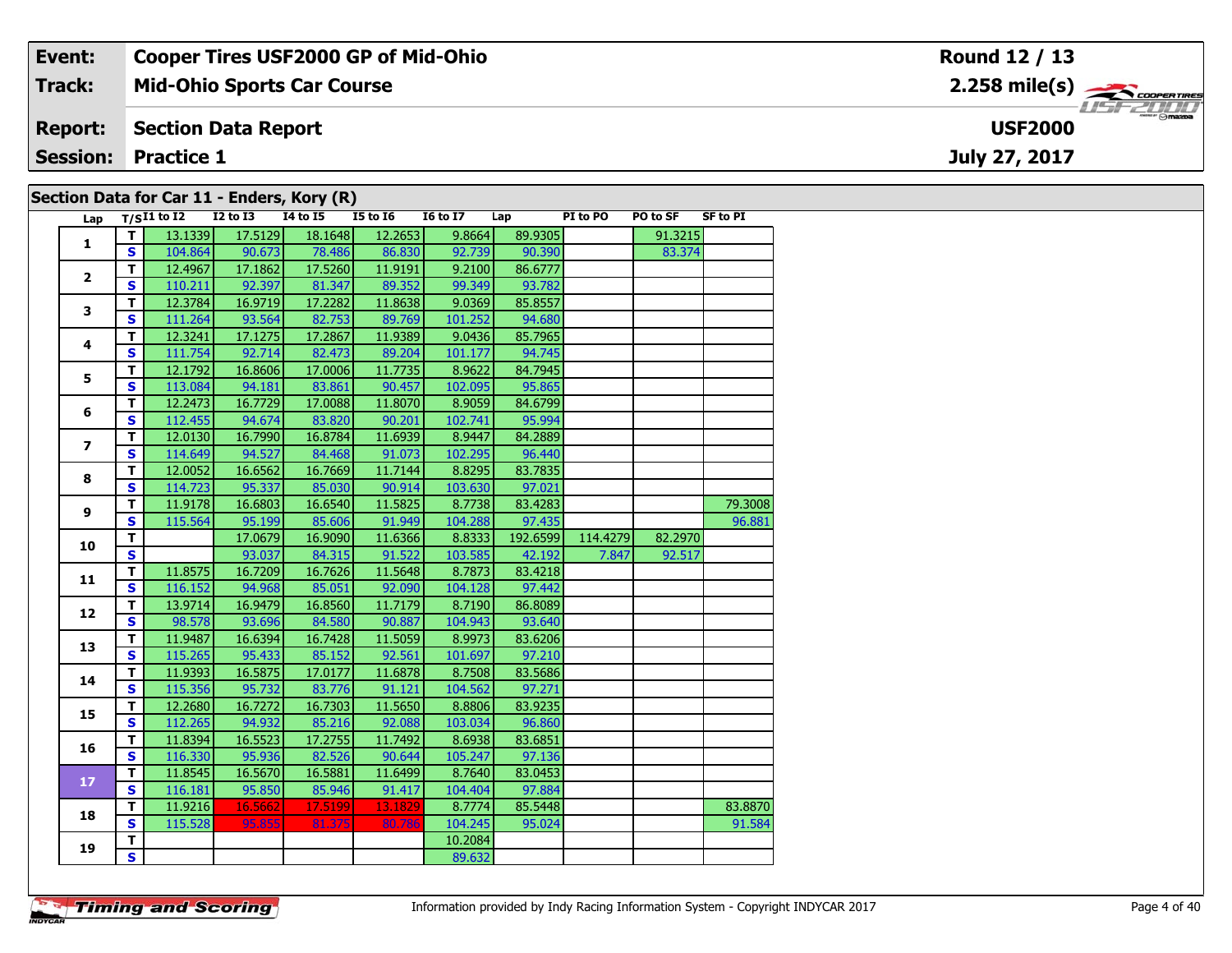| Event:         | <b>Cooper Tires USF2000 GP of Mid-Ohio</b>       | <b>Round 12 / 13</b>                      |
|----------------|--------------------------------------------------|-------------------------------------------|
| <b>Track:</b>  | <b>Mid-Ohio Sports Car Course</b>                | $2.258$ mile(s) $\rightarrow$ COOPERTIRES |
| <b>Report:</b> | <b>Section Data Report</b>                       | <b>USF2000</b>                            |
|                | <b>Session: Practice 1</b>                       | July 27, 2017                             |
|                | Section Data for Car 12 - de la Vara, Moises (R) |                                           |

| Lap                      |                         | $T/S$ SF to $I1$  | I1 to I2A         | -- <i>--</i> 1 - - -<br>I2A to I2 | --<br>$\mathbf{v}$<br>I2 to I3A | I3A to I3         | <b>I3 to I4</b>   | I4 to I5A        | I5A to I5B I5B to I5 |                  | I5 to I6A        | I6A to I6        | I6 to I7A         | I7A to I7         | <b>I7 to I8</b>  | I8 to SF         |
|--------------------------|-------------------------|-------------------|-------------------|-----------------------------------|---------------------------------|-------------------|-------------------|------------------|----------------------|------------------|------------------|------------------|-------------------|-------------------|------------------|------------------|
|                          | T.                      | 4.8311            | 7.9460            | 5.0089                            | 9.1214                          | 8.4292            | 2.8215            | 7.6736           | 5.5609               | 4.8834           | 5.5604           | 6.8407           | 3.7060            | 6.0047            | 6.1828           | 5.0868           |
| 1                        | S                       | 106.695           | 100.823           | 115.023                           | 67.947                          | 114.860           | 135.808           | 91.251           | 69.029               | 69.949           | 91.720           | 81.132           | 102.659           | 89.021            | 66.828           | 87.794           |
|                          | T.                      | 4.7259            | 7.5365            | 4.8055                            | 8.9289                          | 8.5901            | 2.8599            | 7.3041           | 5.3602               | 4.7267           | 5.4335           | 6.6601           | 3.5861            | 5.7408            | 5.9297           | 4.9480           |
| $\mathbf{2}$             | $\mathbf{s}$            | 109.070           | 106.301           | 119.891                           | 69.412                          | 112.709           | 133.984           | 95.868           | 71.614               | 72.268           | 93.862           | 83.332           | 106.091           | 93.113            | 69.680           | 90.257           |
| 3                        | T.                      | 4.6792            | 7.5127            | 4.8189                            | 8.6486                          | 8.4265            | 2.8404            | 7.8001           | 5.5864               | 4.6711           | 5.5158           | 7.4721           | 3.5819            | 5.4609            | 5.9717           | 4.9078           |
|                          | $\mathbf{s}$            | 110.159           | 106.638           | 119.558                           | 71.662                          | 114.897           | 134.904           | 89.772           | 68.714               | 73.129           | 92.462           | 74.276           | 106.216           | 97.886            | 69.190           | 90.996           |
| 4                        | T.                      | 4.7086            | 7.4712            | 4.8027                            | 8.5444                          | 8.4763            | 2.8604            | 7.1964           | 5.2771               | 4.6435           | 5.3334           | 6.5462           | 3.7221            | 5.6374            | 5.9438           | 4.9245           |
|                          | S                       | 109.471           | 107.230           | 119.961                           | 72.536                          | 114.222           | 133.961           | 97.302           | 72.741               | 73.563           | 95.624           | 84.782           | 102.215           | 94.821            | 69.515           | 90.688           |
| 5.                       | T.                      | 4.6782            | 7.2936            | 4.7694                            | 8.4515                          | 8.3999            | 2.8480            | 7.1572           | 5.2838               | 4.5259           | 5.3253           | 6.5793           | 3.5575            | 5.4402            | 5.7638           | 4.8957           |
|                          | S                       | 110.182           | 109.841           | 120.798                           | 73.333                          | 115.261           | 134.544           | 97.835           | 72.649               | 75.475           | 95.769           | 84.355           | 106.944           | 98.258            | 71.686           | 91.221           |
| 6                        | T.                      | 4.6722            | 7.3730            | 4.7902                            | 8.5015                          | 8.4162            | 2.8540            | 7.1351           | 5.2843               | 4.4728           | 5.2707           | 6.5432           | 3.5592            | 5.4122            | 5.6945           | 4.8913           |
|                          | S                       | 110.324           | 108.658           | 120.274                           | 72.902                          | 115.038           | 134.261           | 98.138           | 72.642               | 76.371           | 96.761           | 84.821           | 106.893           | 98.767            | 72.558           | 91.303           |
| $\overline{\phantom{a}}$ | T.                      | 4.6969            | 7.2958            | 4.7504                            | 8.5349                          | 8.3842            | 2.8411            | 7.1275           | 5.1583               | 4.5254           | 5.2945           | 6.5726           | 3.5533            | 5.2927            | 5.5834           | 4.9031           |
|                          | S                       | 109.744           | 109.808           | 121.282                           | 72.616                          | 115.477           | 134.871           | 98.243           | 74.417               | 75.483           | 96.326           | 84.441           | 107.071           | 100.997           | 74.002           | 91.083           |
| 8                        | T.                      | 4.6623            | 7.1947            | 4.7441                            | 8.3751                          | 8.4067            | 2.8459            | 7.1344           | 5.2451               | 4.4593           | 5.2939           | 6.3860           | 3.5614            | 5.2658            | 5.5865           | 4.8877           |
|                          | S                       | 110.558           | 111.351           | 121.443                           | 74.002                          | 115.168           | 134.643           | 98.148           | 73.185               | 76.602           | 96.337           | 86.909           | 106.827           | 101.513           | 73.961           | 91.370           |
| 9                        | $\mathbf{T}$            | 4.6413            | 7.1594            | 4.7230                            | 8.3960                          | 8.4016            | 2.8467            | 7.0289           | 5.1912               | 4.4819           | 5.2563           | 6.4035           | 3.5100            | 5.1869            | 5.5081           | 4.8594           |
|                          | $\mathbf{s}$            | 111.058           | 111.900           | 121.985                           | 73.818                          | 115.238           | 134.606           | 99.621           | 73.945               | 76.216           | 97.026           | 86.671           | 108.392           | 103.057           | 75.013           | 91.902           |
| 10                       | T                       |                   |                   | 5.1807                            | 8.6915                          | 8.4981            | 2.8686            | 7.2920           | 5.2940               | 4.5289           | 5.3102           | 6.3614           | 3.5152            | 5.2257            |                  |                  |
|                          | $\mathbf{s}$            |                   |                   | 111.208                           | 71.308                          | 113.929           | 133.578           | 96.027           | 72.509               | 75.425           | 96.042           | 87.245           | 108.231           | 102.292           |                  |                  |
| 11                       | T                       | 4.6554            | 7.2760            | 4.7722                            | 8.3450                          | 8.4064            | 2.8556            | 7.0067           | 5.1424               | 4.4284           | 5.2916           | 6.4320           | 3.5172            | 5.4730            | 5.5920           | 4.8584           |
|                          | $\mathbf{s}$            | 110.722           | 110.107           | 120.728                           | 74.269                          | 115.172           | 134.186           | 99.937           | 74.647               | 77.136           | 96.379           | 86.287           | 108.170           | 97.670            | 73.888           | 91.921           |
| 12                       | T                       | 4.6666            | 7.1689            | 4.7036                            | 8.2657                          | 8.4055            | 2.8504            | 7.0555           | 5.1908               | 4.4550           | 5.2496           | 6.3384           | 3.5346            | 5.1856            | 5.5341           | 4.8500           |
|                          | $\mathbf{s}$            | 110.456           | 111.752           | 122.488                           | 74.981                          | 115.184           | 134.431           | 99.246           | 73.951               | 76.676           | 97.150           | 87.562           | 107.637           | 103.083           | 74.661           | 92.081           |
| 13                       | $\mathbf{T}$            | 4.6649            | 7.1655            | 4.6938                            | 8.3301                          | 8.3962            | 2.8483            | 7.0862           | 5.1728               | 4.4596           | 5.2431           | 6.4376           | 3.4918            | 5.1638            | 5.4142           | 4.8544           |
|                          | S                       | 110.496           | 111.805           | 122.744                           | 74.402                          | 115.312           | 134.530           | 98.816           | 74.208               | 76.597           | 97.271           | 86.212           | 108.957           | 103.518           | 76.314           | 91.997           |
| 14                       | $\mathbf T$<br>S        | 4.6452<br>110.965 | 7.0591<br>113.490 | 4.7006<br>122.567                 | 8.4081<br>73.711                | 8.3910<br>115.383 | 2.8496<br>134.469 | 7.0403<br>99.460 | 5.1476<br>74.571     | 4.3885<br>77.838 | 5.2035<br>98.011 | 6.3876<br>86.887 | 3.5168<br>108.182 | 5.1252<br>104.297 | 5.4709<br>75.524 | 4.8481<br>92.117 |
|                          | T                       | 4.6738            | 7.1933            | 4.7965                            | 8.3409                          | 8.3868            | 2.8469            | 6.9656           | 5.2557               | 4.4749           | 5.2561           | 6.4941           | 3.5244            | 5.0726            | 5.4462           | 4.8511           |
| 15                       | $\mathbf{s}$            | 110.286           | 111.373           | 120.116                           | 74.305                          | 115.441           | 134.596           | 100.526          | 73.038               | 76.335           | 97.030           | 85.462           | 107.949           | 105.379           | 75.866           | 92.060           |
|                          | T.                      | 4.6936            | 7.1181            | 4.7063                            | 8.5082                          | 8.4117            | 2.8487            | 7.0613           | 5.1125               | 4.4479           | 5.2495           | 6.5372           | 3.5140            | 5.3063            | 5.5802           | 4.9160           |
| 16                       | $\mathbf{s}$            | 109.821           | 112.549           | 122.418                           | 72.844                          | 115.099           | 134.511           | 99.164           | 75.083               | 76.798           | 97.152           | 84.899           | 108.268           | 100.738           | 74.044           | 90.844           |
|                          | $\mathbf{T}$            | 4.6978            | 7.2481            | 4.7417                            | 8.2700                          | 8.3867            | 2.8520            | 7.1375           | 5.2091               | 4.4840           | 5.2417           | 6.6265           | 3.5352            | 5.4534            | 5.7214           | 4.8866           |
| 17                       | $\mathbf{s}$            | 109.723           | 110.531           | 121.504                           | 74.942                          | 115.443           | 134.355           | 98.10            | 73.69                | 76.180           | 97.297           | 83.75            | 107.619           | 98.021            | 72.217           | 91.391           |
|                          | T                       |                   |                   |                                   |                                 |                   |                   |                  |                      |                  |                  |                  | 3.5758            | 5.6104            |                  |                  |
| 18                       | $\overline{\mathbf{s}}$ |                   |                   |                                   |                                 |                   |                   |                  |                      |                  |                  |                  | 106.397           | 95.27             |                  |                  |
|                          |                         |                   |                   |                                   |                                 |                   |                   |                  |                      |                  |                  |                  |                   |                   |                  |                  |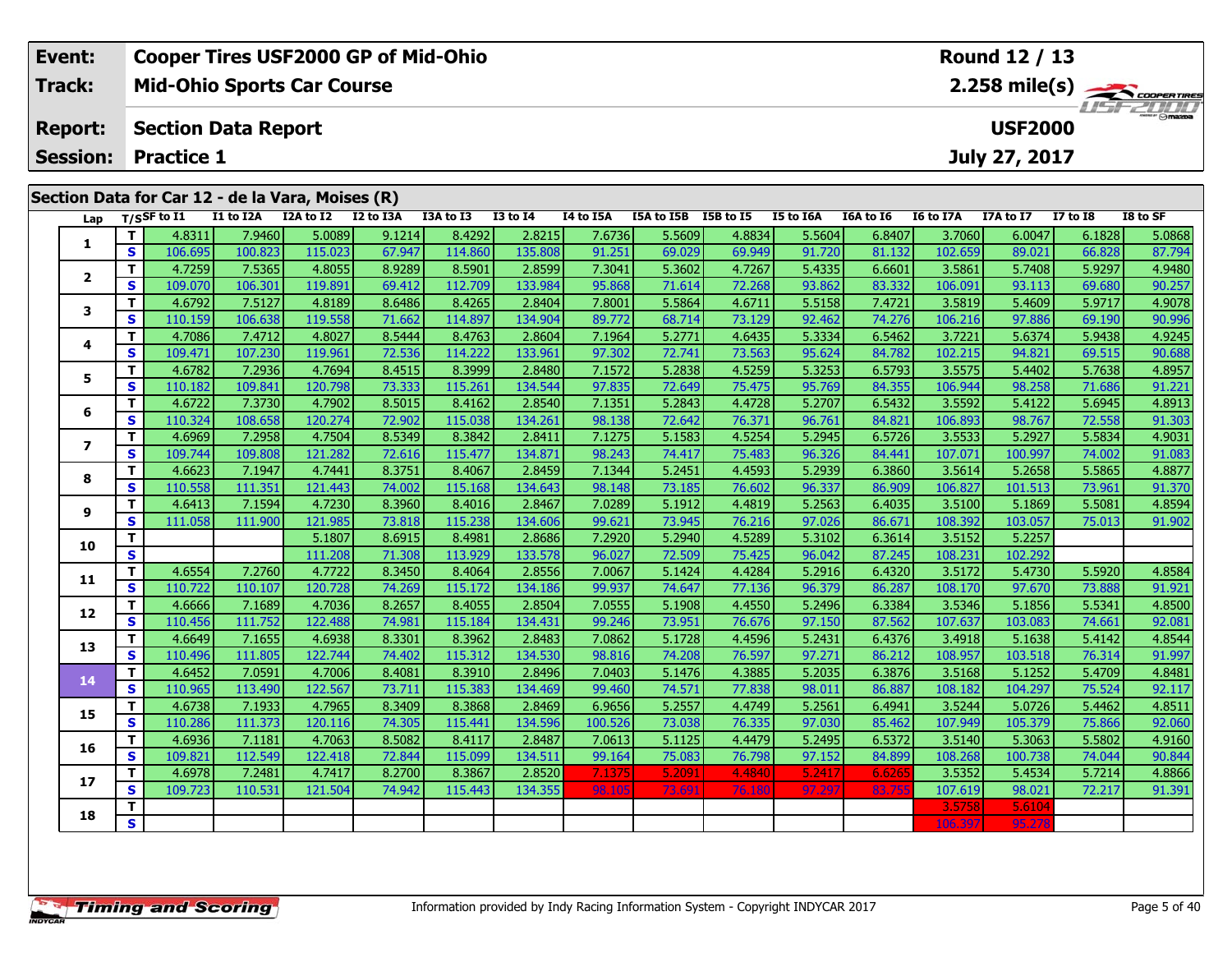| Event:                                           | <b>Cooper Tires USF2000 GP of Mid-Ohio</b> | Round 12 / 13           |  |  |  |  |  |  |  |
|--------------------------------------------------|--------------------------------------------|-------------------------|--|--|--|--|--|--|--|
| Track:                                           | <b>Mid-Ohio Sports Car Course</b>          | $2.258 \text{ mile(s)}$ |  |  |  |  |  |  |  |
| <b>Report:</b>                                   | Section Data Report                        | <b>USF2000</b>          |  |  |  |  |  |  |  |
|                                                  | <b>Session: Practice 1</b>                 | July 27, 2017           |  |  |  |  |  |  |  |
| Section Data for Car 12 - de la Vara, Moises (R) |                                            |                         |  |  |  |  |  |  |  |

|                                                                                          |                         |                 |                 |                 | $\sim$ $\sim$   |                 |          |          |          |                 |
|------------------------------------------------------------------------------------------|-------------------------|-----------------|-----------------|-----------------|-----------------|-----------------|----------|----------|----------|-----------------|
| Lap                                                                                      |                         | $T/SI1$ to $I2$ | <b>I2 to I3</b> | <b>I4 to I5</b> | <b>I5 to 16</b> | <b>16 to 17</b> | Lap      | PI to PO | PO to SF | <b>SF to PI</b> |
|                                                                                          | T                       | 12.9549         | 17.5506         | 18.1179         | 12.4011         | 9.7107          | 89.6574  |          | 91.1935  |                 |
|                                                                                          | S.                      | 106.313         | 90.479          | 78.689          | 85.879          | 94.226          | 90.665   |          | 83.491   |                 |
| 1<br>$\overline{\mathbf{2}}$<br>3<br>4<br>5<br>6<br>$\overline{ }$<br>8<br>9<br>10<br>11 | $\mathbf T$             | 12.3420         | 17.5190         | 17.3910         | 12.0936         | 9.3269          | 87.1360  |          |          |                 |
|                                                                                          | <b>S</b>                | 111.592         | 90.642          | 81.978          | 88.063          | 98.103          | 93.289   |          |          |                 |
|                                                                                          | T                       | 12.3316         | 17.0751         | 18.0576         | 12.9879         | 9.0428          | 87.8941  |          |          |                 |
|                                                                                          | S                       | 111.686         | 92.998          | 78.952          | 81.999          | 101.185         | 92.484   |          |          |                 |
|                                                                                          | T                       | 12.2739         | 17.0207         | 17.1170         | 11.8796         | 9.3595          | 86.0880  |          |          |                 |
|                                                                                          | S                       | 112.211         | 93.295          | 83.290          | 89.649          | 97.762          | 94.424   |          |          |                 |
|                                                                                          | T                       | 12.0630         | 16.8514         | 16.9669         | 11.9046         | 8.9977          | 84.9693  |          |          |                 |
|                                                                                          | $\mathbf{s}$            | 114.173         | 94.233          | 84.027          | 89.461          | 101.693         | 95.667   |          |          |                 |
|                                                                                          | T                       | 12.1632         | 16.9177         | 16.8922         | 11.8139         | 8.9714          | 84.8704  |          |          |                 |
|                                                                                          | $\mathbf{s}$            | 113.233         | 93.864          | 84.399          | 90.148          | 101.991         | 95.779   |          |          |                 |
|                                                                                          | $\mathbf T$             | 12.0462         | 16.9191         | 16.8112         | 11.8671         | 8.8460          | 84.5141  |          |          |                 |
|                                                                                          | $\mathbf{s}$            | 114.333         | 93.856          | 84.805          | 89.744          | 103.437         | 96.183   |          |          |                 |
|                                                                                          | $\mathbf T$             | 11.9388         | 16.7818         | 16.8388         | 11.6799         | 8.8272          | 84.0489  |          |          |                 |
|                                                                                          | $\overline{\mathbf{s}}$ | 115.361         | 94.624          | 84.666          | 91.182          | 103.657         | 96.715   |          |          |                 |
|                                                                                          | $\mathbf T$             | 11.8824         | 16.7976         | 16.7020         | 11.6598         | 8.6969          | 83.5942  |          |          | 80.7837         |
|                                                                                          | $\mathbf{s}$            | 115.909         | 94.535          | 85.360          | 91.339          | 105.210         | 97.241   |          |          | 95.102          |
|                                                                                          | $\mathbf{T}$            |                 | 17.1896         | 17.1149         | 11.6716         | 8.7409          | 249.9498 | 170.1365 | 83.0000  |                 |
|                                                                                          | $\overline{\mathbf{s}}$ |                 | 92.379          | 83.301          | 91.247          | 104.680         | 32.522   | 5.278    | 91.733   |                 |
|                                                                                          | T.                      | 12.0482         | 16.7514         | 16.5775         | 11.7236         | 8.9902          | 84.0523  |          |          |                 |
|                                                                                          | $\overline{\mathbf{s}}$ | 114.314         | 94.795          | 86.001          | 90.842          | 101.777         | 96.711   |          |          |                 |
| 12                                                                                       | T                       | 11.8725         | 16.6712         | 16.7013         | 11.5880         | 8.7202          | 83.4543  |          |          |                 |
|                                                                                          | $\mathbf{s}$            | 116.005         | 95.251          | 85.364          | 91.905          | 104.929         | 97.404   |          |          |                 |
| 13                                                                                       | T.                      | 11.8593         | 16.7263         | 16.7186         | 11.6807         | 8.6556          | 83.4223  |          |          |                 |
|                                                                                          | $\overline{\mathbf{s}}$ | 116.134         | 94.938          | 85.275          | 91.176          | 105.712         | 97.442   |          |          |                 |
| 14                                                                                       | T.                      | 11.7597         | 16.7991         | 16.5764         | 11.5911         | 8.6420          | 83.1821  |          |          |                 |
|                                                                                          | $\overline{\mathbf{s}}$ | 117.118         | 94.526          | 86.007          | 91.881          | 105.878         | 97.723   |          |          |                 |
| 15                                                                                       | T.                      | 11.9898         | 16.7277         | 16.6962         | 11.7502         | 8.5970          | 83.5789  |          |          |                 |
|                                                                                          | S.                      | 114.870         | 94.930          | 85.390          | 90.637          | 106.432         | 97.259   |          |          |                 |
| 16                                                                                       | $\mathbf{T}$            | 11.8244         | 16.9199         | 16.6217         | 11.7867         | 8.8203          | 84.0115  |          |          |                 |
|                                                                                          | S                       | 116.477         | 93.851          | 85.772          | 90.356          | 103.738         | 96.758   |          |          |                 |
| 17                                                                                       | T.                      | 11.9898         | 16.6567         | 16.8306         | 11.8682         | 8.9886          | 84.4917  |          |          | 81.7825         |
|                                                                                          | S                       | 114.870         | 95.334          | 84.708          | 89.736          | 101.796         | 96.208   |          |          | 93.941          |
| 18                                                                                       | T.                      |                 |                 |                 |                 | 9.1862          |          |          |          |                 |
|                                                                                          | $\overline{\mathbf{s}}$ |                 |                 |                 |                 | 99.606          |          |          |          |                 |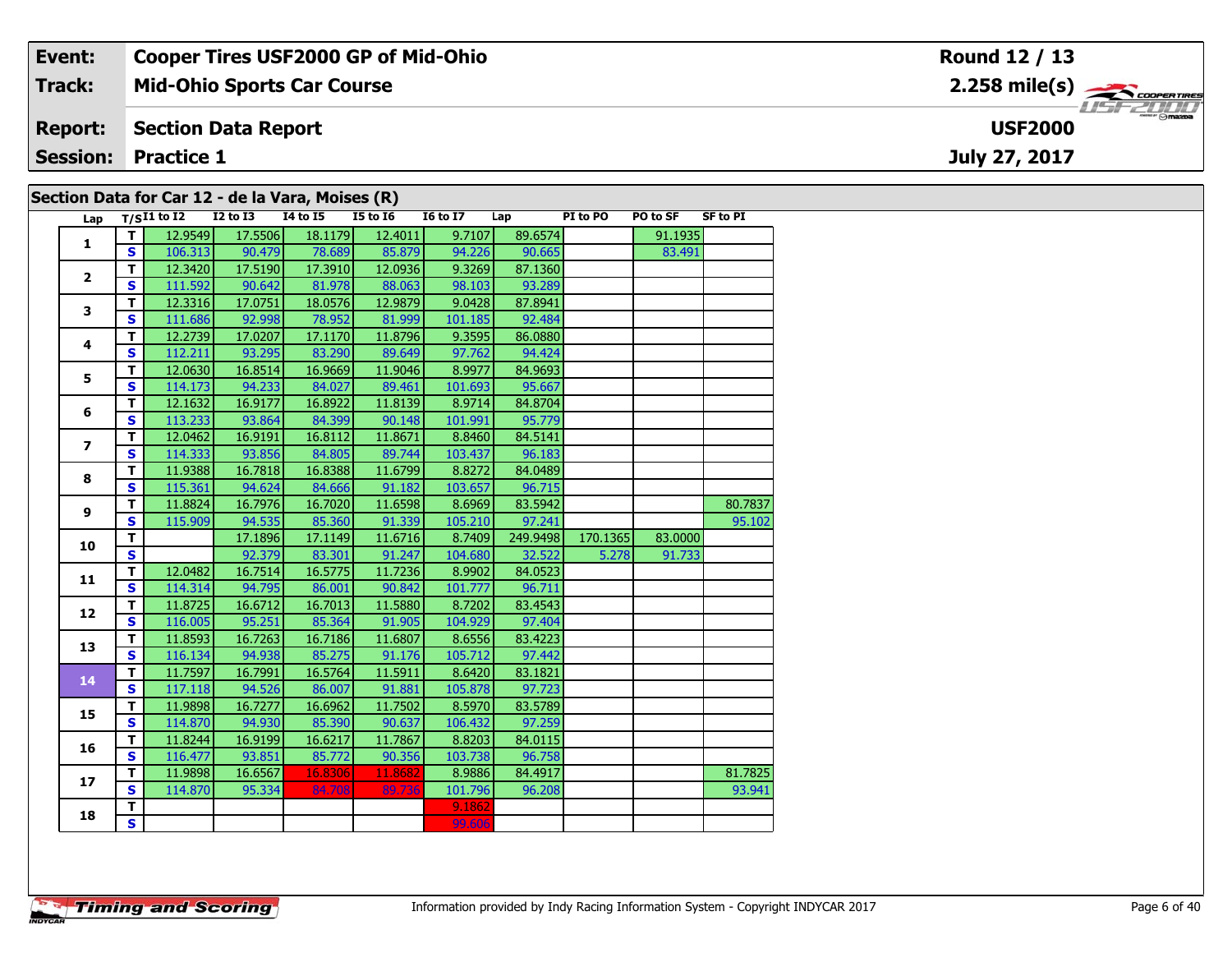| Event:          | <b>Cooper Tires USF2000 GP of Mid-Ohio</b>  | Round 12 / 13                                |
|-----------------|---------------------------------------------|----------------------------------------------|
| Track:          | <b>Mid-Ohio Sports Car Course</b>           | $2.258$ mile(s) $\frac{1}{2.258}$ coorenting |
| <b>Report:</b>  | Section Data Report                         | <b>HSFZOOD</b><br><b>USF2000</b>             |
| <b>Session:</b> | <b>Practice 1</b>                           | July 27, 2017                                |
|                 | Section Data for Car 21 - VeeKay, Rinus (R) |                                              |

| Lap            |              | $T/S$ SF to $I1$ | I1 to I2A | I2A to I2 | I2 to I3A | I3A to I3 | <b>I3 to I4</b> | I4 to I5A | I5A to I5B I5B to I5 |        | I5 to I6A | I6A to I6 | I6 to I7A | I7A to I7 | <b>I7 to I8</b> | I8 to SF |
|----------------|--------------|------------------|-----------|-----------|-----------|-----------|-----------------|-----------|----------------------|--------|-----------|-----------|-----------|-----------|-----------------|----------|
|                | T            | 4.7314           | 7.7112    | 4.9437    | 8.7181    | 8.4456    | 2.8678          | 7.3530    | 5.4191               | 4.6707 | 5.3602    | 6.6440    | 3.5908    | 5.7700    | 5.6179          | 4.9791   |
| 1              | S            | 108.943          | 103.893   | 116.540   | 71.090    | 114.637   | 133.615         | 95.230    | 70.835               | 73.135 | 95.146    | 83.534    | 105.953   | 92.642    | 73.547          | 89.693   |
|                | T            | 4.6661           | 7.6997    | 4.8699    | 8.7026    | 8.3861    | 2.8487          | 7.2670    | 5.3009               | 4.5734 | 5.3513    | 6.5472    | 3.5670    | 5.5300    | 5.6857          | 4.8674   |
| $\overline{2}$ | <b>S</b>     | 110.468          | 104.048   | 118.306   | 71.217    | 115.451   | 134.511         | 96.357    | 72.415               | 74.691 | 95.304    | 84.769    | 106.660   | 96.663    | 72.670          | 91.751   |
| 3              | T            | 4.6787           | 7.5227    | 4.8171    | 8.4375    | 8.3560    | 2.8415          | 7.1820    | 5.2308               | 4.5020 | 5.3015    | 6.5039    | 3.5546    | 5.5094    | 5.7671          | 4.8591   |
|                | <b>S</b>     | 110.170          | 106.496   | 119.602   | 73.455    | 115.867   | 134.852         | 97.498    | 73.385               | 75.875 | 96.199    | 85.333    | 107.032   | 97.024    | 71.645          | 91.908   |
|                | T            | 4.6425           | 7.3872    | 4.8145    | 8.5431    | 8.3956    | 2.8463          | 7.1492    | 5.2170               | 4.5328 | 5.3154    | 6.4009    | 3.5485    | 5.3815    | 5.4538          | 4.8932   |
| 4              | $\mathbf{s}$ | 111.030          | 108.449   | 119.667   | 72.547    | 115.320   | 134.625         | 97.945    | 73.579               | 75.360 | 95.948    | 86.707    | 107.216   | 99.330    | 75.760          | 91.268   |
| 5              | T            | 4.6151           | 7.3133    | 4.7686    | 8.4688    | 8.3567    | 2.8438          | 7.1513    | 5.2345               | 4.5031 | 5.2804    | 6.3497    | 3.5409    | 5.2864    | 5.5793          | 4.8136   |
|                | <b>S</b>     | 111.689          | 109.545   | 120.819   | 73.183    | 115.857   | 134.743         | 97.916    | 73.333               | 75.857 | 96.584    | 87.406    | 107.446   | 101.117   | 74.056          | 92.777   |
| 6              | $\mathbf{T}$ | 4.6166           | 7.4429    | 4.7951    | 8.3948    | 8.3580    | 2.8389          | 7.1002    | 5.1422               | 4.4413 | 5.3188    | 6.3326    | 3.5072    | 5.2479    | 5.4036          | 4.8826   |
|                | $\mathbf{s}$ | 111.652          | 107.638   | 120.151   | 73.828    | 115.839   | 134.975         | 98.621    | 74.650               | 76.912 | 95.886    | 87.642    | 108.478   | 101.859   | 76.464          | 91.466   |
| $\overline{ }$ | T            | 4.6240           | 7.3021    | 4.7747    | 8.3691    | 8.3359    | 2.8324          | 7.0079    | 5.2137               | 4.4393 | 5.2588    | 6.4452    | 3.5103    | 5.3953    | 5.3580          | 4.8705   |
|                | S            | 111.474          | 109.713   | 120.664   | 74.055    | 116.146   | 135.285         | 99.920    | 73.626               | 76.947 | 96.980    | 86.111    | 108.382   | 99.076    | 77.115          | 91.693   |
| 8              | $\mathbf T$  |                  |           | 5.1640    | 8.8498    | 8.3782    | 2.8325          | 7.6780    | 5.3507               | 4.8984 | 6.3665    | 7.6101    | 3.5221    | 5.4033    |                 |          |
|                | $\mathbf{s}$ |                  |           | 111.568   | 70.032    | 115.560   | 135.280         | 91.199    | 71.741               | 69.735 | 80.107    | 72.929    | 108.019   | 98.929    |                 |          |
| 9              | $\mathbf T$  | 4.6519           | 7.3715    | 4.7888    | 8.2946    | 8.3307    | 2.8366          | 7.1204    | 5.2126               | 4.4097 | 5.2093    | 6.3519    | 3.9035    | 5.5666    | 5.5297          | 4.8864   |
|                | $\mathbf{s}$ | 110.805          | 108.680   | 120.309   | 74.720    | 116.219   | 135.085         | 98.341    | 73.641               | 77.464 | 97.902    | 87.375    | 97.465    | 96.027    | 74.720          | 91.395   |
| 10             | $\mathbf{T}$ | 4.6107           | 7.3236    | 4.7442    | 8.2546    | 8.3362    | 2.8370          | 7.0847    | 5.1538               | 4.3895 | 5.2119    | 6.2551    | 3.4901    | 5.3576    | 5.6158          | 4.8459   |
|                | <b>S</b>     | 111.795          | 109.391   | 121.440   | 75.082    | 116.142   | 135.066         | 98.837    | 74.482               | 77.820 | 97.853    | 88.728    | 109.010   | 99.773    | 73.575          | 92.159   |
| 11             | $\mathbf T$  | 4.6009           | 7.3655    | 4.7513    | 8.3387    | 8.2851    | 2.7998          | 7.1730    | 5.1380               | 4.3992 | 5.2172    | 6.3176    | 3.4779    | 5.1891    | 5.2476          | 4.8734   |
|                | $\mathbf{s}$ | 112.033          | 108.769   | 121.259   | 74.325    | 116.858   | 136.860         | 97.620    | 74.711               | 77.648 | 97.754    | 87.850    | 109.392   | 103.013   | 78.737          | 91.638   |
| 12             | T            | 4.6115           | 7.1846    | 4.7415    | 8.2595    | 8.3310    | 2.8314          | 7.0260    | 5.1375               | 4.3721 | 5.2025    | 6.2426    | 3.5008    | 5.1795    | 5.3120          | 4.8392   |
|                | $\mathbf{s}$ | 111.776          | 111.507   | 121.509   | 75.038    | 116.214   | 135.333         | 99.662    | 74.718               | 78.130 | 98.030    | 88.905    | 108.676   | 103.204   | 77.783          | 92.286   |
| 13             | $\mathbf T$  |                  |           | 5.1107    | 9.0201    | 9.6628    | 3.9347          | 8.5913    | 5.3956               | 4.5077 | 5.2356    | 6.2456    | 3.4956    | 5.2024    |                 |          |
|                | $\mathbf{s}$ |                  |           | 112.731   | 68.710    | 100.197   | 97.385          | 81.504    | 71.144               | 75.779 | 97.410    | 88.863    | 108.838   | 102.750   |                 |          |
| 14             | T            | 4.6215           | 7.2295    | 4.7528    | 8.2363    | 8.3285    | 2.8380          | 7.0314    | 5.0934               | 4.4387 | 5.2502    | 6.3251    | 3.4788    | 5.2469    | 5.2643          | 4.8199   |
|                | S            | 111.534          | 110.815   | 121.220   | 75.249    | 116.249   | 135.018         | 99.586    | 75.365               | 76.957 | 97.139    | 87.746    | 109.364   | 101.878   | 78.488          | 92.656   |
| 15             | $\mathbf{T}$ | 4.6400           | 7.1817    | 4.7474    | 8.2250    | 8.3340    | 2.8425          | 7.0369    | 5.1060               | 4.3615 | 5.2276    | 6.2686    | 3.9629    | 6.3210    | 5.7785          | 4.8731   |
|                | $\mathbf{s}$ | 111.089          | 111.552   | 121.358   | 75.352    | 116.173   | 134.805         | 99.508    | 75.179               | 78.320 | 97.559    | 88.537    | 96.004    | 84.567    | 71.503          | 91.644   |
| 16             | T            | 4.5991           | 7.1272    | 4.7056    | 8.1513    | 8.3153    | 2.8285          | 6.9484    | 5.0324               | 4.3546 | 5.1790    | 6.2329    | 3.4991    | 5.1207    | 5.1781          | 4.8533   |
|                | S            | 112.077          | 112.405   | 122.436   | 76.034    | 116.434   | 135.472         | 100.775   | 76.278               | 78.444 | 98.475    | 89.044    | 108.729   | 104.389   | 79.794          | 92.018   |
| 17             | $\mathbf{T}$ | 4.6763           | 7.3970    | 4.7940    | 8.4938    | 8.3282    | 2.8364          | 7.5867    | 5.2784               | 4.5720 | 5.6792    | 8.4911    | 3.4872    | 5.1406    | 5.9098          | 4.8840   |
|                | $\mathbf{s}$ | 110.22           | 108,306   | 120.179   | 72.968    | 116.253   | 135.094         | 92.29     | 72.723               | 74.714 | 89.801    | 65.363    | 109.100   | 103.985   | 69.915          | 91.440   |
| 18             | T            |                  |           |           |           |           |                 |           |                      |        |           |           | 4.8349    | 6.8966    |                 |          |
|                | $\mathbf{s}$ |                  |           |           |           |           |                 |           |                      |        |           |           | 78.689    | 77.509    |                 |          |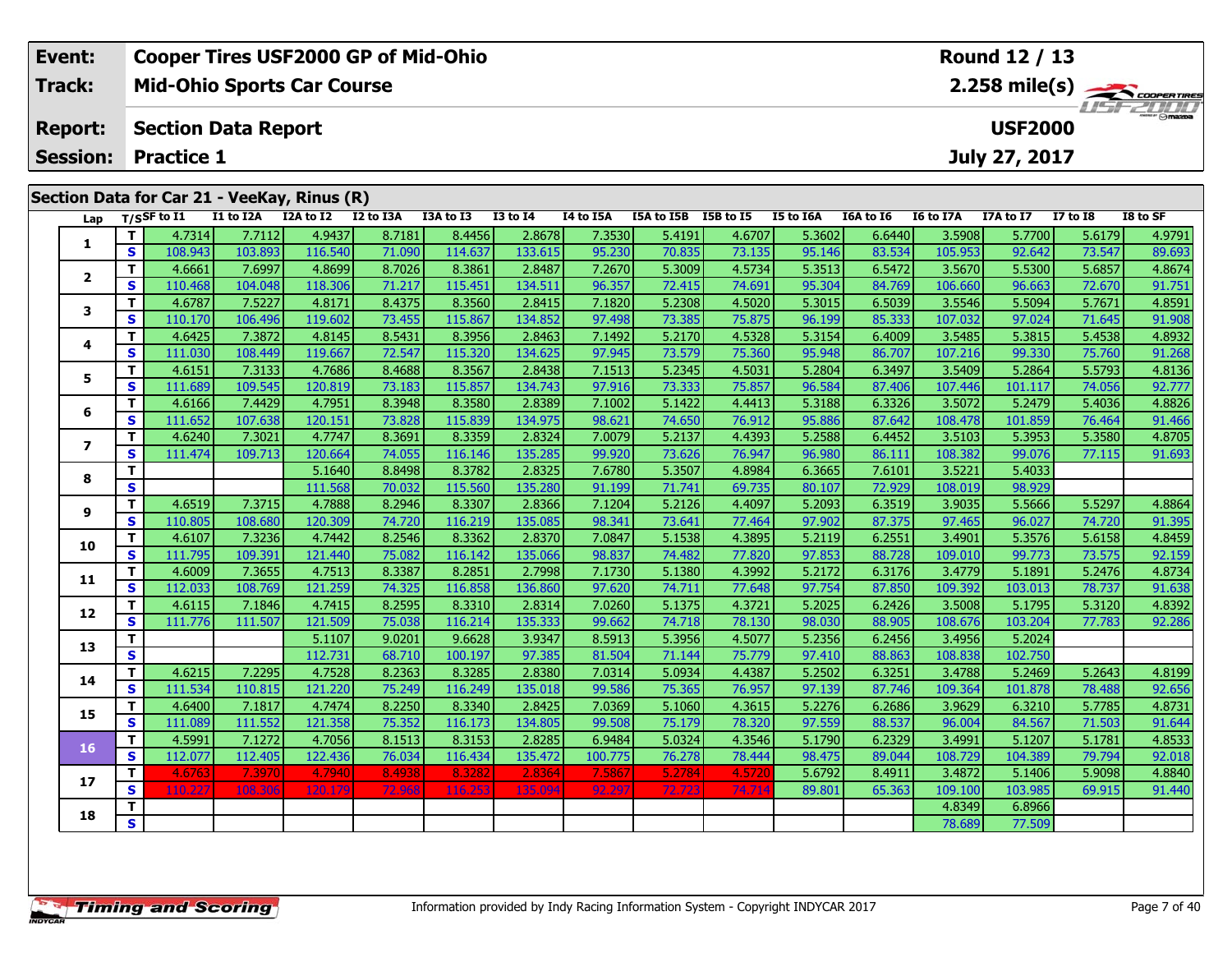| Event:          | <b>Cooper Tires USF2000 GP of Mid-Ohio</b>  | Round 12 / 13                                         |
|-----------------|---------------------------------------------|-------------------------------------------------------|
| <b>Track:</b>   | <b>Mid-Ohio Sports Car Course</b>           | $2.258$ mile(s) $\overbrace{\hspace{2cm}}$ coorgained |
| <b>Report:</b>  | <b>Section Data Report</b>                  | <b>LISF 2000</b><br><b>USF2000</b>                    |
| <b>Session:</b> | <b>Practice 1</b>                           | July 27, 2017                                         |
|                 | Section Data for Car 21 - VeeKay, Rinus (R) |                                                       |

| Lap            |                         | $T/SI1$ to I2 | <b>I2 to I3</b> | <b>I4 to I5</b> | <b>I5 to 16</b> | <b>I6 to I7</b> | Lap      | PI to PO | PO to SF | <b>SF to PI</b> |
|----------------|-------------------------|---------------|-----------------|-----------------|-----------------|-----------------|----------|----------|----------|-----------------|
|                | $\mathbf{T}$            | 12.6549       | 17.1637         | 17.4428         | 12.0042         | 9.3608          | 86.8226  |          | 86.7080  |                 |
| 1              | $\mathbf{s}$            | 108.833       | 92.518          | 81.735          | 88.719          | 97.748          | 93.625   |          | 87.810   |                 |
|                | $\overline{\mathsf{r}}$ | 12.5696       | 17.0887         | 17.1413         | 11.8985         | 9.0970          | 85.8630  |          |          |                 |
| $\overline{2}$ | $\mathbf{s}$            | 109.572       | 92.924          | 83.172          | 89.507          | 100.583         | 94.672   |          |          |                 |
|                | $\mathbf T$             | 12.3398       | 16.7935         | 16.9148         | 11.8054         | 9.0640          | 85.0639  |          |          |                 |
| 3              | $\overline{\mathbf{s}}$ | 111.612       | 94.558          | 84.286          | 90.213          | 100.949         | 95.561   |          |          |                 |
| 4              | $\mathbf T$             | 12.2017       | 16.9387         | 16.8990         | 11.7163         | 8.9300          | 84.5215  |          |          |                 |
|                | $\mathbf{s}$            | 112.875       | 93.747          | 84.365          | 90.899          | 102.464         | 96.174   |          |          |                 |
| 5              | $\mathbf T$             | 12.0819       | 16.8255         | 16.8889         | 11.6301         | 8.8273          | 84.1055  |          |          |                 |
|                | $\overline{\mathbf{s}}$ | 113.995       | 94.378          | 84.415          | 91.573          | 103.656         | 96.650   |          |          |                 |
| 6              | $\mathbf T$             | 12.2380       | 16.7528         | 16.6837         | 11.6514         | 8.7551          | 83.8227  |          |          |                 |
|                | $\mathbf{s}$            | 112.541       | 94.787          | 85.454          | 91.405          | 104.511         | 96.976   |          |          |                 |
| $\overline{ }$ | $\mathbf T$             | 12.0768       | 16.7050         | 16.6609         | 11.7040         | 8.9056          | 83.7372  |          |          | 80.2360         |
|                | $\overline{\mathbf{s}}$ | 114.043       | 95.059          | 85.571          | 90.995          | 102.744         | 97.075   |          |          | 95.752          |
| 8              | $\overline{\mathbf{T}}$ |               | 17.2280         | 17.9271         | 13.9766         | 8.9254          | 211.4114 | 128.8288 | 86.8359  |                 |
|                | $\overline{\mathbf{s}}$ |               | 92.173          | 79.527          | 76.199          | 102.516         | 38.450   | 6.970    | 87.681   |                 |
| 9              | T                       | 12.1603       | 16.6253         | 16.7427         | 11.5612         | 9.4701          | 84.4642  |          |          |                 |
|                | $\overline{\mathbf{s}}$ | 113.260       | 95.514          | 85.152          | 92.118          | 96.620          | 96.240   |          |          |                 |
| 10             | $\overline{\mathsf{r}}$ | 12.0678       | 16.5908         | 16.6280         | 11.4670         | 8.8477          | 83.5107  |          |          |                 |
|                | $\overline{\mathbf{s}}$ | 114.128       | 95.713          | 85.740          | 92.875          | 103.417         | 97.338   |          |          |                 |
| 11             | $\overline{\mathbf{T}}$ | 12.1168       | 16.6238         | 16.7102         | 11.5348         | 8.6670          | 83.1743  |          |          |                 |
|                | $\overline{\mathbf{s}}$ | 113.666       | 95.523          | 85.318          | 92.329          | 105.573         | 97.732   |          |          |                 |
| 12             | $\overline{\mathbf{T}}$ | 11.9261       | 16.5905         | 16.5356         | 11.4451         | 8.6803          | 82.7717  |          |          | 79.3755         |
|                | $\mathbf{s}$            | 115.484       | 95.715          | 86.219          | 93.053          | 105.411         | 98.207   |          |          | 96.790          |
| 13             | $\overline{\mathsf{T}}$ |               | 18.6829         | 18.4946         | 11.4812         | 8.6980          | 184.4914 | 101.5134 | 86.3526  |                 |
|                | $\overline{\mathbf{s}}$ |               | 84.995          | 77.086          | 92.760          | 105.197         | 44.061   | 8.846    | 88.172   |                 |
| 14             | $\mathbf{T}$            | 11.9823       | 16.5648         | 16.5635         | 11.5753         | 8.7257          | 82.9553  |          |          |                 |
|                | $\mathbf{s}$            | 114.942       | 95.863          | 86.074          | 92.006          | 104.863         | 97.990   |          |          |                 |
| 15             | $\overline{\mathsf{r}}$ | 11.9291       | 16.5590         | 16.5044         | 11.4962         | 10.2839         | 84.9067  |          |          |                 |
|                | $\overline{\mathbf{s}}$ | 115.455       | 95.897          | 86.382          | 92.639          | 88.974          | 95.738   |          |          |                 |
| 16             | $\overline{\mathbf{T}}$ | 11.8328       | 16.4666         | 16.3354         | 11.4119         | 8.6198          | 82.1255  |          |          |                 |
|                | $\overline{\mathbf{s}}$ | 116.394       | 96.435          | 87.276          | 93.324          | 106.151         | 98.980   |          |          |                 |
| 17             | $\mathbf{T}$            | 12.1910       | 16.8220         | 17.4371         | 14.1703         | 8.6278          | 87.5547  |          |          | 90.5190         |
|                | S.                      | 112.975       | 94.397          | 81.761          | 75.157          | 106.053         | 92.843   |          |          | 84.874          |
| 18             | T.                      |               |                 |                 |                 | 11.7315         |          |          |          |                 |
|                | $\mathbf{s}$            |               |                 |                 |                 | 77.995          |          |          |          |                 |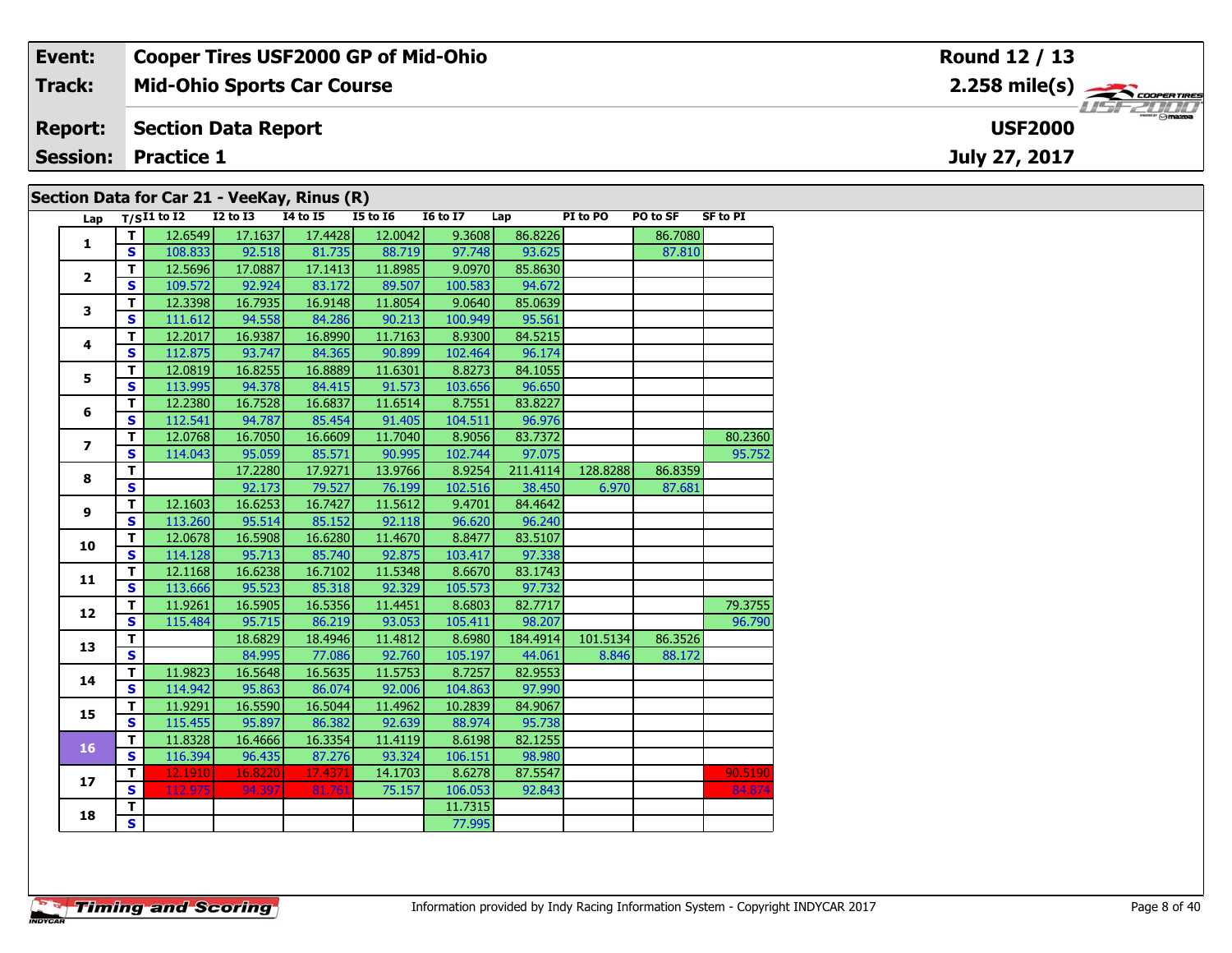| Event:         | <b>Cooper Tires USF2000 GP of Mid-Ohio</b> |                     |           |           |          | Round 12 / 13 |                      |           |           |           |                |          |          |
|----------------|--------------------------------------------|---------------------|-----------|-----------|----------|---------------|----------------------|-----------|-----------|-----------|----------------|----------|----------|
| Track:         | <b>Mid-Ohio Sports Car Course</b>          |                     |           |           |          |               |                      |           |           | USF2000   |                |          |          |
| <b>Report:</b> | <b>Section Data Report</b>                 |                     |           |           |          |               |                      |           |           |           | <b>USF2000</b> |          |          |
|                | <b>Session: Practice 1</b>                 |                     |           |           |          |               |                      |           |           |           | July 27, 2017  |          |          |
|                |                                            |                     |           |           |          |               |                      |           |           |           |                |          |          |
|                | Section Data for Car 22 - Ming, Calvin (R) |                     |           |           |          |               |                      |           |           |           |                |          |          |
|                | $1.22 \times 10^{-11}$                     | T1 to T2A T2A to T2 | 12 to 13A | T3A to T3 | T3 to T4 | T4 to T5A     | T5A to T5R T5R to T5 | T5 to T6A | TGA to TG | 16 to 17A | 17A to 17      | 17 to 18 | IS to SF |

| Lap            |                         | $T/S$ SF to $I1$ | I1 to I2A | I2A to I2 | I2 to I3A | I3A to I3 | <b>I3 to I4</b> | I4 to I5A | I5A to I5B I5B to I5 |        | I5 to I6A | I6A to I6 | I6 to I7A | I7A to I7 | <b>I7 to I8</b> | I8 to SF |
|----------------|-------------------------|------------------|-----------|-----------|-----------|-----------|-----------------|-----------|----------------------|--------|-----------|-----------|-----------|-----------|-----------------|----------|
| 1              | T.                      | 4.7516           | 7.7734    | 4.8975    | 8.9114    | 8.4470    | 2.8721          | 7.4943    | 5.5026               | 4.6360 | 5.3851    | 6.6586    | 3.6513    | 5.8686    | 5.9743          | 4.9559   |
|                | $\mathbf{s}$            | 108.480          | 103.061   | 117.639   | 69.548    | 114.618   | 133.415         | 93.435    | 69.760               | 73.682 | 94.706    | 83.351    | 104.197   | 91.086    | 69.160          | 90.113   |
| $\mathbf{2}$   | T.                      | 4.6597           | 7.6109    | 4.8724    | 8.6098    | 8.3615    | 2.8470          | 7.3894    | 5.4164               | 4.5245 | 5.3331    | 6.4601    | 3.5809    | 5.5760    | 5.7013          | 4.8699   |
|                | $\mathbf{s}$            | 110.620          | 105.262   | 118.245   | 71.985    | 115.790   | 134.591         | 94.761    | 70.871               | 75.498 | 95.629    | 85.912    | 106.246   | 95.865    | 72.472          | 91.704   |
| 3              | Т                       | 4.6512           | 7.5063    | 4.8194    | 8.5854    | 8.3520    | 2.8466          | 7.2420    | 5.3914               | 4.4969 | 5.3165    | 6.4315    | 3.5349    | 5.4402    | 5.6914          | 4.8610   |
|                | $\mathbf{s}$            | 110.822          | 106.729   | 119.545   | 72.189    | 115.922   | 134.610         | 96.690    | 71.199               | 75.961 | 95.928    | 86.294    | 107.628   | 98.258    | 72.598          | 91.872   |
| 4              | T.                      | 4.6456           | 7.5539    | 4.8141    | 8.6212    | 8.3593    | 2.8458          | 7.2300    | 5.3706               | 4.5061 | 5.3066    | 6.4122    | 3.5269    | 5.4112    | 5.6623          | 4.8439   |
|                | S                       | 110.955          | 106.056   | 119.677   | 71.889    | 115.821   | 134.648         | 96.850    | 71.475               | 75.806 | 96.107    | 86.554    | 107.872   | 98.785    | 72.971          | 92.197   |
| 5              | T.                      | 4.6425           | 7.4969    | 4.7897    | 8.5773    | 8.3339    | 2.8443          | 7.1506    | 5.3078               | 4.4900 | 5.2886    | 6.3862    | 3.5200    | 5.3594    | 5.6111          | 4.8532   |
|                | S                       | 111.030          | 106.862   | 120.287   | 72.257    | 116.174   | 134.719         | 97.926    | 72.321               | 76.078 | 96.434    | 86.906    | 108.084   | 99.740    | 73.637          | 92.020   |
| 6              | T.                      | 4.6702           | 7.4813    | 4.7836    | 8.5802    | 8.3156    | 2.8434          | 7.2288    | 5.2528               | 4.5534 | 5.3510    | 6.4416    | 3.5069    | 5.3885    | 5.6071          | 4.8735   |
|                | S                       | 110.371          | 107.085   | 120.440   | 72.233    | 116.430   | 134.762         | 96.866    | 73.078               | 75.019 | 95.309    | 86.159    | 108.487   | 99.201    | 73.689          | 91.637   |
| $\overline{ }$ | T.                      | 4.6491           | 7.4255    | 4.7912    | 8.4612    | 8.3372    | 2.8392          | 7.1605    | 5.2322               | 4.4300 | 5.2474    | 6.3734    | 3.5098    | 5.4207    | 5.5283          | 4.8348   |
|                | S                       | 110.872          | 107.890   | 120.249   | 73.249    | 116.128   | 134.961         | 97.790    | 73.366               | 77.109 | 97.191    | 87.081    | 108.398   | 98.612    | 74.739          | 92.370   |
| 8              | T.                      | 4.6373           | 7.3679    | 4.7752    | 8.3809    | 8.3747    | 2.8519          | 7.2362    | 5.2469               | 4.4932 | 5.3045    | 6.4205    | 3.5129    | 5.3594    | 5.5506          | 4.8376   |
|                | S                       | 111.154          | 108.733   | 120.652   | 73.951    | 115.608   | 134.360         | 96.767    | 73.160               | 76.024 | 96.145    | 86.442    | 108.302   | 99.740    | 74.439          | 92.317   |
| 9              | T.                      |                  |           | 5.1045    | 8.8036    | 8.3985    | 2.8693          | 7.3214    | 5.3174               | 4.4771 | 5.3170    | 6.3767    | 3.5257    | 5.4185    |                 |          |
|                | S                       |                  |           | 112.868   | 70.400    | 115.280   | 133.545         | 95.641    | 72.190               | 76.297 | 95.919    | 87.036    | 107.909   | 98.652    |                 |          |
| 10             | T.                      | 4.6323           | 7.3094    | 4.7603    | 8.3981    | 8.3512    | 2.8468          | 6.9900    | 5.2423               | 4.4098 | 5.2450    | 6.2787    | 3.5112    | 5.3697    | 5.4472          | 4.8169   |
|                | <b>S</b>                | 111.274          | 109.604   | 121.029   | 73.799    | 115.933   | 134.601         | 100.176   | 73.224               | 77.462 | 97.235    | 88.394    | 108.355   | 99.548    | 75.852          | 92.713   |
| 11             | Т                       | 4.6252           | 7.3838    | 4.7447    | 8.2171    | 8.3339    | 2.8483          | 7.0035    | 5.2173               | 4.4828 | 5.2413    | 6.3105    | 3.4865    | 5.2425    | 5.3953          | 4.8001   |
|                | S                       | 111.445          | 108.499   | 121.427   | 75.425    | 116.174   | 134.530         | 99.982    | 73.575               | 76.200 | 97.304    | 87.949    | 109.122   | 101.964   | 76.582          | 93.038   |
| 12             | T.                      | 4.6081           | 7.2864    | 4.7441    | 8.2881    | 8.3351    | 2.8464          | 7.0172    | 5.1799               | 4.3632 | 5.2552    | 6.2858    | 3.4920    | 5.2923    | 5.4113          | 4.7984   |
|                | S                       | 111.858          | 109.950   | 121.443   | 74.779    | 116.157   | 134.620         | 99.787    | 74.106               | 78.289 | 97.047    | 88.294    | 108.950   | 101.004   | 76.355          | 93.071   |
| 13             | T.                      | 4.6187           | 7.2587    | 4.7118    | 8.5050    | 8.3255    | 2.8452          | 7.0047    | 5.1168               | 4.4656 | 5.2794    | 6.2514    | 3.5069    | 5.2557    | 5.4313          | 4.8223   |
|                | S                       | 111.602          | 110.369   | 122.275   | 72.872    | 116.291   | 134.677         | 99.965    | 75.020               | 76.494 | 96.602    | 88.780    | 108.487   | 101.708   | 76.074          | 92.610   |
| 14             | T.                      | 4.6386           | 7.2816    | 4.7205    | 8.3878    | 8.3118    | 2.8352          | 6.9917    | 5.1491               | 4.3479 | 5.2712    | 6.4270    | 3.4834    | 5.2340    | 5.3802          | 4.8333   |
|                | S                       | 111.123          | 110.022   | 122.050   | 73.890    | 116.483   | 135.152         | 100.151   | 74.550               | 78.565 | 96.752    | 86.354    | 109.219   | 102.129   | 76.797          | 92.399   |
| 15             | T.                      |                  |           | 5.0832    | 8.6224    | 8.3983    | 2.8603          | 7.1267    | 5.2269               | 4.4246 | 5.2760    | 6.3107    | 3.5083    | 5.5521    |                 |          |
|                | S                       |                  |           | 113.341   | 71.879    | 115.283   | 133.966         | 98.254    | 73.440               | 77.203 | 96.664    | 87.946    | 108.444   | 96.278    |                 |          |
| 16             | T.                      | 4.6234           | 7.2322    | 4.7354    | 8.2573    | 8.3107    | 2.8390          | 7.0482    | 5.1301               | 4.3696 | 5.2486    | 6.3749    | 3.5075    | 5.2560    | 5.3946          | 4.8115   |
|                | S                       | 111.488          | 110.774   | 121.666   | 75.058    | 116.498   | 134.971         | 99.348    | 74.826               | 78.174 | 97.169    | 87.060    | 108.469   | 101.702   | 76.592          | 92.817   |
| 17             | T.                      | 4.5943           | 8.0292    | 4.8816    | 8.3375    | 8.3351    | 2.8399          | 7.3281    | 5.7883               | 5.7351 | 6.3819    | 8.4642    | 3.5108    | 5.4132    | 5.5296          | 4.7773   |
|                | S                       | 112.194          | 99.778    | 118.022   | 74.336    | 116.157   | 134.92          | 95.554    | 66.317               | 59.56  | 79.914    | 65.5      | 108.367   | 98.749    | 74.722          | 93.482   |
| 18             | т                       |                  |           |           |           |           |                 |           |                      |        |           |           | 4.7573    | 6.5451    |                 |          |
|                | $\overline{\mathbf{s}}$ |                  |           |           |           |           |                 |           |                      |        |           |           | 79.973    | 81.67     |                 |          |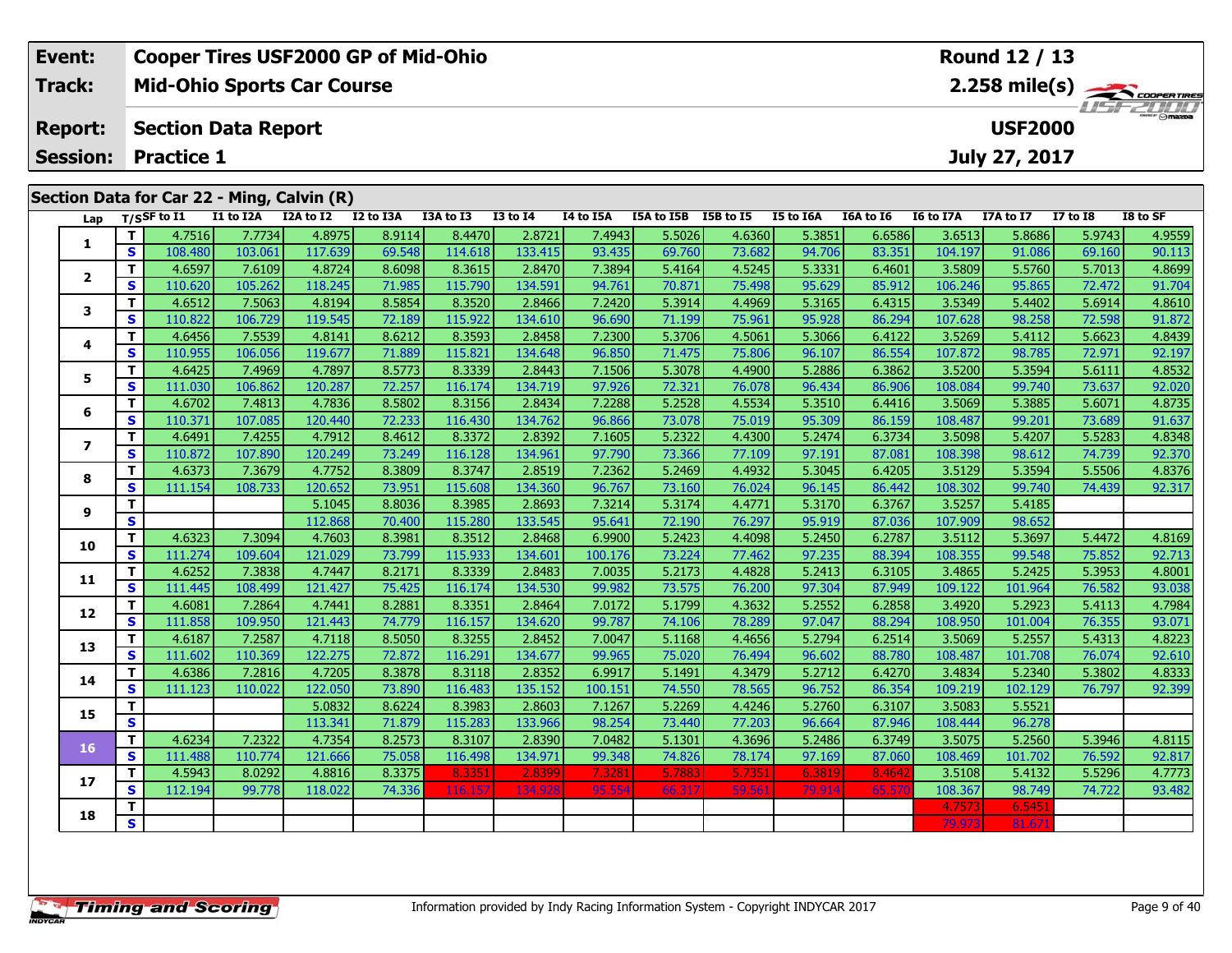| Event:         | <b>Cooper Tires USF2000 GP of Mid-Ohio</b> | Round 12 / 13                   |
|----------------|--------------------------------------------|---------------------------------|
| Track:         | <b>Mid-Ohio Sports Car Course</b>          | $2.258$ mile(s) $\rightarrow$   |
| <b>Report:</b> | <b>Section Data Report</b>                 | $\frac{1}{2}$<br><b>USF2000</b> |
| Session:       | <b>Practice 1</b>                          | July 27, 2017                   |
|                | Section Data for Car 22 - Ming, Calvin (R) |                                 |

| Lap                      |                         | $T/SI1$ to $\overline{I2}$ | $I2$ to $I3$ | <b>I4 to I5</b> | <b>I5 to 16</b> | <b>I6 to I7</b> | Lap      | PI to PO | PO to SF | <b>SF to PI</b> |
|--------------------------|-------------------------|----------------------------|--------------|-----------------|-----------------|-----------------|----------|----------|----------|-----------------|
| $\mathbf{1}$             | T.                      | 12.6709                    | 17.3584      | 17.6329         | 12.0437         | 9.5199          | 87.7797  |          | 88.7567  |                 |
|                          | S                       | 108.696                    | 91.480       | 80.854          | 88.428          | 96.114          | 92.605   |          | 85.784   |                 |
| $\overline{2}$           | T                       | 12.4833                    | 16.9713      | 17.3303         | 11.7932         | 9.1569          | 85.8129  |          |          |                 |
|                          | $\mathbf{s}$            | 110.329                    | 93.567       | 82.265          | 90.306          | 99.925          | 94.727   |          |          |                 |
| 3                        | T                       | 12.3257                    | 16.9374      | 17.1303         | 11.7480         | 8.9751          | 85.1667  |          |          |                 |
|                          | $\mathbf{s}$            | 111.740                    | 93.754       | 83.226          | 90.654          | 101.949         | 95.446   |          |          |                 |
| 4                        | T                       | 12.3680                    | 16.9805      | 17.1067         | 11.7188         | 8.9381          | 85.1097  |          |          |                 |
|                          | $\mathbf{s}$            | 111.358                    | 93.516       | 83.341          | 90.880          | 102.371         | 95.510   |          |          |                 |
| 5                        | $\mathbf T$             | 12.2866                    | 16.9112      | 16.9484         | 11.6748         | 8.8794          | 84.6515  |          |          |                 |
|                          | $\mathbf{s}$            | 112.096                    | 93.900       | 84.119          | 91.222          | 103.048         | 96.027   |          |          |                 |
| 6                        | $\mathbf T$             | 12.2649                    | 16.8958      | 17.0350         | 11.7926         | 8.8954          | 84.8779  |          |          |                 |
|                          | $\mathbf{s}$            | 112.294                    | 93.985       | 83.691          | 90.311          | 102.862         | 95.771   |          |          |                 |
| $\overline{\phantom{a}}$ | $\mathbf T$             | 12.2167                    | 16.7984      | 16.8227         | 11.6208         | 8.9305          | 84.2405  |          |          |                 |
|                          | $\mathbf{s}$            | 112.737                    | 94.530       | 84.748          | 91.646          | 102.458         | 96.495   |          |          |                 |
| 8                        | T                       | 12.1431                    | 16.7556      | 16.9763         | 11.7250         | 8.8723          | 84.3497  |          |          | 80.8046         |
|                          | $\mathbf{s}$            | 113.420                    | 94.772       | 83.981          | 90.832          | 103.130         | 96.370   |          |          | 95.078          |
| 9                        | T                       |                            | 17.2021      | 17.1159         | 11.6937         | 8.9442          | 191.7238 | 112.3374 | 82.8160  |                 |
|                          | $\mathbf{s}$            |                            | 92.312       | 83.296          | 91.075          | 102.301         | 42.398   | 7.993    | 91.937   |                 |
| 10                       | $\mathbf T$             | 12.0697                    | 16.7493      | 16.6421         | 11.5237         | 8.8809          | 83.6089  |          |          |                 |
|                          | $\mathbf{s}$            | 114.110                    | 94.807       | 85.667          | 92.418          | 103.030         | 97.224   |          |          |                 |
| 11                       | $\mathbf T$             | 12.1285                    | 16.5510      | 16.7036         | 11.5518         | 8.7290          | 83.3328  |          |          |                 |
|                          | $\mathbf{s}$            | 113.557                    | 95.943       | 85.352          | 92.193          | 104.823         | 97.546   |          |          |                 |
| 12                       | $\mathbf T$             | 12.0305                    | 16.6232      | 16.5603         | 11.5410         | 8.7843          | 83.2035  |          |          |                 |
|                          | $\mathbf{s}$            | 114.482                    | 95.526       | 86.090          | 92.280          | 104.163         | 97.698   |          |          |                 |
| 13                       | $\overline{\mathsf{r}}$ | 11.9705                    | 16.8305      | 16.5871         | 11.5308         | 8.7626          | 83.3990  |          |          |                 |
|                          | $\overline{\mathbf{s}}$ | 115.056                    | 94.350       | 85.951          | 92.361          | 104.421         | 97.469   |          |          |                 |
| 14                       | $\mathbf T$             | 12.0021                    | 16.6996      | 16.4887         | 11.6982         | 8.7174          | 83.2933  |          |          | 80.1191         |
|                          | $\mathbf{s}$            | 114.753                    | 95.089       | 86.464          | 91.040          | 104.962         | 97.592   |          |          | 95.891          |
| 15                       | $\mathbf T$             |                            | 17.0207      | 16.7782         | 11.5867         | 9.0604          | 171.3970 | 92.6017  | 82.0082  |                 |
|                          | $\overline{\mathbf{s}}$ |                            | 93.295       | 84.972          | 91.916          | 100.989         | 47.427   | 9.697    | 92.843   |                 |
| 16                       | $\mathbf T$             | 11.9676                    | 16.5680      | 16.5479         | 11.6235         | 8.7635          | 83.1390  |          |          |                 |
|                          | $\mathbf{s}$            | 115.083                    | 95.845       | 86.155          | 91.625          | 104.410         | 97.774   |          |          |                 |
| 17                       | T                       | 12.9108                    | 16.6726      | 18.8515         | 14.8461         | 8.9240          | 89.9461  |          |          | 90.1963         |
|                          | $\mathbf{s}$            | 106.676                    | 95.243       | 75.627          | 71.736          | 102.532         | 90.374   |          |          | 85.178          |
| 18                       | $\overline{\mathsf{T}}$ |                            |              |                 |                 | 11.3024         |          |          |          |                 |
|                          | $\overline{\mathbf{s}}$ |                            |              |                 |                 | 80.956          |          |          |          |                 |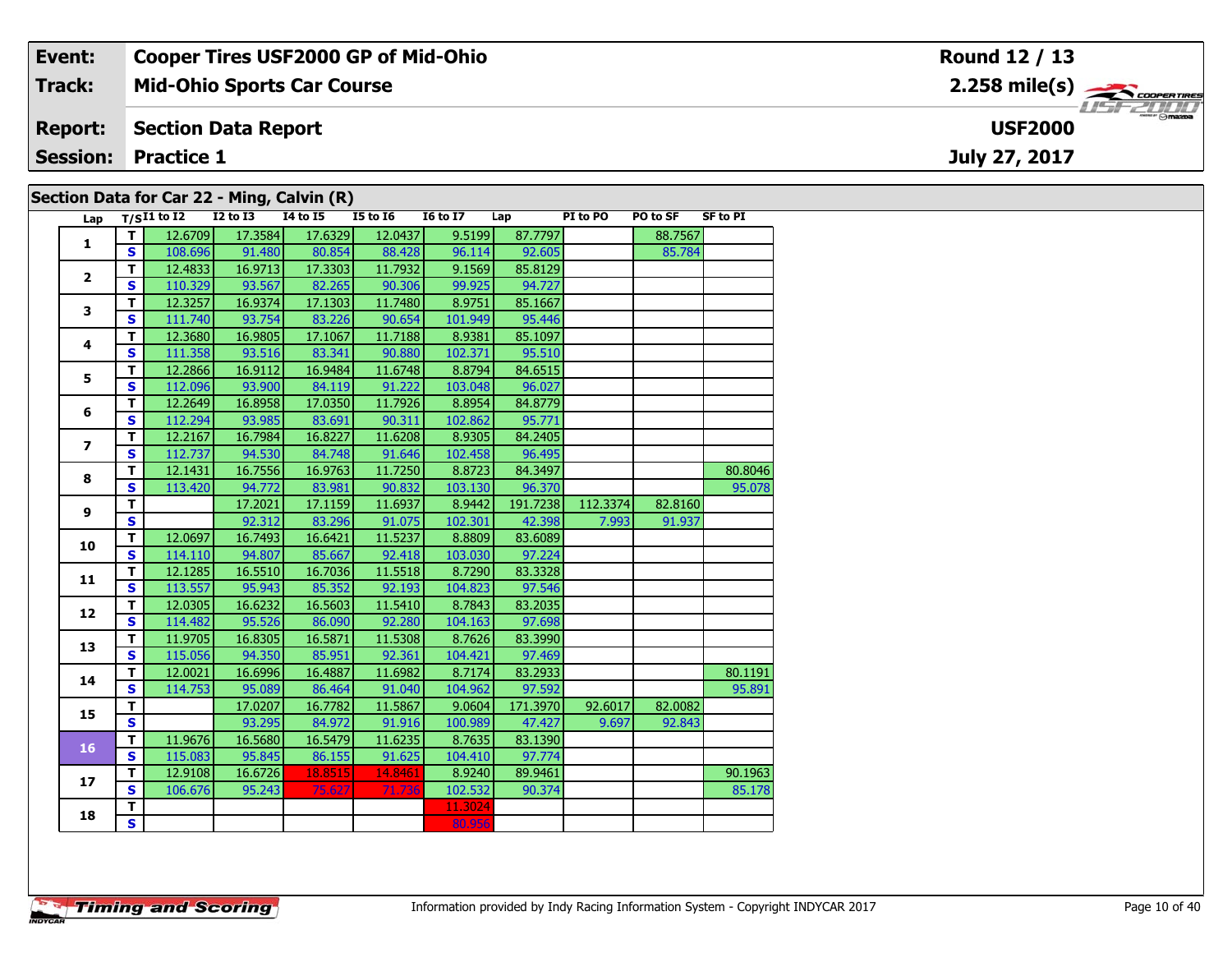| Event:         | <b>Cooper Tires USF2000 GP of Mid-Ohio</b> | Round 12 / 13                      |
|----------------|--------------------------------------------|------------------------------------|
| Track:         | <b>Mid-Ohio Sports Car Course</b>          |                                    |
| <b>Report:</b> | <b>Section Data Report</b>                 | <b>LISF 2000</b><br><b>USF2000</b> |
|                | <b>Session: Practice 1</b>                 | July 27, 2017                      |
|                | Section Data for Car 23 - Kohl, Lucas      |                                    |

| Lap                      |                         | T/SSF to I1 | I1 to I2A | I2A to I2 | I2 to I3A | I3A to I3 | <b>I3 to I4</b> | I4 to I5A | I5A to I5B I5B to I5 |        | I5 to I6A | I6A to I6 | I6 to I7A | I7A to I7 | <b>I7 to I8</b> | I8 to SF |
|--------------------------|-------------------------|-------------|-----------|-----------|-----------|-----------|-----------------|-----------|----------------------|--------|-----------|-----------|-----------|-----------|-----------------|----------|
|                          | T                       | 4.7838      | 7.8747    | 4.9399    | 8.8330    | 8.4289    | 2.8594          | 7.5716    | 5.4451               | 4.6480 | 5.3966    | 6.7406    | 3.6545    | 6.0564    | 5.9573          | 4.9555   |
| 1                        | S                       | 107.750     | 101.735   | 116.629   | 70.166    | 114.865   | 134.008         | 92.481    | 70.497               | 73.492 | 94.504    | 82.337    | 104.106   | 88.261    | 69.357          | 90.120   |
|                          | T.                      | 4.7317      | 7.7019    | 4.8762    | 8.5815    | 8.3640    | 2.8429          | 7.3919    | 5.3952               | 4.6791 | 5.3305    | 6.6179    | 3.5792    | 5.6476    | 5.8021          | 4.9125   |
| $\mathbf{2}$             | S                       | 108.936     | 104.018   | 118.153   | 72.222    | 115.756   | 134.786         | 94.729    | 71.149               | 73.004 | 95.676    | 83.863    | 106.296   | 94.650    | 71.212          | 90.909   |
| 3                        | T.                      | 4.7127      | 7.5531    | 4.8231    | 8.5972    | 8.3562    | 2.8405          | 7.3021    | 5.3252               | 4.6902 | 5.4266    | 6.6400    | 3.5417    | 5.4588    | 5.7604          | 4.8284   |
|                          | S                       | 109.376     | 106.067   | 119.454   | 72.090    | 115.864   | 134.899         | 95.894    | 72.084               | 72.831 | 93.981    | 83.584    | 107.421   | 97.924    | 71.728          | 92.493   |
| 4                        | T.                      | 4.6731      | 7.5517    | 4.8286    | 8.4771    | 8.3762    | 2.8487          | 7.3574    | 5.3435               | 4.6699 | 5.3020    | 6.5937    | 3.5577    | 5.5900    | 5.5873          | 4.9328   |
|                          | S                       | 110.302     | 106.087   | 119.317   | 73.111    | 115.587   | 134.511         | 95.173    | 71.837               | 73.147 | 96.190    | 84.171    | 106.938   | 95.625    | 73.950          | 90.535   |
| 5                        | T.                      | 4.6771      | 7.4208    | 4.7919    | 8.3860    | 8.3629    | 2.8448          | 7.2260    | 5.3724               | 4.5815 | 5.2631    | 6.5366    | 3.5545    | 5.4006    | 5.4846          | 4.8675   |
|                          | S                       | 110.208     | 107.958   | 120.231   | 73.906    | 115.771   | 134.696         | 96.904    | 71.451               | 74.559 | 96.901    | 84.907    | 107.035   | 98.979    | 75.335          | 91.750   |
| 6                        | T                       | 4.6607      | 7.3831    | 4.7914    | 8.4730    | 8.3556    | 2.8451          | 7.2869    | 5.2498               | 4.5204 | 5.2631    | 6.4935    | 3.5376    | 5.3510    | 5.6650          | 4.7898   |
|                          | S.                      | 110.596     | 108.509   | 120.244   | 73.147    | 115.872   | 134.681         | 96.094    | 73.120               | 75.567 | 96.901    | 85.470    | 107.546   | 99.896    | 72.936          | 93.238   |
| $\overline{\phantom{a}}$ | T.                      | 4.6614      | 7.3789    | 4.7915    | 8.3597    | 8.3610    | 2.8458          | 7.2274    | 5.1841               | 4.4608 | 5.2226    | 6.5426    | 3.5207    | 5.3691    | 5.4639          | 4.8598   |
|                          | S.                      | 110.579     | 108.571   | 120.241   | 74.138    | 115.797   | 134.648         | 96.885    | 74.046               | 76.576 | 97.653    | 84.829    | 108.062   | 99.560    | 75.620          | 91.895   |
| 8                        | T.                      | 4.6562      | 7.2820    | 4.7567    | 8.4165    | 8.3507    | 2.8471          | 7.2981    | 5.3662               | 4.6013 | 5.3077    | 6.6726    | 3.5436    | 5.2936    | 5.3948          | 4.8316   |
|                          | S                       | 110.703     | 110.016   | 121.121   | 73.638    | 115.940   | 134.587         | 95.947    | 71.534               | 74.238 | 96.087    | 83.176    | 107.364   | 100.980   | 76.589          | 92.431   |
| 9                        | T.                      |             |           | 5.1577    | 8.9131    | 8.4699    | 2.8695          | 7.4905    | 5.3870               | 4.5769 | 5.2870    | 6.5507    | 3.5459    | 5.5352    |                 |          |
|                          | $\overline{\mathbf{s}}$ |             |           | 111.704   | 69.535    | 114.309   | 133.536         | 93.482    | 71.257               | 74.634 | 96.463    | 84.724    | 107.294   | 96.572    |                 |          |
| 10                       | T.                      | 4.7259      | 7.4115    | 4.7636    | 8.3102    | 8.3440    | 2.8506          | 7.2004    | 5.1867               | 4.4202 | 5.2316    | 6.3712    | 3.5360    | 5.4899    | 5.5205          | 4.8767   |
|                          | S                       | 109.070     | 108.094   | 120.946   | 74.580    | 116.033   | 134.421         | 97.248    | 74.009               | 77.280 | 97.485    | 87.111    | 107.595   | 97.369    | 74.845          | 91.576   |
| 11                       | T                       | 4.6456      | 7.3088    | 4.7568    | 8.3189    | 8.4072    | 2.8631          | 7.2311    | 5.2433               | 4.4441 | 5.2287    | 6.4071    | 3.5155    | 5.2549    | 5.3838          | 4.8265   |
|                          | S                       | 110.955     | 109.613   | 121.118   | 74.502    | 115.161   | 133.835         | 96.836    | 73.210               | 76.864 | 97.539    | 86.623    | 108.222   | 101.723   | 76.745          | 92.529   |
| 12                       | T.                      | 4.6838      | 7.3049    | 4.7494    | 8.4325    | 8.3535    | 2.8463          | 7.0555    | 5.3326               | 4.4479 | 5.2076    | 6.4607    | 3.5069    | 5.3401    | 5.3768          | 4.8539   |
|                          | S                       | 110.051     | 109.671   | 121.307   | 73.498    | 115.901   | 134.625         | 99.246    | 71.984               | 76.798 | 97.934    | 85.904    | 108.487   | 100.100   | 76.845          | 92.007   |
| 13                       | T.                      | 4.6769      | 7.2823    | 4.7324    | 8.3685    | 8.3196    | 2.8438          | 7.1221    | 5.1696               | 4.4162 | 5.2233    | 6.4012    | 3.5010    | 5.2986    | 5.3772          | 4.8266   |
|                          | S.                      | 110.213     | 110.011   | 121.743   | 74.060    | 116.374   | 134.743         | 98.318    | 74.254               | 77.350 | 97.639    | 86.702    | 108.670   | 100.884   | 76.840          | 92.527   |
| 14                       | $\mathbf{T}$            | 4.6583      | 7.1929    | 4.7290    | 8.3674    | 8.3675    | 2.8550          | 7.0917    | 5.1127               | 4.5025 | 5.2780    | 6.4133    | 3.5000    | 5.2027    | 5.4062          | 4.8069   |
|                          | S                       | 110.653     | 111.379   | 121.830   | 74.070    | 115.707   | 134.214         | 98.739    | 75.080               | 75.867 | 96.628    | 86.539    | 108.701   | 102.744   | 76.427          | 92.906   |
| 15                       | T.                      |             |           | 5.0926    | 8.5587    | 8.3916    | 2.8528          | 7.1979    | 5.3345               | 4.4880 | 5.2221    | 6.4015    | 3.5064    | 5.2778    |                 |          |
|                          | S.                      |             |           | 113.132   | 72.414    | 115.375   | 134.318         | 97.282    | 71.959               | 76.112 | 97.662    | 86.698    | 108.503   | 101.282   |                 |          |
| 16                       | T                       | 4.6649      | 7.1871    | 4.7275    | 8.2167    | 8.3272    | 2.8438          | 7.0302    | 5.1691               | 4.5553 | 5.6210    | 6.7675    | 3.5169    | 5.3581    | 5.4084          | 4.8306   |
|                          | S                       | 110.496     | 111.469   | 121.869   | 75.428    | 116.267   | 134.743         | 99.603    | 74.261               | 74.98  | 90.731    | 82.01     | 108.179   | 99.764    | 76.396          | 92.450   |
| 17                       | $\mathbf T$             |             |           |           |           |           |                 |           |                      |        |           |           | 3.6016    | 5.8410    |                 |          |
|                          | $\overline{\mathsf{s}}$ |             |           |           |           |           |                 |           |                      |        |           |           | 105.635   | 91.516    |                 |          |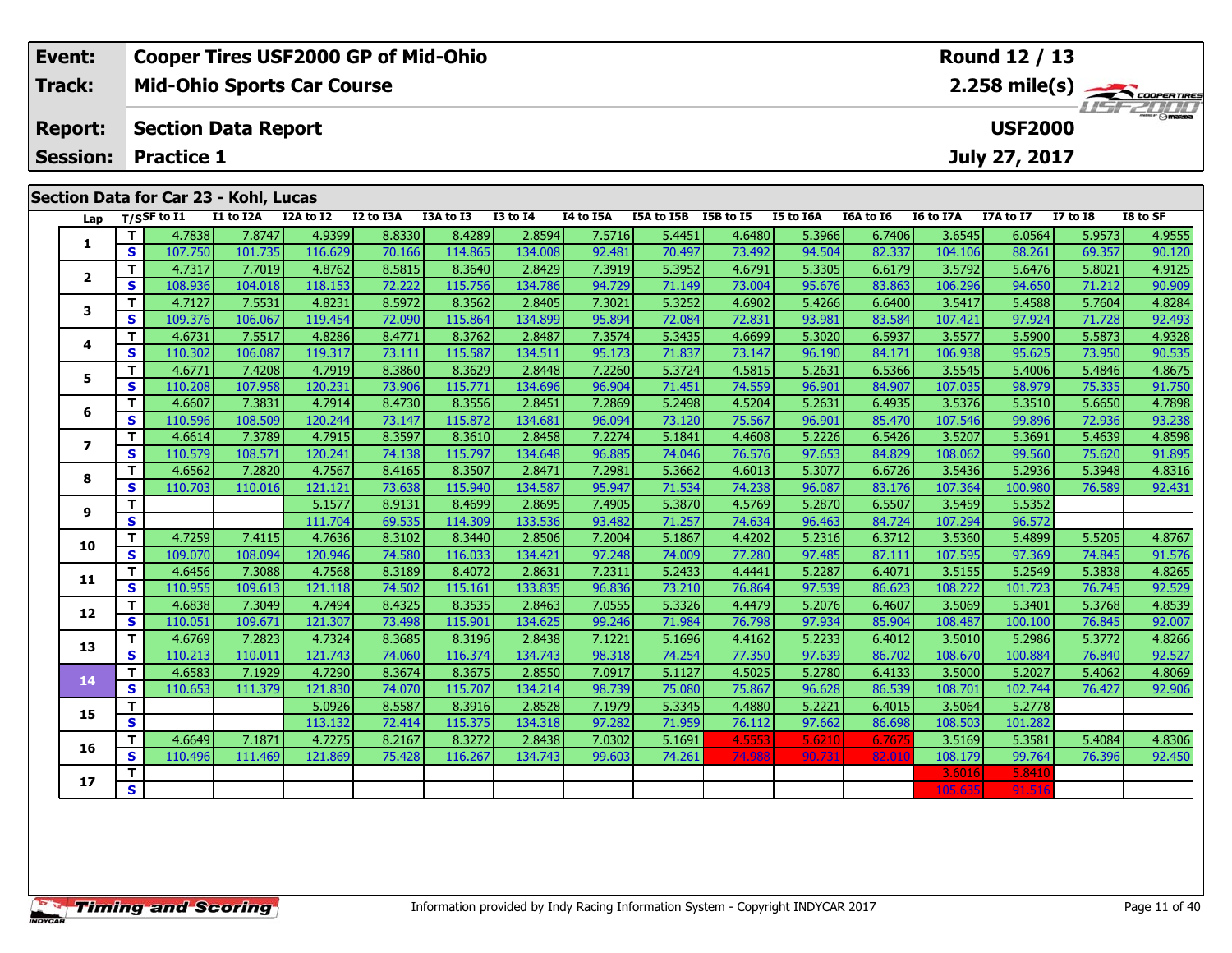| Event:         | <b>Cooper Tires USF2000 GP of Mid-Ohio</b> | Round 12 / 13                             |
|----------------|--------------------------------------------|-------------------------------------------|
| <b>Track:</b>  | <b>Mid-Ohio Sports Car Course</b>          | $2.258$ mile(s) $\rightarrow$ coderatines |
| <b>Report:</b> | <b>Section Data Report</b>                 | <i><b>LISF 2000</b></i><br><b>USF2000</b> |
|                | <b>Session: Practice 1</b>                 | July 27, 2017                             |
|                | Section Data for Car 23 - Kohl, Lucas      |                                           |

| Lap             |                         | $T/SI1$ to $I2$ | <b>I2 to I3</b> | <b>14 to 15</b> | <b>I5 to 16</b> | <b>16 to 17</b> | Lap      | PI to PO | PO to SF | <b>SF to PI</b> |
|-----------------|-------------------------|-----------------|-----------------|-----------------|-----------------|-----------------|----------|----------|----------|-----------------|
|                 | T.                      | 12.8146         | 17.2619         | 17.6647         | 12.1372         | 9.7109          | 88.1453  |          | 88.8597  |                 |
| 1               | $\mathbf{s}$            | 107.477         | 91.992          | 80.708          | 87.747          | 94.224          | 92.220   |          | 85.684   |                 |
|                 | T                       | 12.5781         | 16.9455         | 17.4662         | 11.9484         | 9.2268          | 86.4542  |          |          |                 |
| $\overline{2}$  | $\mathbf{s}$            | 109.498         | 93.710          | 81.625          | 89.133          | 99.168          | 94.024   |          |          |                 |
|                 | T                       | 12.3762         | 16.9534         | 17.3175         | 12.0666         | 9.0005          | 85.8562  |          |          |                 |
| 3               | $\mathbf{s}$            | 111.284         | 93.666          | 82.326          | 88.260          | 101.661         | 94.679   |          |          |                 |
|                 | T                       | 12.3803         | 16.8533         | 17.3708         | 11.8957         | 9.1477          | 85.6897  |          |          |                 |
| 4               | $\mathbf{s}$            | 111.247         | 94.222          | 82.073          | 89.528          | 100.025         | 94.863   |          |          |                 |
|                 | т                       | 12.2127         | 16.7489         | 17.1799         | 11.7997         | 8.9551          | 84.7703  |          |          |                 |
| 5               | S                       | 112.774         | 94.809          | 82.985          | 90.257          | 102.176         | 95.892   |          |          |                 |
|                 | T                       | 12.1745         | 16.8286         | 17.0571         | 11.7566         | 8.8886          | 84.6660  |          |          |                 |
| 6               | $\mathbf{s}$            | 113.128         | 94.360          | 83.583          | 90.587          | 102.941         | 96.010   |          |          |                 |
|                 | T.                      | 12.1704         | 16.7207         | 16.8723         | 11.7652         | 8.8898          | 84.2493  |          |          |                 |
| $\overline{ }$  | $\mathbf{s}$            | 113.166         | 94.969          | 84.498          | 90.521          | 102.927         | 96.485   |          |          |                 |
|                 | T                       | 12.0387         | 16.7672         | 17.2656         | 11.9803         | 8.8372          | 84.6187  |          |          | 82.4981         |
| 8               | $\mathbf{s}$            | 114.404         | 94.706          | 82.574          | 88.896          | 103.540         | 96.064   |          |          | 93.126          |
|                 | T.                      |                 | 17.3830         | 17.4544         | 11.8377         | 9.0811          | 258.2896 | 177.1586 | 83.6111  |                 |
| 9               | $\mathbf{s}$            |                 | 91.351          | 81.680          | 89.967          | 100.759         | 31.472   | 5.069    | 91.063   |                 |
| 10              | T.                      | 12.1751         | 16.6542         | 16.8073         | 11.6028         | 9.0259          | 84.2390  |          |          |                 |
|                 | $\mathbf{s}$            | 113.122         | 95.349          | 84.825          | 91.788          | 101.375         | 96.497   |          |          |                 |
| 11              | T                       | 12.0656         | 16.7261         | 16.9185         | 11.6358         | 8.7704          | 83.8354  |          |          |                 |
|                 | $\mathbf{s}$            | 114.149         | 94.939          | 84.268          | 91.528          | 104.328         | 96.961   |          |          |                 |
| 12              | $\mathbf T$             | 12.0543         | 16.7860         | 16.8360         | 11.6683         | 8.8470          | 83.9524  |          |          |                 |
|                 | $\mathbf{s}$            | 114.256         | 94.600          | 84.681          | 91.273          | 103.425         | 96.826   |          |          |                 |
| 13              | T                       | 12.0147         | 16.6881         | 16.7079         | 11.6245         | 8.7996          | 83.5593  |          |          |                 |
|                 | $\mathbf{s}$            | 114.632         | 95.155          | 85.330          | 91.617          | 103.982         | 97.282   |          |          |                 |
| 14              | T.                      | 11.9219         | 16.7349         | 16.7069         | 11.6913         | 8.7027          | 83.4841  |          |          | 80.2314         |
|                 | $\mathbf{s}$            | 115.525         | 94.889          | 85.335          | 91.093          | 105.140         | 97.369   |          |          | 95.757          |
| 15              | $\mathbf T$             |                 | 16.9503         | 17.0204         | 11.6236         | 8.7842          | 164.0644 | 85.0984  | 82.4169  |                 |
|                 | $\overline{\mathbf{s}}$ |                 | 93.683          | 83.763          | 91.624          | 104.164         | 49.546   | 10.552   | 92.382   |                 |
| 16              | T                       | 11.9146         | 16.5439         | 16.7546         | 12.3885         | 8.8750          | 84.2243  |          |          | 81.9815         |
|                 | $\mathbf{s}$            | 115.595         | 95.984          | 85.092          | 85.967          | 103.099         | 96.514   |          |          | 93.713          |
| 17 <sub>2</sub> | T                       |                 |                 |                 |                 | 9.4426          |          |          |          |                 |
|                 | $\overline{\mathbf{s}}$ |                 |                 |                 |                 | 96.901          |          |          |          |                 |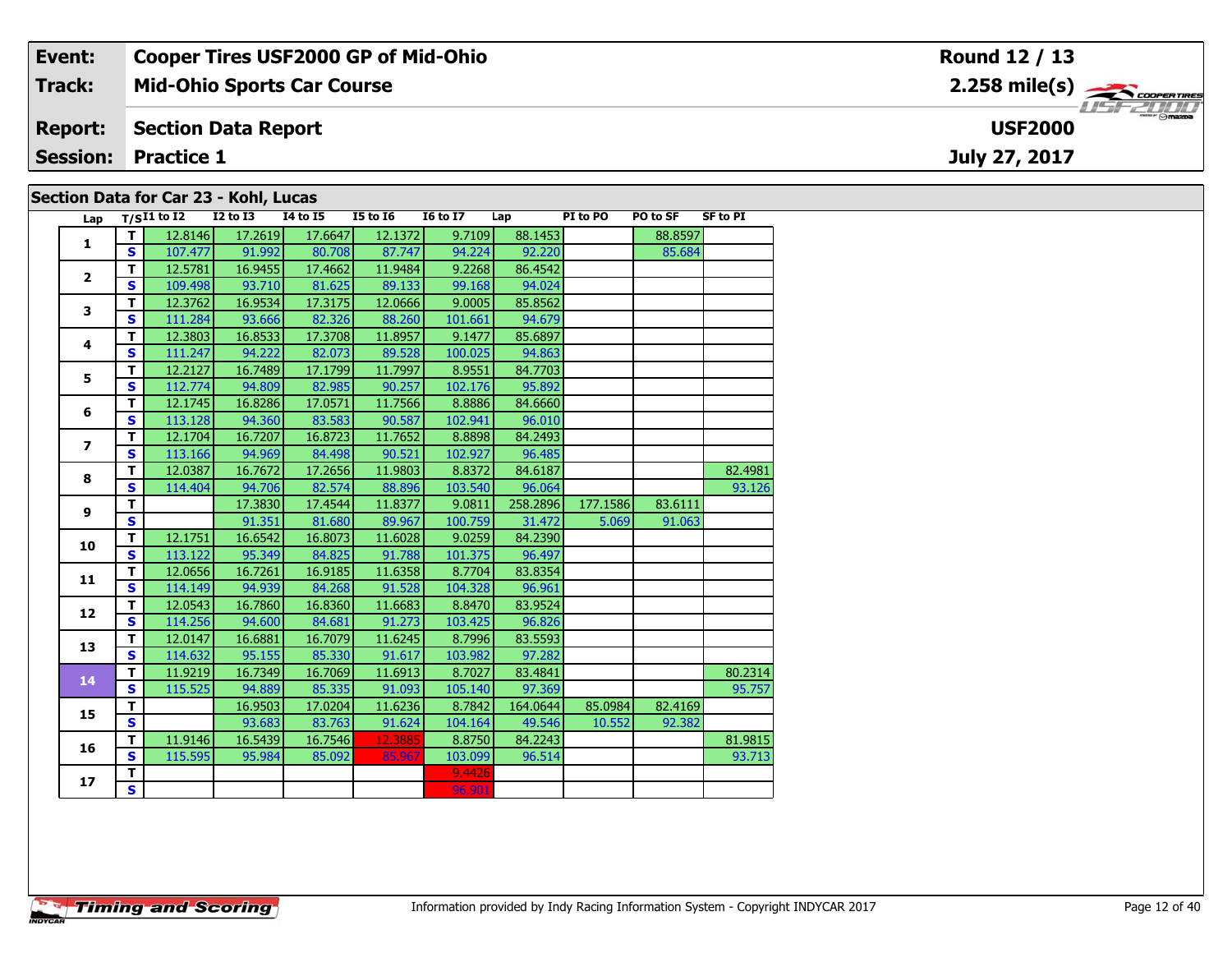| Event:                                        |    |                                   | <b>Cooper Tires USF2000 GP of Mid-Ohio</b> |           |           |           |                 |           |            |           |           |           |                                            | Round 12 / 13 |                 |          |  |  |
|-----------------------------------------------|----|-----------------------------------|--------------------------------------------|-----------|-----------|-----------|-----------------|-----------|------------|-----------|-----------|-----------|--------------------------------------------|---------------|-----------------|----------|--|--|
| <b>Track:</b>                                 |    | <b>Mid-Ohio Sports Car Course</b> |                                            |           |           |           |                 |           |            |           |           |           | $2.258$ mile(s) $\rightarrow$ Coorga Times |               |                 |          |  |  |
| <b>Report:</b>                                |    | <b>Section Data Report</b>        |                                            |           |           |           |                 |           |            |           |           |           | LISFELINI<br><b>USF2000</b>                |               |                 |          |  |  |
| <b>Session:</b>                               |    | <b>Practice 1</b>                 |                                            |           |           |           |                 |           |            |           |           |           |                                            | July 27, 2017 |                 |          |  |  |
| Section Data for Car 27 - Kaminsky, Colin (R) |    |                                   |                                            |           |           |           |                 |           |            |           |           |           |                                            |               |                 |          |  |  |
|                                               |    | Lap $T/S$ SF to $\overline{11}$   | I1 to I2A                                  | I2A to I2 | I2 to I3A | I3A to I3 | <b>I3 to I4</b> | I4 to I5A | I5A to I5B | I5B to I5 | I5 to I6A | I6A to I6 | <b>I6 to I7A</b>                           | I7A to I7     | <b>I7 to I8</b> | I8 to SF |  |  |
|                                               |    | 4.8036                            | 7.7468                                     | 4.9356    | 8.7180    | 8.5518    | 2.9024          | 7.5533    | 5.2833     | 4.6821    | 5.4015    | 6.5935    | 3.8620                                     | 5.9829        | 5.9975          | 4.9165   |  |  |
|                                               | S. | 107.306                           | 103.415                                    | 116.731   | 71.091    | 113.214   | 132.022         | 92.705    | 72.656     | 72.957    | 94.418    | 84.1741   | 98.512                                     | 89.346        | 68.8921         | 90.835   |  |  |

2 | T | 4.7187| 7.3853| 4.8449| 8.3771| 8.4667| 2.8731| 7.2595| 5.1461| 5.1497| 5.6031| 6.5746| 3.5917| 5.4754| 5.6050| 4.8572<br>| S | 109.237| 108.477| 118.916| 73.984| 114.352| 133.369| 96.457| 74.593| 66.332| 91.021| 84.4

3 T 4.7111 7.3581 4.8401 8.3533 8.4270 2.8686 7.1427 5.2406 4.6762 5.2844 6.4447 3.5408 5.4114 5.5766 4.8285<br>S S 109.413 108.878 119.034 74.195 114.890 133.578 98.034 73.248 73.049 96.510 86.117 107.449 98.781 74.092 92.49

**<sup>T</sup>** 4.6993 7.3169 4.7992 8.2590 8.4395 2.8734 7.2091 5.1697 4.5734 5.2731 6.4687 3.5326 5.3137 5.5533 4.8084 **<sup>S</sup>** 109.688 109.491 120.048 75.042 114.720 133.355 97.131 74.253 74.691 96.717 85.798 107.698 100.598 74.403 92.877

**<sup>T</sup>** 4.6832 7.2486 4.9004 8.3993 8.4486 3.2855 7.5246 5.1761 4.5665 5.2525 6.5084 3.5366 5.2738 5.5500 4.8020 **<sup>S</sup>** 110.065 110.523 117.569 73.789 114.597 116.628 93.058 74.161 74.804 97.097 85.274 107.576 101.359 74.447 93.001

**<sup>T</sup>** 4.6687 7.2107 4.7658 8.2560 8.4033 2.8515 7.0290 5.1290 4.5482 5.2340 6.4886 3.5282 5.2475 5.4638 4.7900 **<sup>S</sup>** 110.406 111.104 120.890 75.069 115.214 134.379 99.620 74.842 75.105 97.440 85.535 107.832 101.867 75.622 93.234

7 | T | 4.6566 | 7.2201 | 4.7648 | 8.1849 | 8.3815 | 2.8514 | 7.0182 | 5.1608 | 4.6946 | 5.5171 | 6.9264 | 3.5123 | 5.3018 | 5.5080 | 4.7829<br>7 | S | 110.693 | 110.959 | 120.915 | 75.721 | 115.514 | 134.384 | 99.773 | 74.38

8 T 4.6524 7.3243 4.8986 8.7831 8.3964 2.8645 9.0839 6.0438 5.3330 7.1480 8.9755 3.6178 5.4013 5.5749 4.7771<br>8 S 110.793 109.381 117.612 70.564 115.309 133.769 77.084 63.514 64.052 71.349 61.835 105.162 98.966 74.115 93.48

**<sup>T</sup>** 4.2490 8.0687 **<sup>S</sup>** 89.540 66.249

| <b>Timing and Scoring</b> |  |
|---------------------------|--|
|---------------------------|--|

**2**

**3**

**4**

**5**

**6**

**7**

**8**

**9**

91.944

92.491

92.87

93.372

93.486

66.249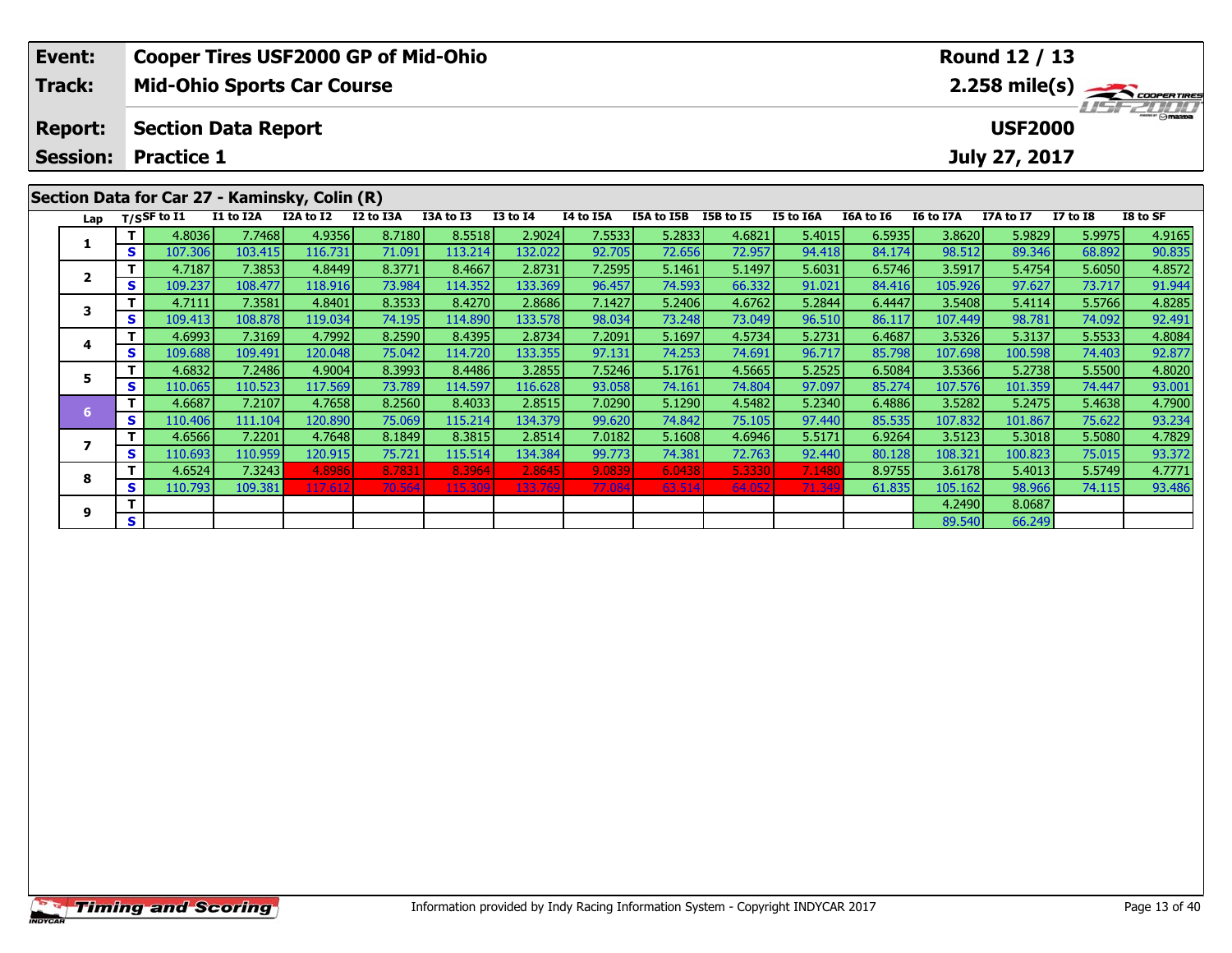| Event:                                        | <b>Cooper Tires USF2000 GP of Mid-Ohio</b> | Round 12 / 13                             |  |  |  |  |  |  |  |  |
|-----------------------------------------------|--------------------------------------------|-------------------------------------------|--|--|--|--|--|--|--|--|
| Track:                                        | <b>Mid-Ohio Sports Car Course</b>          | $2.258$ mile(s) $\rightarrow$ Coorentment |  |  |  |  |  |  |  |  |
| <b>Report:</b>                                | Section Data Report                        | <b>USF2000</b>                            |  |  |  |  |  |  |  |  |
|                                               | <b>Session: Practice 1</b>                 | July 27, 2017                             |  |  |  |  |  |  |  |  |
| Section Data for Car 27 - Kaminsky, Colin (R) |                                            |                                           |  |  |  |  |  |  |  |  |

94.600

95.967

96.439

95.458

96.220<br>92.8746

74.283

**Lap T/SI1 to I2 I2 to I3 I4 to I5 I5 to I6 I6 to I7 Lap PO to SF SF to PI** 

**T** 12.2229 17.1795 20.4607 16.1235 9.0191 92.8746 95.8586<br> **S** 112.680 92.433 69.679 66.053 101.451 87.524 80.146

**<sup>T</sup>** 12.6824 17.2698 17.5187 11.9950 9.8449 87.9308 96.1078 **<sup>S</sup>** 108.597 91.950 81.381 88.787 92.942 92.445 79.222

**<sup>T</sup>** 12.2302 16.8438 17.5553 12.1777 9.0671 85.9281 **<sup>S</sup>** 112.612 94.275 81.211 87.455 100.914 94.600

**<sup>T</sup>** 12.1982 16.7803 17.0595 11.7291 8.9522 84.7041 **<sup>S</sup>** 112.908 94.632 83.571 90.800 102.210 95.967

**<sup>T</sup>** 12.1161 16.6985 16.9522 11.7418 8.8463 84.2893 **<sup>S</sup>** 113.673 95.096 84.100 90.702 103.433 96.439

**<sup>T</sup>** 12.1490 16.8479 17.2672 11.7609 8.8104 85.1561 **<sup>S</sup>** 113.365 94.252 82.566 90.554 103.855 95.458

**<sup>T</sup>** 11.9765 16.6593 16.7062 11.7226 8.7757 83.6143 **<sup>S</sup>** 114.998 95.319 85.338 90.850 104.265 97.218

**<sup>T</sup>** 11.9849 16.5664 16.8736 12.4435 8.8141 84.4814 **<sup>S</sup>** 114.917 95.854 84.492 85.587 103.811 96.220

**<sup>T</sup>** 12.3177 **<sup>S</sup>** 74.283

# **Timing and Scoring**

**1**

**2**

**3**

**4**

**5**

**6**

**7**

**8**

**9**

80.146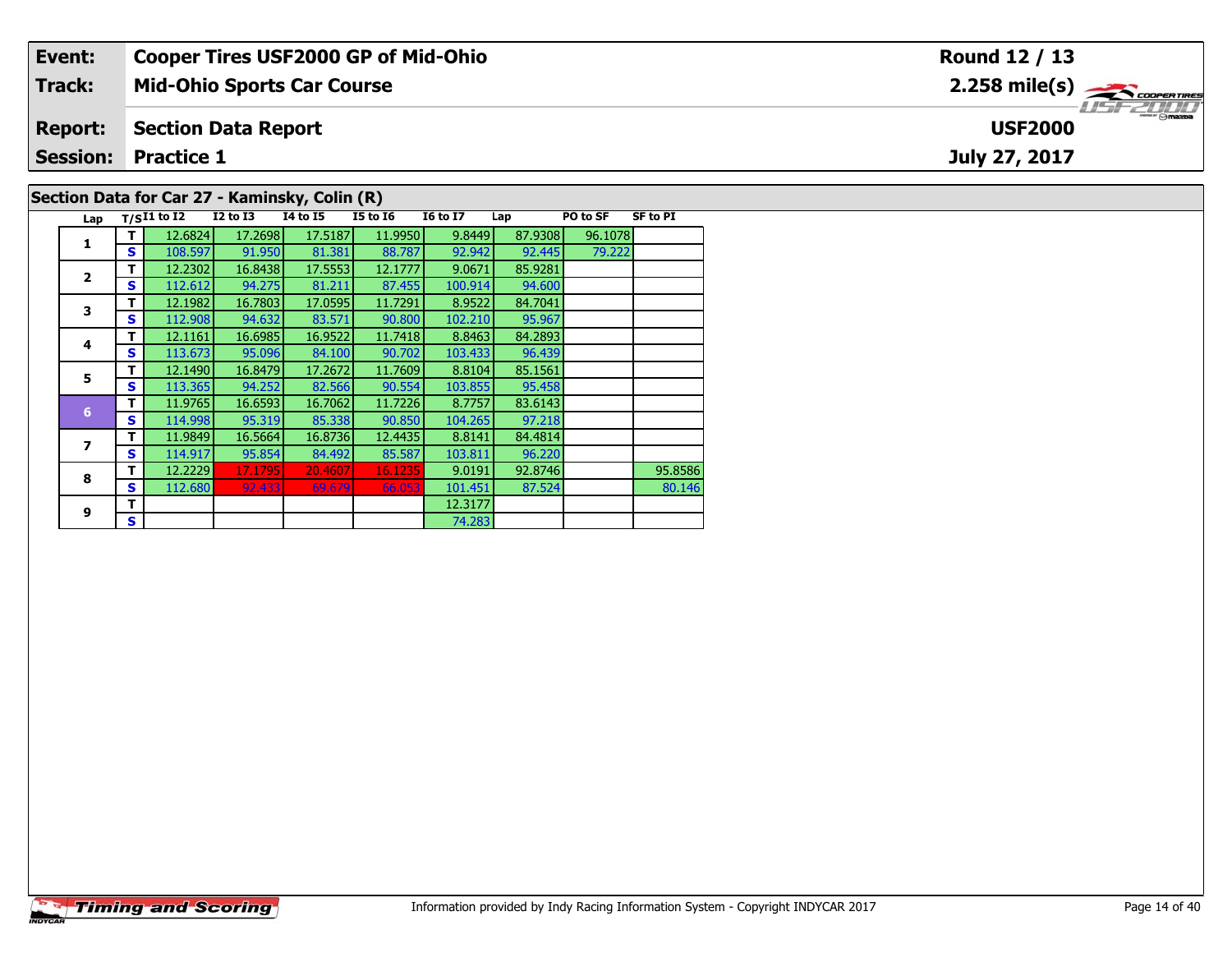| Event:         | <b>Cooper Tires USF2000 GP of Mid-Ohio</b> | Round 12 / 13         |
|----------------|--------------------------------------------|-----------------------|
| Track:         | <b>Mid-Ohio Sports Car Course</b>          |                       |
| <b>Report:</b> | Section Data Report                        | T/T<br><b>USF2000</b> |
|                | <b>Session: Practice 1</b>                 | July 27, 2017         |
|                |                                            |                       |
|                | Section Data for Car 3 - Askew, Oliver (R) |                       |

| Lap             |                         | $T/S$ SF to $\overline{11}$ | I1 to I2A | I2A to I2 | I2 to I3A | I3A to I3 | <b>I3 to I4</b> | I4 to I5A | I5A to I5B | I5B to I5 | I5 to I6A | I6A to I6 | I6 to I7A | I7A to I7 | <b>I7 to I8</b> | I8 to SF |
|-----------------|-------------------------|-----------------------------|-----------|-----------|-----------|-----------|-----------------|-----------|------------|-----------|-----------|-----------|-----------|-----------|-----------------|----------|
| 1               | т                       |                             |           | 5.2282    | 9.0490    | 8.4656    | 2.8559          | 7.7652    | 5.5050     | 4.7276    | 5.5226    | 6.6612    | 3.7176    | 6.4865    |                 |          |
|                 | $\mathbf{s}$            |                             |           | 110.198   | 68.491    | 114.367   | 134.172         | 90.175    | 69.730     | 72.255    | 92.348    | 83.318    | 102.339   | 82.409    |                 |          |
| $\overline{2}$  | т                       | 4.7684                      | 7.7420    | 4.8908    | 8.6282    | 8.4242    | 2.8404          | 7.5198    | 5.3727     | 4.6058    | 5.3546    | 6.5133    | 3.6006    | 6.7141    | 6.7215          | 5.0157   |
|                 | S                       | 108.098                     | 103.479   | 117.800   | 71.831    | 114.929   | 134.904         | 93.118    | 71.447     | 74.165    | 95.245    | 85.210    | 105.664   | 79.615    | 61.472          | 89.039   |
| 3               | T.                      | 4.6492                      | 7.5058    | 4.8362    | 8.4863    | 8.3595    | 2.8341          | 7.3164    | 5.3274     | 4.5094    | 5.2869    | 6.4263    | 3.5131    | 5.5323    | 5.5862          | 4.9167   |
|                 | S                       | 110.870                     | 106.736   | 119.130   | 73.032    | 115.818   | 135.204         | 95.707    | 72.055     | 75.751    | 96.465    | 86.364    | 108.296   | 96.623    | 73.965          | 90.831   |
| 4               | T.                      | 4.6228                      | 7.3380    | 4.7711    | 8.4522    | 8.3474    | 2.8284          | 7.2788    | 5.3127     | 4.4576    | 5.2723    | 6.4175    | 3.5126    | 5.5033    | 5.3621          | 4.8915   |
|                 | S.                      | 111.503                     | 109.176   | 120.755   | 73.327    | 115.986   | 135.477         | 96.201    | 72.254     | 76.631    | 96.732    | 86.482    | 108.311   | 97.132    | 77.056          | 91.299   |
| 5               | T.                      | 4.6313                      | 7.3091    | 4.7729    | 8.3990    | 8.3533    | 2.8194          | 7.1191    | 5.2757     | 4.4597    | 5.2620    | 6.3752    | 3.4968    | 5.3951    | 5.4095          | 4.8956   |
|                 | S                       | 111.298                     | 109.608   | 120.710   | 73.791    | 115.904   | 135.909         | 98.359    | 72.761     | 76.595    | 96.921    | 87.056    | 108.801   | 99.080    | 76.381          | 91.223   |
| 6               | T.                      |                             |           | 5.0725    | 8.6402    | 8.4344    | 2.8274          | 7.3398    | 5.2946     | 4.4615    | 5.2340    | 6.3849    | 3.4808    | 5.4267    |                 |          |
|                 | S                       |                             |           | 113.580   | 71.731    | 114.790   | 135.524         | 95.401    | 72.501     | 76.564    | 97.440    | 86.924    | 109.301   | 98.503    |                 |          |
| $\overline{ }$  | T.                      | 4.5996                      | 7.2232    | 4.7139    | 8.1705    | 8.3152    | 2.8152          | 7.0307    | 5.1493     | 4.3955    | 5.2324    | 6.3102    | 3.5001    | 5.3414    | 5.3025          | 4.8356   |
|                 | S.                      | 112.065                     | 110.912   | 122.221   | 75.855    | 116.435   | 136.112         | 99.596    | 74.547     | 77.714    | 97.470    | 87.953    | 108.698   | 100.076   | 77.922          | 92.355   |
| 8               | T.                      | 4.5998                      | 7.2340    | 4.7473    | 8.3058    | 8.3159    | 2.8107          | 6.9815    | 5.1337     | 4.3976    | 5.2133    | 6.2742    | 3.4838    | 5.2604    | 5.2882          | 4.8401   |
|                 | S.                      | 112.060                     | 110.746   | 121.361   | 74.619    | 116.425   | 136.330         | 100.298   | 74.773     | 77.677    | 97.827    | 88.457    | 109.207   | 101.617   | 78.133          | 92.269   |
| 9               | T.                      | 4.5969                      | 7.2226    | 4.7309    | 8.2420    | 8.3293    | 2.8194          | 6.9617    | 5.1165     | 4.3918    | 5.2069    | 6.2905    | 3.4674    | 5.2388    | 5.2389          | 4.8768   |
|                 | S.                      | 112.131                     | 110.921   | 121.782   | 75.197    | 116.238   | 135.909         | 100.583   | 75.025     | 77.779    | 97.947    | 88.228    | 109.723   | 102.036   | 78.868          | 91.575   |
| 10              | T.                      |                             |           | 5.1115    | 8.5649    | 8.3922    | 2.8402          | 7.1763    | 5.3398     | 4.4608    | 5.2526    | 6.3567    | 3.4815    | 5.3388    |                 |          |
|                 | S                       |                             |           | 112.714   | 72.362    | 115.367   | 134.914         | 97.575    | 71.887     | 76.576    | 97.095    | 87.309    | 109.279   | 100.125   |                 |          |
| 11              | T.                      | 4.5968                      | 7.1575    | 4.6911    | 8.1183    | 8.3155    | 2.8186          | 6.9854    | 5.1140     | 4.4234    | 5.1966    | 6.2583    | 3.4928    | 5.2154    | 5.1957          | 4.8215   |
|                 | S                       | 112.133                     | 111.930   | 122.815   | 76.343    | 116.431   | 135.948         | 100.242   | 75.061     | 77.224    | 98.141    | 88.682    | 108.925   | 102.494   | 79.524          | 92.625   |
| 12 <sub>2</sub> | T.                      | 4.6049                      | 7.1564    | 4.7077    | 8.1758    | 8.3000    | 2.8122          | 6.9684    | 5.1012     | 4.3872    | 5.2195    | 6.2664    | 3.4774    | 5.1700    | 5.1931          | 4.8109   |
|                 | S                       | 111.936                     | 111.947   | 122.382   | 75.806    | 116.648   | 136.257         | 100.486   | 75.250     | 77.861    | 97.711    | 88.568    | 109.408   | 103.394   | 79.564          | 92.829   |
| 13              | т                       | 4.5784                      | 7.1057    | 4.6831    | 8.0940    | 8.2903    | 2.8104          | 6.8822    | 5.1238     | 4.9330    | 5.5602    | 6.7891    | 3.4808    | 5.1366    | 5.2756          | 4.7734   |
|                 | $\mathbf{s}$            | 112.584                     | 112.746   | 123.025   | 76.572    | 116.785   | 136.344         | 101.745   | 74.918     | 69.246    | 91.723    | 81.749    | 109.301   | 104.066   | 78.319          | 93.558   |
| 14              | T                       |                             |           | 4.9803    | 8.2878    | 8.3325    | 2.8283          | 6.9441    | 5.1437     | 4.3675    | 5.1964    | 6.2837    | 3.5193    | 5.8237    |                 |          |
|                 | $\mathbf{s}$            |                             |           | 115.683   | 74.781    | 116.193   | 135.481         | 100.838   | 74.628     | 78.212    | 98.145    | 88.324    | 108.105   | 91.788    |                 |          |
| 15              | T.                      | 4.5869                      | 7.0521    | 4.6707    | 8.0466    | 8.2910    | 2.8175          | 6.8693    | 5.1028     | 4.3628    | 5.1879    | 6.2810    | 3.4937    | 5.1205    | 5.2246          | 4.8093   |
|                 | $\mathbf{s}$            | 112.375                     | 113.603   | 123.351   | 77.023    | 116.775   | 136.001         | 101.936   | 75.226     | 78.296    | 98.306    | 88.362    | 108.897   | 104.393   | 79.084          | 92.860   |
| 16              | Т                       |                             |           |           |           |           |                 |           |            |           |           |           | 3.5035    | 5.6659    |                 |          |
|                 | $\overline{\mathbf{s}}$ |                             |           |           |           |           |                 |           |            |           |           |           | 108.593   | 94.344    |                 |          |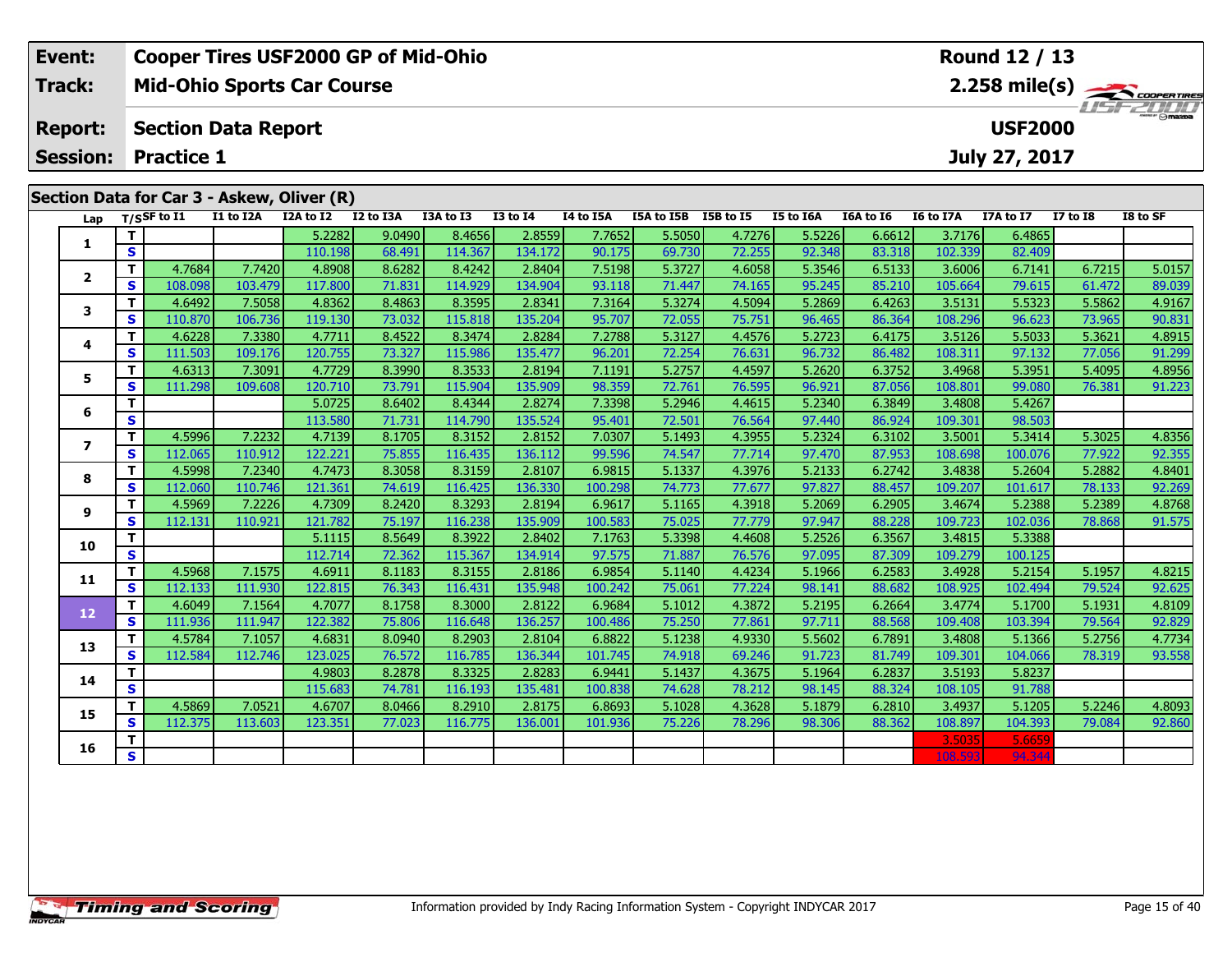#### Event: **Cooper Tires USF2000 GP of Mid-Ohio** Round 12 / 13  $2.258 \text{ mile(s)}$ **Track: Mid-Ohio Sports Car Course** USF 2000 **USF2000 Report: Section Data Report Session: Practice 1** July 27, 2017 Section Data for Car 3 - Askew, Oliver (R)

| Lap                     |              | $T/SI1$ to $\overline{I2}$ | <b>I2 to I3</b> | 14 to 15 | <b>I5 to 16</b> | <b>16 to 17</b> | Lap      | PI to PO | PO to SF | <b>SF to PI</b> |
|-------------------------|--------------|----------------------------|-----------------|----------|-----------------|-----------------|----------|----------|----------|-----------------|
| $\mathbf{1}$            | т            |                            | 17.5146         | 17.9978  | 12.1838         | 10.2041         | 133.9418 | 51.5589  | 87.3499  |                 |
|                         | S.           |                            | 90.665          | 79.214   | 87.411          | 89.670          | 60.689   | 17.416   | 87.165   |                 |
| $\overline{\mathbf{2}}$ | T            | 12.6328                    | 17.0524         | 17.4983  | 11.8679         | 10.3147         | 88.7121  |          |          |                 |
|                         | S.           | 109.024                    | 93.122          | 81.475   | 89.738          | 88.708          | 91.631   |          |          |                 |
| 3                       | т            | 12.3420                    | 16.8458         | 17.1532  | 11.7132         | 9.0454          | 85.0858  |          |          |                 |
|                         | S            | 111.592                    | 94.264          | 83.115   | 90.923          | 101.156         | 95.537   |          |          |                 |
| 4                       | T.           | 12.1091                    | 16.7996         | 17.0491  | 11.6898         | 9.0159          | 84.3683  |          |          |                 |
|                         | $\mathbf{s}$ | 113.739                    | 94.523          | 83.622   | 91.105          | 101.487         | 96.349   |          |          |                 |
| 5                       | т            | 12.0820                    | 16.7523         | 16.8545  | 11.6372         | 8.8919          | 83.9737  |          |          | 80.1215         |
|                         | S.           | 113.994                    | 94.790          | 84.588   | 91.517          | 102.903         | 96.802   |          |          | 95.888          |
| 6                       | T            |                            | 17.0746         | 17.0959  | 11.6189         | 8.9075          | 182.9807 | 104.5488 | 82.0667  |                 |
|                         | $\mathbf{s}$ |                            | 93.001          | 83.393   | 91.661          | 102.722         | 44.424   | 8.589    | 92.777   |                 |
| $\overline{ }$          | т            | 11.9371                    | 16.4857         | 16.5755  | 11.5426         | 8.8415          | 82.9353  |          |          |                 |
|                         | S            | 115.377                    | 96.323          | 86.011   | 92.267          | 103.489         | 98.014   |          |          |                 |
| 8                       | T            | 11.9813                    | 16.6217         | 16.5128  | 11.4875         | 8.7442          | 82.8863  |          |          |                 |
|                         | S            | 114.952                    | 95.535          | 86.338   | 92.709          | 104.641         | 98.072   |          |          |                 |
| 9                       | т            | 11.9535                    | 16.5713         | 16.4700  | 11.4974         | 8.7062          | 82.7304  |          |          | 78.6741         |
|                         | S            | 115.219                    | 95.826          | 86.562   | 92.630          | 105.098         | 98.257   |          |          | 97.653          |
| 10                      | T.           |                            | 16.9571         | 16.9769  | 11.6093         | 8.8203          | 236.9281 | 158.5065 | 82.3814  |                 |
|                         | S            |                            | 93.645          | 83.978   | 91.737          | 103.738         | 34.309   | 5.665    | 92.422   |                 |
| 11                      | T.           | 11.8486                    | 16.4338         | 16.5228  | 11.4549         | 8.7082          | 82.4009  |          |          |                 |
|                         | $\mathbf{s}$ | 116.239                    | 96.627          | 86.286   | 92.973          | 105.073         | 98.649   |          |          |                 |
| 12                      | T            | 11.8641                    | 16.4758         | 16.4568  | 11.4859         | 8.6474          | 82.3511  |          |          |                 |
|                         | $\mathbf{s}$ | 116.087                    | 96.381          | 86.632   | 92.722          | 105.812         | 98.709   |          |          |                 |
| 13                      | T            | 11.7888                    | 16.3843         | 16.9390  | 12.3493         | 8.6174          | 83.5166  |          |          | 81.4944         |
|                         | $\mathbf{s}$ | 116.829                    | 96.919          | 84.166   | 86.240          | 106.181         | 97.332   |          |          | 94.273          |
| 14                      | T.           |                            | 16.6203         | 16.4553  | 11.4801         | 9.3430          | 105.0042 | 26.9927  | 80.0154  |                 |
|                         | S            |                            | 95.543          | 86.640   | 92.769          | 97.934          | 77.414   | 33.267   | 95.155   |                 |
| 15                      | т            | 11.7228                    | 16.3376         | 16.3349  | 11.4689         | 8.6142          | 81.9167  |          |          | 79.3957         |
|                         | S            | 117.487                    | 97.196          | 87.278   | 92.860          | 106.220         | 99.233   |          |          | 96.765          |
| 16                      | T.           |                            |                 |          |                 | 9.1694          |          |          |          |                 |
|                         | S.           |                            |                 |          |                 | 99.788          |          |          |          |                 |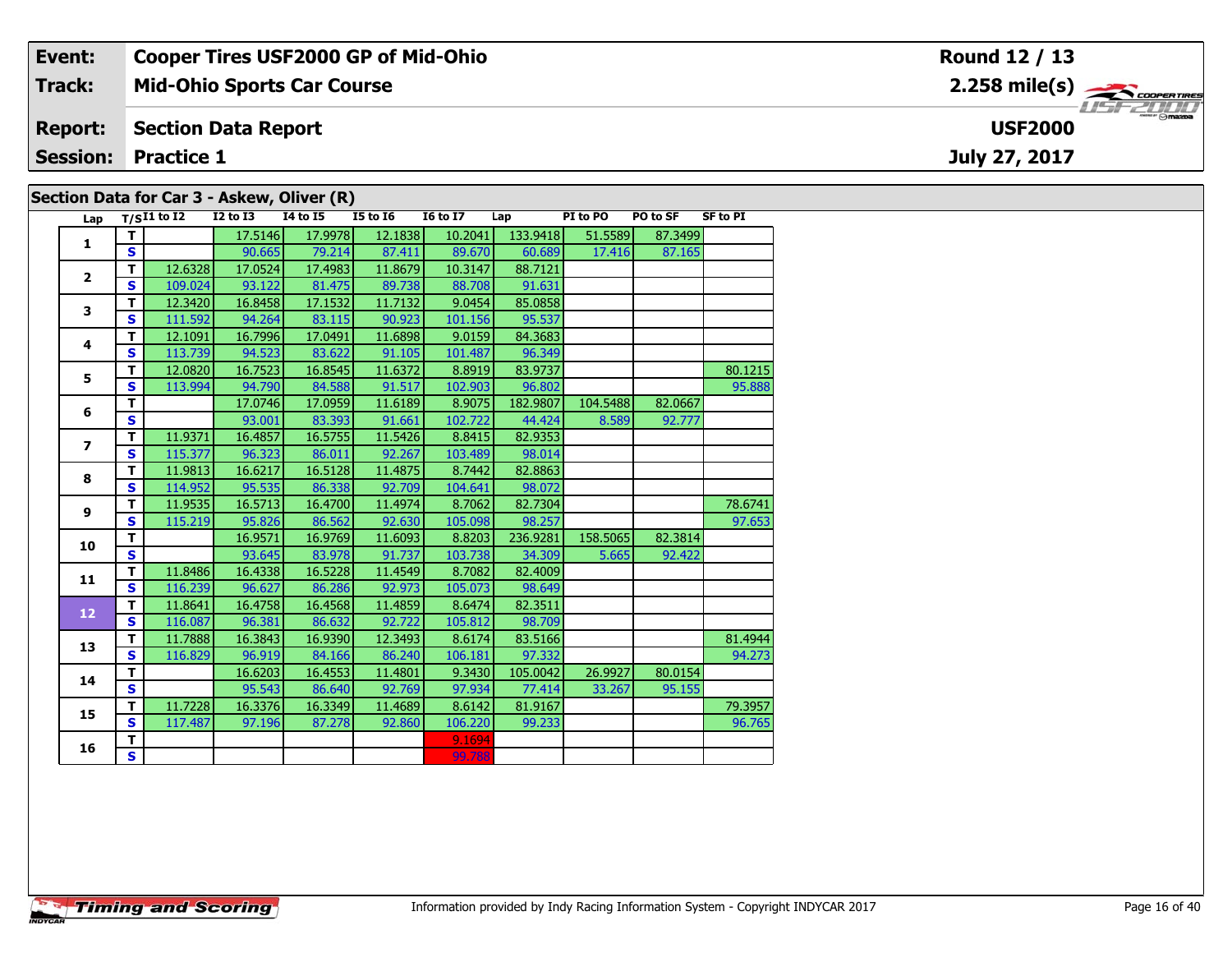| Event:         | <b>Cooper Tires USF2000 GP of Mid-Ohio</b>  | <b>Round 12 / 13</b>                                    |
|----------------|---------------------------------------------|---------------------------------------------------------|
| Track:         | <b>Mid-Ohio Sports Car Course</b>           | $2.258$ mile(s) $\overbrace{\hspace{2cm}}$ coorer TIRES |
| <b>Report:</b> | Section Data Report                         | <b>USF2000</b>                                          |
|                | <b>Session: Practice 1</b>                  | July 27, 2017                                           |
|                |                                             |                                                         |
|                | Section Data for Car 36 - Keane, Darren (R) |                                                         |

| Lap                     |              | $T/S$ SF to $I1$ | I1 to I2A | I2A to I2 | I2 to I3A | I3A to I3 | <b>I3 to I4</b> | I4 to I5A | I5A to I5B I5B to I5 |        | I5 to I6A | I6A to I6 | I6 to I7A | I7A to I7 | <b>I7 to I8</b> | I8 to SF |
|-------------------------|--------------|------------------|-----------|-----------|-----------|-----------|-----------------|-----------|----------------------|--------|-----------|-----------|-----------|-----------|-----------------|----------|
|                         | T            | 4.7785           | 7.8987    | 4.9449    | 8.8120    | 8.5704    | 2.8952          | 7.4533    | 5.5119               | 4.8346 | 5.4161    | 6.6636    | 3.7028    | 6.0323    | 6.0514          | 4.9901   |
| 1                       | S            | 107.870          | 101.426   | 116.511   | 70.333    | 112.968   | 132.351         | 93.949    | 69.643               | 70.655 | 94.164    | 83.288    | 102.748   | 88.614    | 68.279          | 89.495   |
|                         | т            | 4.7462           | 7.5848    | 4.8924    | 8.6135    | 8.4822    | 2.8745          | 7.3206    | 5.3316               | 4.7405 | 5.3146    | 6.5365    | 3.5904    | 5.6320    | 5.8524          | 4.8344   |
| $\mathbf{2}$            | S            | 108.604          | 105.624   | 117.762   | 71.954    | 114.143   | 133.304         | 95.652    | 71.998               | 72.058 | 95.962    | 84.908    | 105.964   | 94.912    | 70.600          | 92.378   |
|                         | т            | 4.7277           | 7.5496    | 4.8293    | 8.4451    | 8.4283    | 2.8632          | 7.1988    | 5.2777               | 4.7604 | 5.2737    | 6.5281    | 3.5495    | 5.6833    | 5.7919          | 4.9528   |
| 3                       | $\mathbf{s}$ | 109.029          | 106.116   | 119.300   | 73.388    | 114.873   | 133.830         | 97.270    | 72.733               | 71.757 | 96.706    | 85.017    | 107.185   | 94.055    | 71.338          | 90.169   |
|                         | T            | 4.6767           | 7.4741    | 4.8151    | 8.4235    | 8.4303    | 2.8614          | 7.2469    | 5.2692               | 4.7126 | 5.2843    | 6.5337    | 3.5491    | 5.5077    | 5.6740          | 4.8916   |
| 4                       | $\mathbf{s}$ | 110.218          | 107.188   | 119.652   | 73.577    | 114.845   | 133.914         | 96.624    | 72.850               | 72.485 | 96.512    | 84.944    | 107.197   | 97.054    | 72.820          | 91.298   |
| 5                       | T            | 4.6382           | 7.4744    | 4.7996    | 8.4930    | 8.3586    | 2.8234          | 7.3947    | 7.4562               | 7.1557 | 5.4433    | 6.5449    | 3.5428    | 5.4080    | 5.6096          | 4.8457   |
|                         | S            | 111.132          | 107.184   | 120.038   | 72.975    | 115.831   | 135.716         | 94.693    | 51.482               | 47.737 | 93.693    | 84.799    | 107.388   | 98.843    | 73.656          | 92.162   |
|                         | T            | 4.6922           | 7.4231    | 4.8165    | 8.4048    | 8.4515    |                 |           | 5.2444               | 4.6273 | 5.3028    | 6.4357    | 3.5514    | 5.4468    | 5.5617          | 4.8926   |
| 6                       | S            | 109.853          | 107.925   | 119.617   | 73.740    | 114.557   |                 |           | 73.195               | 73.821 | 96.176    | 86.238    | 107.128   | 98.139    | 74.291          | 91.279   |
| $\overline{\mathbf{z}}$ | т            | 4.6587           | 7.2841    | 4.7632    | 8.3710    | 8.4177    | 2.8706          | 7.1931    | 5.2543               | 4.5938 | 5.2103    | 6.4048    | 3.5419    | 5.3328    | 5.5394          | 4.8443   |
|                         | $\mathbf{s}$ | 110.643          | 109.984   | 120.956   | 74.038    | 115.017   | 133.485         | 97.347    | 73.057               | 74.359 | 97.883    | 86.654    | 107.415   | 100.237   | 74.590          | 92.189   |
|                         | т            | 4.6431           | 7.2168    | 4.7578    | 8.2657    | 8.4177    | 2.8682          | 7.1167    | 5.1363               | 4.5614 | 5.2449    | 6.3334    | 3.5237    | 5.3398    | 5.5271          | 4.8296   |
| 8                       | $\mathbf{s}$ | 111.015          | 111.010   | 121.093   | 74.981    | 115.017   | 133.597         | 98.392    | 74.735               | 74.887 | 97.237    | 87.631    | 107.970   | 100.106   | 74.756          | 92.470   |
| 9                       | T            | 4.6725           | 7.2513    | 4.7841    | 8.6832    | 8.3124    | 2.7901          | 7.2415    | 5.2438               | 4.5519 | 5.2731    | 6.3772    | 3.5130    | 5.2454    | 6.2173          | 5.0174   |
|                         | S            | 110.317          | 110.482   | 120.427   | 71.376    | 116.474   | 137.336         | 96.696    | 73.203               | 75.044 | 96.717    | 87.029    | 108.299   | 101.907   | 66.457          | 89.008   |
|                         | T            | 4.6209           | 7.1301    | 4.7125    | 8.2090    | 8.3636    | 2.8424          | 7.0263    | 5.2358               | 4.4816 | 5.2402    | 6.3388    | 3.5120    | 5.2342    | 5.4639          | 4.8023   |
| 10                      | S            | 111.549          | 112.360   | 122.257   | 75.499    | 115.761   | 134.809         | 99.658    | 73.315               | 76.221 | 97.325    | 87.556    | 108.330   | 102.126   | 75.620          | 92.995   |
| 11                      | T            | 4.5988           | 7.1285    | 4.7265    | 8.2462    | 8.3627    | 2.8375          | 7.0035    | 5.1434               | 4.5343 | 5.2343    | 6.7426    | 3.5108    | 5.2532    | 5.4182          | 4.7746   |
|                         | S            | 112.085          | 112.385   | 121.895   | 75.159    | 115.774   | 135.042         | 99.982    | 74.632               | 75.335 | 97.434    | 82.312    | 108.367   | 101.756   | 76.258          | 93.535   |
| 12                      | т            | 4.6174           | 7.2011    | 4.7424    | 8.4978    | 8.4458    | 2.8550          | 7.2470    | 5.2007               | 4.5887 | 5.2293    | 6.3648    | 3.5626    | 5.2134    | 5.4876          | 4.7961   |
|                         | $\mathbf{s}$ | 111.633          | 111.252   | 121.486   | 72.933    | 114.635   | 134.214         | 96.623    | 73.810               | 74.442 | 97.527    | 87.198    | 106.791   | 102.533   | 75.294          | 93.115   |
| 13                      | т            | 4.6369           | 7.2145    | 4.7404    | 8.2282    | 8.4282    | 2.8693          | 7.1069    | 5.1320               | 4.5171 | 5.2300    | 6.3056    | 3.5105    | 5.1989    | 5.4022          | 4.8153   |
|                         | $\mathbf{s}$ | 111.164          | 111.045   | 121.537   | 75.323    | 114.874   | 133.545         | 98.528    | 74.798               | 75.622 | 97.514    | 88.017    | 108.376   | 102.819   | 76.484          | 92.744   |
| 14                      | Т            | 4.6164           | 7.0467    | 4.6907    | 8.2298    | 8.3944    | 2.8573          | 7.0600    | 5.0925               | 4.5146 | 5.1743    | 6.3240    | 3.4979    | 5.1508    | 5.4204          | 4.7896   |
|                         | S            | 111.657          | 113.690   | 122.825   | 75.308    | 115.337   | 134.106         | 99.182    | 75.378               | 75.664 | 98.564    | 87.761    | 108.767   | 103.779   | 76.227          | 93.242   |
| 15                      | T            | 4.6292           | 7.1522    | 4.7153    | 8.1694    | 8.4558    | 2.8647          | 7.7276    | 5.8256               | 5.0974 | 5.9736    | 6.9440    | 3.5024    | 5.1860    | 5.3527          | 4.8193   |
|                         | S            | 111.349          | 112.013   | 122.184   | 75.865    | 114.499   | 133.760         | 90.614    | 65.893               | 67.013 | 85.376    | 79.925    | 108.627   | 103.075   | 77.191          | 92.667   |
| 16                      | T            | 5.8671           | 8.7264    | 6.6197    | 8.8804    | 10.8897   | 3.3342          | 8.1086    | 5.8744               | 5.5707 | 5.3278    | 6.4116    | 3.8017    | 6.0724    | 5.6002          | 5.3360   |
|                         | S            | 87.855           | 91.806    | 87.034    | 69.791    | 88.908    | 114.925         | 86.356    | 65.345               | 61.319 | 95.724    | 86.562    | 100.075   | 88.029    | 73.780          | 83.694   |
| 17                      | т            | 4.6111           | 7.1505    | 4.7462    | 8.2331    | 8.3812    | 2.8515          | 6.9893    | 5.1005               | 4.5492 | 5.1887    | 6.6405    | 3.5241    | 5.1589    | 5.5161          | 4.7274   |
|                         | $\mathbf{s}$ | 111.786          | 112.039   | 121.389   | 75.278    | 115.518   | 134.379         | 100.186   | 75.260               | 75.088 | 98.291    | 83.578    | 107.958   | 103.616   | 74.905          | 94.469   |
| 18                      | т            | 5.0955           | 7.8287    | 5.3586    | 8.4603    | 8.3788    | 2.8580          | 7.0833    | 5.1204               | 4.4693 | 5.1429    | 6.3170    | 3.8415    | 5.5684    | 5.5512          | 4.9325   |
|                         | $\mathbf{s}$ | 101.159          | 102.333   | 107.516   | 73.257    | 115.551   | 134.073         | 98.856    | 74.968               | 76.431 | 99.166    | 87.858    | 99.038    | 95.996    | 74.431          | 90.540   |
| 19                      | т            | 4.6195           | 7.1272    | 4.9829    | 8.8138    | 8.4607    | 2.8640          | 7.6602    | 5.4699               | 4.8958 | 6.258     | 8.8297    | 3.5054    | 5.1380    | 5.4586          | 4.8012   |
|                         | S            | 111.582          | 112,405   | 115.62    | 70.318    | 114.43    | 133.793         | 91.41     | 70.177               | 69.77  | 81.48     | 62.856    | 108.534   | 104.038   | 75.694          | 93.017   |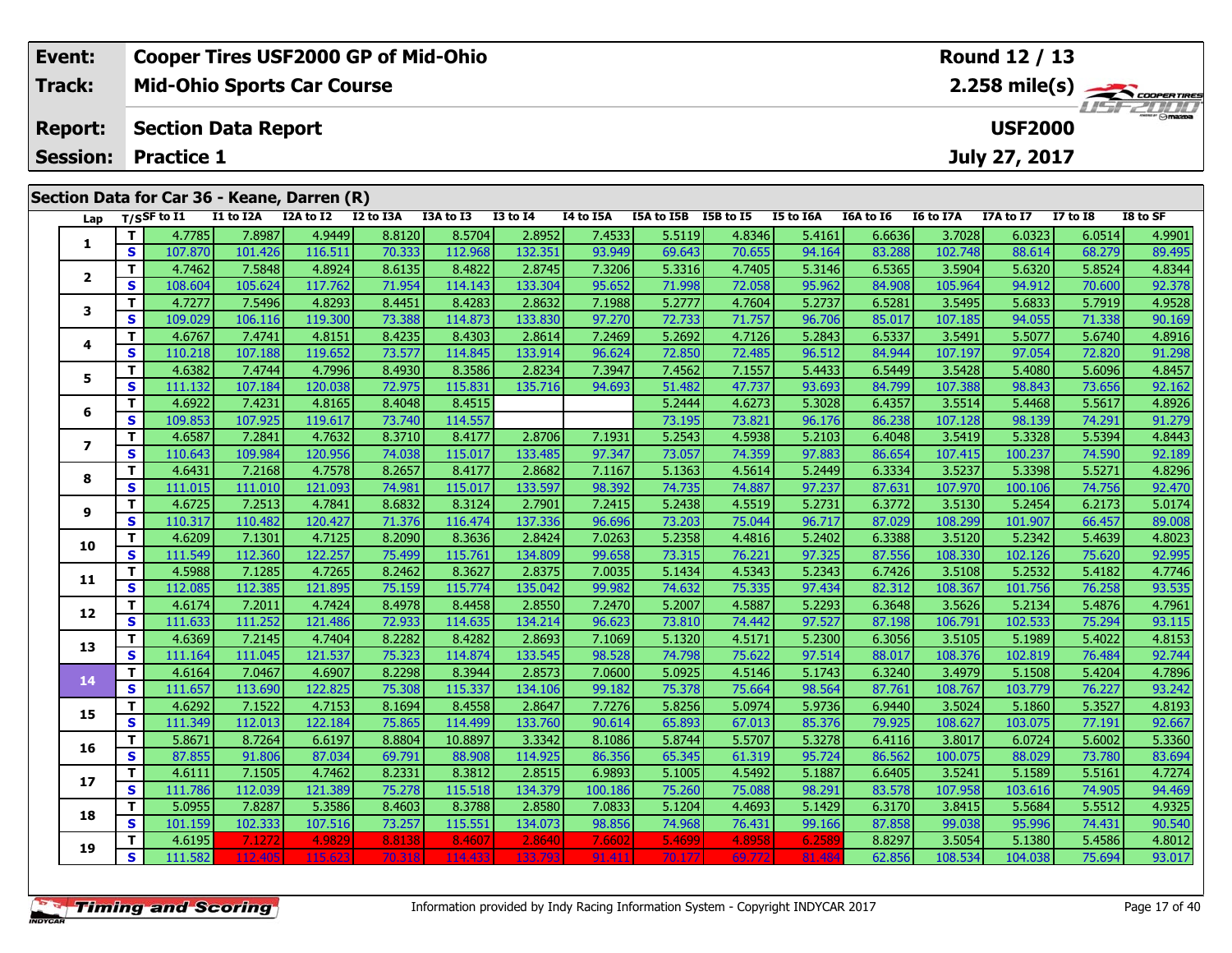| Event:                                      | <b>Cooper Tires USF2000 GP of Mid-Ohio</b> | <b>Round 12 / 13</b>                                    |  |  |  |  |  |  |  |  |  |
|---------------------------------------------|--------------------------------------------|---------------------------------------------------------|--|--|--|--|--|--|--|--|--|
| Track:                                      | <b>Mid-Ohio Sports Car Course</b>          | $2.258$ mile(s) $\overbrace{\hspace{2cm}}$ coorer TIRES |  |  |  |  |  |  |  |  |  |
| <b>Report:</b>                              | Section Data Report                        | <b>LISF 2000</b><br><b>USF2000</b>                      |  |  |  |  |  |  |  |  |  |
|                                             | <b>Session: Practice 1</b>                 | July 27, 2017                                           |  |  |  |  |  |  |  |  |  |
| Section Data for Car 36 - Keane, Darren (R) |                                            |                                                         |  |  |  |  |  |  |  |  |  |

## **Section Data for Car 36 - Keane, Darren (R)**

| Lap                      | $T/SI1$ to I2 I2 to I3 I4 to I5 I5 to I6 |         |         |         |         | <b>I6 to I7</b> | Lap     | PO to SF | <b>SF to PI</b> |
|--------------------------|------------------------------------------|---------|---------|---------|---------|-----------------|---------|----------|-----------------|
| 1                        | т                                        | 12.8436 | 17.3824 | 17.7998 | 12.0797 | 9.7351          | 88.5558 | 100.8448 |                 |
|                          | $\mathbf{s}$                             | 107.234 | 91.354  | 80.095  | 88.164  | 93.990          | 91.793  | 75.501   |                 |
| $\overline{2}$           | T                                        | 12.4772 | 17.0957 | 17.3927 | 11.8511 | 9.2224          | 86.3466 |          |                 |
|                          | $\mathbf{s}$                             | 110.383 | 92.886  | 81.970  | 89.865  | 99.215          | 94.142  |          |                 |
| 3                        | T                                        | 12.3789 | 16.8734 | 17.2369 | 11.8018 | 9.2328          | 85.8594 |          |                 |
|                          | $\mathbf{s}$                             | 111.260 | 94.110  | 82.711  | 90.240  | 99.103          | 94.676  |          |                 |
| 4                        | T                                        | 12.2892 | 16.8538 | 17.2287 | 11.8180 | 9.0568          | 85.3502 |          |                 |
|                          | $\mathbf{s}$                             | 112.072 | 94.219  | 82.750  | 90.117  | 101.029         | 95.241  |          |                 |
| 5                        | T                                        | 12.2740 | 16.8516 | 22.0066 | 11.9882 | 8.9508          | 89.9881 |          |                 |
|                          | $\mathbf{s}$                             | 112.211 | 94.232  | 64.784  | 88.837  | 102.225         | 90.332  |          |                 |
|                          | T                                        | 12.2396 | 16.8563 |         | 11.7385 | 8.9982          | 84.9520 |          |                 |
| 6                        | $\mathbf s$                              | 112.526 | 94.205  |         | 90.727  | 101.687         | 95.687  |          |                 |
| $\overline{\phantom{a}}$ | T                                        | 12.0473 | 16.7887 | 17.0412 | 11.6151 | 8.8747          | 84.2800 |          |                 |
|                          | $\mathbf{s}$                             | 114.322 | 94.585  | 83.661  | 91.691  | 103.102         | 96.450  |          |                 |
| 8                        | T                                        | 11.9746 | 16.6834 | 16.8144 | 11.5783 | 8.8635          | 83.7822 |          |                 |
|                          | $\mathbf{s}$                             | 115.016 | 95.182  | 84.789  | 91.982  | 103.232         | 97.023  |          |                 |
|                          | T                                        | 12.0354 | 16.9956 | 17.0372 | 11.6503 | 8.7584          | 85.1742 |          |                 |
| 9                        | $\mathbf{s}$                             | 114.435 | 93.433  | 83.681  | 91.414  | 104.471         | 95.437  |          |                 |
| 10                       | T                                        | 11.8426 | 16.5726 | 16.7437 | 11.5790 | 8.7462          | 83.2136 |          |                 |
|                          | $\mathbf{s}$                             | 116.298 | 95.818  | 85.147  | 91.977  | 104.617         | 97.686  |          |                 |
| 11                       | T.                                       | 11.8550 | 16.6089 | 16.6812 | 11.9769 | 8.7640          | 83.5151 |          |                 |
|                          | S                                        | 116.177 | 95.609  | 85.466  | 88.921  | 104.404         | 97.333  |          |                 |
| 12                       | T                                        | 11.9435 | 16.9436 | 17.0364 | 11.5941 | 8.7760          | 84.0497 |          |                 |
|                          | $\mathbf{s}$                             | 115.316 | 93.720  | 83.684  | 91.857  | 104.262         | 96.714  |          |                 |
| 13                       | T                                        | 11.9549 | 16.6564 | 16.7560 | 11.5356 | 8.7094          | 83.3360 |          |                 |
|                          | $\mathbf{s}$                             | 115.206 | 95.336  | 85.085  | 92.323  | 105.059         | 97.542  |          |                 |
| 14                       | T                                        | 11.7374 | 16.6242 | 16.6671 | 11.4983 | 8.6487          | 82.8594 |          |                 |
|                          | $\mathbf{s}$                             | 117.341 | 95.521  | 85.539  | 92.622  | 105.796         | 98.104  |          |                 |
| 15                       | T                                        | 11.8675 | 16.6252 | 18.6506 | 12.9176 | 8.6884          | 86.4152 |          |                 |
|                          | $\mathbf{s}$                             | 116.054 | 95.515  | 76.442  | 82.446  | 105.313         | 94.067  |          |                 |
| 16                       | T                                        | 15.3461 | 19.7701 | 19.5537 | 11.7394 | 9.8741          | 96.4209 |          |                 |
|                          | $\mathbf{s}$                             | 89.747  | 80.321  | 72.911  | 90.720  | 92.667          | 84.305  |          |                 |
| 17                       | T                                        | 11.8967 | 16.6143 | 16.6390 | 11.8292 | 8.6830          | 83.3683 |          |                 |
|                          | $\mathbf s$                              | 115.769 | 95.578  | 85.683  | 90.031  | 105.378         | 97.505  |          |                 |
| 18                       | T                                        | 13.1873 | 16.8391 | 16.6730 | 11.4599 | 9.4099          | 86.0064 |          |                 |
|                          | $\mathbf{s}$                             | 104.439 | 94.302  | 85.508  | 92.933  | 97.238          | 94.514  |          |                 |
|                          | т                                        | 12.1101 | 17.2745 | 18.0259 | 15.0886 | 8.6434          | 88.8858 |          | 92.1988         |
| 19                       | S                                        | 113.729 | 91.925  | 79.091  | 70.583  | 105.861         | 91.452  |          | 83.328          |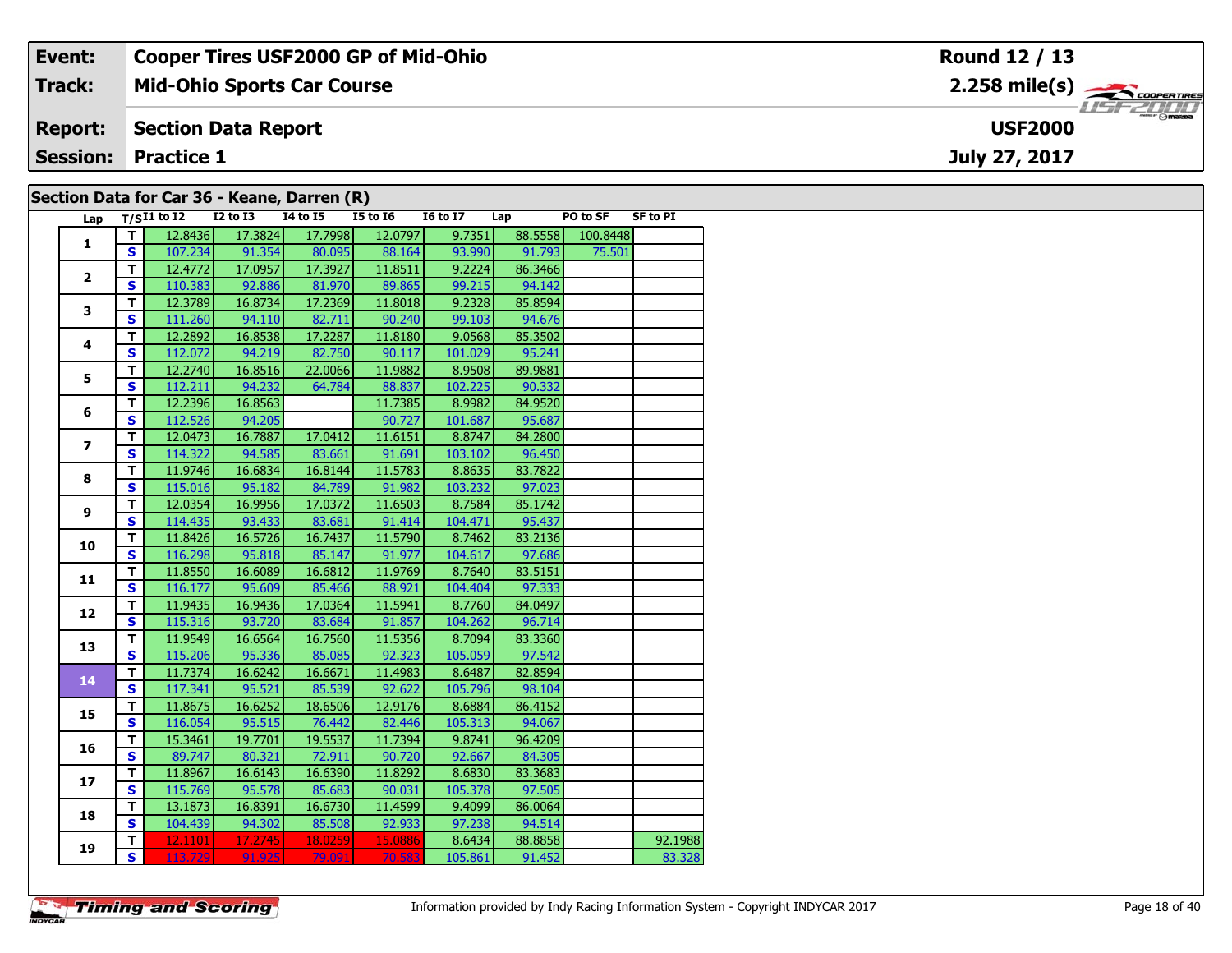| Event:         | <b>Cooper Tires USF2000 GP of Mid-Ohio</b> | Round 12 / 13                                 |
|----------------|--------------------------------------------|-----------------------------------------------|
| Track:         | <b>Mid-Ohio Sports Car Course</b>          | $2.258$ mile(s) $\frac{1}{2.258}$ coorer Time |
| <b>Report:</b> | Section Data Report                        | <i><b>LISF 2000</b></i><br><b>USF2000</b>     |
|                | Session: Practice 1                        | July 27, 2017                                 |
|                |                                            |                                               |
|                | Section Data for Car 37 - Abel, Jacob (R)  |                                               |

| Lap |    | $T/S$ SF to $I1$ | <b>I1 to I2A</b> | I2A to I2 | I2 to I3A | I3A to I3 | <b>I3 to I4</b> | <b>I4 to I5A</b> | I5A to I5B | <b>I5B to I5</b> | I5 to I6A | I6A to I6 | <b>I6 to I7A</b> | I7A to I7 | <b>I7 to I8</b> | I8 to SF |
|-----|----|------------------|------------------|-----------|-----------|-----------|-----------------|------------------|------------|------------------|-----------|-----------|------------------|-----------|-----------------|----------|
| 20  |    |                  |                  |           |           |           |                 |                  |            |                  |           |           | 4.7313           | 7.4182    |                 |          |
|     | S. |                  |                  |           |           |           |                 |                  |            |                  |           |           | 80.412           | 72.059    |                 |          |
| Lap |    | $T/S$ SF to I1   | I1 to I2A        | I2A to I2 | I2 to I3A | I3A to I3 | <b>I3 to I4</b> | I4 to I5A        | I5A to I5B | I5B to I5        | I5 to I6A | I6A to I6 | I6 to I7A        | I7A to I7 | $I7$ to $I8$    | I8 to SF |
|     |    | 5.1536           | 8.0083           | 7.6813    | 9.2127    | 8.6948    | 2.9539          | 7.3883           | 5.2594     | 4.7584           | 5.3161    | 6.4970    | 3.5701           | 5.6728    | 6.6273          | 5.4931   |
|     | S. | 100.018          | 100.038          | 75.005    | 67.274    | 111.352   | 129.721         | 94.775           | 72.986     | 71.787           | 95.935    | 85.424    | 106.567          | 94.230    | 62.345          | 81.300   |
|     |    | 4.6969           | 7.4066           | 4.8054    | 8.4900    | 8.4095    | 2.8618          | 7.2252           | 5.1673     | 4.6334           | 5.2300    | 6.3939    | 3.5342           | 5.4607    | 5.7189          | 4.8687   |
|     | S  | 109.744          | 108.165          | 119.894   | 73.000    | 115.130   | 133.895         | 96.915           | 74.287     | 73.724           | 97.514    | 86.801    | 107.649          | 97.890    | 72.248          | 91.727   |
|     |    | 4.6683           | 7.2182           | 4.7459    | 8.3128    | 8.4051    | 2.8599          | 7.0827           | 5.1781     | 4.5968           | 5.2214    | 6.3299    | 3.5303           | 5.2983    | 5.5075          | 4.8312   |
|     | S. | 110.416          | 110.988          | 121.397   | 74.556    | 115.190   | 133.984         | 98.864           | 74.132     | 74.311           | 97.675    | 87.679    | 107.768          | 100.890   | 75.022          | 92.439   |
|     |    | 4.6504           | 7.1503           | 4.7098    | 8.3029    | 8.4025    | 2.8523          | 7.0341           | 5.2217     | 4.5870           | 5.2175    | 6.3574    | 3.5236           | 5.2386    | 5.5163          | 4.8087   |
|     | S. | 110.841          | 112.042          | 122.327   | 74.645    | 115.225   | 134.341         | 99.548           | 73.513     | 74.469           | 97.748    | 87.300    | 107.973          | 102.040   | 74.902          | 92.871   |
|     |    | 4.6693           | 7.3085           | 4.7513    | 8.3560    | 8.4315    | 2.8645          | 7.0717           | 5.1810     | 4.5795           | 5.1827    | 6.3473    | 3.5017           | 5.2198    | 5.4849          | 4.8473   |
|     | S. | 110.392          | 109.617          | 121.259   | 74.171    | 114.829   | 133.769         | 99.018           | 74.091     | 74.591           | 98.404    | 87.439    | 108.649          | 102.407   | 75.331          | 92.132   |
| 6   |    | 4.6488           | 7.1250           | 4.6941    | 8.2665    | 8.3868    | 2.8581          | 7.0432           | 5.3714     | 7.6124           | 5.6978    | 6.6339    | 3.5231           | 5.2762    | 5.5654          | 4.8264   |
|     | S. | 110.879          | 112.440          | 122.736   | 74.974    | 115.441   | 134.069         | 99.419           | 71.464     | 44.873           | 89.508    | 83.661    | 107.989          | 101.313   | 74.241          | 92.531   |
|     |    |                  |                  |           |           |           |                 |                  |            |                  |           |           | 3.5517           | 5.6631    |                 |          |
|     | S. |                  |                  |           |           |           |                 |                  |            |                  |           |           | 107.119          | 94.391    |                 |          |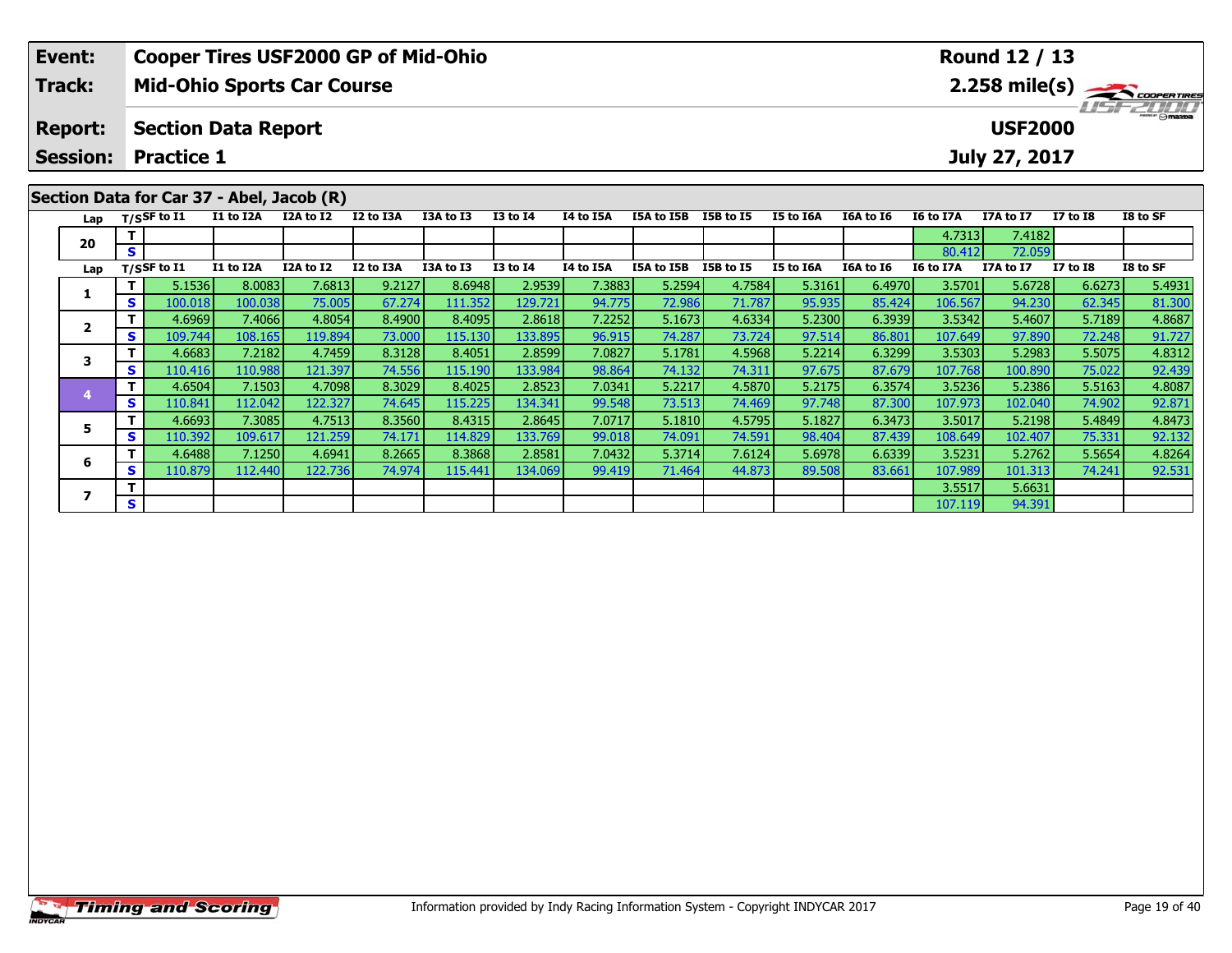#### **Event: Cooper Tires USF2000 GP of Mid-Ohio Round 12 / 13**2.258 mile(s) **2.258 miles Mid-Ohio Sports Car Course Track:** USFZULU **Section Data Report Report: USF2000July 27, 2017 Session: Practice 1 Section Data for Car 37 - Abel, Jacob (R)**

| Lap                     |   | $T/SI1$ to I2 | <b>I2 to I3</b> | 14 to 15        | <b>I5 to 16</b> | <b>16 to 17</b> | Lap     | PO to SF | <b>SF to PI</b> |
|-------------------------|---|---------------|-----------------|-----------------|-----------------|-----------------|---------|----------|-----------------|
| 20                      | т |               |                 |                 |                 | 12.1495         |         |          |                 |
|                         | S |               |                 |                 |                 | 75.312          |         |          |                 |
| Lap                     |   | $T/SI1$ to I2 | <b>I2 to I3</b> | <b>14 to 15</b> | <b>I5 to 16</b> | <b>16 to 17</b> | Lap     | PO to SF | <b>SF to PI</b> |
| 1                       | т | 15.6896       | 17.9075         | 17.4061         | 11.8131         | 9.2429          | 92.2871 | 92.6931  |                 |
|                         | s | 87.783        | 88.675          | 81.907          | 90.154          | 98.995          | 88.082  | 82.141   |                 |
| $\overline{2}$          | т | 12.2120       | 16.8995         | 17.0259         | 11.6239         | 8.9949          | 84.9025 |          |                 |
|                         | S | 112.780       | 93.965          | 83.736          | 91.622          | 101.724         | 95.743  |          |                 |
| 3                       | т | 11.9641       | 16.7179         | 16.8576         | 11.5513         | 8.8286          | 83.7864 |          |                 |
|                         | S | 115.117       | 94.985          | 84.572          | 92.197          | 103.640         | 97.018  |          |                 |
| $\overline{\mathbf{4}}$ | т | 11.8601       | 16.7054         | 16.8428         | 11.5749         | 8.7622          | 83.5731 |          |                 |
|                         | S | 116.127       | 95.056          | 84.646          | 92.009          | 104.426         | 97.266  |          |                 |
| 5                       | т | 12.0598       | 16.7875         | 16.8322         | 11.5300         | 8.7215          | 83.7970 |          |                 |
|                         | S | 114.204       | 94.591          | 84.700          | 92.368          | 104.913         | 97.006  |          |                 |
| 6                       | т | 11.8191       | 16.6533         | 20.0270         | 12.3317         | 8.7993          | 87.5291 |          | 84.7614         |
|                         | S | 116.529       | 95.354          | 71.188          | 86.363          | 103.986         | 92,870  |          | 90.639          |
| 7                       | т |               |                 |                 |                 | 9.2148          |         |          |                 |
|                         | S |               |                 |                 |                 | 99.297          |         |          |                 |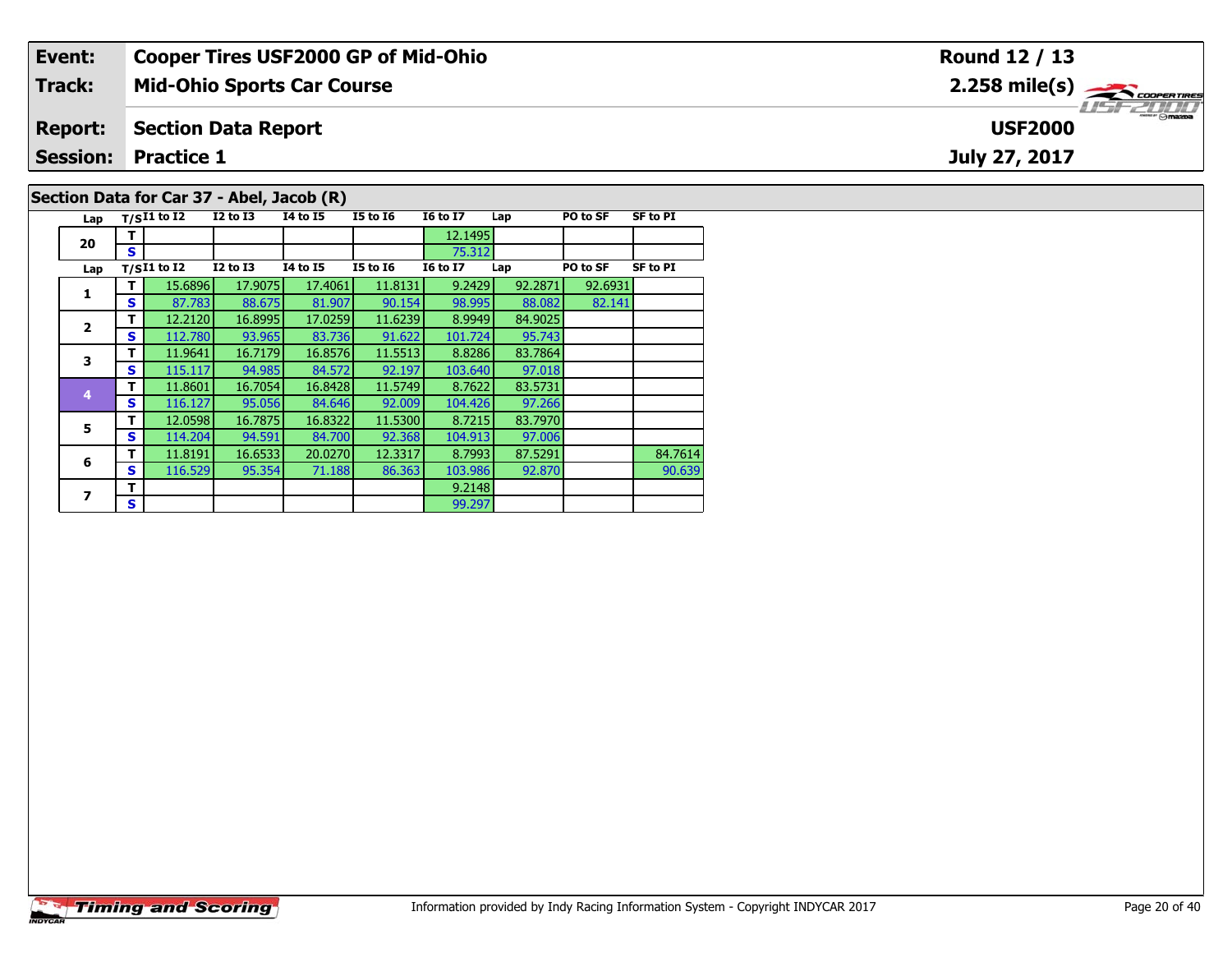| Event:         | <b>Cooper Tires USF2000 GP of Mid-Ohio</b> | Round 12 / 13                             |
|----------------|--------------------------------------------|-------------------------------------------|
| Track:         | <b>Mid-Ohio Sports Car Course</b>          |                                           |
| <b>Report:</b> | Section Data Report                        | <i><b>LISF 2000</b></i><br><b>USF2000</b> |
|                | <b>Session: Practice 1</b>                 | July 27, 2017                             |
|                |                                            |                                           |
|                | Section Data for Car 7 - Wojcik, Devin (R) |                                           |

| Lap          |              | T/SSF to I1       | I1 to I2A         | I2A to I2         | I2 to I3A        | I3A to I3         | <b>I3 to I4</b>   | I4 to I5A        | I5A to I5B I5B to I5 |                  | I5 to I6A        | I6A to I6        | I6 to I7A         | I7A to I7        | <b>I7 to I8</b>  | I8 to SF         |
|--------------|--------------|-------------------|-------------------|-------------------|------------------|-------------------|-------------------|------------------|----------------------|------------------|------------------|------------------|-------------------|------------------|------------------|------------------|
|              | $\mathbf{T}$ | 4.8847            | 7.9510            | 4.9722            | 8.9601           | 8.5711            | 2.8932            | 7.5321           | 5.5561               | 4.5633           | 5.4104           | 6.6223           | 3.7168            | 6.5936           | 5.9985           | 5.3220           |
| 1            | S.           | 105.524           | 100.759           | 115.872           | 69.170           | 112.959           | 132.442           | 92.966           | 69.089               | 74.856           | 94.263           | 83.808           | 102.361           | 81.070           | 68.881           | 83.914           |
| 2            | T.           | 4.7180            | 7.5473            | 4.8644            | 8.5786           | 8.4764            | 2.8704            | 7.3951           | 5.4240               | 4.4859           | 5.3513           | 6.6394           | 3.6197            | 5.6565           | 5.6065           | 4.9768           |
|              | S.           | 109.253           | 106.149           | 118.439           | 72.246           | 114.221           | 133.494           | 94.688           | 70.771               | 76.148           | 95.304           | 83.592           | 105.107           | 94.501           | 73.697           | 89.735           |
| 3            | T.           | 4.6934            | 7.8696            | 4.9541            | 8.6165           | 8.4427            | 2.8667            | 7.2865           | 5.4213               | 4.6212           | 5.4910           | 6.4640           | 3.5793            | 5.3217           | 5.6075           | 4.9903           |
|              | S            | 109.825           | 101.801           | 116.295           | 71.929           | 114.677           | 133.667           | 96.099           | 70.807               | 73.918           | 92.879           | 85.860           | 106.293           | 100.446          | 73.684           | 89.492           |
| 4            | T.           |                   |                   | 5.1686            | 8.8292           | 8.4970            | 2.8849            | 7.6039           | 5.4876               | 4.5763           | 5.3430           | 6.5151           | 3.5665            | 5.6628           |                  |                  |
|              | S            |                   |                   | 111.469           | 70.196           | 113.944           | 132.823           | 92.088           | 69.951               | 74.643           | 95.452           | 85.187           | 106.674           | 94.396           |                  |                  |
| 5            | T.           | 4.6881            | 7.4266            | 4.8247            | 8.5999           | 8.4867            | 2.8752            | 7.3437           | 5.3406               | 4.4592           | 5.2667           | 6.3771           | 3.5582            | 5.4120           | 5.4455           | 4.9336           |
|              | S.           | 109.950           | 107.874           | 119.414           | 72.067           | 114.082           | 133.271           | 95.351           | 71.877               | 76.604           | 96.835           | 87.030           | 106.923           | 98.770           | 75.876           | 90.520           |
| 6            | T.           | 4.7431            | 7.4330            | 4.8094            | 8.5370           | 8.4473            | 2.8652            | 7.3531           | 5.2646               | 4.4622           | 5.2712           | 6.4822           | 3.5481            | 5.3835           | 5.3417           | 5.1530           |
|              | S            | 108.675           | 107.781           | 119.794           | 72.598           | 114.614           | 133.736           | 95.229           | 72.914               | 76.552           | 96.752           | 85.619           | 107.228           | 99.293           | 77.350           | 86.666           |
| $\mathbf{z}$ | T.           | 4.6979            | 7.3532            | 4.7855            | 8.4491           | 8.4462            | 2.8707            | 7.2126           | 5.1971               | 4.4128           | 5.2806           | 6.4128           | 3.5557            | 5.2531           | 5.3624           | 4.9346           |
|              | S            | 109.720           | 108.951           | 120.392           | 73.354           | 114.629           | 133.480           | 97.084           | 73.861               | 77.409           | 96.580           | 86.546           | 106.998           | 101.758          | 77.052           | 90.502           |
| 8            | T.           | 4.6922            | 7.2670            | 4.7862            | 8.5134           | 8.4870            | 2.8730            | 7.1647           | 5.1759               | 4.4207           | 5.2697           | 6.4932           | 3.5710            | 5.2451           | 5.3708           | 4.9115           |
|              | S            | 109.853           | 110.243           | 120.374           | 72.800           | 114.078           | 133.373           | 97.733           | 74.164               | 77.271           | 96.780           | 85.474           | 106.540           | 101.913          | 76.931           | 90.928           |
| 9            | T.           | 4.6576            | 7.2931            | 4.7902            | 8.4149           | 8.4537            | 2.8657            | 7.1288           | 5.2809               | 4.4546           | 5.2250           | 6.5125           | 3.5912            | 5.2419           | 5.4561           | 4.8191           |
|              | S.           | 110.670           | 109.849           | 120.274           | 73.652           | 114.528           | 133.713           | 98.225           | 72.689               | 76.683           | 97.608           | 85.221           | 105.941           | 101.976          | 75.728           | 92.671           |
| 10           | Τ.           |                   |                   | 5.1573            | 8.6761           | 8.5316            | 2.8844            | 7.3061           | 5.2348               | 4.5106           | 5.3575           | 6.4850           | 3.5709            | 5.2421           |                  |                  |
|              | S            |                   |                   | 111.713           | 71.434           | 113.482           | 132.846           | 95.841           | 73.329               | 75.731           | 95.194           | 85.582           | 106.543           | 101.972          |                  |                  |
| 11           | T.<br>S      | 4.7473            | 7.2934            | 4.8204            | 8.4635           | 8.4858            | 2.8786            | 7.1474           | 5.2237<br>73.485     | 4.4454           | 5.2395           | 6.4260           | 3.5726<br>106.492 | 5.4070           | 5.3795           | 5.0142<br>89.065 |
|              | T.           | 108.578<br>4.6874 | 109.844           | 119.520<br>4.7576 | 73.229<br>8.3989 | 114.094           | 133.114<br>2.8802 | 97.970<br>7.1110 | 5.1679               | 76.841<br>4.4300 | 97.338<br>5.2997 | 86.368<br>6.3556 | 3.5607            | 98.862<br>5.1761 | 76.807           | 4.8284           |
| 12           | $\mathbf{s}$ | 109.966           | 7.1902<br>111.421 | 121.098           | 73.792           | 8.4545<br>114.517 | 133.040           | 98.471           | 74.278               | 77.109           | 96.232           | 87.325           | 106.848           | 103.272          | 5.4406<br>75.944 | 92.493           |
|              | T.           | 4.6961            | 7.2126            | 4.7553            | 8.3902           | 8.4162            | 2.8600            | 7.0280           | 5.2039               | 4.3540           | 5.2626           | 6.8337           | 3.5541            | 5.2712           | 5.2885           | 4.9595           |
| 13           | S.           | 109.762           | 111.075           | 121.157           | 73.869           | 115.038           | 133.980           | 99.634           | 73.765               | 78.455           | 96.910           | 81.215           | 107.047           | 101.409          | 78.128           | 90.048           |
|              | Τ.           | 4.7714            | 7.3761            | 4.8134            | 8.2445           | 8.4326            | 3.0035            | 8.7237           | 5.9643               | 5.4824           | 6.6349           | 8.4502           | 3.7022            | 5.2711           | 6.6241           | 5.2308           |
| 14           | S            | 108.030           | 108.612           | 119.694           | 75.174           | 114.814           | 127.578           | 80.267           | 64.360               | 62.307           | 76.866           | 65.67            | 102.764           | 101.411          | 62.376           | 85.377           |
|              | T.           |                   |                   |                   |                  |                   |                   |                  |                      |                  |                  |                  | 4.5152            | 6.4430           |                  |                  |
| 15           | S.           |                   |                   |                   |                  |                   |                   |                  |                      |                  |                  |                  | 84.261            | 82.965           |                  |                  |
|              |              |                   |                   |                   |                  |                   |                   |                  |                      |                  |                  |                  |                   |                  |                  |                  |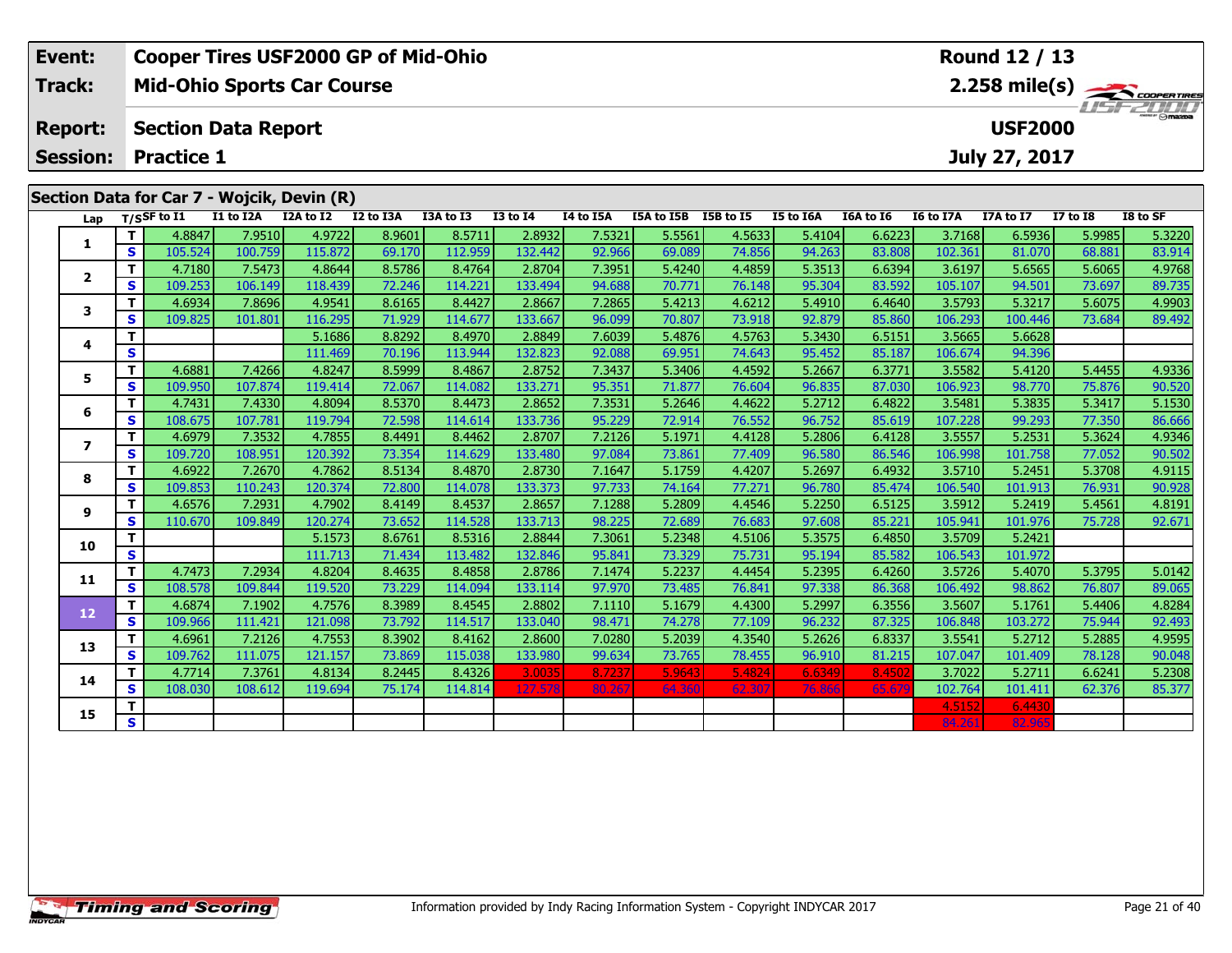#### Event: **Cooper Tires USF2000 GP of Mid-Ohio** Round 12 / 13  $2.258 \text{ mile(s)}$ **Track: Mid-Ohio Sports Car Course** USF 2000 **Section Data Report Report: USF2000 Session: Practice 1** July 27, 2017 Section Data for Car 7 - Wojcik, Devin (R)

| Lap                     |    | $T/SI1$ to I2 | $I2$ to $I3$ | <b>I4 to I5</b> | <b>I5 to 16</b> | <b>16 to 17</b> | Lap      | PI to PO | PO to SF | <b>SF to PI</b> |
|-------------------------|----|---------------|--------------|-----------------|-----------------|-----------------|----------|----------|----------|-----------------|
| $\mathbf{1}$            | т  | 12.9232       | 17.5312      | 17.6515         | 12.0327         | 10.3104         | 89.5474  |          | 91.5271  |                 |
|                         | S. | 106.574       | 90.579       | 80.768          | 88.509          | 88.745          | 90.777   |          | 83.187   |                 |
| $\overline{\mathbf{2}}$ | т  | 12.4117       | 17.0550      | 17.3050         | 11.9907         | 9.2762          | 86.2103  |          |          |                 |
|                         | S  | 110.966       | 93.108       | 82.386          | 88.819          | 98.640          | 94.290   |          |          |                 |
| 3                       | T  | 12.8237       | 17.0592      | 17.3290         | 11.9550         | 8.9010          | 86.2258  |          |          | 82.8948         |
|                         | S  | 107.401       | 93.085       | 82.271          | 89.084          | 102.797         | 94.273   |          |          | 92.680          |
| 4                       | T. |               | 17.3262      | 17.6678         | 11.8581         | 9.2293          | 252.6154 | 171.8903 | 83.9066  |                 |
|                         | S. |               | 91.650       | 80.694          | 89.812          | 99.141          | 32.179   | 5.224    | 90.742   |                 |
| 5                       | т  | 12.2513       | 17.0866      | 17.1435         | 11.6438         | 8.9702          | 85.0378  |          |          |                 |
|                         | S  | 112.418       | 92.936       | 83.162          | 91.465          | 102.004         | 95.590   |          |          |                 |
| 6                       | T  | 12.2424       | 16.9843      | 17.0799         | 11.7534         | 8.9316          | 85.0946  |          |          |                 |
|                         | S  | 112.500       | 93.495       | 83.471          | 90.612          | 102.445         | 95.527   |          |          |                 |
| $\overline{ }$          | T. | 12.1387       | 16.8953      | 16.8225         | 11.6934         | 8.8088          | 84.2243  |          |          |                 |
|                         | S  | 113.461       | 93.988       | 84.749          | 91.077          | 103.873         | 96.514   |          |          |                 |
| 8                       | T. | 12.0532       | 17.0004      | 16.7613         | 11.7629         | 8.8161          | 84.2414  |          |          |                 |
|                         | S  | 114.266       | 93.407       | 85.058          | 90.539          | 103.787         | 96.494   |          |          |                 |
| 9                       | T. | 12.0833       | 16.8686      | 16.8643         | 11.7375         | 8.8331          | 84.1853  |          |          | 80.0841         |
|                         | S. | 113.982       | 94.137       | 84.538          | 90.735          | 103.588         | 96.558   |          |          | 95.933          |
| 10                      | T. |               | 17.2077      | 17.0515         | 11.8425         | 8.8130          | 341.4589 | 262.5493 | 83.2758  |                 |
|                         | S  |               | 92.282       | 83.610          | 89.930          | 103.824         | 23.806   | 3.420    | 91.429   |                 |
| 11                      | T. | 12.1138       | 16.9493      | 16.8165         | 11.6655         | 8.9796          | 84.5443  |          |          |                 |
|                         | S. | 113.695       | 93.689       | 84.779          | 91.295          | 101.898         | 96.148   |          |          |                 |
| 12                      | T. | 11.9478       | 16.8534      | 16.7089         | 11.6553         | 8.7368          | 83.7388  |          |          |                 |
|                         | S. | 115.274       | 94.222       | 85.325          | 91.375          | 104.729         | 97.073   |          |          |                 |
| 13                      | T. | 11.9679       | 16.8064      | 16.5859         | 12.0963         | 8.8253          | 84.0859  |          |          |                 |
|                         | S  | 115.081       | 94.485       | 85.957          | 88.043          | 103.679         | 96.673   |          |          |                 |
| 14                      | т  | 12.1895       | 16.6771      | 20.1704         | 15.0851         | 8.9733          | 92.7252  |          |          | 91.0715         |
|                         | S  | 112.988       | 95.218       | 70.682          | 70.599          | 101.969         | 87.665   |          |          | 84.359          |
| 15                      | T. |               |              |                 |                 | 10.9582         |          |          |          |                 |
|                         | S. |               |              |                 |                 | 83.499          |          |          |          |                 |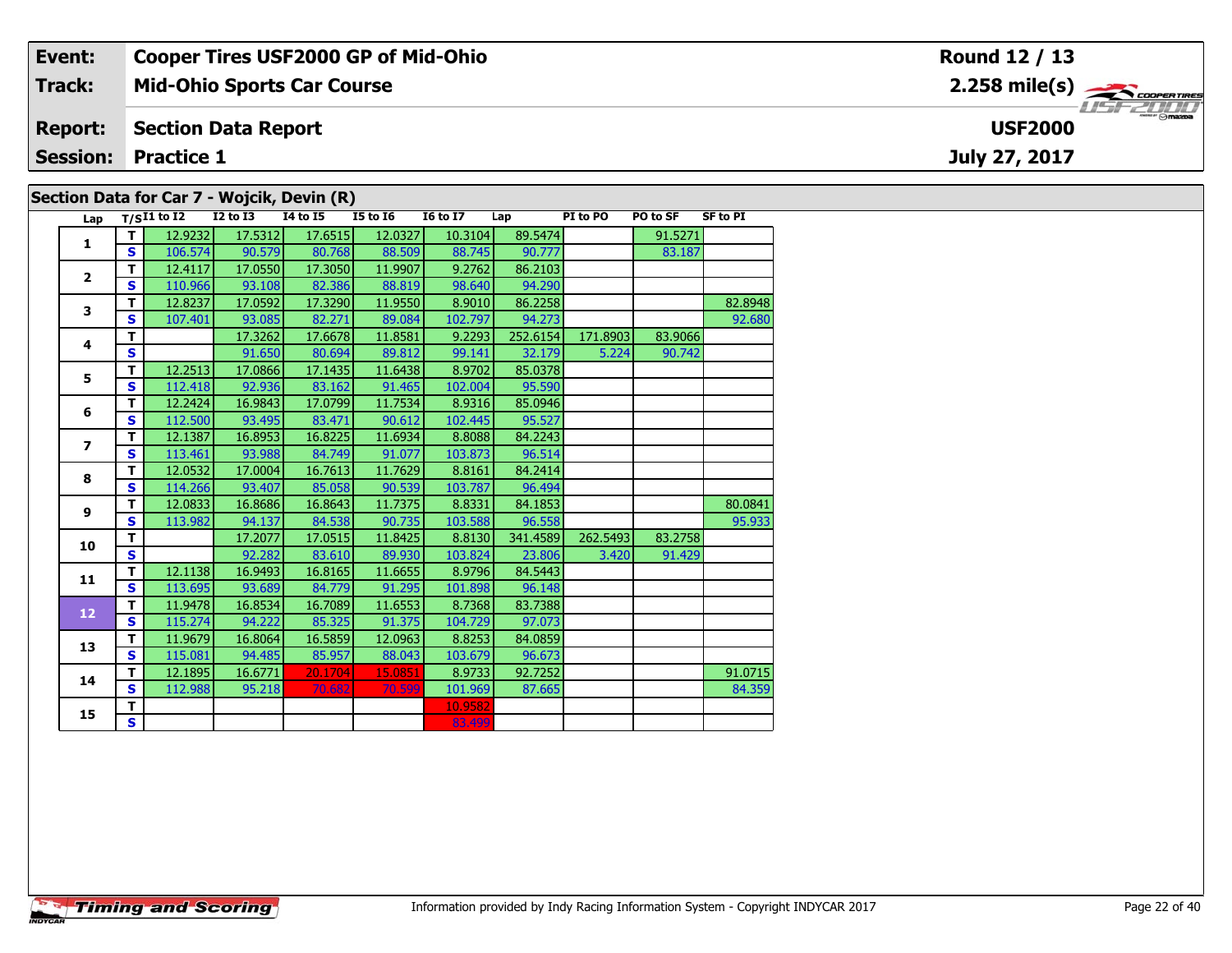| Event:                                       |                                              | <b>Cooper Tires USF2000 GP of Mid-Ohio</b> |           | Round 12 / 13 |           |                 |           |            |           |                  |                  |                  |               |                         |          |
|----------------------------------------------|----------------------------------------------|--------------------------------------------|-----------|---------------|-----------|-----------------|-----------|------------|-----------|------------------|------------------|------------------|---------------|-------------------------|----------|
| Track:                                       | <b>Mid-Ohio Sports Car Course</b>            |                                            |           |               |           |                 |           |            |           |                  |                  |                  |               | <b>LISTED TO BRANCH</b> |          |
| <b>Report:</b>                               | <b>Section Data Report</b><br><b>USF2000</b> |                                            |           |               |           |                 |           |            |           |                  |                  |                  |               |                         |          |
| <b>Session:</b>                              | <b>Practice 1</b>                            |                                            |           |               |           |                 |           |            |           |                  |                  |                  | July 27, 2017 |                         |          |
|                                              |                                              |                                            |           |               |           |                 |           |            |           |                  |                  |                  |               |                         |          |
| Section Data for Car 79 - Malukas, David (R) |                                              |                                            |           |               |           |                 |           |            |           |                  |                  |                  |               |                         |          |
| Lap                                          | T/SSF to I1                                  | I1 to I2A                                  | I2A to I2 | I2 to I3A     | I3A to I3 | <b>I3 to I4</b> | I4 to I5A | I5A to I5B | I5B to I5 | <b>I5 to I6A</b> | <b>I6A to I6</b> | <b>I6 to I7A</b> | I7A to I7     | I7 to I8                | I8 to SF |

| 4.6625<br>7.4921<br>4.8497<br>8.5620<br>8.3949<br>2.8433<br>5.2377<br>4.5346<br>5.2130<br>3.5640<br>5.7687<br>7.4170<br>6.4609<br>5.7764<br>85.901<br>71.529<br>s<br>110.553<br>106.931<br>72.386<br>115.330<br>94.408<br>73.289<br>75.330<br>97.832<br>106.749<br>92.663<br>118.798<br>134.767<br>8.2846<br>Ŧ<br>4.6057<br>7.2553<br>4.7371<br>8.3525<br>2.8328<br>5.4725<br>4.6553<br>6.4133<br>5.3778<br>7.1190<br>5.2421<br>3.4991<br>5.4419<br>115.915<br>98.360<br>70.144<br>97.289<br>86.539<br>99.399<br>75.926<br>S<br>111.917<br>110.421<br>121.622<br>74.810<br>135.266<br>73.377<br>108.729<br>4.6254<br>8.3917<br>8.3379<br>5.1514<br>4.5294<br>6.4230<br>7.3319<br>4.7562<br>2.8288<br>7.1878<br>5.1676<br>3.4813<br>5.4088<br>5.4013<br>3<br>S<br>73.855<br>86.408<br>109.285<br>98.829<br>109.267<br>116.118<br>135.457<br>74.516<br>75.416<br>98.692<br>76.497<br>111.440<br>121.134<br>97.419<br>4.5673<br>8.3102<br>8.3236<br>2.8215<br>7.0977<br>5.1910<br>4.5414<br>5.1723<br>6.4719<br>5.1987<br>5.3818<br>7.4292<br>4.7814<br>3.4930<br>4<br>112.858<br>107.836<br>74.580<br>73.948<br>85.755<br>108.919<br>S<br>120.495<br>116.318<br>135.808<br>98.656<br>75.217<br>98.602<br>102.823<br>76.774<br>9.5217<br>5.3327<br>8.5827<br>2.8629<br>7.2830<br>5.2669<br>6.4520<br>3.4809<br>5.2843<br>4.5005<br>5.1990<br>5<br>72.882<br>86.020<br>s<br>108.038<br>65.091<br>112.806<br>133.844<br>96.145<br>75.901<br>98.096<br>109.298<br>101.157<br>6.3873<br>4.6131<br>7.2880<br>8.3148<br>8.3491<br>2.8348<br>5.2201<br>4.4231<br>3.4829<br>5.3016<br>4.7463<br>7.0967<br>5.1742<br>5.3894<br>6<br>s<br>111.737<br>109.925<br>121.386<br>74.539<br>115.962<br>135.171<br>98.669<br>73.536<br>77.229<br>86.891<br>109.235<br>100.827<br>98.566<br>76.666<br>8.2760<br>2.8370<br>4.6089<br>4.7339<br>5.0933<br>6.3163<br>7.2095<br>8.3220<br>7.0508<br>4.4122<br>5.1578<br>3.4802<br>5.1673<br>5.3575<br>111.839<br>74.888<br>116.340<br>99.312<br>75.366<br>87.868<br>s<br>111.122<br>121.704<br>135.066<br>77.420<br>98.879<br>109.320<br>103.448<br>77.122<br>4.6030<br>8.2150<br>6.3374<br>5.3736<br>т<br>7.1631<br>4.7210<br>8.3176<br>2.8289<br>6.9465<br>5.0944<br>5.1340<br>3.4764<br>5.2307<br>4.4411<br>8<br>S<br>87.575<br>111.982<br>111.842<br>122.037<br>75.444<br>116.402<br>135.453<br>100.803<br>75.350<br>99.338<br>109.439<br>102.194<br>76.891<br>76.916<br>4.6051<br>8.2060<br>6.9928<br>5.0333<br>6.3800<br>5.2298<br>7.2062<br>4.7263<br>8.3214<br>2.8244<br>4.4217<br>5.1750<br>3.4577<br>5.3118<br>9<br>75.527<br>s<br>111.931<br>111.173<br>116.348<br>76.265<br>77.253<br>98.551<br>86.991<br>110.031<br>77.786<br>121.900<br>135.668<br>100.135<br>102.211<br>4.5749<br>4.6825<br>8.2896<br>8.3045<br>5.2237<br>7.1643<br>2.8040<br>6.9899<br>5.1000<br>4.4775<br>5.8057<br>7.7150<br>3.4719<br>5.4066<br>10<br>112.670<br>75.267<br>S<br>111.823<br>123.040<br>74.765<br>116.585<br>136.655<br>100.177<br>76.291<br>87.845<br>71.938<br>109.581<br>102.331<br>76.422<br>3.9474<br>6.362<br>11<br>S<br>96.381<br>84.01 |  |  |  |  |  |  |  |  |        |
|-----------------------------------------------------------------------------------------------------------------------------------------------------------------------------------------------------------------------------------------------------------------------------------------------------------------------------------------------------------------------------------------------------------------------------------------------------------------------------------------------------------------------------------------------------------------------------------------------------------------------------------------------------------------------------------------------------------------------------------------------------------------------------------------------------------------------------------------------------------------------------------------------------------------------------------------------------------------------------------------------------------------------------------------------------------------------------------------------------------------------------------------------------------------------------------------------------------------------------------------------------------------------------------------------------------------------------------------------------------------------------------------------------------------------------------------------------------------------------------------------------------------------------------------------------------------------------------------------------------------------------------------------------------------------------------------------------------------------------------------------------------------------------------------------------------------------------------------------------------------------------------------------------------------------------------------------------------------------------------------------------------------------------------------------------------------------------------------------------------------------------------------------------------------------------------------------------------------------------------------------------------------------------------------------------------------------------------------------------------------------------------------------------------------------------------------------------------------------------------------------------------------------------------------------------------------------------------------------------------------------------------------------------------------------------------------------------------------------------------------------------------------------------------------------------------------------------------------------------------------------------------------------------------------------------------------------------------------------------------------------------------------------------------------------------------------------|--|--|--|--|--|--|--|--|--------|
|                                                                                                                                                                                                                                                                                                                                                                                                                                                                                                                                                                                                                                                                                                                                                                                                                                                                                                                                                                                                                                                                                                                                                                                                                                                                                                                                                                                                                                                                                                                                                                                                                                                                                                                                                                                                                                                                                                                                                                                                                                                                                                                                                                                                                                                                                                                                                                                                                                                                                                                                                                                                                                                                                                                                                                                                                                                                                                                                                                                                                                                                       |  |  |  |  |  |  |  |  | 4.8812 |
|                                                                                                                                                                                                                                                                                                                                                                                                                                                                                                                                                                                                                                                                                                                                                                                                                                                                                                                                                                                                                                                                                                                                                                                                                                                                                                                                                                                                                                                                                                                                                                                                                                                                                                                                                                                                                                                                                                                                                                                                                                                                                                                                                                                                                                                                                                                                                                                                                                                                                                                                                                                                                                                                                                                                                                                                                                                                                                                                                                                                                                                                       |  |  |  |  |  |  |  |  | 91.492 |
|                                                                                                                                                                                                                                                                                                                                                                                                                                                                                                                                                                                                                                                                                                                                                                                                                                                                                                                                                                                                                                                                                                                                                                                                                                                                                                                                                                                                                                                                                                                                                                                                                                                                                                                                                                                                                                                                                                                                                                                                                                                                                                                                                                                                                                                                                                                                                                                                                                                                                                                                                                                                                                                                                                                                                                                                                                                                                                                                                                                                                                                                       |  |  |  |  |  |  |  |  | 4.8363 |
|                                                                                                                                                                                                                                                                                                                                                                                                                                                                                                                                                                                                                                                                                                                                                                                                                                                                                                                                                                                                                                                                                                                                                                                                                                                                                                                                                                                                                                                                                                                                                                                                                                                                                                                                                                                                                                                                                                                                                                                                                                                                                                                                                                                                                                                                                                                                                                                                                                                                                                                                                                                                                                                                                                                                                                                                                                                                                                                                                                                                                                                                       |  |  |  |  |  |  |  |  | 92.341 |
|                                                                                                                                                                                                                                                                                                                                                                                                                                                                                                                                                                                                                                                                                                                                                                                                                                                                                                                                                                                                                                                                                                                                                                                                                                                                                                                                                                                                                                                                                                                                                                                                                                                                                                                                                                                                                                                                                                                                                                                                                                                                                                                                                                                                                                                                                                                                                                                                                                                                                                                                                                                                                                                                                                                                                                                                                                                                                                                                                                                                                                                                       |  |  |  |  |  |  |  |  | 4.8941 |
|                                                                                                                                                                                                                                                                                                                                                                                                                                                                                                                                                                                                                                                                                                                                                                                                                                                                                                                                                                                                                                                                                                                                                                                                                                                                                                                                                                                                                                                                                                                                                                                                                                                                                                                                                                                                                                                                                                                                                                                                                                                                                                                                                                                                                                                                                                                                                                                                                                                                                                                                                                                                                                                                                                                                                                                                                                                                                                                                                                                                                                                                       |  |  |  |  |  |  |  |  | 91.251 |
|                                                                                                                                                                                                                                                                                                                                                                                                                                                                                                                                                                                                                                                                                                                                                                                                                                                                                                                                                                                                                                                                                                                                                                                                                                                                                                                                                                                                                                                                                                                                                                                                                                                                                                                                                                                                                                                                                                                                                                                                                                                                                                                                                                                                                                                                                                                                                                                                                                                                                                                                                                                                                                                                                                                                                                                                                                                                                                                                                                                                                                                                       |  |  |  |  |  |  |  |  | 4.7999 |
|                                                                                                                                                                                                                                                                                                                                                                                                                                                                                                                                                                                                                                                                                                                                                                                                                                                                                                                                                                                                                                                                                                                                                                                                                                                                                                                                                                                                                                                                                                                                                                                                                                                                                                                                                                                                                                                                                                                                                                                                                                                                                                                                                                                                                                                                                                                                                                                                                                                                                                                                                                                                                                                                                                                                                                                                                                                                                                                                                                                                                                                                       |  |  |  |  |  |  |  |  | 93.042 |
|                                                                                                                                                                                                                                                                                                                                                                                                                                                                                                                                                                                                                                                                                                                                                                                                                                                                                                                                                                                                                                                                                                                                                                                                                                                                                                                                                                                                                                                                                                                                                                                                                                                                                                                                                                                                                                                                                                                                                                                                                                                                                                                                                                                                                                                                                                                                                                                                                                                                                                                                                                                                                                                                                                                                                                                                                                                                                                                                                                                                                                                                       |  |  |  |  |  |  |  |  |        |
|                                                                                                                                                                                                                                                                                                                                                                                                                                                                                                                                                                                                                                                                                                                                                                                                                                                                                                                                                                                                                                                                                                                                                                                                                                                                                                                                                                                                                                                                                                                                                                                                                                                                                                                                                                                                                                                                                                                                                                                                                                                                                                                                                                                                                                                                                                                                                                                                                                                                                                                                                                                                                                                                                                                                                                                                                                                                                                                                                                                                                                                                       |  |  |  |  |  |  |  |  |        |
|                                                                                                                                                                                                                                                                                                                                                                                                                                                                                                                                                                                                                                                                                                                                                                                                                                                                                                                                                                                                                                                                                                                                                                                                                                                                                                                                                                                                                                                                                                                                                                                                                                                                                                                                                                                                                                                                                                                                                                                                                                                                                                                                                                                                                                                                                                                                                                                                                                                                                                                                                                                                                                                                                                                                                                                                                                                                                                                                                                                                                                                                       |  |  |  |  |  |  |  |  | 4.8072 |
|                                                                                                                                                                                                                                                                                                                                                                                                                                                                                                                                                                                                                                                                                                                                                                                                                                                                                                                                                                                                                                                                                                                                                                                                                                                                                                                                                                                                                                                                                                                                                                                                                                                                                                                                                                                                                                                                                                                                                                                                                                                                                                                                                                                                                                                                                                                                                                                                                                                                                                                                                                                                                                                                                                                                                                                                                                                                                                                                                                                                                                                                       |  |  |  |  |  |  |  |  | 92.900 |
|                                                                                                                                                                                                                                                                                                                                                                                                                                                                                                                                                                                                                                                                                                                                                                                                                                                                                                                                                                                                                                                                                                                                                                                                                                                                                                                                                                                                                                                                                                                                                                                                                                                                                                                                                                                                                                                                                                                                                                                                                                                                                                                                                                                                                                                                                                                                                                                                                                                                                                                                                                                                                                                                                                                                                                                                                                                                                                                                                                                                                                                                       |  |  |  |  |  |  |  |  | 4.8248 |
|                                                                                                                                                                                                                                                                                                                                                                                                                                                                                                                                                                                                                                                                                                                                                                                                                                                                                                                                                                                                                                                                                                                                                                                                                                                                                                                                                                                                                                                                                                                                                                                                                                                                                                                                                                                                                                                                                                                                                                                                                                                                                                                                                                                                                                                                                                                                                                                                                                                                                                                                                                                                                                                                                                                                                                                                                                                                                                                                                                                                                                                                       |  |  |  |  |  |  |  |  | 92.562 |
|                                                                                                                                                                                                                                                                                                                                                                                                                                                                                                                                                                                                                                                                                                                                                                                                                                                                                                                                                                                                                                                                                                                                                                                                                                                                                                                                                                                                                                                                                                                                                                                                                                                                                                                                                                                                                                                                                                                                                                                                                                                                                                                                                                                                                                                                                                                                                                                                                                                                                                                                                                                                                                                                                                                                                                                                                                                                                                                                                                                                                                                                       |  |  |  |  |  |  |  |  | 4.8261 |
|                                                                                                                                                                                                                                                                                                                                                                                                                                                                                                                                                                                                                                                                                                                                                                                                                                                                                                                                                                                                                                                                                                                                                                                                                                                                                                                                                                                                                                                                                                                                                                                                                                                                                                                                                                                                                                                                                                                                                                                                                                                                                                                                                                                                                                                                                                                                                                                                                                                                                                                                                                                                                                                                                                                                                                                                                                                                                                                                                                                                                                                                       |  |  |  |  |  |  |  |  | 92.537 |
|                                                                                                                                                                                                                                                                                                                                                                                                                                                                                                                                                                                                                                                                                                                                                                                                                                                                                                                                                                                                                                                                                                                                                                                                                                                                                                                                                                                                                                                                                                                                                                                                                                                                                                                                                                                                                                                                                                                                                                                                                                                                                                                                                                                                                                                                                                                                                                                                                                                                                                                                                                                                                                                                                                                                                                                                                                                                                                                                                                                                                                                                       |  |  |  |  |  |  |  |  | 4.8284 |
|                                                                                                                                                                                                                                                                                                                                                                                                                                                                                                                                                                                                                                                                                                                                                                                                                                                                                                                                                                                                                                                                                                                                                                                                                                                                                                                                                                                                                                                                                                                                                                                                                                                                                                                                                                                                                                                                                                                                                                                                                                                                                                                                                                                                                                                                                                                                                                                                                                                                                                                                                                                                                                                                                                                                                                                                                                                                                                                                                                                                                                                                       |  |  |  |  |  |  |  |  | 92.493 |
|                                                                                                                                                                                                                                                                                                                                                                                                                                                                                                                                                                                                                                                                                                                                                                                                                                                                                                                                                                                                                                                                                                                                                                                                                                                                                                                                                                                                                                                                                                                                                                                                                                                                                                                                                                                                                                                                                                                                                                                                                                                                                                                                                                                                                                                                                                                                                                                                                                                                                                                                                                                                                                                                                                                                                                                                                                                                                                                                                                                                                                                                       |  |  |  |  |  |  |  |  | 4.8148 |
|                                                                                                                                                                                                                                                                                                                                                                                                                                                                                                                                                                                                                                                                                                                                                                                                                                                                                                                                                                                                                                                                                                                                                                                                                                                                                                                                                                                                                                                                                                                                                                                                                                                                                                                                                                                                                                                                                                                                                                                                                                                                                                                                                                                                                                                                                                                                                                                                                                                                                                                                                                                                                                                                                                                                                                                                                                                                                                                                                                                                                                                                       |  |  |  |  |  |  |  |  | 92.754 |
|                                                                                                                                                                                                                                                                                                                                                                                                                                                                                                                                                                                                                                                                                                                                                                                                                                                                                                                                                                                                                                                                                                                                                                                                                                                                                                                                                                                                                                                                                                                                                                                                                                                                                                                                                                                                                                                                                                                                                                                                                                                                                                                                                                                                                                                                                                                                                                                                                                                                                                                                                                                                                                                                                                                                                                                                                                                                                                                                                                                                                                                                       |  |  |  |  |  |  |  |  |        |
|                                                                                                                                                                                                                                                                                                                                                                                                                                                                                                                                                                                                                                                                                                                                                                                                                                                                                                                                                                                                                                                                                                                                                                                                                                                                                                                                                                                                                                                                                                                                                                                                                                                                                                                                                                                                                                                                                                                                                                                                                                                                                                                                                                                                                                                                                                                                                                                                                                                                                                                                                                                                                                                                                                                                                                                                                                                                                                                                                                                                                                                                       |  |  |  |  |  |  |  |  |        |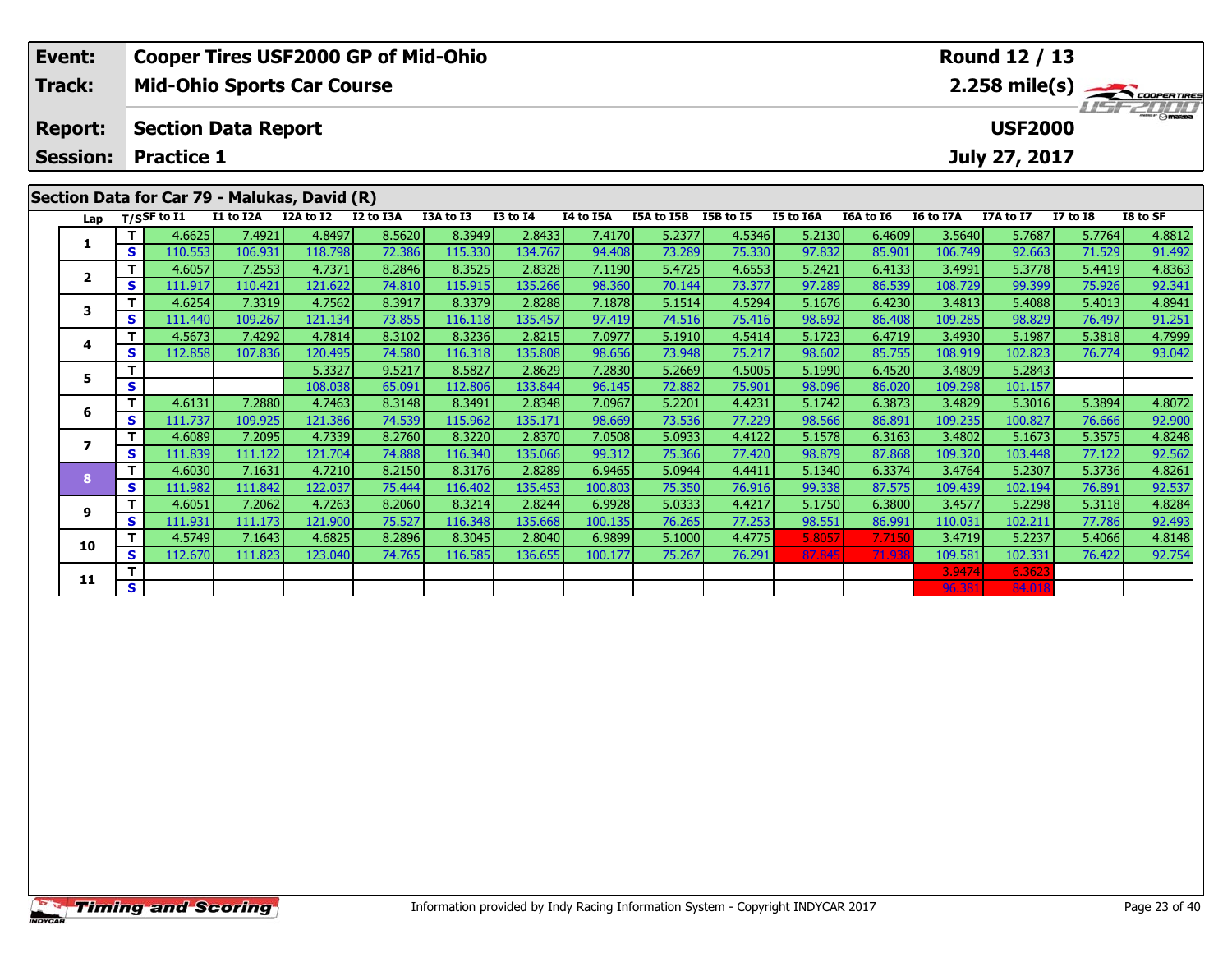| Event:         | <b>Cooper Tires USF2000 GP of Mid-Ohio</b>   | Round 12 / 13                                           |  |  |  |  |  |  |  |  |  |
|----------------|----------------------------------------------|---------------------------------------------------------|--|--|--|--|--|--|--|--|--|
| Track:         | <b>Mid-Ohio Sports Car Course</b>            | $2.258$ mile(s) $\overbrace{\hspace{2cm}}$ cooper Times |  |  |  |  |  |  |  |  |  |
| <b>Report:</b> | Section Data Report                          | <b>USF2000</b>                                          |  |  |  |  |  |  |  |  |  |
|                | <b>Session: Practice 1</b>                   | July 27, 2017                                           |  |  |  |  |  |  |  |  |  |
|                | Section Data for Car 79 - Malukas, David (R) |                                                         |  |  |  |  |  |  |  |  |  |

| Lap            |    | $T/SI1$ to $\overline{I2}$ | <b>I2 to I3</b> | <b>I4 to I5</b> | <b>I5 to 16</b> | <b>16 to 17</b> | Lap      | PI to PO | PO to SF | <b>SF to PI</b> |
|----------------|----|----------------------------|-----------------|-----------------|-----------------|-----------------|----------|----------|----------|-----------------|
| 1              | т  | 12.3418                    | 16.9569         | 17.1893         | 11.6739         | 9.3327          | 85.6580  |          | 96.1585  |                 |
|                | S  | 111.594                    | 93.647          | 82.940          | 91.229          | 98.042          | 94.898   |          | 79.180   |                 |
| $\overline{2}$ | т  | 11.9924                    | 16.6371         | 17.2468         | 11.6554         | 8.8769          | 84.1253  |          |          |                 |
|                | S  | 114.845                    | 95.447          | 82.664          | 91.374          | 103.077         | 96.627   |          |          |                 |
| 3              | т  | 12.0881                    | 16.7296         | 16.8686         | 11.5906         | 8.8901          | 83.9166  |          |          |                 |
|                | S  | 113.936                    | 94.919          | 84.517          | 91.885          | 102.923         | 96.868   |          |          |                 |
| 4              | т  | 12.2106                    | 16.6338         | 16.8301         | 11.6442         | 8.6917          | 83.5809  |          |          | 79.8571         |
|                | S  | 112.793                    | 95.466          | 84.710          | 91.462          | 105.273         | 97.257   |          |          | 96.206          |
| 5              | т  |                            | 18.1044         | 17.0504         | 11.6510         | 8.7652          | 180.2894 | 100.5569 | 83.5640  |                 |
|                | S  |                            | 87.711          | 83.616          | 91.408          | 104.390         | 45.088   | 8.930    | 91.114   |                 |
| 6              | т  | 12.0343                    | 16.6639         | 16.7399         | 11.5615         | 8.7845          | 83.4286  |          |          |                 |
|                | S  | 114.446                    | 95.293          | 85.167          | 92.116          | 104.161         | 97.434   |          |          |                 |
| 7              | т  | 11.9434                    | 16.5980         | 16.5563         | 11.4741         | 8.6475          | 82.8475  |          |          |                 |
|                | S  | 115.317                    | 95.671          | 86.111          | 92.818          | 105.811         | 98.118   |          |          |                 |
| 8              | т  | 11.8841                    | 16.5326         | 16.4820         | 11.4714         | 8.7071          | 82.7088  |          |          |                 |
|                | S  | 115.892                    | 96.050          | 86.499          | 92.840          | 105.087         | 98.282   |          |          |                 |
| 9              | т  | 11.9325                    | 16.5274         | 16.4478         | 11.5550         | 8.6875          | 82.7199  |          |          |                 |
|                | S  | 115.422                    | 96.080          | 86.679          | 92.168          | 105.324         | 98.269   |          |          |                 |
| 10             | т  | 11.8468                    | 16.5941         | 16.5674         | 13.5207         | 8.6956          | 84.8249  |          |          | 84.1004         |
|                | S  | 116.257                    | 95.694          | 86.053          | 78.768          | 105.226         | 95.830   |          |          | 91.352          |
| 11             | т  |                            |                 |                 |                 | 10.3097         |          |          |          |                 |
|                | S. |                            |                 |                 |                 | 88.751          |          |          |          |                 |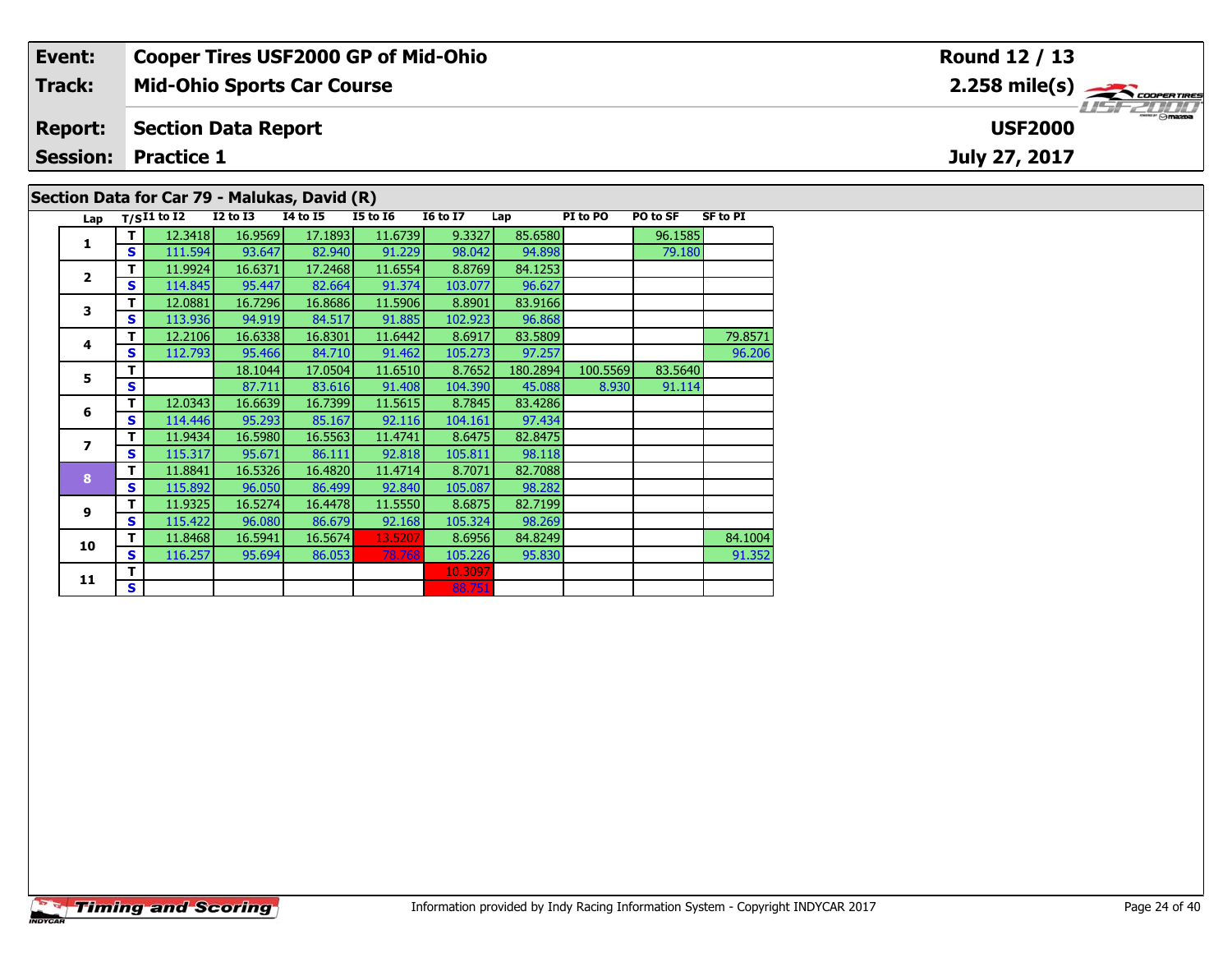| Event:         | <b>Cooper Tires USF2000 GP of Mid-Ohio</b> | Round 12 / 13                     |
|----------------|--------------------------------------------|-----------------------------------|
| Track:         | <b>Mid-Ohio Sports Car Course</b>          |                                   |
| <b>Report:</b> | Section Data Report                        | <b>USF 2000</b><br><b>USF2000</b> |
|                | <b>Session: Practice 1</b>                 | July 27, 2017                     |
|                | Section Data for Car 80 - Megennis, Robert |                                   |

| Lap                     |                         | T/SSF to I1 | I1 to I2A | Securi Data ibi car oo Thegermis, Kobert<br>I2A to I2 | I2 to I3A | I3A to I3 | <b>I3 to 14</b> | I4 to I5A | I5A to I5B I5B to I5 |        | I5 to I6A | I6A to I6 | I6 to I7A | I7A to I7 | <b>I7 to I8</b> | I8 to SF |
|-------------------------|-------------------------|-------------|-----------|-------------------------------------------------------|-----------|-----------|-----------------|-----------|----------------------|--------|-----------|-----------|-----------|-----------|-----------------|----------|
|                         | T.                      | 4.7719      | 7.8364    | 5.0115                                                | 8.8451    | 8.5471    | 2.8989          | 7.5715    | 5.4626               | 4.8415 | 5.4749    | 6.7420    | 3.6870    | 5.9884    | 6.0594          | 5.0151   |
| 1                       | S                       | 108.019     | 102.233   | 114.963                                               | 70.070    | 113.276   | 132.182         | 92.482    | 70.271               | 70.555 | 93.152    | 82.320    | 103.188   | 89.263    | 68.189          | 89.049   |
|                         | T.                      | 4.7488      | 7.6238    | 4.8813                                                | 8.6361    | 8.5015    | 2.8770          | 7.3451    | 5.4195               | 4.6829 | 5.3717    | 6.5713    | 3.6244    | 5.5942    | 5.7986          | 4.9314   |
| $\overline{2}$          | S                       | 108.544     | 105.084   | 118.029                                               | 71.765    | 113.884   | 133.188         | 95.333    | 70.830               | 72.944 | 94.942    | 84.458    | 104.970   | 95.554    | 71.255          | 90.561   |
|                         | T.                      | 4.6928      | 7.5271    | 4.8679                                                | 8.5284    | 8.4543    | 2.8711          | 7.2319    | 5.4105               | 4.5940 | 5.3714    | 6.5461    | 3.5750    | 5.5494    | 5.6505          | 4.9486   |
| 3                       | S.                      | 109.839     | 106.434   | 118.354                                               | 72.672    | 114.519   | 133.462         | 96.825    | 70.948               | 74.356 | 94.947    | 84.783    | 106.421   | 96.325    | 73.123          | 90.246   |
| 4                       | T.                      | 4.6499      | 7.4185    | 4.8296                                                | 8.4774    | 8.4635    | 2.8688          | 7.1781    | 5.2958               | 4.5841 | 5.3024    | 6.3726    | 3.5571    | 5.4496    | 5.6117          | 4.8739   |
|                         | S                       | 110.853     | 107.992   | 119.293                                               | 73.109    | 114.395   | 133.569         | 97.551    | 72.485               | 74.516 | 96.183    | 87.092    | 106.956   | 98.089    | 73.629          | 91.629   |
| 5                       | T.                      | 4.6473      | 7.3545    | 4.8024                                                | 8.4560    | 8.4501    | 2.8668          | 7.1731    | 5.2717               | 4.6074 | 5.3033    | 6.4757    | 3.5447    | 5.3771    | 5.5293          | 4.9180   |
|                         | S                       | 110.915     | 108.931   | 119.968                                               | 73.294    | 114.576   | 133.662         | 97.619    | 72.816               | 74.140 | 96.167    | 85.705    | 107.331   | 99.411    | 74.726          | 90.807   |
| 6                       | T.                      | 4.6366      | 7.3801    | 4.8183                                                | 8.4524    | 8.4557    | 2.8688          | 7.2143    | 5.2186               | 4.5669 | 5.3116    | 6.4061    | 3.5497    | 5.3534    | 5.5209          | 4.9118   |
|                         | S                       | 111.171     | 108.554   | 119.573                                               | 73.325    | 114.500   | 133.569         | 97.061    | 73.557               | 74.797 | 96.016    | 86.636    | 107.179   | 99.852    | 74.840          | 90.922   |
| $\overline{\mathbf{z}}$ | T.                      | 4.6217      | 7.2311    | 4.7921                                                | 8.4298    | 8.4322    | 2.8585          | 7.1338    | 5.2326               | 4.5206 | 5.2779    | 6.3657    | 3.5354    | 5.2942    | 5.3547          | 4.8709   |
|                         | S.                      | 111.529     | 110.790   | 120.226                                               | 73.522    | 114.820   | 134.050         | 98.156    | 73.360               | 75.563 | 96.629    | 87.186    | 107.613   | 100.968   | 77.162          | 91.686   |
| 8                       | T.                      | 4.6180      | 7.2807    | 4.7643                                                | 8.3473    | 8.4398    | 2.8635          | 7.0933    | 5.1887               | 4.4960 | 5.2667    | 6.3872    | 3.5386    | 5.2251    | 5.3950          | 4.8558   |
|                         | S                       | 111.619     | 110.036   | 120.928                                               | 74.248    | 114.716   | 133.816         | 98.717    | 73.981               | 75.977 | 96.835    | 86.893    | 107.516   | 102.303   | 76.586          | 91.971   |
| 9                       | T.                      |             |           | 5.2280                                                | 8.9299    | 8.9581    | 3.4226          | 9.1403    | 5.4322               | 4.6992 | 5.3555    | 6.5160    | 3.5214    | 5.5737    |                 |          |
|                         | $\mathbf s$             |             |           | 110.202                                               | 69.404    | 108.079   | 111.956         | 76.609    | 70.664               | 72.691 | 95.229    | 85.175    | 108.041   | 95.905    |                 |          |
| 10                      | T.                      | 4.6773      | 7.3664    | 4.8017                                                | 8.3680    | 8.4601    | 2.8821          | 7.1446    | 5.2315               | 4.5066 | 5.2675    | 6.3043    | 3.5624    | 5.3632    | 5.3471          | 4.8857   |
|                         | S.                      | 110.203     | 108.755   | 119.986                                               | 74.065    | 114.441   | 132.952         | 98.008    | 73.375               | 75.798 | 96.820    | 88.035    | 106.797   | 99.669    | 77.272          | 91.408   |
| 11                      | T.                      | 4.6486      | 7.1719    | 4.7471                                                | 8.2233    | 8.4455    | 2.8779          | 6.9719    | 5.1660               | 4.4834 | 5.2596    | 6.2534    | 3.5019    | 5.2559    | 5.2528          | 4.8550   |
|                         | S                       | 110.884     | 111.705   | 121.366                                               | 75.368    | 114.639   | 133.146         | 100.436   | 74.306               | 76.190 | 96.966    | 88.752    | 108.642   | 101.704   | 78.659          | 91.986   |
| 12                      | T.                      | 4.6460      | 7.1016    | 4.7219                                                | 8.3047    | 8.3987    | 2.8712          | 6.9685    | 5.2122               | 4.5225 | 5.2502    | 6.3095    | 3.5233    | 5.1858    | 5.4089          | 4.8637   |
|                         | S.                      | 110.946     | 112.811   | 122.014                                               | 74.629    | 115.278   | 133.457         | 100.485   | 73.647               | 75.531 | 97.139    | 87.963    | 107.982   | 103.079   | 76.389          | 91.821   |
| 13                      | T.                      | 4.6352      | 7.0684    | 4.7141                                                | 8.1120    | 8.4006    | 2.8616          | 7.0169    | 5.2016               | 4.9287 | 5.4098    | 6.5534    | 3.5266    | 5.1168    | 5.2640          | 4.8409   |
|                         | S.                      | 111.204     | 113.341   | 122.216                                               | 76.402    | 115.252   | 133.905         | 99.792    | 73.797               | 69.306 | 94.273    | 84.689    | 107.881   | 104.469   | 78.492          | 92.254   |
| 14                      | T.                      | 4.6164      | 7.1699    | 4.7589                                                | 8.4740    | 11.1892   | 3.6799          | 7.7354    | 5.1354               | 4.4664 | 5.2572    | 6.3524    | 3.5174    | 5.3484    | 5.4232          | 4.8403   |
|                         | S.                      | 111.657     | 111.736   | 121.065                                               | 73.138    | 86.528    | 104.128         | 90.522    | 74.749               | 76.480 | 97.010    | 87.369    | 108.164   | 99.945    | 76.188          | 92.265   |
| 15                      | T.                      | 4.6512      | 7.1503    | 4.7505                                                | 8.2257    | 8.4209    | 2.8688          | 6.9543    | 5.1521               | 4.4587 | 5.2361    | 6.3405    | 3.5310    | 5.1650    | 5.2547          | 4.8825   |
|                         | S                       | 110.822     | 112.042   | 121.279                                               | 75.346    | 114.974   | 133.569         | 100.690   | 74.506               | 76.612 | 97.401    | 87.53     | 107.747   | 103.494   | 78.631          | 91.468   |
| 16                      | T.                      |             |           |                                                       |           |           |                 |           |                      |        |           |           | 3.5299    | 5.631     |                 |          |
|                         | $\overline{\mathbf{s}}$ |             |           |                                                       |           |           |                 |           |                      |        |           |           | 107.78    | 94.91     |                 |          |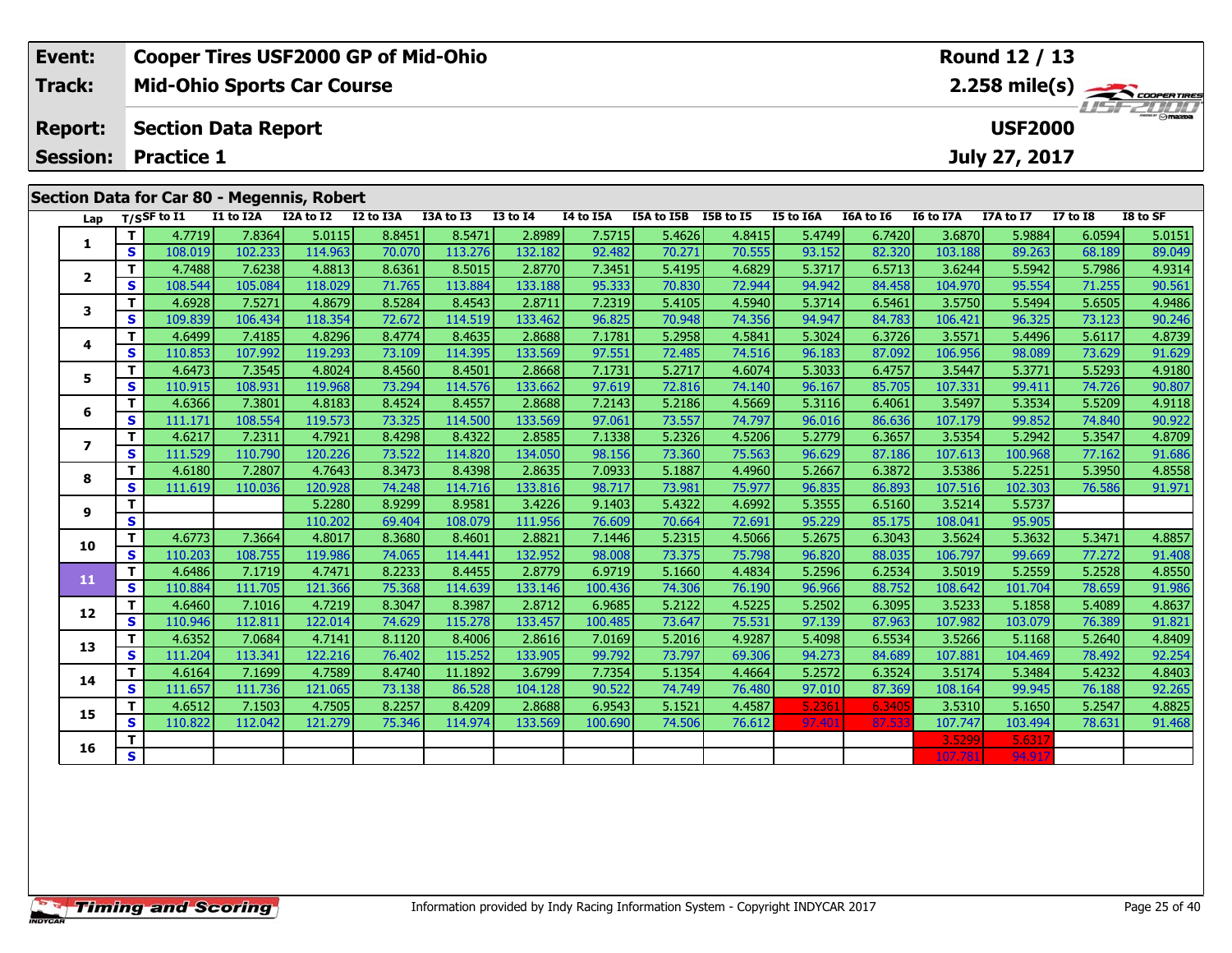| Event:                                     | <b>Cooper Tires USF2000 GP of Mid-Ohio</b> | Round 12 / 13                                           |  |  |  |  |  |  |  |  |
|--------------------------------------------|--------------------------------------------|---------------------------------------------------------|--|--|--|--|--|--|--|--|
| Track:                                     | <b>Mid-Ohio Sports Car Course</b>          | $2.258$ mile(s) $\overbrace{\hspace{2cm}}$ coorer TIRES |  |  |  |  |  |  |  |  |
| <b>Report:</b>                             | Section Data Report                        | <b>USF2000</b>                                          |  |  |  |  |  |  |  |  |
|                                            | <b>Session: Practice 1</b>                 | July 27, 2017                                           |  |  |  |  |  |  |  |  |
| Section Data for Car 80 - Megennis, Robert |                                            |                                                         |  |  |  |  |  |  |  |  |

| Lap                           |                         | $T/SI1$ to I2 | $I2$ to $I3$ | <b>I4 to I5</b> | <b>I5 to 16</b> | <b>16 to 17</b> | Lap      | PI to PO | PO to SF | <b>SF to PI</b> |
|-------------------------------|-------------------------|---------------|--------------|-----------------|-----------------|-----------------|----------|----------|----------|-----------------|
| $\mathbf{1}$                  | T.                      | 12.8479       | 17.3922      | 17.8756         | 12.2169         | 9.6754          | 88.7533  |          | 89.2227  |                 |
|                               | S                       | 107.198       | 91.303       | 79.756          | 87.174          | 94.570          | 91.589   |          | 85.335   |                 |
|                               | T                       | 12.5051       | 17.1376      | 17.4475         | 11.9430         | 9.2186          | 86.6076  |          |          |                 |
| $\overline{2}$<br>3<br>4<br>5 | $\mathbf{s}$            | 110.137       | 92.659       | 81.713          | 89.174          | 99.256          | 93.858   |          |          |                 |
|                               | T                       | 12.3950       | 16.9827      | 17.2364         | 11.9175         | 9.1244          | 85.8190  |          |          |                 |
|                               | $\mathbf{s}$            | 111.115       | 93.504       | 82.713          | 89.364          | 100.281         | 94.720   |          |          |                 |
|                               | T                       | 12.2481       | 16.9409      | 17.0580         | 11.6750         | 9.0067          | 84.9330  |          |          |                 |
|                               | $\mathbf{s}$            | 112.448       | 93.735       | 83.578          | 91.221          | 101.591         | 95.708   |          |          |                 |
|                               | T                       | 12.1569       | 16.9061      | 17.0522         | 11.7790         | 8.9218          | 84.7774  |          |          |                 |
|                               | S                       | 113.291       | 93.928       | 83.607          | 90.415          | 102.558         | 95.884   |          |          |                 |
| 6                             | т                       | 12.1984       | 16.9081      | 16.9998         | 11.7177         | 8.9031          | 84.6652  |          |          |                 |
|                               | $\mathbf{s}$            | 112.906       | 93.917       | 83.865          | 90.888          | 102.773         | 96.011   |          |          |                 |
| $\overline{ }$                | T                       | 12.0232       | 16.8620      | 16.8870         | 11.6436         | 8.8296          | 83.9512  |          |          |                 |
|                               | $\mathbf{s}$            | 114.551       | 94.174       | 84.425          | 91.467          | 103.629         | 96.828   |          |          |                 |
| 8                             | T                       | 12.0450       | 16.7871      | 16.7780         | 11.6539         | 8.7637          | 83.7600  |          |          | 82.2162         |
|                               | $\mathbf{s}$            | 114.344       | 94.594       | 84.973          | 91.386          | 104.408         | 97.049   |          |          | 93.445          |
| 9                             | T                       |               | 17.8880      | 19.2717         | 11.8715         | 9.0951          | 414.6142 | 329.6044 | 86.6975  |                 |
|                               | $\mathbf{s}$            |               | 88.772       | 73.978          | 89.711          | 100.604         | 19.606   | 2.724    | 87.821   |                 |
| 10                            | T                       | 12.1681       | 16.8281      | 16.8827         | 11.5718         | 8.9256          | 84.1685  |          |          |                 |
|                               | $\mathbf{s}$            | 113.187       | 94.363       | 84.446          | 92.034          | 102.514         | 96.578   |          |          |                 |
| 11                            | T                       | 11.9190       | 16.6688      | 16.6213         | 11.5130         | 8.7578          | 83.1142  |          |          |                 |
|                               | $\mathbf{s}$            | 115.553       | 95.265       | 85.774          | 92.504          | 104.478         | 97.803   |          |          |                 |
| 12                            | T                       | 11.8235       | 16.7034      | 16.7032         | 11.5597         | 8.7091          | 83.2887  |          |          |                 |
|                               | $\mathbf{s}$            | 116.486       | 95.068       | 85.354          | 92.130          | 105.063         | 97.598   |          |          |                 |
| 13                            | T                       | 11.7825       | 16.5126      | 17.1472         | 11.9632         | 8.6434          | 83.6506  |          |          |                 |
|                               | $\mathbf{s}$            | 116.891       | 96.166       | 83.144          | 89.023          | 105.861         | 97.176   |          |          |                 |
| 14                            | $\overline{\mathsf{r}}$ | 11.9288       | 19.6632      | 17.3372         | 11.6096         | 8.8658          | 87.9644  |          |          |                 |
|                               | $\mathbf{s}$            | 115.458       | 80.758       | 82.233          | 91.734          | 103.206         | 92.410   |          |          |                 |
| 15                            | T                       | 11.9008       | 16.6466      | 16.5651         | 11.5766         | 8.6960          | 83.0423  |          |          | 79.9987         |
|                               | $\mathbf{s}$            | 115.729       | 95.392       | 86.065          | 91.996          | 105.221         | 97.887   |          |          | 96.036          |
| 16                            | $\overline{\mathsf{r}}$ |               |              |                 |                 | 9.1616          |          |          |          |                 |
|                               | S.                      |               |              |                 |                 | 99.873          |          |          |          |                 |
|                               |                         |               |              |                 |                 |                 |          |          |          |                 |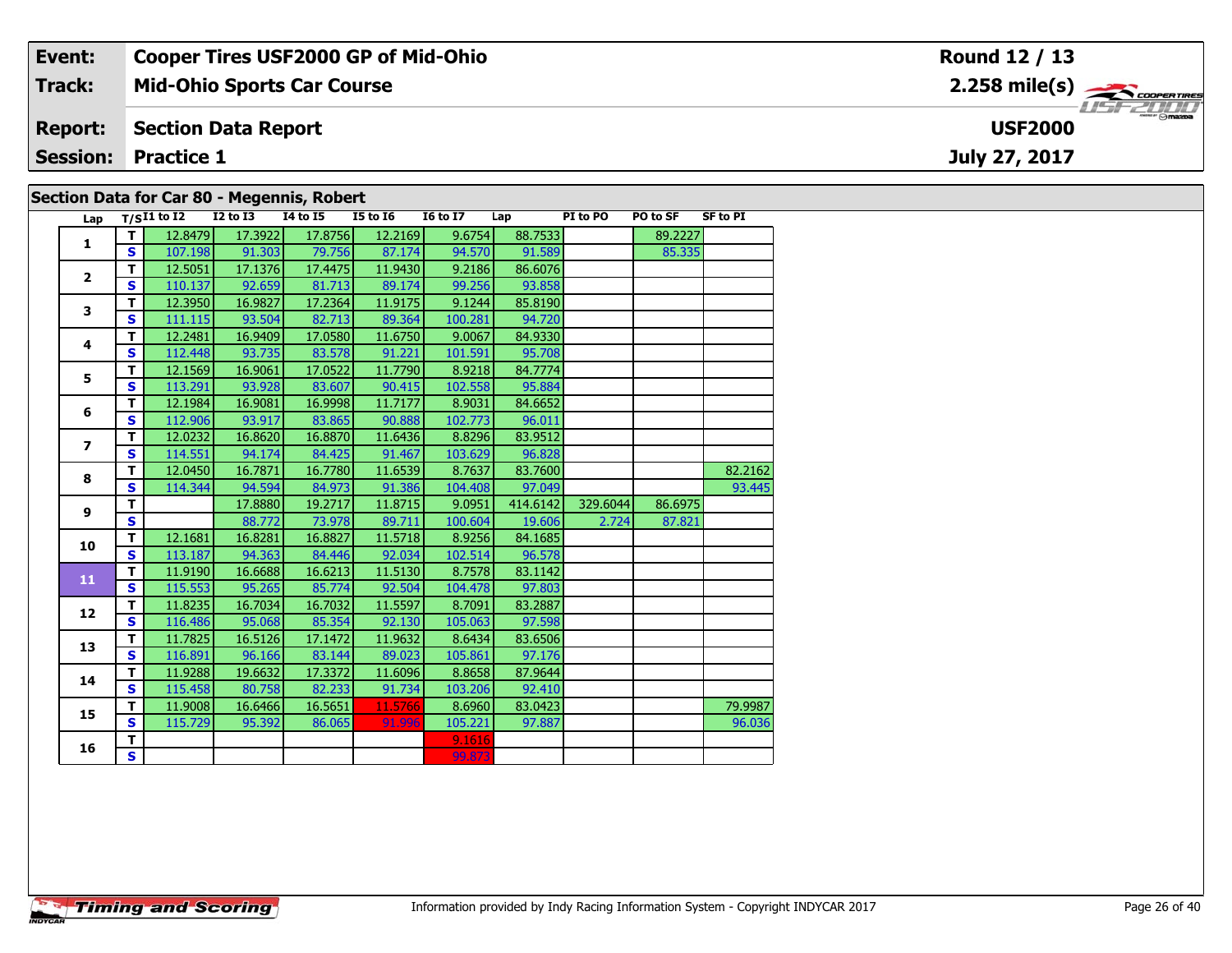| Event:                                          | <b>Cooper Tires USF2000 GP of Mid-Ohio</b>   |  |                     |  |           | Round 12 / 13 |           |                      |  |           |           |                  |                         |          |          |
|-------------------------------------------------|----------------------------------------------|--|---------------------|--|-----------|---------------|-----------|----------------------|--|-----------|-----------|------------------|-------------------------|----------|----------|
| Track:                                          | <b>Mid-Ohio Sports Car Course</b>            |  |                     |  |           |               |           |                      |  |           |           |                  |                         |          |          |
| <b>Report:</b>                                  | <b>USF2000</b><br><b>Section Data Report</b> |  |                     |  |           |               |           |                      |  |           |           |                  | <i><b>LISF 2000</b></i> |          |          |
|                                                 | <b>Session: Practice 1</b>                   |  |                     |  |           |               |           |                      |  |           |           |                  | July 27, 2017           |          |          |
|                                                 |                                              |  |                     |  |           |               |           |                      |  |           |           |                  |                         |          |          |
| Section Data for Car 81 - Frederick, Kaylen (R) |                                              |  |                     |  |           |               |           |                      |  |           |           |                  |                         |          |          |
|                                                 | Lap $T/S$ SF to I1 I1 to I2A                 |  | I2A to I2 I2 to I3A |  | I3A to I3 | I3 to I4      | I4 to I5A | I5A to I5B I5B to I5 |  | I5 to I6A | I6A to I6 | <b>I6 to I7A</b> | I7A to I7               | I7 to I8 | I8 to SF |

| Lap                     |              | 1/5 <sup>5</sup> wii | <b>11 W IZA</b> | 14A W 14 | 12 W 13M | נו שאכו | $1301 +$ | 14 W 198 | ייני מי אכו | נו טו טכו | 13 LU 10M | TOW TO TO | 10 10 17 M | 17A W 17 | 17010  | וכ ש טו |
|-------------------------|--------------|----------------------|-----------------|----------|----------|---------|----------|----------|-------------|-----------|-----------|-----------|------------|----------|--------|---------|
|                         |              | 4.8073               | 7.827           | 4.9911   | 8.7826   | 8.4895  | 2.8743   | 7.6564   | 5.5759      | 4.7191    | 5.4030    | 6.6704    | 3.6589     | 6.1264   | 6.0851 | 5.0200  |
|                         | S            | 107.223              | 102.354         | 115.433  | 70.568   | 114.045 | 133.313  | 91.456   | 68.843      | 72.385    | 94.392    | 83.203    | 103.981    | 87.253   | 67.901 | 88.962  |
| $\overline{\mathbf{2}}$ | т            | 4.7462               | 7.7827          | 4.9698   | 8.7352   | 8.4418  | 2.8644   | 7.3543   | 5.3476      | 4.6296    | 5.3634    | 6.5502    | 3.5940     | 6.2613   | 6.2659 | 4.9640  |
|                         | S            | 108.604              | 102.938         | 115.927  | 70.951   | 114.689 | 133.774  | 95.213   | 71.782      | 73.784    | 95.089    | 84.730    | 105.858    | 85.373   | 65.941 | 89.966  |
| 3                       | т            | 4.6987               | 7.4935          | 4.8463   | 8.4819   | 8.4067  | 2.8516   | 7.2561   | 5.3172      | 4.5761    | 5.2625    | 6.5660    | 3.5654     | 5.6031   | 5.7712 | 4.9388  |
|                         | $\mathbf{s}$ | 109.702              | 106.911         | 118.882  | 73,070   | 115.168 | 134.374  | 96.502   | 72.193      | 74.647    | 96.912    | 84.526    | 106.707    | 95.402   | 71.594 | 90.425  |
| 4                       |              | 4.6399               | 7.4429          | 4.8714   | 8.5528   | 8.3856  | 2.8488   | 7.2375   | 5.3044      | 4.6115    | 5.3759    | 6.4408    | 3.5621     | 5.4737   | 5.5855 | 4.8590  |
|                         | s            | 111.092              | 107.638         | 118.269  | 72.464   | 115.458 | 134.506  | 96.750   | 72.367      | 74.074    | 94.868    | 86.169    | 106.806    | 97.657   | 73.974 | 91.910  |
| 5                       |              | 4.6459               | 7.4141          | 4.8217   | 8.4392   | 8.4110  | 2.8490   | 7.2481   | 5.2625      | 4.5689    | 5.2646    | 6.4222    | 3.5153     | 5.4608   | 5.5638 | 4.8467  |
|                         | S            | 110.948              | 108.056         | 119.488  | 73.440   | 115.109 | 134.497  | 96.608   | 72.943      | 74.764    | 96.873    | 86.419    | 108.228    | 97.888   | 74.263 | 92.143  |
| 6                       |              | 4.6058               | 7.4143          | 4.7886   | 8.5513   | 8.3277  | 2.8409   | 7.0825   | 5.2896      | 4.4672    | 5.2433    | 6.3290    | 3.5201     | 5.3808   | 5.5577 | 4.8226  |
|                         | S            | 111.914              | 108.053         | 120.314  | 72.477   | 116.260 | 134.880  | 98.867   | 72.570      | 76.466    | 97.267    | 87.692    | 108.081    | 99.343   | 74.344 | 92.604  |
| 7                       |              | 4.6529               | 7.3658          | 4.7935   | 8.3696   | 8.4005  | 2.8528   | 7.0657   | 5.2121      | 4.4816    | 5.2486    | 6.4206    | 3.5131     | 5.2717   | 5.5312 | 4.8848  |
|                         | s            | 110.781              | 108.764         | 120.191  | 74.050   | 115.253 | 134.318  | 99.102   | 73.649      | 76.221    | 97.169    | 86.441    | 108.296    | 101.399  | 74.700 | 91.425  |
| 8                       | т            | 4.6260               | 7.2876          | 4.7410   | 8.2227   | 8.3666  | 2.8498   | 7.0643   | 5.1671      | 4.4482    | 5.2372    | 6.2618    | 3.5329     | 5.2365   | 5.4046 | 4.8342  |
|                         | S            | 111.426              | 109.931         | 121.522  | 75.373   | 115.720 | 134.459  | 99.122   | 74.290      | 76.793    | 97.380    | 88.633    | 107.689    | 102.081  | 76.450 | 92.382  |
| 9                       |              | 4.5996               | 7.1701          | 4.7196   | 8.4938   | 8.3967  | 2.8515   | 7.1094   | 5.2011      | 4.4513    | 5.2294    | 6.3897    | 3.4943     | 5.1864   | 5.3256 | 4.8170  |
|                         | s            | 112.065              | 111.733         | 122.073  | 72.968   | 115.305 | 134.379  | 98.493   | 73.804      | 76.740    | 97.526    | 86.859    | 108.879    | 103.067  | 77.584 | 92.711  |
| 10                      |              |                      |                 | 5.2776   | 8.6303   | 8.4460  | 2.8639   | 7.2323   | 5.2738      | 4.5332    | 5.2518    | 6.2664    | 3.5037     | 5.3822   |        |         |
|                         | S            |                      |                 | 109.166  | 71.814   | 114.632 | 133.797  | 96.819   | 72.787      | 75.353    | 97.110    | 88.568    | 108.587    | 99.317   |        |         |
| 11                      |              | 4.6182               | 7.2925          | 4.7746   | 8.2676   | 8.3863  | 2.8537   | 7.0655   | 5.1614      | 4.4238    | 5.2203    | 6.2275    | 3.4989     | 5.1737   | 5.3364 | 4.8341  |
|                         | S            | 111.614              | 109.858         | 120.667  | 74.964   | 115.448 | 134.275  | 99.105   | 74.372      | 77.217    | 97.696    | 89.121    | 108.735    | 103.320  | 77.427 | 92.383  |
| 12                      |              | 4.6196               | 7.2122          | 4.7455   | 8.2946   | 8.3717  | 2.8467   | 7.0173   | 5.0760      | 4.3947    | 5.1964    | 6.1948    | 3.4805     | 5.0421   | 5.6999 | 4.8342  |
|                         | s            | 111.580              | 111.081         | 121.407  | 74.720   | 115.649 | 134.606  | 99.786   | 75.623      | 77.728    | 98.145    | 89.591    | 109.310    | 106.016  | 72.489 | 92.382  |
| 13                      | т            | 4.5935               | 7.0622          | 4.7148   | 8.2436   | 8.3570  | 2.8372   | 7.0088   | 5.0818      | 4.5577    | 5.2090    | 6.2183    | 3.4938     | 5.0616   | 5.3361 | 4.8060  |
|                         | S            | 112.214              | 113.440         | 122.197  | 75.182   | 115.853 | 135.056  | 99.907   | 75.537      | 74.948    | 97.907    | 89.253    | 108.894    | 105.608  | 77.431 | 92.924  |
| 14                      |              | 4.5686               | 7.2766          | 4.8068   | 8.2849   | 8.3479  | 2.8403   | 7.0193   | 5.1355      | 4.3968    | 5.2122    | 6.8535    | 3.4846     | 5.0877   | 5.3887 | 4.7740  |
|                         | S            | 112.825              | 110.098         | 119.859  | 74.808   | 115.979 | 134.909  | 99.757   | 74.747      | 77.691    | 97.847    | 80.981    | 109.182    | 105.066  | 76.676 | 93.546  |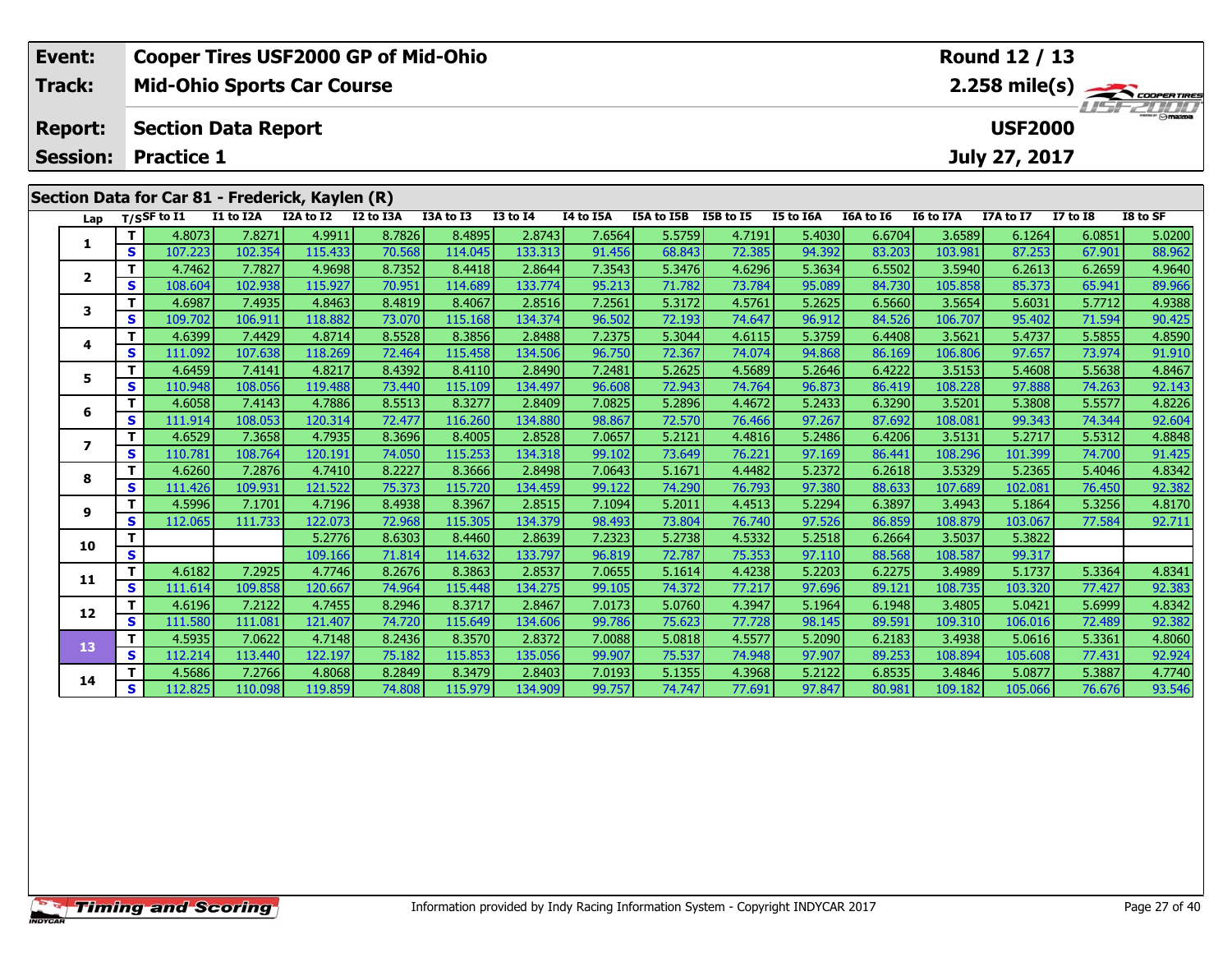| Event:          | <b>Cooper Tires USF2000 GP of Mid-Ohio</b>      | Round 12 / 13                      |
|-----------------|-------------------------------------------------|------------------------------------|
| <b>Track:</b>   | <b>Mid-Ohio Sports Car Course</b>               |                                    |
| <b>Report:</b>  | <b>Section Data Report</b>                      | <b>LISF 2000</b><br><b>USF2000</b> |
| <b>Session:</b> | <b>Practice 1</b>                               | July 27, 2017                      |
|                 |                                                 |                                    |
|                 | Section Data for Car 81 - Frederick, Kaylen (R) |                                    |

| Lap                      |    | $T/SI1$ to $\overline{I2}$ | <b>I2 to I3</b> | <b>14 to 15</b> | <b>I5 to 16</b> | <b>16 to 17</b> | Lap      | PI to PO | PO to SF | <b>SF to PI</b> |
|--------------------------|----|----------------------------|-----------------|-----------------|-----------------|-----------------|----------|----------|----------|-----------------|
|                          | T  | 12.8182                    | 17.2721         | 17.9514         | 12.0734         | 9.7853          | 88.6871  |          | 91.3639  |                 |
| $\mathbf{1}$             | S. | 107.447                    | 91.938          | 79.419          | 88.210          | 93.508          | 91.657   |          | 83.336   |                 |
|                          | т  | 12.7525                    | 17.1770         | 17.3315         | 11.9136         | 9.8553          | 87.8704  |          |          |                 |
| $\overline{\mathbf{2}}$  | S. | 108.000                    | 92.447          | 82.260          | 89.394          | 92.843          | 92.509   |          |          |                 |
| 3                        | т  | 12.3398                    | 16.8886         | 17.1494         | 11.8285         | 9.1685          | 85.6351  |          |          |                 |
|                          | S  | 111.612                    | 94.025          | 83.133          | 90.037          | 99.798          | 94.924   |          |          |                 |
| 4                        | T  | 12.3143                    | 16.9384         | 17.1534         | 11.8167         | 9.0358          | 85.1918  |          |          |                 |
|                          | S  | 111.843                    | 93.749          | 83.114          | 90.127          | 101.264         | 95.418   |          |          |                 |
| 5                        | T  | 12.2358                    | 16.8502         | 17.0795         | 11.6868         | 8.9761          | 84.7338  |          |          |                 |
|                          | S  | 112.561                    | 94.240          | 83.473          | 91.128          | 101.937         | 95.933   |          |          |                 |
| 6                        | T  | 12.2029                    | 16.8790         | 16.8393         | 11.5723         | 8.9009          | 84.2214  |          |          |                 |
|                          | S  | 112.864                    | 94.079          | 84.664          | 92.030          | 102.799         | 96.517   |          |          |                 |
| $\overline{\phantom{a}}$ | T  | 12.1593                    | 16.7701         | 16.7594         | 11.6692         | 8.7848          | 84.0645  |          |          |                 |
|                          | S  | 113.269                    | 94.690          | 85.068          | 91.266          | 104.157         | 96.697   |          |          |                 |
| 8                        | т  | 12.0286                    | 16.5893         | 16.6796         | 11.4990         | 8.7694          | 83.2805  |          |          |                 |
|                          | S  | 114.500                    | 95.722          | 85.475          | 92.617          | 104.340         | 97.607   |          |          |                 |
| 9                        | т  | 11.8897                    | 16.8905         | 16.7618         | 11.6191         | 8.6807          | 83.4355  |          |          | 80.3730         |
|                          | S  | 115.837                    | 94.015          | 85.055          | 91.659          | 105.406         | 97.426   |          |          | 95.588          |
| 10                       | т  |                            | 17.0763         | 17.0393         | 11.5182         | 8.8859          | 353.7233 | 272.0851 | 84.7205  |                 |
|                          | S. |                            | 92.992          | 83.670          | 92.462          | 102.972         | 22.981   | 3.300    | 89.870   |                 |
| 11                       | т  | 12.0671                    | 16.6539         | 16.6507         | 11.4478         | 8.6726          | 83.1345  |          |          |                 |
|                          | S. | 114.135                    | 95.350          | 85.623          | 93.031          | 105.505         | 97.779   |          |          |                 |
| 12                       | т  | 11.9577                    | 16.6663         | 16.4880         | 11.3912         | 8.5226          | 83.0262  |          |          |                 |
|                          | S. | 115.179                    | 95.279          | 86.468          | 93.493          | 107.362         | 97.906   |          |          |                 |
| 13                       | т  | 11.7770                    | 16.6006         | 16.6483         | 11.4273         | 8.5554          | 82.5814  |          |          |                 |
|                          | S  | 116.946                    | 95.656          | 85.635          | 93.198          | 106.950         | 98.434   |          |          |                 |
| 14                       | т  | 12.0834                    | 16.6328         | 16.5516         | 12.0657         | 8.5723          | 83.4774  |          |          |                 |
|                          | S. | 113.981                    | 95.471          | 86.136          | 88.267          | 106.739         | 97.377   |          |          |                 |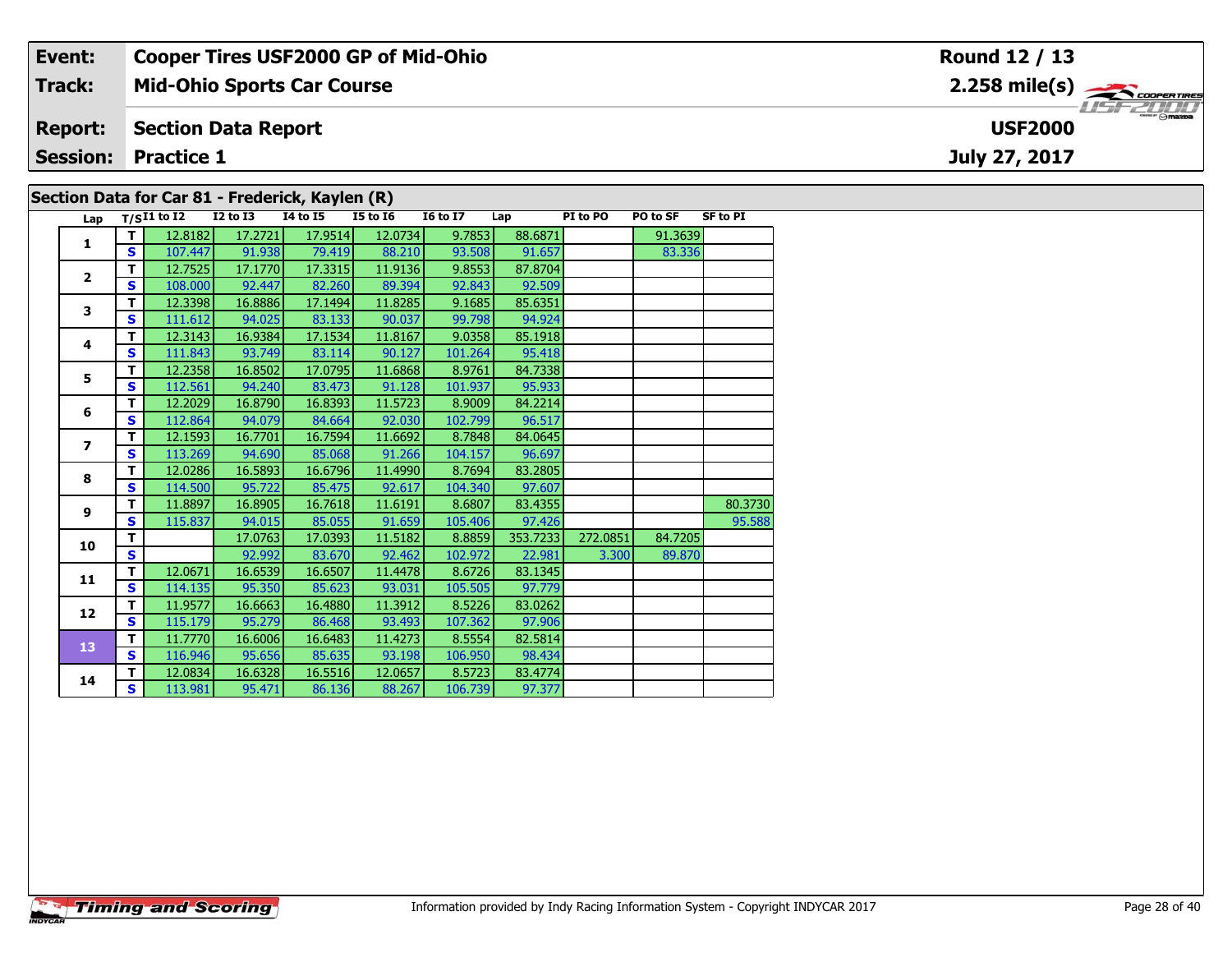| Event:         | <b>Cooper Tires USF2000 GP of Mid-Ohio</b>     | Round 12 / 13  |                 |  |  |  |  |  |  |  |
|----------------|------------------------------------------------|----------------|-----------------|--|--|--|--|--|--|--|
| Track:         | <b>Mid-Ohio Sports Car Course</b>              |                |                 |  |  |  |  |  |  |  |
| <b>Report:</b> | <b>Section Data Report</b>                     | <b>USF2000</b> | <b>USF 2000</b> |  |  |  |  |  |  |  |
|                | <b>Session: Practice 1</b>                     | July 27, 2017  |                 |  |  |  |  |  |  |  |
|                |                                                |                |                 |  |  |  |  |  |  |  |
|                | Section Data for Car 82 - Denes, Phillippe (R) |                |                 |  |  |  |  |  |  |  |
|                |                                                |                |                 |  |  |  |  |  |  |  |

| Lap          |              | $T/S$ SF to $\overline{11}$ | I1 to I2A | I2A to I2 | I2 to I3A | I3A to I3 | <b>I3 to I4</b> | I4 to I5A | I5A to I5B | I5B to I5 | I5 to I6A | I6A to I6 | I6 to I7A | I7A to I7 | <b>I7 to I8</b> | I8 to SF |
|--------------|--------------|-----------------------------|-----------|-----------|-----------|-----------|-----------------|-----------|------------|-----------|-----------|-----------|-----------|-----------|-----------------|----------|
|              | T.           | 4.7943                      | 7.6093    | 4.9285    | 8.6503    | 8.5482    | 2.9006          | 7.3771    | 5.3076     | 4.5305    | 5.3709    | 6.4103    | 3.6439    | 5.5431    | 5.7307          | 5.0081   |
| 1            | S            | 107.514                     | 105.284   | 116.899   | 71.648    | 113.261   | 132.104         | 94.919    | 72.323     | 75.398    | 94.956    | 86.579    | 104.409   | 96.434    | 72.100          | 89.174   |
| $\mathbf{2}$ | T.           | 4.7078                      | 7.4917    | 4.8991    | 8.4637    | 8.4874    |                 |           | 5.3560     | 4.7190    | 5.4214    | 6.4427    | 3.5628    | 5.3085    | 5.5107          | 4.8911   |
|              | S.           | 109.489                     | 106.937   | 117.600   | 73.227    | 114.073   |                 |           | 71.670     | 72.386    | 94.072    | 86.144    | 106.785   | 100.696   | 74.978          | 91.307   |
| 3            | T.           | 4.7009                      | 7.3457    | 4.8266    | 8.5439    | 8.4686    | 2.8819          | 7.2274    | 5.2602     | 4.4918    | 5.3799    | 6.4962    | 3.5461    | 5.3393    | 5.5034          | 4.8885   |
|              | S            | 109.650                     | 109.062   | 119.367   | 72.540    | 114.326   | 132.962         | 96.885    | 72.975     | 76.048    | 94.797    | 85.435    | 107.288   | 100.115   | 75.078          | 91.355   |
| 4            | T.           | 4.7692                      | 7.4072    | 4.8235    | 8.3808    | 8.4495    | 2.8843          | 7.1557    | 5.2293     | 4.4833    | 5.2799    | 6.4175    | 3.5410    | 5.7373    | 5.7366          | 4.8499   |
|              | S.           | 108.080                     | 108.156   | 119.444   | 73.951    | 114.585   | 132.851         | 97.856    | 73.406     | 76.192    | 96.593    | 86.482    | 107.443   | 93.170    | 72.026          | 92.082   |
| 5            | т            | 4.6997                      | 7.2360    | 4.7703    | 8.4090    | 8.4330    | 2.8802          | 7.1510    | 5.1989     | 4.4350    | 5.2349    | 6.3781    | 3.5697    | 5.2966    | 5.4467          | 4.8241   |
|              | S            | 109.678                     | 110.715   | 120.776   | 73.703    | 114.809   | 133.040         | 97.920    | 73.836     | 77.022    | 97.423    | 87.017    | 106.579   | 100.922   | 75.859          | 92.575   |
| 6            | T.           | 4.6823                      | 7.1889    | 4.7634    | 8.3026    | 8.4457    | 2.8774          | 7.0794    | 5.1855     | 4.4031    | 5.2653    | 6.3577    | 3.5424    | 5.2401    | 5.3724          | 4.8197   |
|              | S.           | 110.086                     | 111.441   | 120.951   | 74.648    | 114.636   | 133.169         | 98.911    | 74.026     | 77.580    | 96.861    | 87.296    | 107.400   | 102.011   | 76.908          | 92.659   |
|              | T.           | 4.6762                      | 7.1758    | 4.7719    | 8.3076    | 8.4125    | 2.8703          | 7.0972    | 5.1853     | 4.3666    | 5.2423    | 6.2969    | 3.5517    | 5.2168    | 5.3592          | 4.8370   |
|              | S.           | 110.229                     | 111.644   | 120.735   | 74.603    | 115.088   | 133.499         | 98.662    | 74.029     | 78.228    | 97.286    | 88.139    | 107.119   | 102.466   | 77.098          | 92.328   |
| 8            | $\mathbf{T}$ | 4.6581                      | 7.1881    | 4.7568    | 8.2089    | 8.4019    | 2.8610          | 7.0913    | 5.1943     | 4.3385    | 5.2240    | 6.4754    | 3.5291    | 5.1098    | 5.3389          | 4.8227   |
|              | S            | 110.658                     | 111.453   | 121.118   | 75.500    | 115.234   | 133.933         | 98.745    | 73.901     | 78.735    | 97.626    | 85.709    | 107.805   | 104.612   | 77.391          | 92.602   |
| 9            | т            |                             |           | 5.1684    | 8.7562    | 8.5102    | 2.8890          | 7.2504    | 5.2753     | 4.4578    | 5.3070    | 6.2499    | 3.7282    | 5.7956    |                 |          |
|              | S            |                             |           | 111.473   | 70.781    | 113.767   | 132.635         | 96.578    | 72.766     | 76.628    | 96.099    | 88.801    | 102.048   | 92.233    |                 |          |
| 10           | T.           | 4.6845                      | 7.2175    | 4.7895    | 8.2999    | 8.4177    | 2.8653          | 7.0687    | 5.5454     | 4.6253    | 5.3807    | 6.2764    | 3.5416    | 5.1470    | 5.2791          | 4.8382   |
|              | S.           | 110.034                     | 110.999   | 120.292   | 74.672    | 115.017   | 133.732         | 99.060    | 69.222     | 73.853    | 94.783    | 88.426    | 107.424   | 103.856   | 78.267          | 92.305   |
| 11           | T.           | 4.6730                      | 7.1879    | 4.7669    | 8.3229    | 8.3995    | 2.8640          | 7.1001    | 5.1265     | 4.3648    | 5.2914    | 6.4806    | 3.5161    | 5.1181    | 5.5703          | 4.8287   |
|              | <b>S</b>     | 110.305                     | 111.456   | 120.862   | 74.466    | 115.267   | 133.793         | 98.622    | 74.878     | 78.260    | 96.383    | 85.640    | 108.204   | 104.442   | 74.176          | 92.487   |
| 12           | Τ.           | 4.6742                      | 7.1561    | 4.7569    | 8.3517    | 8.4346    | 2.8666          | 7.2630    | 5.4727     | 4.6869    | 6.4089    | 8.577     | 3.7257    | 5.4698    | 5.3914          | 4.8435   |
|              | S            | 110.277                     | 111.952   | 121.116   | 74.209    | 114.787   | 133.671         | 96.410    | 70.142     | 72.882    | 79.577    | 64.70     | 102.116   | 97.727    | 76.637          | 92.204   |
| 13           | т            |                             |           |           |           |           |                 |           |            |           |           |           | 4.9545    | 6.9103    |                 |          |
|              | S            |                             |           |           |           |           |                 |           |            |           |           |           | 76.790    | 77.35     |                 |          |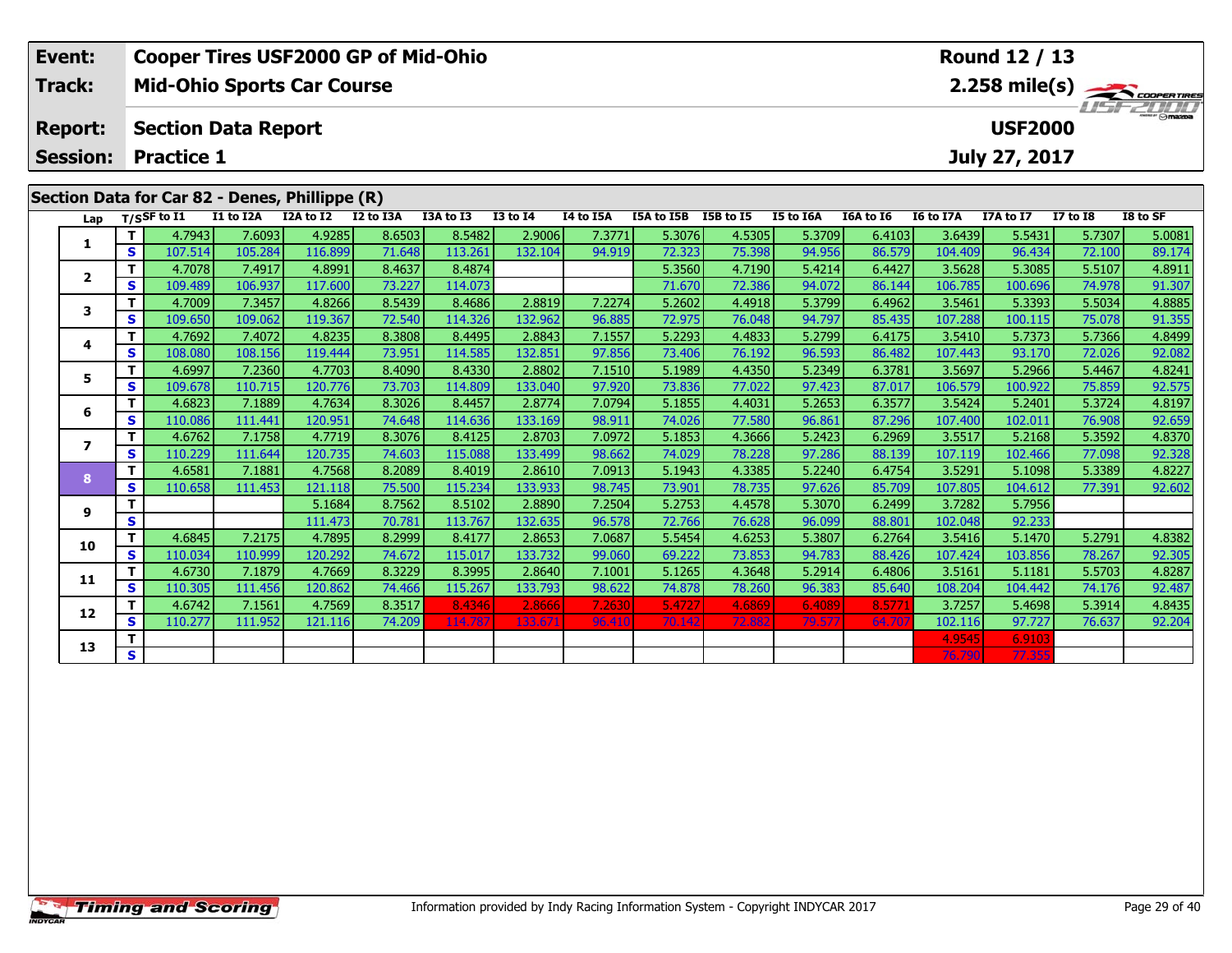| Event:                                         | <b>Cooper Tires USF2000 GP of Mid-Ohio</b> | Round 12 / 13  |  |  |  |  |  |  |
|------------------------------------------------|--------------------------------------------|----------------|--|--|--|--|--|--|
| <b>Track:</b>                                  | <b>Mid-Ohio Sports Car Course</b>          |                |  |  |  |  |  |  |
| <b>Report:</b>                                 | <b>Section Data Report</b>                 | <b>USF2000</b> |  |  |  |  |  |  |
| <b>Session:</b>                                | <b>Practice 1</b>                          | July 27, 2017  |  |  |  |  |  |  |
| Section Data for Car 82 - Denes, Phillippe (R) |                                            |                |  |  |  |  |  |  |

| Lap             |              | $T/SI1$ to I2 I2 to I3 |         | <b>I4 to I5</b> | <b>I5 to 16</b> | <b>16 to 17</b> | Lap      | PI to PO | PO to SF | <b>SF to PI</b> |
|-----------------|--------------|------------------------|---------|-----------------|-----------------|-----------------|----------|----------|----------|-----------------|
|                 | T.           | 12.5378                | 17.1985 | 17.2152         | 11.7812         | 9.1870          | 86.3534  |          | 90.7732  |                 |
| 1               | $\mathbf{s}$ | 109.850                | 92.331  | 82.815          | 90.398          | 99.597          | 94.134   |          | 83.878   |                 |
|                 | т            | 12.3908                | 16.9511 |                 | 11.8641         | 8.8713          | 85.5077  |          |          |                 |
| $\overline{2}$  | S            | 111.153                | 93.679  |                 | 89.767          | 103.142         | 95.065   |          |          |                 |
| 3               | T            | 12.1723                | 17.0125 | 16.9794         | 11.8761         | 8.8854          | 84.9004  |          |          |                 |
|                 | S            | 113.148                | 93.340  | 83.965          | 89.676          | 102.978         | 95.745   |          |          |                 |
| 4               | T            | 12.2307                | 16.8303 | 16.8683         | 11.6974         | 9.2783          | 85.1450  |          |          |                 |
|                 | S            | 112.608                | 94.351  | 84.518          | 91.046          | 98.617          | 95.470   |          |          |                 |
| 5               | т            | 12.0063                | 16.8420 | 16.7849         | 11.6130         | 8.8663          | 83.9632  |          |          |                 |
|                 | S            | 114.713                | 94.285  | 84.938          | 91.708          | 103.200         | 96.814   |          |          |                 |
| 6               | т            | 11.9523                | 16.7483 | 16.6680         | 11.6230         | 8.7825          | 83.5259  |          |          |                 |
|                 | S            | 115.231                | 94.813  | 85.534          | 91.629          | 104.184         | 97.321   |          |          |                 |
| $\overline{ }$  | т            | 11.9477                | 16.7201 | 16.6491         | 11.5392         | 8.7685          | 83.3673  |          |          |                 |
|                 | S            | 115.275                | 94.973  | 85.631          | 92.294          | 104.351         | 97.506   |          |          |                 |
| 8               | T            | 11.9449                | 16.6108 | 16.6241         | 11.6994         | 8.6389          | 83.1988  |          |          | 81.2859         |
|                 | S            | 115.302                | 95.598  | 85.760          | 91.030          | 105.916         | 97.703   |          |          | 94.515          |
| 9               | T            |                        | 17.2664 | 16.9835         | 11.5569         | 9.5238          | 305.5824 | 224.8992 | 82.6015  |                 |
|                 | $\mathbf{s}$ |                        | 91.968  | 83.945          | 92.153          | 96.075          | 26.601   | 3.993    | 92.176   |                 |
| 10              | T            | 12.0070                | 16.7176 | 17.2394         | 11.6571         | 8.6886          | 83.9768  |          |          |                 |
|                 | S            | 114.706                | 94.987  | 82.699          | 91.361          | 105.310         | 96.798   |          |          |                 |
| 11              | т            | 11.9548                | 16.7224 | 16.5914         | 11.7720         | 8.6342          | 83.6108  |          |          |                 |
|                 | S            | 115.207                | 94.960  | 85.929          | 90.469          | 105.974         | 97.222   |          |          |                 |
| 12 <sub>2</sub> | т            | 11.9130                | 16.7863 | 17.4226         | 14.9860         | 9.1955          | 88.0791  |          |          | 88.8060         |
|                 | S            | 115.611                | 94.598  | 81.829          | 71.066          | 99.505          | 92.290   |          |          | 86.511          |
| 13              | T            |                        |         |                 |                 | 11.8648         |          |          |          |                 |
|                 | S            |                        |         |                 |                 | 77.119          |          |          |          |                 |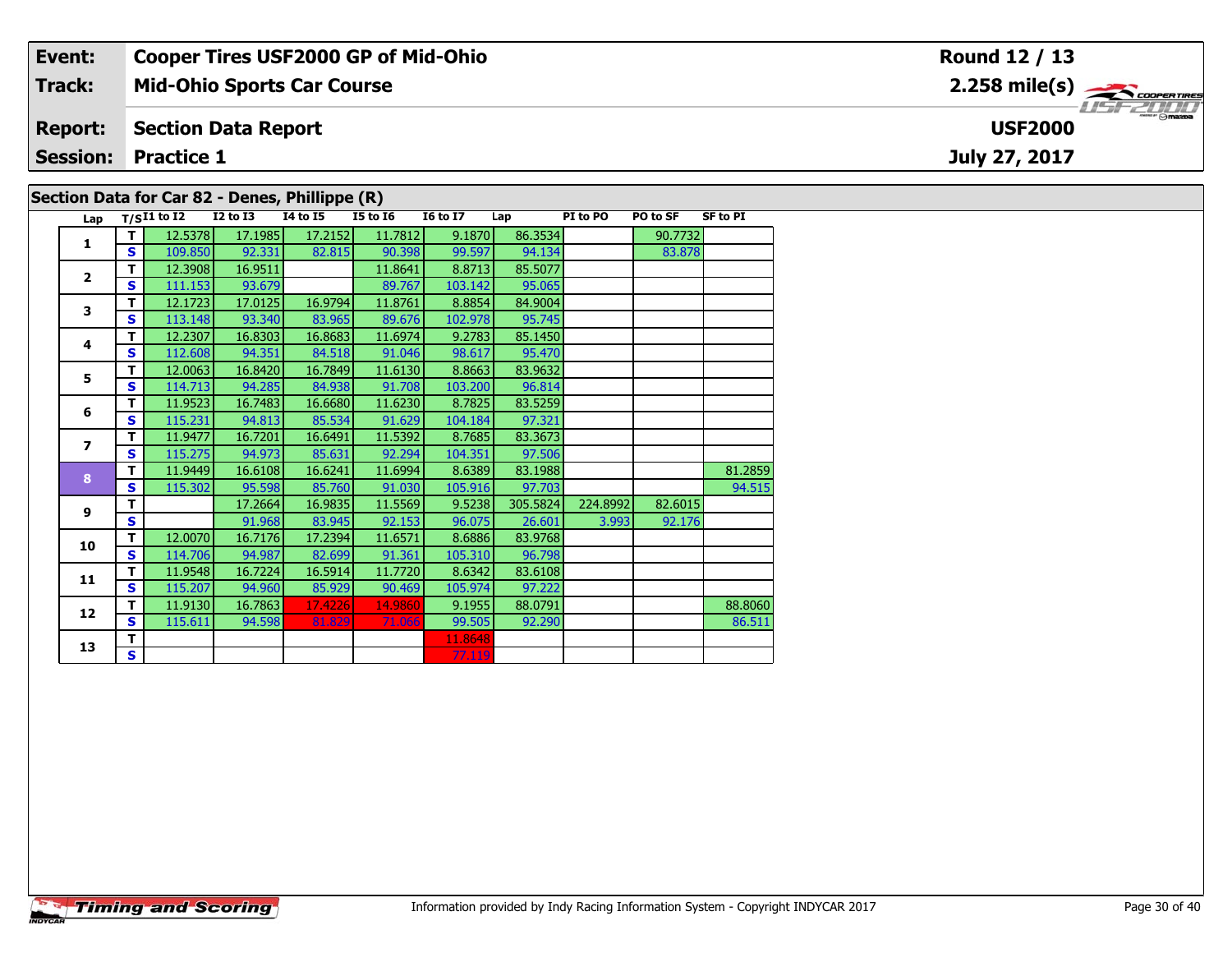| Event:         | <b>Cooper Tires USF2000 GP of Mid-Ohio</b> | Round 12 / 13                       |
|----------------|--------------------------------------------|-------------------------------------|
| <b>Track:</b>  | <b>Mid-Ohio Sports Car Course</b>          |                                     |
| <b>Report:</b> | <b>Section Data Report</b>                 | <b>LIST CLIPP</b><br><b>USF2000</b> |
|                | <b>Session: Practice 1</b>                 | July 27, 2017                       |
|                | Section Data for Car 90 - Thompson, Parker |                                     |

| Lap                      |                         | T/SSF to I1 | I1 to I2A | I2A to I2 | I2 to I3A | I3A to I3 | <b>I3 to I4</b> | <b>I4 to I5A</b> | I5A to I5B I5B to I5 |        | I5 to I6A | I6A to I6 | I6 to I7A | I7A to I7 | $\overline{17}$ to $\overline{18}$ | I8 to SF |
|--------------------------|-------------------------|-------------|-----------|-----------|-----------|-----------|-----------------|------------------|----------------------|--------|-----------|-----------|-----------|-----------|------------------------------------|----------|
| 1                        | T                       | 4.7293      | 7.7191    | 4.9679    | 8.8615    | 8.4748    | 2.8686          | 7.6069           | 5.5036               | 4.7732 | 5.4882    | 6.6827    | 3.7596    | 6.1090    | 6.0555                             | 4.8859   |
|                          | S                       | 108.992     | 103.786   | 115.972   | 69.940    | 114.242   | 133.578         | 92.052           | 69.748               | 71.564 | 92.927    | 83.050    | 101.195   | 87.501    | 68.232                             | 91.404   |
|                          | T                       | 4.6295      | 7.3591    | 4.8103    | 8.4745    | 8.3913    | 2.8412          | 7.2483           | 5.3769               | 4.5887 | 5.3032    | 6.5008    | 3.5627    | 5.5102    | 5.6719                             | 4.8229   |
| $\mathbf{2}$             | $\mathbf{s}$            | 111.341     | 108.863   | 119.771   | 73.134    | 115.379   | 134.866         | 96.606           | 71.391               | 74.442 | 96.168    | 85.374    | 106.788   | 97.010    | 72.847                             | 92.598   |
| з                        | T                       | 4.6020      | 7.4739    | 4.8351    | 8.4261    | 8.3529    | 2.8343          | 7.2611           | 5.3153               | 4.5768 | 5.2668    | 6.4561    | 3.5423    | 5.3388    | 5.6609                             | 4.8060   |
|                          | <b>S</b>                | 112.007     | 107.191   | 119.157   | 73.554    | 115.910   | 135.195         | 96.435           | 72.219               | 74.635 | 96.833    | 85.965    | 107.403   | 100.125   | 72.989                             | 92.924   |
| 4                        | T                       | 4.5959      | 7.2922    | 4.7761    | 8.3854    | 8.3359    | 2.8344          | 7.1149           | 5.2770               | 4.5549 | 5.2919    | 6.4293    | 3.5229    | 5.3622    | 5.5205                             | 4.8054   |
|                          | $\mathbf{s}$            | 112.155     | 109.862   | 120.629   | 73.911    | 116.146   | 135.190         | 98.417           | 72.743               | 74.994 | 96.374    | 86.324    | 107.995   | 99.688    | 74.845                             | 92.935   |
| 5                        | T                       | 4.5854      | 7.2423    | 4.7541    | 8.3956    | 8.3195    | 2.8227          | 7.0559           | 5.2454               | 4.4728 | 5.2759    | 6.4488    | 3.5220    | 5.2564    | 5.6551                             | 4.7426   |
|                          | $\mathbf{s}$            | 112.412     | 110.619   | 121.187   | 73.821    | 116.375   | 135.750         | 99.240           | 73.181               | 76.371 | 96.666    | 86.063    | 108.022   | 101.694   | 73.064                             | 94.166   |
| 6                        | T.                      | 4.5819      | 7.1962    | 4.7134    | 8.3284    | 8.3168    |                 |                  | 5.2385               | 4.4630 | 5.2532    | 6.4330    | 3.5190    | 5.1911    | 5.5173                             | 4.7892   |
|                          | $\mathbf{s}$            | 112.498     | 111.328   | 122.234   | 74.417    | 116.413   |                 |                  | 73.277               | 76.538 | 97.084    | 86.274    | 108.114   | 102.973   | 74.888                             | 93.250   |
| $\overline{\phantom{a}}$ | T.                      | 4.5821      | 7.2258    | 4.6984    | 8.4027    | 8.2828    | 2.8063          | 7.0627           | 5.2017               | 4.6165 | 5.2807    | 6.4728    | 3.4851    | 5.2259    | 5.4315                             | 4.7653   |
|                          | $\mathbf{s}$            | 112.493     | 110.872   | 122.624   | 73.759    | 116.891   | 136.543         | 99.144           | 73.796               | 73.993 | 96.578    | 85.743    | 109.166   | 102.288   | 76.071                             | 93.717   |
| 8                        | T                       | 4.5876      | 7.3903    | 4.7173    | 8.3890    | 8.2614    | 2.7962          | 7.1200           | 5.1151               | 4.6415 | 5.3130    | 6.3663    | 3.4942    | 5.2566    | 5.4774                             | 4.8040   |
|                          | $\mathbf{s}$            | 112.358     | 108.404   | 122.133   | 73.879    | 117.193   | 137.037         | 98.347           | 75.045               | 73.595 | 95.991    | 87.178    | 108.882   | 101.690   | 75.434                             | 92.962   |
| 9                        | T                       | 4.6091      | 7.1545    | 4.7085    | 8.2150    | 8.3333    | 2.8250          | 6.9528           | 5.1311               | 4.5069 | 5.2109    | 6.3920    | 3.4734    | 5.2589    | 5.4747                             | 4.8741   |
|                          | $\mathbf{s}$            | 111.834     | 111.977   | 122.361   | 75.444    | 116.182   | 135.640         | 100.712          | 74.811               | 75.793 | 97.872    | 86.827    | 109.534   | 101.646   | 75.471                             | 91.625   |
| 10                       | T                       | 4.5604      | 7.0611    | 4.8150    | 8.6705    | 8.3267    | 2.8224          | 7.0440           | 5.1533               | 4.5236 | 5.2461    | 6.3946    | 3.4819    | 5.0822    | 5.4889                             | 4.7192   |
|                          | $\mathbf{s}$            | 113.028     | 113.458   | 119.654   | 71.481    | 116.274   | 135.765         | 99.408           | 74.489               | 75.513 | 97.215    | 86.792    | 109.266   | 105.180   | 75.276                             | 94.633   |
| 11                       | T                       | 4.5583      | 7.1555    | 4.7277    | 8.2642    | 8.2278    | 2.7967          | 7.0240           | 5.1350               | 4.5019 | 5.3375    | 6.4588    | 3.4914    | 5.1217    | 5.4721                             | 4.7382   |
|                          | $\mathbf{s}$            | 113.080     | 111.961   | 121.864   | 74.995    | 117.672   | 137.012         | 99.691           | 74.754               | 75.877 | 95.550    | 85.929    | 108.969   | 104.369   | 75.507                             | 94.253   |
| 12                       | T                       | 4.5750      | 7.0668    | 4.6927    | 8.1839    | 8.3068    | 2.8230          | 6.8778           | 5.1287               | 4.3869 | 5.1727    | 6.2836    | 3.5162    | 5.1094    | 5.5138                             | 4.7444   |
|                          | $\mathbf{s}$            | 112.668     | 113.366   | 122.773   | 75.731    | 116.553   | 135.736         | 101.810          | 74.846               | 77.866 | 98.595    | 88.325    | 108.200   | 104.620   | 74.936                             | 94.130   |
| 13                       | T                       | 4.5680      | 7.0073    | 4.6731    | 8.1494    | 8.3224    | 2.8245          | 6.8756           | 5.1128               | 4.3542 | 5.1624    | 6.2750    | 3.4753    | 5.0598    | 5.3581                             | 4.7419   |
|                          | $\mathbf{s}$            | 112.840     | 114.329   | 123.288   | 76.051    | 116.334   | 135.664         | 101.842          | 75.079               | 78.451 | 98.791    | 88.446    | 109.474   | 105.646   | 77.113                             | 94.180   |
| 14                       | T                       | 4.5613      | 7.1019    | 4.6736    | 8.1378    | 8.2918    | 2.8182          | 6.8451           | 5.0554               | 4.4562 | 5.2221    | 6.2744    | 3.4789    | 5.0570    | 5.3960                             | 4.7341   |
|                          | $\mathbf{s}$            | 113.006     | 112.806   | 123.275   | 76.160    | 116.764   | 135.967         | 102.296          | 75.931               | 76.655 | 97.662    | 88.455    | 109.361   | 105.704   | 76.572                             | 94.335   |
| 15                       | T                       | 4.5695      | 7.1110    | 4.6919    | 8.2172    | 8.3311    | 2.8235          | 6.9552           | 5.1726               | 4.4380 | 5.2682    | 6.4795    | 3.4610    | 5.0402    | 5.4873                             | 4.7053   |
|                          | $\mathbf{s}$            | 112.803     | 112.662   | 122.794   | 75.424    | 116.213   | 135.712         | 100.677          | 74.211               | 76.970 | 96.807    | 85.655    | 109.926   | 106.056   | 75.298                             | 94.912   |
| 16                       | T                       |             |           | 5.0527    | 8.5081    | 8.3575    | 2.8309          | 7.2372           | 5.2532               | 4.4950 | 5.2448    | 6.4344    | 3.5112    | 5.2600    |                                    |          |
|                          | $\overline{\mathbf{s}}$ |             |           | 114.025   | 72.845    | 115.846   | 135.357         | 96.754           | 73.072               | 75.994 | 97.239    | 86.255    | 108.355   | 101.625   |                                    |          |
| 17                       | T                       | 4.5760      | 7.0818    | 4.6760    | 8.1684    | 8.2790    | 2.8153          | 6.9262           | 5.2035               | 4.4361 | 5.2896    | 6.8001    | 3.5026    | 5.1413    | 5.3924                             | 4.7377   |
|                          | $\mathbf{s}$            | 112.643     | 113.126   | 123.211   | 75.874    | 116.944   | 136.107         | 101.098          | 73.770               | 77.003 | 96.416    | 81.616    | 108.621   | 103.971   | 76.623                             | 94.263   |
| 18                       | $\mathbf{T}$            | 4.5902      | 7.0794    | 4.7080    | 8.3161    | 8.3126    | 2.8284          | 7.3705           | 5.4594               | 4.7325 | 5.8425    | 7.178     | 3.5909    | 5.2393    | 5.3839                             | 4.7811   |
|                          | $\mathbf{s}$            | 112.295     | 113.164   | 122.37    | 74.52     | 116.47    | 135.477         | 95.00            | 70.312               | 72.18  | 87.291    | 77.31     | 105.950   | 102.026   | 76.744                             | 93.408   |
| 19                       | T                       |             |           |           |           |           |                 |                  |                      |        |           |           | 4.2025    | 5.8216    |                                    |          |
|                          | $\overline{\mathbf{s}}$ |             |           |           |           |           |                 |                  |                      |        |           |           | 90.531    | 91.821    |                                    |          |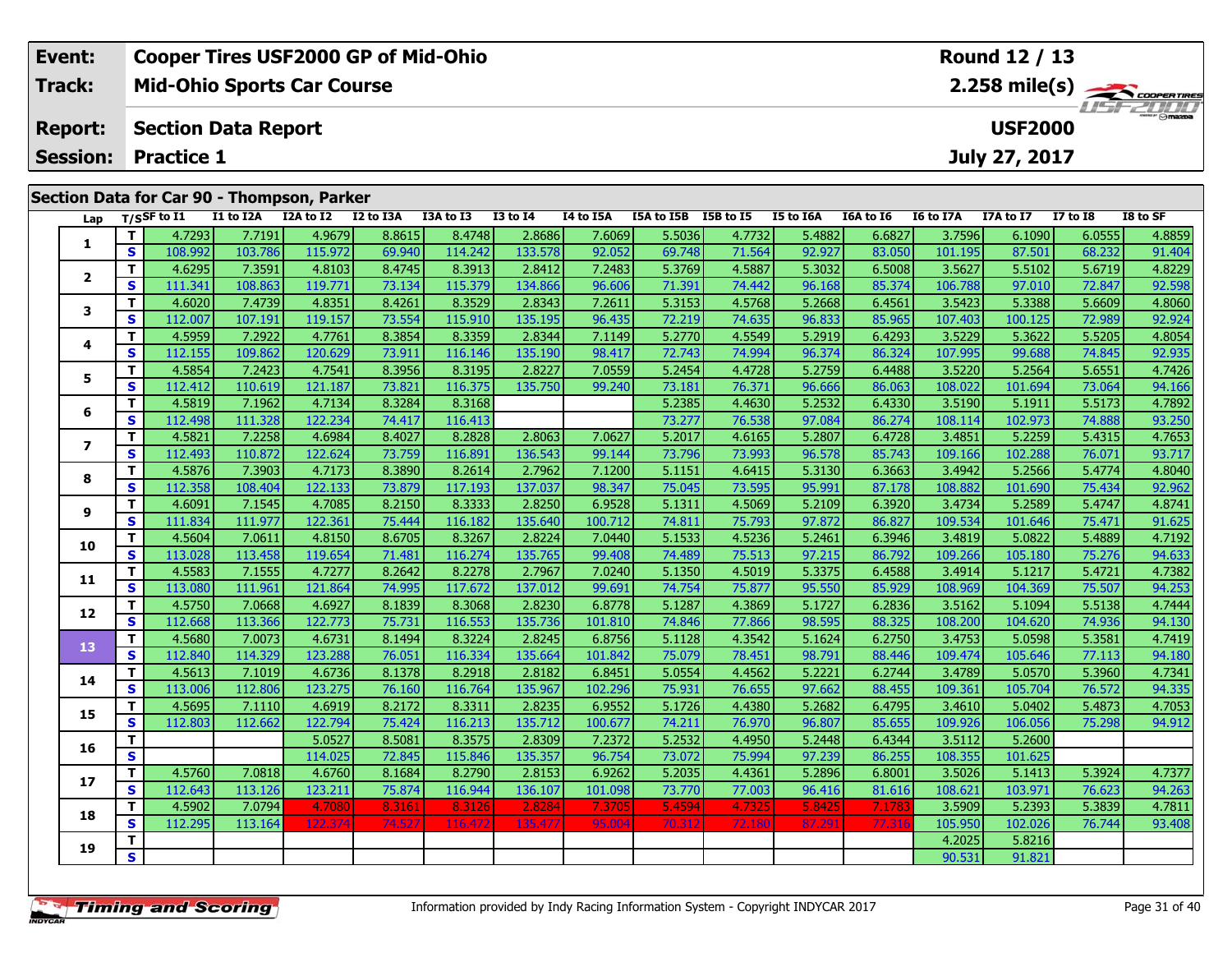| Event:         | <b>Cooper Tires USF2000 GP of Mid-Ohio</b> | Round 12 / 13                                  |
|----------------|--------------------------------------------|------------------------------------------------|
| Track:         | <b>Mid-Ohio Sports Car Course</b>          | $2.258$ mile(s) $\frac{1}{2.258}$ coorer Tires |
| <b>Report:</b> | <b>Section Data Report</b>                 | <b>USF2000</b>                                 |
|                | <b>Session: Practice 1</b>                 | July 27, 2017                                  |
|                | Continue Data for Car 00. Themsean Darless |                                                |

|  | Section Data for Car 90 - Thompson, Parker |  |
|--|--------------------------------------------|--|
|--|--------------------------------------------|--|

| Lap            |                         | $T/SI1$ to $I2$ | <b>I2 to I3</b> | <b>14 to 15</b> | <b>I5 to 16</b> | <b>16 to 17</b> | Lap      | PI to PO | PO to SF | <b>SF to PI</b> |
|----------------|-------------------------|-----------------|-----------------|-----------------|-----------------|-----------------|----------|----------|----------|-----------------|
| $\mathbf{1}$   | T.                      | 12.6870         | 17.3363         | 17.8837         | 12.1709         | 9.8686          | 88.4858  |          | 95.4210  |                 |
|                | $\mathbf{s}$            | 108.558         | 91.597          | 79.720          | 87.504          | 92.718          | 91.866   |          | 79.792   |                 |
|                | T                       | 12.1694         | 16.8658         | 17.2139         | 11.8040         | 9.0729          | 85.0915  |          |          |                 |
| $\overline{2}$ | $\mathbf{s}$            | 113.175         | 94.152          | 82.822          | 90.224          | 100.850         | 95.530   |          |          |                 |
| 3              | т                       | 12.3090         | 16.7790         | 17.1532         | 11.7229         | 8.8811          | 84.7484  |          |          |                 |
|                | $\mathbf{s}$            | 111.892         | 94.639          | 83.115          | 90.848          | 103.028         | 95.917   |          |          |                 |
| 4              | T                       | 12.0683         | 16.7213         | 16.9468         | 11.7212         | 8.8851          | 84.0989  |          |          |                 |
|                | $\mathbf{s}$            | 114.123         | 94.966          | 84.127          | 90.861          | 102.981         | 96.658   |          |          |                 |
| 5              | T                       | 11.9964         | 16.7151         | 16.7741         | 11.7247         | 8.7784          | 83.7945  |          |          |                 |
|                | $\mathbf{s}$            | 114.807         | 95.001          | 84.993          | 90.834          | 104.233         | 97.009   |          |          |                 |
| 6              | T                       | 11.9096         | 16.6452         |                 | 11.6862         | 8.7101          | 83.4414  |          |          |                 |
|                | $\mathbf{s}$            | 115.644         | 95.400          |                 | 91.133          | 105.050         | 97.419   |          |          |                 |
| $\overline{ }$ | T.                      | 11.9242         | 16.6855         | 16.8809         | 11.7535         | 8.7110          | 83.5403  |          |          |                 |
|                | $\mathbf{s}$            | 115.502         | 95.170          | 84.455          | 90.611          | 105.040         | 97.304   |          |          |                 |
| 8              | T                       | 12.1076         | 16.6504         | 16.8766         | 11.6793         | 8.7508          | 83.7299  |          |          |                 |
|                | $\mathbf{s}$            | 113.753         | 95.370          | 84.477          | 91.187          | 104.562         | 97.084   |          |          |                 |
| 9              | T                       | 11.8630         | 16.5483         | 16.5908         | 11.6029         | 8.7323          | 83.1202  |          |          |                 |
|                | $\mathbf{s}$            | 116.098         | 95.959          | 85.932          | 91.787          | 104.783         | 97.796   |          |          |                 |
| 10             | T.                      | 11.8761         | 16.9972         | 16.7209         | 11.6407         | 8.5641          | 83.3899  |          |          |                 |
|                | $\mathbf{s}$            | 115.970         | 93.424          | 85.263          | 91.489          | 106.841         | 97.479   |          |          |                 |
| 11             | T                       | 11.8832         | 16.4920         | 16.6609         | 11.7963         | 8.6131          | 83.0108  |          |          |                 |
|                | $\mathbf{s}$            | 115.901         | 96.286          | 85.571          | 90.283          | 106.234         | 97.925   |          |          |                 |
| 12             | T                       | 11.7595         | 16.4907         | 16.3934         | 11.4563         | 8.6256          | 82.3817  |          |          |                 |
|                | $\overline{\mathbf{s}}$ | 117.120         | 96.294          | 86.967          | 92.962          | 106.080         | 98.672   |          |          |                 |
| 13             | T                       | 11.6804         | 16.4718         | 16.3426         | 11.4374         | 8.5351          | 81.9598  |          |          |                 |
|                | $\mathbf{s}$            | 117.913         | 96.404          | 87.237          | 93.116          | 107.204         | 99.180   |          |          |                 |
| 14             | $\mathbf T$             | 11.7755         | 16.4296         | 16.3567         | 11.4965         | 8.5359          | 82.1038  |          |          |                 |
|                | $\mathbf{s}$            | 116.961         | 96.652          | 87.162          | 92.637          | 107.194         | 99.006   |          |          |                 |
| 15             | т                       | 11.8029         | 16.5483         | 16.5658         | 11.7477         | 8.5012          | 82.7515  |          |          | 79.6335         |
|                | $\mathbf{s}$            | 116.689         | 95.959          | 86.062          | 90.656          | 107.632         | 98.231   |          |          | 96.476          |
| 16             | T.                      |                 | 16.8656         | 16.9854         | 11.6792         | 8.7712          | 183.8936 | 104.6789 | 82.4129  |                 |
|                | $\mathbf{s}$            |                 | 94.153          | 83.936          | 91.188          | 104.319         | 44.204   | 8.578    | 92.387   |                 |
| 17             | T                       | 11.7578         | 16.4474         | 16.5658         | 12.0897         | 8.6439          | 83.0260  |          |          |                 |
|                | $\mathbf{s}$            | 117.137         | 96.547          | 86.062          | 88.092          | 105.855         | 97.907   |          |          |                 |
| 18             | T                       | 11.7874         | 16.6287         | 17.5624         | 13.0208         | 8.8302          | 85.4131  |          |          | 83.7162         |
|                | S                       | 116.843         | 95.495          | 81.178          | 81.792          | 103.622         | 95.170   |          |          | 91.771          |
| 19             | T.                      |                 |                 |                 |                 | 10.0241         |          |          |          |                 |
|                | $\overline{\mathbf{s}}$ |                 |                 |                 |                 | 91.280          |          |          |          |                 |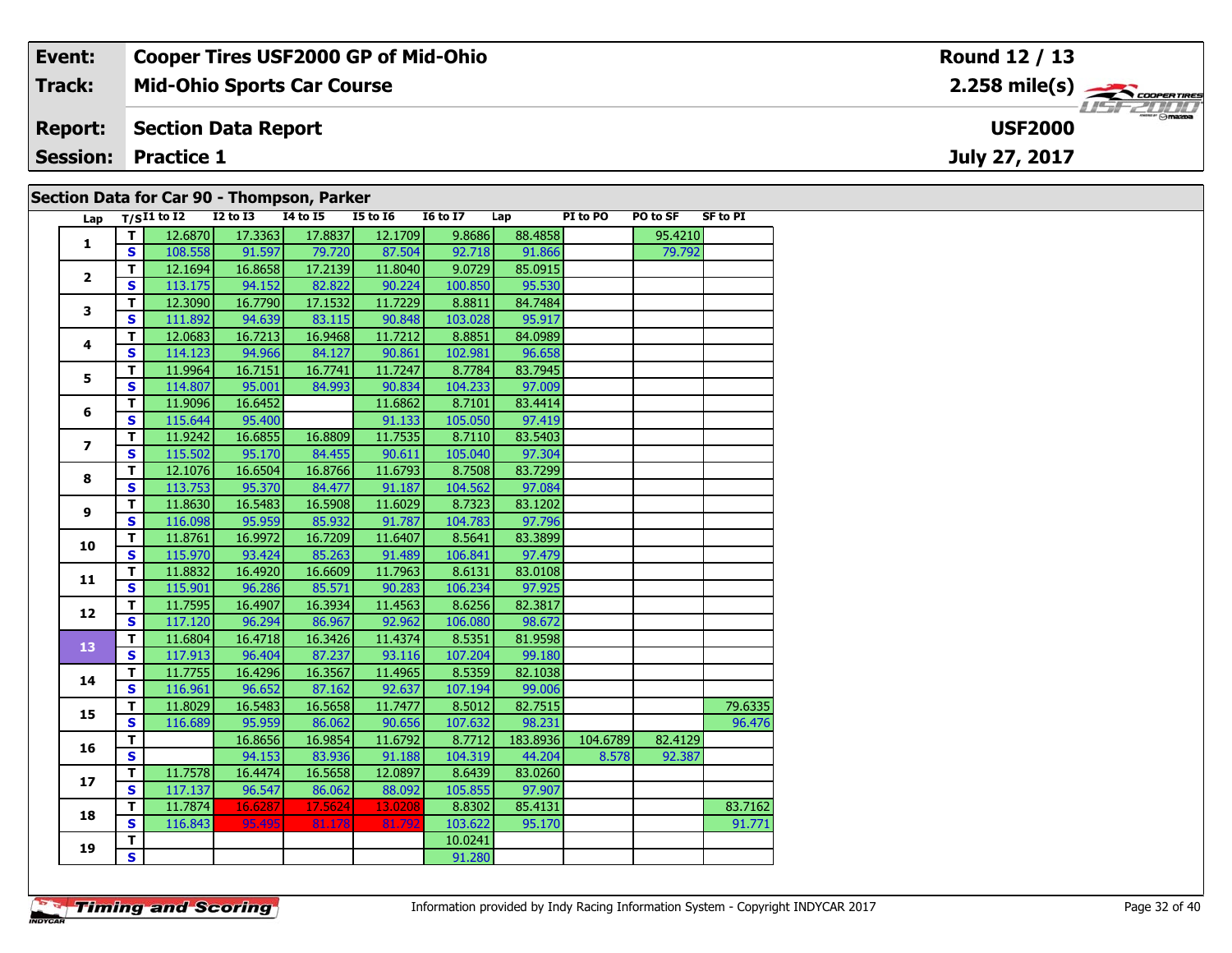| Event:          |                                         | <b>Cooper Tires USF2000 GP of Mid-Ohio</b> |           |           |           |                 |           |                      |        |           |           |                  | Round 12 / 13  |                 |                      |
|-----------------|-----------------------------------------|--------------------------------------------|-----------|-----------|-----------|-----------------|-----------|----------------------|--------|-----------|-----------|------------------|----------------|-----------------|----------------------|
| <b>Track:</b>   |                                         | <b>Mid-Ohio Sports Car Course</b>          |           |           |           |                 |           |                      |        |           |           |                  |                |                 |                      |
| <b>Report:</b>  |                                         | <b>Section Data Report</b>                 |           |           |           |                 |           |                      |        |           |           |                  | <b>USF2000</b> |                 | $m = \bigcirc$ mazna |
| <b>Session:</b> | <b>Practice 1</b>                       |                                            |           |           |           |                 |           |                      |        |           |           |                  | July 27, 2017  |                 |                      |
|                 |                                         |                                            |           |           |           |                 |           |                      |        |           |           |                  |                |                 |                      |
|                 | Section Data for Car 92 - Gore, Dev (R) |                                            |           |           |           |                 |           |                      |        |           |           |                  |                |                 |                      |
|                 | Lap $T/S$ SF to I1                      | I1 to I2A                                  | I2A to I2 | I2 to I3A | I3A to I3 | <b>I3 to I4</b> | I4 to I5A | I5A to I5B I5B to I5 |        | I5 to I6A | I6A to I6 | <b>I6 to I7A</b> | I7A to I7      | <b>I7 to I8</b> | I8 to SF             |
|                 | 4.7185                                  | 7.8753                                     | 4.9545    | 9.0693    | 8.5667    | 2.8797          | 7.6169    | 5.4489               | 4.8519 | 5.4122    | 6.72871   | 3.6543           | 6.1244         | 6.2702          | 4.9436               |

| Lap                      |                         | T/S>r to 11 | <b>IT TO TYV</b> | LZA TO LZ | <b>IZ TO ISA</b> | 1.3A TO 1.3 | 13 TO 14 | 14 TO 15A | 15A TO 15B | 12R 10 12 | <b>15 TO TPA</b> | <b>TOA TO TO</b> | TO TO TAV | 17A TO 17 | <b>17 10 18</b> | 18 TO SF |
|--------------------------|-------------------------|-------------|------------------|-----------|------------------|-------------|----------|-----------|------------|-----------|------------------|------------------|-----------|-----------|-----------------|----------|
| 1                        | т                       | 4.7185      | 7.8753           | 4.9545    | 9.0693           | 8.5667      | 2.8797   | 7.6169    | 5.4489     | 4.8519    | 5.4122           | 6.7287           | 3.6543    | 6.1244    | 6.2702          | 4.9436   |
|                          | S                       | 109.241     | 101.728          | 116.285   | 68.337           | 113.017     | 133.063  | 91.931    | 70.448     | 70.404    | 94.232           | 82.483           | 104.111   | 87.281    | 65.896          | 90.337   |
| $\overline{\mathbf{2}}$  | т                       | 4.8523      | 7.9744           | 4.9619    | 8.8213           | 8.4562      | 2.8609   | 7.7164    | 5.4157     | 4.9855    | 5.4080           | 6.7508           | 3.5970    | 5.9837    | 25.2603         | 5.1868   |
|                          | S                       | 106.229     | 100.464          | 116.112   | 70.259           | 114.494     | 133.938  | 90.745    | 70.880     | 68.517    | 94.305           | 82.212           | 105.770   | 89.334    | 16.357          | 86.101   |
| 3                        | т                       | 4.8306      | 7.7516           | 4.9293    | 8.7797           | 8.4612      | 2.8751   | 7.5180    | 5.4273     | 4.8502    | 5.4004           | 6.7576           | 3.5701    | 5.7045    | 6.0070          | 5.3098   |
|                          | $\mathbf{s}$            | 106.706     | 103.351          | 116.880   | 70.592           | 114.426     | 133.276  | 93.140    | 70.728     | 70.428    | 94.437           | 82.130           | 106.567   | 93.706    | 68.783          | 84.107   |
| 4                        | т                       | 4.6962      | 7.6593           | 4.8522    | 8.7125           | 8.4183      | 2.8664   | 7.4671    | 5.3425     | 4.8847    | 5.4045           | 6.7009           | 3.5787    | 5.6182    | 5.8060          | 4.9376   |
|                          | S                       | 109.760     | 104.597          | 118.737   | 71.136           | 115.009     | 133.681  | 93.775    | 71.851     | 69.931    | 94.366           | 82.825           | 106.311   | 95.145    | 71.165          | 90.447   |
| 5                        | т                       | 4.6836      | 7.5040           | 4.8444    | 8.5867           | 8.4424      | 2.8672   | 7.4080    | 5.2792     | 4.8065    | 5.3204           | 6.6352           | 3.5675    | 5.4818    | 5.8310          | 4.8937   |
|                          | S                       | 110.055     | 106.761          | 118.928   | 72.178           | 114.681     | 133.643  | 94.523    | 72.712     | 71.069    | 95.857           | 83.645           | 106.645   | 97.513    | 70.860          | 91.258   |
| 6                        | т                       | 4.6454      | 7.5715           | 4.8307    | 8.7486           | 8.7754      | 3.0018   | 7.5068    | 5.3296     | 4.6790    | 5.3769           | 6.5579           | 3.5480    | 5.4587    | 5.7498          | 4.8852   |
|                          | S                       | 110.960     | 105.809          | 119.266   | 70.843           | 110.329     | 127.651  | 93.279    | 72.025     | 73.005    | 94.850           | 84.631           | 107.231   | 97.925    | 71.860          | 91.417   |
| $\overline{\phantom{a}}$ | т                       | 4.6529      | 7.7937           | 4.9395    | 8.6507           | 8.3855      | 2.8231   | 7.4110    | 5.3194     | 4.6064    | 5.3113           | 6.4624           | 3.5480    | 5.3833    | 5.6915          | 4.9154   |
|                          | S                       | 110.781     | 102.793          | 116.639   | 71.644           | 115.459     | 135.731  | 94.485    | 72.163     | 74.156    | 96.022           | 85.881           | 107.231   | 99.297    | 72.596          | 90.855   |
| 8                        | т                       | 4.6557      | 7.3123           | 4.7713    | 8.4660           | 8.4120      | 2.8486   | 7.2600    | 5.2124     | 4.6112    | 5.3031           | 6.5424           | 3.5115    | 5.4124    | 5.4922          | 4.9183   |
|                          | S                       | 110.715     | 109.560          | 120.750   | 73.207           | 115.095     | 134.516  | 96.450    | 73.644     | 74.079    | 96.170           | 84.831           | 108.345   | 98.763    | 75.231          | 90.802   |
| 9                        | т                       | 4.6137      | 7.3888           | 4.7827    | 8.5670           | 8.4350      | 2.8537   | 7.4217    | 5.1779     | 4.6813    | 5.2637           | 6.5512           | 3.5303    | 5.4026    | 5.6804          | 4.7801   |
|                          | S                       | 111.723     | 108.426          | 120.463   | 72.344           | 114.781     | 134.275  | 94.349    | 74.135     | 72.969    | 96.890           | 84.717           | 107.768   | 98.942    | 72.738          | 93.427   |
| 10                       | т                       | 4.6349      | 7.3269           | 4.7494    | 8.4390           | 8.3854      | 2.8524   | 7.2912    | 5.1922     | 4.6517    | 5.2377           | 6.5368           | 3.5232    | 5.3249    | 5.5929          | 4.7932   |
|                          | S                       | 111.212     | 109.342          | 121.307   | 73.441           | 115.460     | 134.337  | 96.037    | 73.931     | 73.434    | 97.371           | 84.904           | 107.986   | 100.386   | 73.876          | 93.172   |
| 11                       | т                       | 4.6192      | 7.4247           | 4.7635    | 8.4809           | 8.4430      | 2.8642   | 7.2553    | 5.1607     | 4.7219    | 5.2234           | 6.5672           | 3.5278    | 5.3333    | 5.5949          | 4.8140   |
|                          | S                       | 111.590     | 107.902          | 120.948   | 73.079           | 114.673     | 133.783  | 96.513    | 74.382     | 72.342    | 97.638           | 84.511           | 107.845   | 100.228   | 73.850          | 92.769   |
|                          | т                       | 4.6300      | 7.3845           | 4.7712    | 8.2785           | 8.3577      | 2.8563   | 7.1625    | 5.1352     | 4.6801    | 5.2077           | 6.4383           | 3.5117    | 5.3266    | 5.6258          | 4.7944   |
| 12                       | S                       | 111.329     | 108.489          | 120.753   | 74.865           | 115.843     | 134.153  | 97.763    | 74.751     | 72.988    | 97.932           | 86.203           | 108.339   | 100.354   | 73.444          | 93.148   |
| 13                       | т                       | 4.6088      | 7.3053           | 4.7480    | 8.3698           | 8.3770      | 2.8523   | 7.1124    | 5.1762     | 4.6433    | 5.2295           | 6.6497           | 3.5099    | 5.2761    | 5.6751          | 4.7706   |
|                          | S                       | 111.841     | 109.665          | 121.343   | 74.049           | 115.576     | 134.341  | 98.452    | 74.159     | 73.566    | 97.524           | 83.462           | 108.395   | 101.315   | 72.806          | 93.613   |
| 14                       | т                       | 4.6276      | 7.3054           | 4.7373    | 8.4786           | 8.4322      | 2.8521   | 7.1396    | 5.1222     | 4.5680    | 5.2415           | 6.4677           | 3.5415    | 5.3465    | 5.6138          | 4.7917   |
|                          | S                       | 111.387     | 109.664          | 121.617   | 73.098           | 114.820     | 134.351  | 98.077    | 74.941     | 74.779    | 97.300           | 85.811           | 107.428   | 99.980    | 73.601          | 93.201   |
| 15                       | т                       | 4.6182      | 7.3667           | 4.7453    | 8.4061           | 8.3867      | 2.8489   | 7.0029    | 5.1452     | 4.6234    | 5.2242           | 6.4442           | 3.5237    | 5.2340    | 5.5498          | 4.8098   |
|                          | S                       | 111.614     | 108.751          | 121.412   | 73.729           | 115.443     | 134.502  | 99.991    | 74.606     | 73.883    | 97.623           | 86.124           | 107.970   | 102.129   | 74.450          | 92.850   |
| 16                       | т                       | 4.6285      | 7.2947           | 4.7475    | 8.3471           | 8.3569      | 2.8426   | 7.2796    | 5.2270     | 22.0699   | 7.7567           | 8.1160           | 3.4977    | 5.3216    | 5.5417          | 4.8262   |
|                          | $\mathbf{s}$            | 111.365     | 109.824          | 121.356   | 74.250           | 115.854     | 134.800  | 96.190    | 73.439     | 15.478    | 65.750           | 68.383           | 108.773   | 100.448   | 74.559          | 92.535   |
|                          | т                       | 4.6969      | 7.3314           | 4.7688    | 8.4791           | 8.3986      | 2.8544   | 7.1541    | 5.1430     | 4.5981    | 5.2251           | 8.3513           | 4.6195    | 6.0166    | 5.7091          | 4.9055   |
| 17                       | S                       | 109.744     | 109.275          | 120.814   | 73.094           | 115.279     | 134.243  | 97.878    | 74.638     | 74.290    | 97.606           | 66.457           | 82.358    | 88.845    | 72.372          | 91.039   |
|                          | T.                      |             |                  |           |                  |             |          |           |            |           |                  |                  | 3.8650    | 6.0286    |                 |          |
| 18                       | $\overline{\mathbf{s}}$ |             |                  |           |                  |             |          |           |            |           |                  |                  | 98.436    | 88.668    |                 |          |
|                          |                         |             |                  |           |                  |             |          |           |            |           |                  |                  |           |           |                 |          |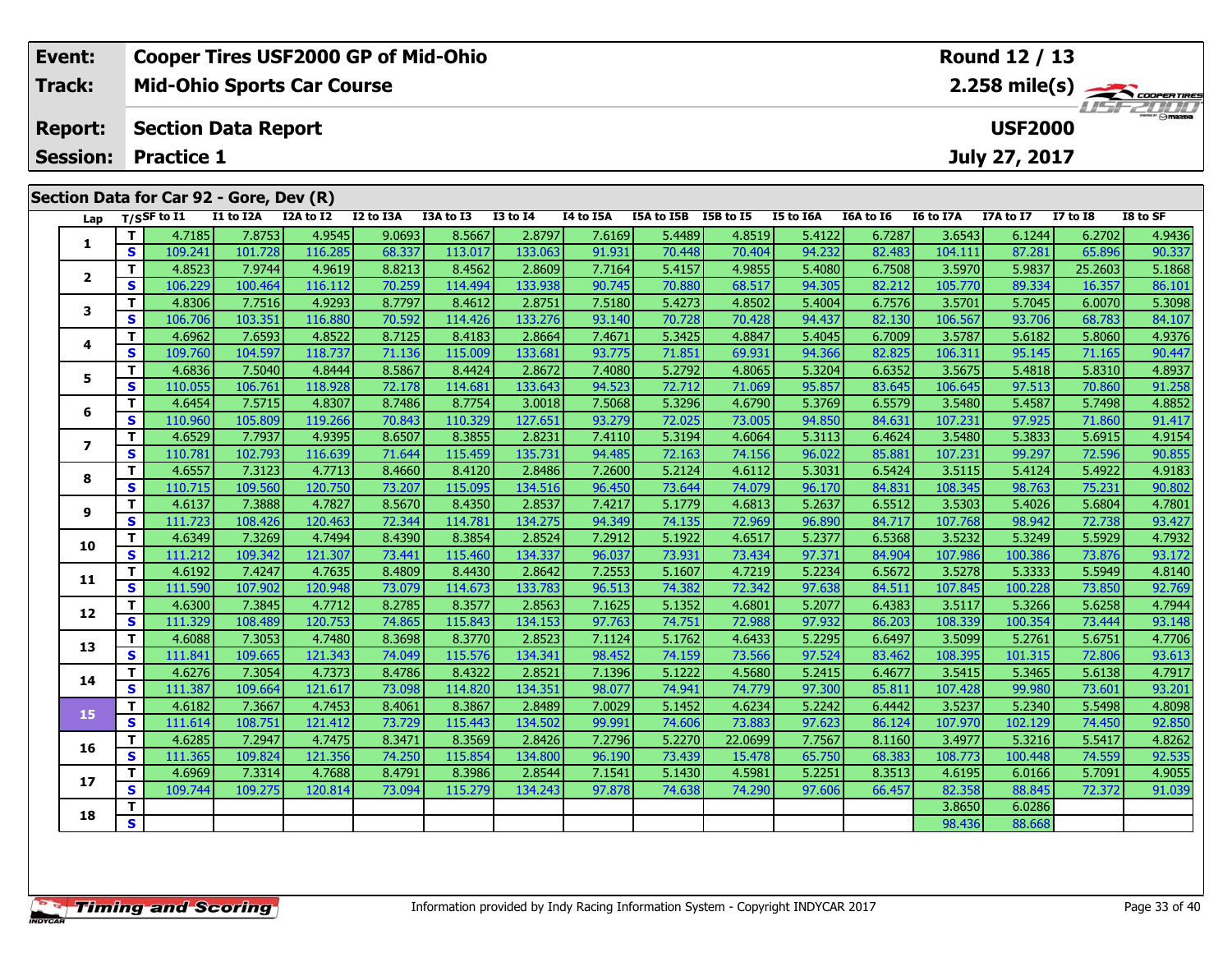| Event:                                  | <b>Cooper Tires USF2000 GP of Mid-Ohio</b> | Round 12 / 13  |  |  |  |  |  |  |  |  |
|-----------------------------------------|--------------------------------------------|----------------|--|--|--|--|--|--|--|--|
| Track:                                  | <b>Mid-Ohio Sports Car Course</b>          |                |  |  |  |  |  |  |  |  |
| <b>Report:</b>                          | <b>Section Data Report</b>                 | <b>USF2000</b> |  |  |  |  |  |  |  |  |
| <b>Session:</b>                         | <b>Practice 1</b>                          | July 27, 2017  |  |  |  |  |  |  |  |  |
| Section Data for Car 92 - Gore, Dev (R) |                                            |                |  |  |  |  |  |  |  |  |

| Lap                      |                         | $T/SI1$ to $I2$ | $I2$ to $I3$ | . <i>.</i><br>$\overline{14}$ to $\overline{15}$ | <b>I5 to 16</b> | <b>16 to 17</b> | Lap      | <b>PO to SF</b> | <b>SF to PI</b> |
|--------------------------|-------------------------|-----------------|--------------|--------------------------------------------------|-----------------|-----------------|----------|-----------------|-----------------|
|                          | T.                      | 12.8298         | 17.6360      | 17.9177                                          | 12.1409         | 9.7787          | 89.1151  | 94.1289         |                 |
| 1                        | S                       | 107.350         | 90.041       | 79.568                                           | 87.720          | 93.571          | 91.217   | 80.888          |                 |
|                          | T                       | 12.9363         | 17.2775      | 18.1176                                          | 12.1588         | 9.5807          | 108.2312 |                 |                 |
| $\mathbf{2}$             | $\mathbf{s}$            | 106.466         | 91.909       | 78.690                                           | 87.591          | 95.505          | 75.106   |                 |                 |
| $\overline{\mathbf{3}}$  | T                       | 12.6809         | 17.2409      | 17.7955                                          | 12.1580         | 9.2746          | 88.1724  |                 |                 |
|                          | $\overline{\mathbf{s}}$ | 108.610         | 92.104       | 80.115                                           | 87.597          | 98.657          | 92.192   |                 |                 |
| 4                        | T                       | 12.5115         | 17.1308      | 17.6943                                          | 12.1054         | 9.1969          | 86.9451  |                 |                 |
|                          | $\mathbf{s}$            | 110.081         | 92.696       | 80.573                                           | 87.977          | 99.490          | 93.493   |                 |                 |
| 5                        | T                       | 12.3484         | 17.0291      | 17.4937                                          | 11.9556         | 9.0493          | 86.1516  |                 |                 |
|                          | $\mathbf{s}$            | 111.535         | 93.249       | 81.497                                           | 89.080          | 101.113         | 94.355   |                 |                 |
| 6                        | T                       | 12.4022         | 17.5240      | 17.5154                                          | 11.9348         | 9.0067          | 86.6653  |                 |                 |
|                          | $\mathbf{s}$            | 111.051         | 90.616       | 81.396                                           | 89.235          | 101.591         | 93.795   |                 |                 |
| $\overline{ }$           | T                       | 12.7332         | 17.0362      | 17.3368                                          | 11.7737         | 8.9313          | 85.8941  |                 |                 |
|                          | $\mathbf s$             | 108.164         | 93.211       | 82.234                                           | 90.456          | 102.449         | 94.637   |                 |                 |
| 8                        | т                       | 12.0836         | 16.8780      | 17.0836                                          | 11.8455         | 8.9239          | 84.7294  |                 |                 |
|                          | S                       | 113.979         | 94.084       | 83.453                                           | 89.908          | 102.534         | 95.938   |                 |                 |
| 9                        | T                       | 12.1715         | 17.0020      | 17.2809                                          | 11.8149         | 8.9329          | 85.1301  |                 |                 |
|                          | S                       | 113.156         | 93.398       | 82.500                                           | 90.140          | 102.430         | 95.487   |                 |                 |
| 10                       | т                       | 12.0763         | 16.8244      | 17.1351                                          | 11.7745         | 8.8481          | 84.5318  |                 |                 |
|                          | $\mathbf s$             | 114.048         | 94.384       | 83.202                                           | 90.450          | 103.412         | 96.163   |                 |                 |
| 11                       | T                       | 12.1882         | 16.9239      | 17.1379                                          | 11.7906         | 8.8611          | 84.7940  |                 |                 |
|                          | S                       | 113.001         | 93.829       | 83.189                                           | 90.326          | 103.260         | 95.865   |                 |                 |
| 12                       | T                       | 12.1557         | 16.6362      | 16.9778                                          | 11.6460         | 8.8383          | 84.1605  |                 |                 |
|                          | S                       | 113.303         | 95.452       | 83.973                                           | 91.448          | 103.527         | 96.587   |                 |                 |
| 13                       | T                       | 12.0533         | 16.7468      | 16.9319                                          | 11.8792         | 8.7860          | 84.3040  |                 |                 |
|                          | S                       | 114.265         | 94.821       | 84.201                                           | 89.653          | 104.143         | 96.422   |                 |                 |
| 14                       | T                       | 12.0427         | 16.9108      | 16.8298                                          | 11.7092         | 8.8880          | 84.2657  |                 |                 |
|                          | S                       | 114.366         | 93.902       | 84.712                                           | 90.954          | 102.948         | 96.466   |                 |                 |
| $\overline{\mathbf{15}}$ | T                       | 12.1120         | 16.7928      | 16.7715                                          | 11.6684         | 8.7577          | 83.9291  |                 |                 |
|                          | S                       | 113.711         | 94.562       | 85.006                                           | 91.272          | 104.479         | 96.853   |                 |                 |
| 16                       | T                       | 12.0422         | 16.7040      | 34.5765                                          | 15.8727         | 8.8193          | 105.8537 |                 |                 |
|                          | S                       | 114.371         | 95.064       | 41.233                                           | 67.096          | 103.750         | 76.793   |                 |                 |
| 17                       | T                       | 12.1002         | 16.8777      | 16.8952                                          | 13.5764         | 10.6361         | 88.2515  |                 | 85.4270         |
|                          | S                       | 113.822         | 94.086       | 84.384                                           | 78.445          | 86.028          | 92.109   |                 | 89.933          |
| 18                       | т                       |                 |              |                                                  |                 | 9.8936          |          |                 |                 |
|                          | $\overline{\mathbf{s}}$ |                 |              |                                                  |                 | 92.484          |          |                 |                 |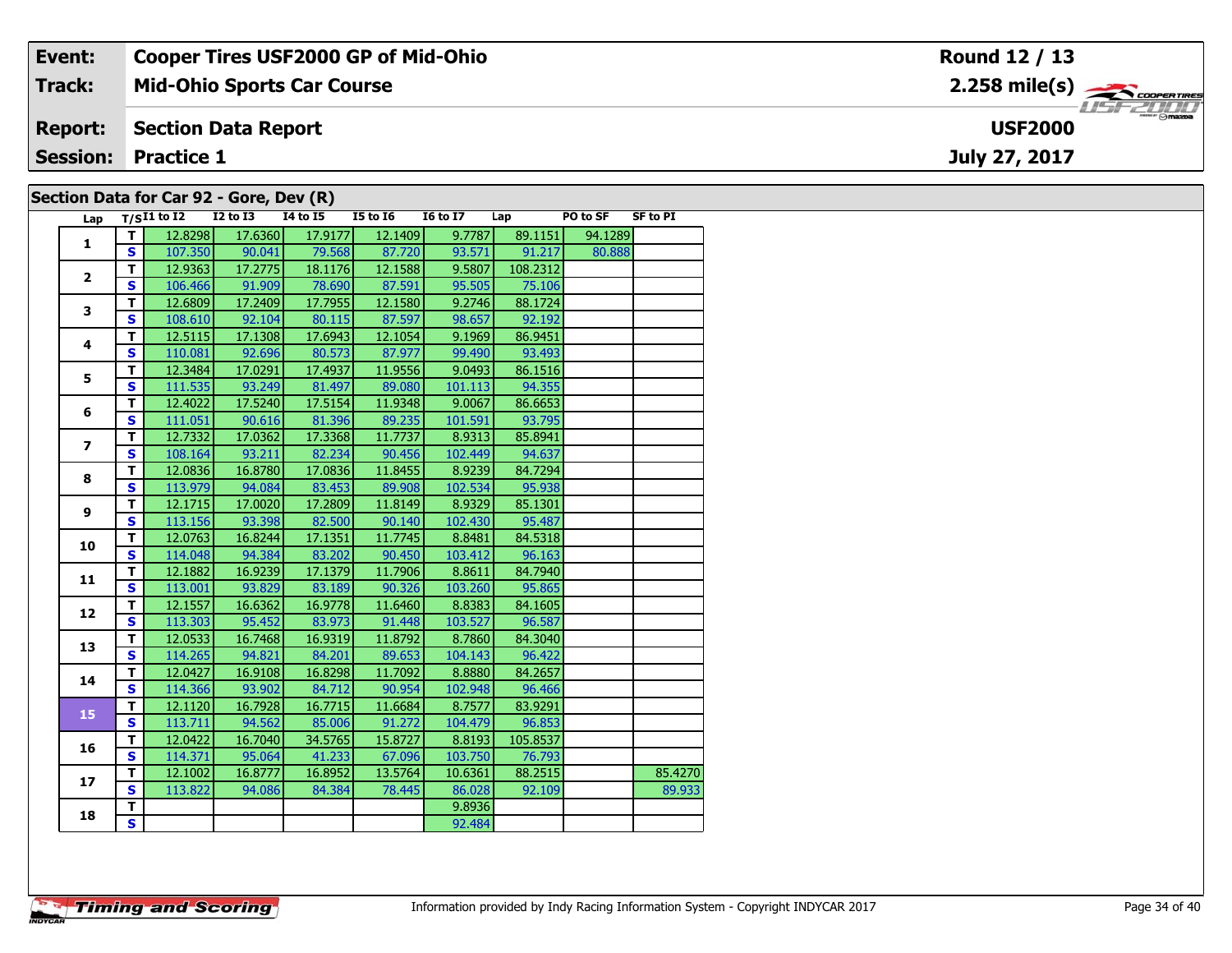| Event:         | <b>Cooper Tires USF2000 GP of Mid-Ohio</b>   | Round 12 / 13                                         |
|----------------|----------------------------------------------|-------------------------------------------------------|
| Track:         | <b>Mid-Ohio Sports Car Course</b>            | $2.258$ mile(s) $\overbrace{\hspace{2cm}}$ conventing |
| <b>Report:</b> | <b>Section Data Report</b>                   | $\frac{2H}{\odot}$ mazpa<br><b>USF2000</b>            |
|                | <b>Session: Practice 1</b>                   | July 27, 2017                                         |
|                | Section Data for Car 93 - Clunie, Jayson (R) |                                                       |
|                |                                              |                                                       |

| Lap            |                         | T/SSF to I1 | I1 to I2A | I2A to I2 | I2 to I3A | I3A to I3 | <b>I3 to I4</b> | <b>I4 to I5A</b> | I5A to I5B I5B to I5 |        | I5 to I6A | I6A to I6 | I6 to I7A | I7A to I7 | <b>I7 to 18</b> | I8 to SF |
|----------------|-------------------------|-------------|-----------|-----------|-----------|-----------|-----------------|------------------|----------------------|--------|-----------|-----------|-----------|-----------|-----------------|----------|
| 1              | T.                      | 4.7819      | 8.1722    | 5.0249    | 8.8640    | 8.5178    | 2.8683          | 7.6548           | 5.5600               | 4.9336 | 5.4854    | 6.8383    | 3.6761    | 6.1279    | 6.2124          | 4.9968   |
|                | $\mathbf{s}$            | 107.793     | 98.032    | 114.656   | 69.920    | 113.666   | 133.592         | 91.476           | 69.040               | 69.238 | 92.974    | 81.161    | 103.494   | 87.231    | 66.509          | 89.375   |
| $\overline{2}$ | T                       | 4.7969      | 7.9501    | 4.9630    | 8.8652    | 8.5251    | 2.8848          | 7.6206           | 5.4193               | 4.8940 | 5.4660    | 6.6729    | 3.6130    | 6.0280    | 7.0794          | 5.0478   |
|                | $\mathbf{s}$            | 107.456     | 100.771   | 116.086   | 69.911    | 113.568   | 132.828         | 91.886           | 70.833               | 69.798 | 93.304    | 83.172    | 105.302   | 88.677    | 58.364          | 88.472   |
|                | T.                      | 4.7312      | 7.8391    | 4.9202    | 8.8011    | 8.5263    | 2.8813          | 7.5564           | 5.4564               | 4.9182 | 5.4472    | 6.6408    | 3.5593    | 5.8159    | 5.9260          | 4.8866   |
| 3              | S                       | 108.948     | 102.197   | 117.096   | 70.420    | 113.552   | 132.989         | 92.667           | 70.351               | 69.454 | 93.626    | 83.574    | 106.890   | 91.911    | 69.724          | 91.391   |
|                | т                       | 4.7009      | 7.8001    | 4.9509    | 8.8260    | 8.4450    | 2.8726          | 7.3966           | 5.3903               | 4.8195 | 5.3844    | 6.5669    | 3.5367    | 5.6907    | 6.0654          | 4.9213   |
| 4              | $\mathbf{s}$            | 109.650     | 102.708   | 116.370   | 70.221    | 114.646   | 133.392         | 94.669           | 71.214               | 70.877 | 94.718    | 84.515    | 107.573   | 93.933    | 68.121          | 90.747   |
|                | T.                      | 4.6924      | 7.7316    | 4.9143    | 8.9202    | 8.4599    | 2.8755          | 7.3911           | 5.3651               | 4.8302 | 5.4326    | 6.5890    | 3.5576    | 5.6508    | 5.7412          | 4.8683   |
| 5              | $\mathbf{s}$            | 109.849     | 103.618   | 117.237   | 69.480    | 114.444   | 133.257         | 94.739           | 71.548               | 70.720 | 93.878    | 84.231    | 106.941   | 94.596    | 71.968          | 91.734   |
|                | T.                      | 4.7678      | 7.6598    | 4.8715    | 8.7356    | 8.4341    |                 |                  | 5.4833               | 4.8291 | 5.4723    | 6.4879    | 3.5325    | 5.6796    | 5.7775          | 5.0434   |
| 6              | $\mathbf s$             | 108.112     | 104.590   | 118.267   | 70.948    | 114.794   |                 |                  | 70.006               | 70.736 | 93.197    | 85.544    | 107.701   | 94.117    | 71.516          | 88.550   |
|                | T                       | 4.7108      | 7.6224    | 4.8683    | 8.6813    | 8.4525    | 2.8804          | 7.4044           | 5.4476               | 4.8346 | 5.3810    | 6.6013    | 3.5221    | 5.6505    | 5.7767          | 4.8704   |
| $\overline{ }$ | $\mathbf{s}$            | 109.420     | 105.103   | 118.344   | 71.392    | 114.544   | 133.031         | 94.569           | 70.465               | 70.655 | 94.778    | 84.074    | 108.019   | 94.601    | 71.526          | 91.695   |
|                | T                       | 5.1053      | 7.7226    | 4.8551    | 8.5186    | 8.3992    | 2.8454          | 7.4541           | 5.3411               | 4.7897 | 5.3322    | 6.4686    | 3.5260    | 5.8132    | 5.6716          | 4.9908   |
| 8              | S                       | 100.965     | 103.739   | 118.666   | 72.755    | 115.271   | 134.667         | 93.939           | 71.870               | 71.318 | 95.645    | 85.799    | 107.900   | 91.954    | 72.851          | 89.483   |
|                | T.                      | 4.6824      | 7.5260    | 4.8352    | 8.4882    | 8.3990    | 2.8581          | 7.3071           | 5.3358               | 4.7727 | 5.3351    | 6.5387    | 3.5312    | 5.6653    | 5.6315          | 4.8337   |
| 9              | S                       | 110.083     | 106.449   | 119.155   | 73.016    | 115.273   | 134.069         | 95.828           | 71.941               | 71.572 | 95.593    | 84.879    | 107.741   | 94.354    | 73.370          | 92.391   |
|                | T                       | 4.6851      | 7.5419    | 4.8455    | 8.4578    | 8.4181    | 2.8554          | 7.3073           | 5.2974               | 4.6072 | 5.3050    | 6.4175    | 3.5325    | 5.5852    | 5.7371          | 4.8209   |
| 10             | $\mathbf{s}$            | 110.020     | 106.225   | 118.901   | 73.278    | 115.012   | 134.195         | 95.826           | 72.463               | 74.143 | 96.136    | 86.482    | 107.701   | 95.707    | 72.019          | 92.636   |
|                | $\overline{\mathbf{T}}$ | 4.6567      | 7.5019    | 4.8209    | 8.4652    | 8.4375    | 2.8575          | 7.2688           | 5.3670               | 4.6944 | 5.2893    | 6.4385    | 3.4933    | 5.5743    | 5.5763          | 4.8200   |
| 11             | S                       | 110.691     | 106.791   | 119.508   | 73.214    | 114.747   | 134.097         | 96.333           | 71.523               | 72.766 | 96.421    | 86.200    | 108.910   | 95.895    | 74.096          | 92.654   |
|                | T.                      | 4.6555      | 7.8231    | 4.8822    | 8.4141    | 8.4146    | 2.8605          | 7.3416           | 5.3233               | 4.7734 | 5.3399    | 6.3887    | 3.5101    | 5.4859    | 5.7251          | 4.7838   |
| 12             | $\mathbf{s}$            | 110.719     | 102.407   | 118.008   | 73.659    | 115.060   | 133.956         | 95.378           | 72.110               | 71.561 | 95.507    | 86.872    | 108.389   | 97.440    | 72.170          | 93.355   |
|                | T.                      | 4.6860      | 7.6308    | 4.8385    | 8.4098    | 8.4210    | 2.8665          | 7.2200           | 5.3260               | 4.6932 | 5.3066    | 6.4690    | 3.4839    | 5.5326    | 5.6600          | 4.8169   |
| 13             | $\mathbf{s}$            | 109.999     | 104.987   | 119.073   | 73.696    | 114.972   | 133.676         | 96.984           | 72.074               | 72.784 | 96.107    | 85.794    | 109.204   | 96.617    | 73.000          | 92.713   |
|                | т                       | 4.6982      | 7.5476    | 4.7988    | 8.4013    | 8.4175    | 2.8683          | 7.1790           | 5.2365               | 4.6352 | 5.2867    | 6.4852    | 3.5561    | 5.6209    | 5.5719          | 4.8548   |
| 14             | <b>S</b>                | 109.713     | 106.145   | 120.058   | 73.771    | 115.020   | 133.592         | 97.538           | 73.305               | 73.695 | 96.468    | 85.579    | 106.986   | 95.100    | 74.155          | 91.990   |
| 15             | T.                      | 4.7180      | 7.5014    | 4.7907    | 8.4269    | 8.3718    | 2.8574          | 7.2232           | 5.2738               | 4.6376 | 5.2792    | 6.4563    | 3.4973    | 5.5701    | 5.5203          | 4.8764   |
|                | S                       | 109.253     | 106.798   | 120.261   | 73.547    | 115.648   | 134.102         | 96.941           | 72.787               | 73.657 | 96.606    | 85.963    | 108.785   | 95.967    | 74.848          | 91.582   |
|                | т                       | 4.6747      | 7.3995    | 4.7695    | 8.8181    | 8.4586    | 2.8748          | 7.3398           | 5.2127               | 4.7211 | 5.2787    | 6.4151    | 3.5121    | 5.6695    | 5.6631          | 4.8153   |
| 16             | $\mathbf{s}$            | 110.265     | 108.269   | 120.796   | 70.284    | 114.461   | 133.290         | 95.401           | 73.640               | 72.354 | 96.615    | 86.515    | 108.327   | 94.284    | 72.960          | 92.744   |
|                | т                       | 4.7081      | 7.5435    | 4.8400    | 8.3165    | 8.3443    | 2.8339          | 7.2537           | 5.3310               | 4.6668 | 5.2830    | 6.5133    | 3.5076    | 5.4290    | 5.5240          | 4.9253   |
| 17             | <b>S</b>                | 109.482     | 106.202   | 119.036   | 74.523    | 116.029   | 135.214         | 96.534           | 72.006               | 73.196 | 96.536    | 85.210    | 108.466   | 98.461    | 74.798          | 90.673   |
|                | T                       | 4.6777      | 7.4842    | 4.7633    | 8.7874    | 8.4184    | 2.8542          | 7.0968           | 5.2987               | 4.6458 | 5.4607    | 7.5581    | 3.5349    | 5.5677    | 5.5362          | 4.8212   |
| 18             | $\mathbf s$             | 110.194     | 107.044   | 120.953   | 70.530    | 115.008   | 134.252         | 98.668           | 72.445               | 73.527 | 93.395    | 73.431    | 107.628   | 96.008    | 74.633          | 92.631   |
|                | T.                      |             |           |           |           |           |                 |                  |                      |        |           |           | 3.7570    | 6.467     |                 |          |
| 19             | $\overline{\mathbf{s}}$ |             |           |           |           |           |                 |                  |                      |        |           |           | 101.266   | 82.64     |                 |          |

œ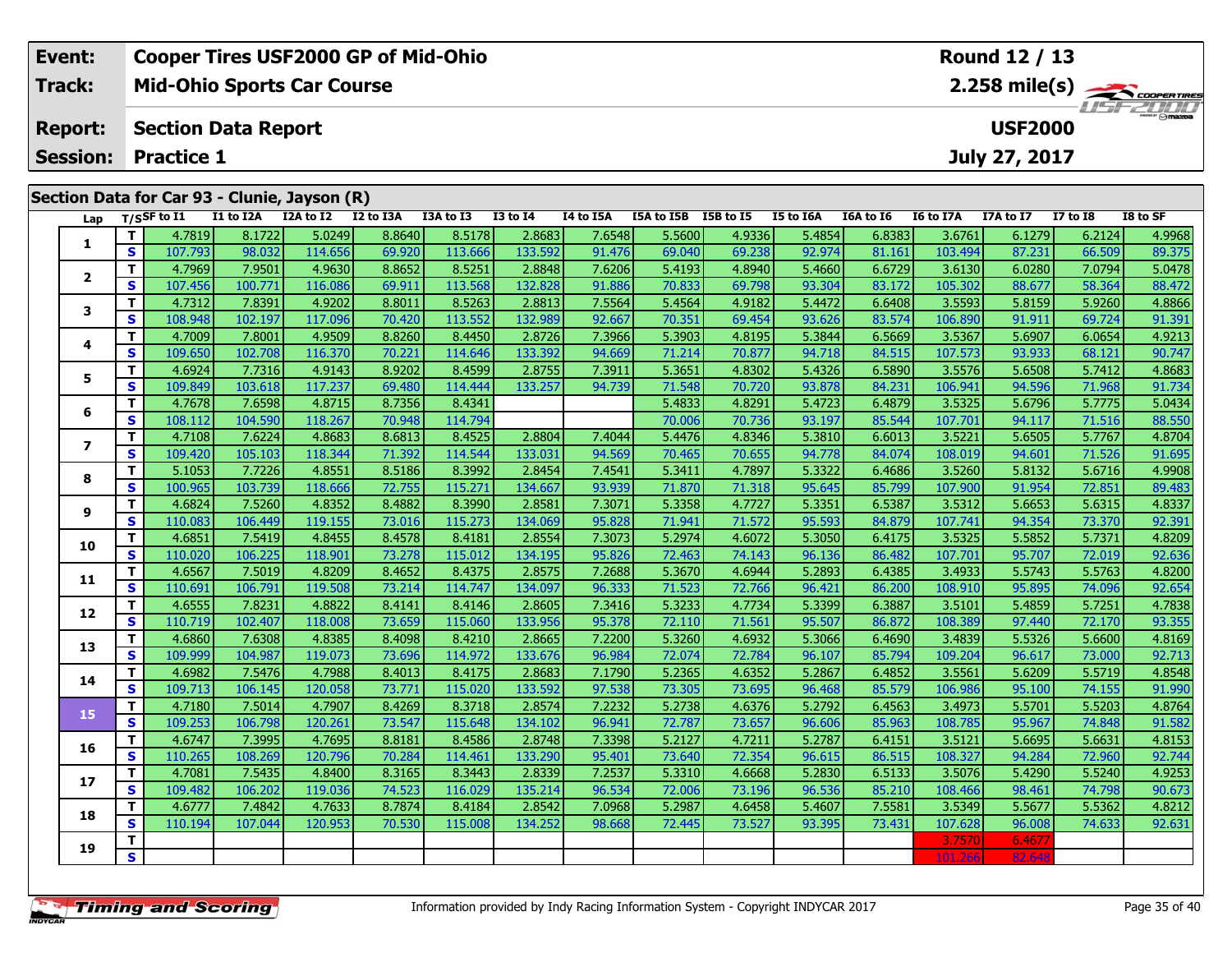| Event:         | <b>Cooper Tires USF2000 GP of Mid-Ohio</b>   | <b>Round 12 / 13</b> |
|----------------|----------------------------------------------|----------------------|
| Track:         | <b>Mid-Ohio Sports Car Course</b>            |                      |
| <b>Report:</b> | Section Data Report                          | <b>USF2000</b>       |
|                | <b>Session: Practice 1</b>                   | July 27, 2017        |
|                | Section Data for Car 93 - Clunie, Jayson (R) |                      |

### Cianic, Jayson (K)

| Lap            |                         | $T/SI1$ to $I2$ | <b>I2 to I3</b> | <b>I4 to I5</b> | <b>I5 to 16</b> | <b>I6 to I7</b> | Lap     | PO to SF | <b>SF to PI</b> |
|----------------|-------------------------|-----------------|-----------------|-----------------|-----------------|-----------------|---------|----------|-----------------|
| 1              | т                       | 13.1971         | 17.3818         | 18.1484         | 12.3237         | 9.8040          | 89.7144 | 93.7687  |                 |
|                | S                       | 104.362         | 91.357          | 78.557          | 86.419          | 93.329          | 90.608  | 81.198   |                 |
| $\overline{2}$ | т                       | 12.9131         | 17.3903         | 17.9339         | 12.1389         | 9.6410          | 89.8261 |          |                 |
|                | $\mathbf{s}$            | 106.657         | 91.313          | 79.496          | 87.734          | 94.907          | 90.495  |          |                 |
| 3              | T                       | 12.7593         | 17.3274         | 17.9310         | 12.0880         | 9.3752          | 87.9060 |          |                 |
|                | S                       | 107.943         | 91.644          | 79.509          | 88.104          | 97.598          | 92.472  |          |                 |
| 4              | т                       | 12.7510         | 17.2710         | 17.6064         | 11.9513         | 9.2274          | 87.3673 |          |                 |
|                | S                       | 108.013         | 91.943          | 80.975          | 89.112          | 99.161          | 93.042  |          |                 |
|                | T                       | 12.6459         | 17.3801         | 17.5864         | 12.0216         | 9.2084          | 87.0198 |          |                 |
| 5              | S                       | 108.911         | 91.366          | 81.067          | 88.591          | 99.366          | 93.413  |          |                 |
|                | т                       | 12.5313         | 17.1697         |                 | 11.9602         | 9.2121          | 86.9875 |          |                 |
| 6              | S                       | 109.907         | 92.486          |                 | 89.045          | 99.326          | 93.448  |          |                 |
|                | T                       | 12.4907         | 17.1338         | 17.6866         | 11.9823         | 9.1726          | 86.7043 |          |                 |
| $\overline{ }$ | S                       | 110.264         | 92.680          | 80.608          | 88.881          | 99.754          | 93.753  |          |                 |
|                | т                       | 12.5777         | 16.9178         | 17.5849         | 11.8008         | 9.3392          | 86.8335 |          |                 |
| 8              | S                       | 109.501         | 93.863          | 81.074          | 90.248          | 97.974          | 93.614  |          |                 |
|                | T                       | 12.3612         | 16.8872         | 17.4156         | 11.8738         | 9.1965          | 85.7400 |          |                 |
| 9              | S                       | 111.419         | 94.033          | 81.862          | 89.693          | 99.494          | 94.808  |          |                 |
|                | т                       | 12.3874         | 16.8759         | 17.2119         | 11.7225         | 9.1177          | 85.4139 |          |                 |
| 10             | S                       | 111.183         | 94.096          | 82.831          | 90.851          | 100.354         | 95.170  |          |                 |
| 11             | т                       | 12.3228         | 16.9027         | 17.3302         | 11.7278         | 9.0676          | 85.2616 |          |                 |
|                | $\overline{\mathbf{s}}$ | 111.766         | 93.947          | 82.266          | 90.810          | 100.909         | 95.340  |          |                 |
|                | т                       | 12.7053         | 16.8287         | 17.4383         | 11.7286         | 8.9960          | 85.7218 |          |                 |
| 12             | S                       | 108.401         | 94.360          | 81.756          | 90.804          | 101.712         | 94.828  |          |                 |
| 13             | T                       | 12.4693         | 16.8308         | 17.2392         | 11.7756         | 9.0165          | 85.3608 |          |                 |
|                | S                       | 110.453         | 94.348          | 82.700          | 90.441          | 101.481         | 95.229  |          |                 |
| 14             | T                       | 12.3464         | 16.8188         | 17.0507         | 11.7719         | 9.1770          | 85.1580 |          |                 |
|                | $\mathbf{s}$            | 111.553         | 94.415          | 83.614          | 90.470          | 99.706          | 95.456  |          |                 |
| 15             | T                       | 12.2921         | 16.7987         | 17.1346         | 11.7355         | 9.0674          | 85.0004 |          |                 |
|                | S                       | 112.045         | 94.528          | 83.205          | 90.750          | 100.911         | 95.632  |          |                 |
| 16             | T                       | 12.1690         | 17.2767         | 17.2736         | 11.6938         | 9.1816          | 85.6226 |          |                 |
|                | S                       | 113.179         | 91.913          | 82.535          | 91.074          | 99.656          | 94.938  |          |                 |
| 17             | T                       | 12.3835         | 16.6608         | 17.2515         | 11.7963         | 8.9366          | 85.0200 |          |                 |
|                | S                       | 111.218         | 95.311          | 82.641          | 90.283          | 102.388         | 95.610  |          |                 |
| 18             | T                       | 12.2475         | 17.2058         | 17.0413         | 13.0188         | 9.1026          | 86.5053 |          | 85.4430         |
|                | S                       | 112.453         | 92.292          | 83.660          | 81.805          | 100.521         | 93.969  |          | 89.916          |
|                | T.                      |                 |                 |                 |                 | 10.2247         |         |          |                 |
| 19             | $\overline{\mathbf{s}}$ |                 |                 |                 |                 | 89.489          |         |          |                 |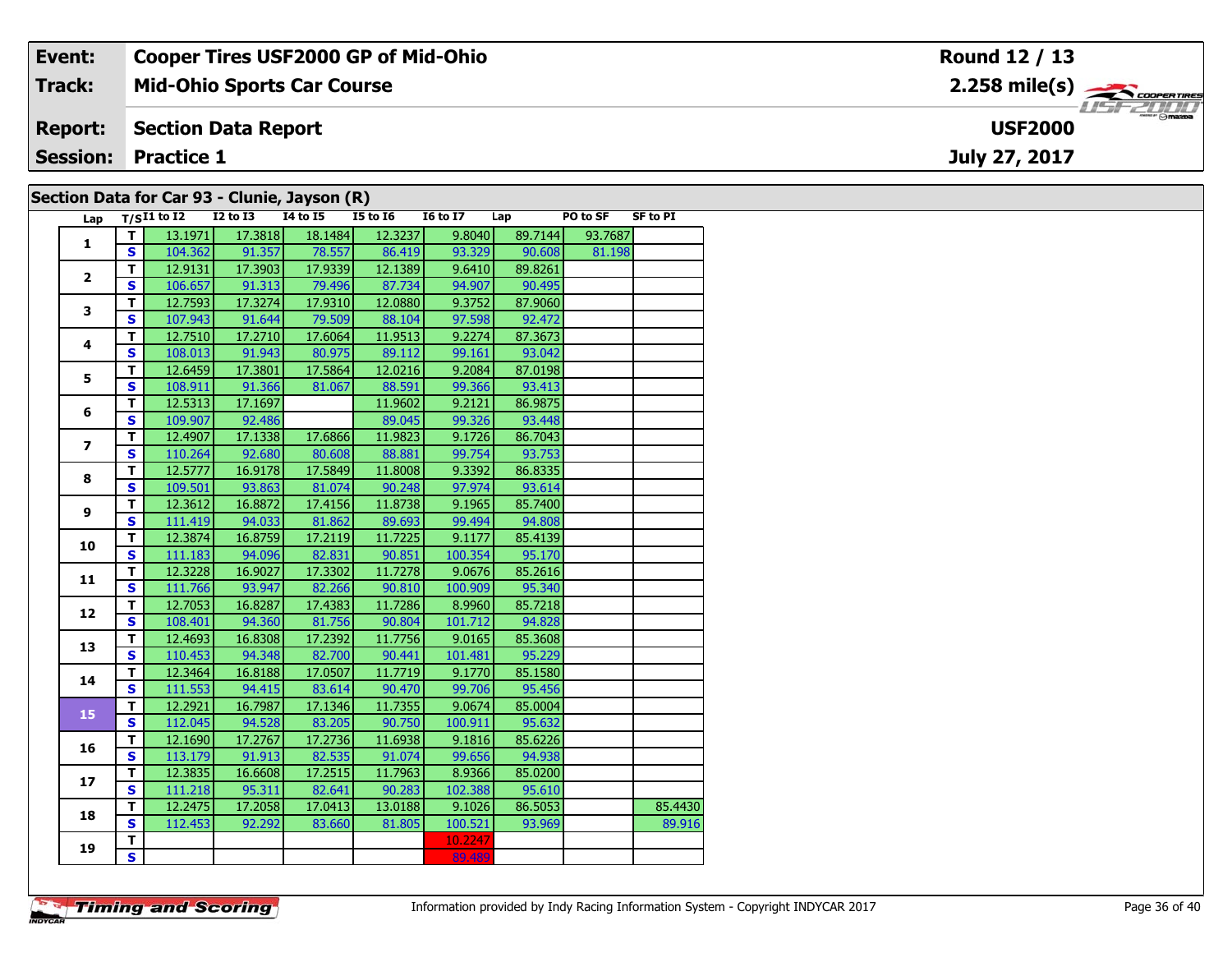| Event:        | Cooper Tires USF2000 GP of Mid-Ohio            | Round 12 / 13                              |
|---------------|------------------------------------------------|--------------------------------------------|
| <b>Track:</b> | <b>Mid-Ohio Sports Car Course</b>              | $2.258$ mile(s) $\rightarrow$ Coorer Times |
|               | <b>Report: Section Data Report</b>             | <b>USF2000</b>                             |
|               | <b>Session: Practice 1</b>                     | July 27, 2017                              |
|               |                                                |                                            |
|               | Section Data for Car 97 - Tomaselli, Bruna (R) |                                            |

| Lap                      | T/SSF to I1                  |         | I1 to I2A | I2A to I2 | $\mathbf{v}$<br>I2 to I3A | I3A to I3 | <b>I3 to I4</b> | I4 to I5A | I5A to I5B I5B to I5 |        | I5 to I6A | I6A to I6 | I6 to I7A | I7A to I7 | <b>I7 to I8</b> | I8 to SF |
|--------------------------|------------------------------|---------|-----------|-----------|---------------------------|-----------|-----------------|-----------|----------------------|--------|-----------|-----------|-----------|-----------|-----------------|----------|
|                          | T                            | 4.9779  | 8.1964    | 5.1556    | 9.1673                    | 8.6100    | 2.9007          | 7.7269    | 5.7577               | 4.972  | 5.6041    | 6.8553    | 3.7237    | 6.2362    | 6.2895          | 5.1826   |
| 1                        | <b>S</b>                     | 103.549 | 97.742    | 111.750   | 67.607                    | 112.449   | 132.100         | 90.622    | 66.670               | 68.702 | 91.005    | 80.959    | 102.171   | 85.717    | 65.694          | 86.171   |
|                          | $\mathbf{T}$                 | 4.7898  | 7.6813    | 4.9523    | 8.7536                    | 8.4995    | 2.8774          | 7.5095    | 5.6163               | 4.8011 | 5.3825    | 6.8134    | 3.6140    | 5.7374    | 5.9805          | 4.9060   |
| $\overline{2}$           | <b>S</b>                     | 107.615 | 104.297   | 116.337   | 70.802                    | 113.910   | 133.169         | 93.246    | 68.348               | 71.148 | 94.752    | 81.457    | 105.272   | 93.169    | 69.088          | 91.030   |
| 3                        | $\mathbf T$                  | 4.7254  | 7.5406    | 4.8836    | 8.6577                    | 8.5255    | 2.8823          | 7.5653    | 5.4099               | 4.7072 | 5.3188    | 6.6849    | 3.5967    | 5.5739    | 6.0182          | 4.9918   |
|                          | <b>S</b>                     | 109.082 | 106.243   | 117.974   | 71.586                    | 113.563   | 132.943         | 92.558    | 70.956               | 72.568 | 95.886    | 83.023    | 105.779   | 95.902    | 68.655          | 89.465   |
| 4                        | T                            | 4.7046  | 7.4361    | 4.8682    | 8.5804                    | 8.4853    | 2.8858          | 7.5734    | 5.4361               | 4.7539 | 5.4234    | 7.0352    | 3.5697    | 5.5115    | 5.9307          | 4.8610   |
|                          | <b>S</b>                     | 109.564 | 107.736   | 118.347   | 72.231                    | 114.101   | 132.782         | 92.459    | 70.614               | 71.855 | 94.037    | 78.889    | 106.579   | 96.987    | 69.668          | 91.872   |
| 5                        | $\mathbf{T}$                 | 4.6954  | 7.4746    | 4.8703    | 8.5343                    | 8.4617    | 2.8711          | 7.3129    | 5.3976               | 4.6343 | 5.3748    | 6.5998    | 3.6648    | 5.4120    | 5.8094          | 4.8797   |
|                          | <b>S</b>                     | 109.779 | 107.181   | 118.296   | 72.621                    | 114.419   | 133.462         | 95.752    | 71.117               | 73.709 | 94.887    | 84.093    | 103.813   | 98.770    | 71.123          | 91.520   |
| 6                        | T                            |         |           | 5.3849    | 8.9447                    | 8.6018    | 2.9044          | 7.5262    | 5.4661               | 4.6344 | 5.3397    | 6.5614    | 3.5476    | 5.5340    |                 |          |
|                          | $\mathbf{s}$                 |         |           | 106.991   | 69.289                    | 112.556   | 131.931         | 93.039    | 70.226               | 73.708 | 95.511    | 84.586    | 107.243   | 96.593    |                 |          |
| $\overline{\phantom{a}}$ | $\mathbf T$                  | 4.6875  | 7.4382    | 4.8870    | 8.4345                    | 8.4796    | 2.8838          | 7.3050    | 5.3331               | 4.4699 | 5.3365    | 6.4806    | 3.5439    | 5.5314    | 5.5380          | 4.9381   |
|                          | $\mathbf{s}$                 | 109.964 | 107.706   | 117.892   | 73.481                    | 114.178   | 132.874         | 95.856    | 71.978               | 76.420 | 95.568    | 85.640    | 107.355   | 96.638    | 74.608          | 90.438   |
| 8                        | $\mathbf T$                  | 4.6698  | 7.4616    | 4.8378    | 8.3924                    | 8.4627    | 2.8754          | 7.2412    | 5.3239               | 4.6443 | 5.4111    | 6.6598    | 3.5428    | 5.2534    | 5.6351          | 4.8461   |
|                          | $\mathbf{s}$                 | 110.380 | 107.368   | 119.091   | 73.849                    | 114.406   | 133.262         | 96.700    | 72.102               | 73.551 | 94.251    | 83.336    | 107.388   | 101.752   | 73.323          | 92.155   |
| 9                        | T                            | 4.6570  | 7.3962    | 4.8278    | 8.3893                    | 8.4405    | 2.8788          | 7.4216    | 5.3345               | 4.6087 | 5.3508    | 6.8319    | 3.5600    | 5.2787    | 5.8121          | 4.8346   |
|                          | $\mathbf{s}$                 | 110.684 | 108.317   | 119.337   | 73.877                    | 114.707   | 133.105         | 94.350    | 71.959               | 74.119 | 95.313    | 81.237    | 106.869   | 101.265   | 71.090          | 92.374   |
| 10                       | T                            | 4.6411  | 7.3276    | 4.8939    | 8.8520                    | 8.3275    | 2.9044          | 7.5906    | 5.3383               | 4.6266 | 5.2340    | 6.4658    | 3.5762    | 5.3146    | 5.6730          | 4.8849   |
|                          | <b>S</b>                     | 111.063 | 109.331   | 117.725   | 70.015                    | 116.263   | 131.931         | 92.249    | 71.907               | 73.832 | 97.440    | 85.836    | 106.385   | 100.581   | 72.833          | 91.423   |
| 11                       | $\mathbf{T}$                 | 4.6124  | 7.2551    | 4.8074    | 8.2778                    | 8.4222    | 2.8642          | 7.0812    | 5.2798               | 4.5412 | 5.2030    | 6.4156    | 3.5273    | 5.3004    | 5.7068          | 4.8104   |
|                          | $\mathbf{s}$                 | 111.754 | 110.424   | 119.844   | 74.872                    | 114.956   | 133.783         | 98.885    | 72.704               | 75.220 | 98.020    | 86.508    | 107.860   | 100.850   | 72.402          | 92.839   |
| 12                       | T                            | 4.6217  | 7.2298    | 4.8129    | 8.3293                    | 8.4584    | 2.8737          | 7.1323    | 5.1664               | 4.4882 | 5.2239    | 6.3492    | 3.5312    | 5.3204    | 5.6979          | 4.8428   |
|                          | <b>S</b>                     | 111.529 | 110.810   | 119.707   | 74.409                    | 114.464   | 133.341         | 98.177    | 74.300               | 76.109 | 97.628    | 87.413    | 107.741   | 100.471   | 72.515          | 92.218   |
| 13                       | $\mathbf{T}$                 | 4.6445  | 7.4549    | 4.8403    | 8.2394                    | 8.4120    | 2.8665          | 7.7191    | 5.5603               | 4.5570 | 5.2501    | 6.5918    | 3.5077    | 5.2098    | 5.5560          | 4.8316   |
|                          | <b>S</b>                     | 110.982 | 107.464   | 119.029   | 75.221                    | 115.095   | 133.676         | 90.714    | 69.036               | 74.960 | 97.141    | 84.196    | 108.463   | 102.604   | 74.367          | 92.431   |
| 14                       | $\mathbf{T}$                 | 4.6599  | 7.6096    | 4.8682    | 8.3994                    | 8.3685    | 2.8673          | 7.2617    | 5.2831               | 4.5296 | 5.2045    | 6.5199    | 3.5342    | 5.5215    | 5.7698          | 4.8514   |
|                          | $\mathbf{s}$                 | 110.615 | 105.280   | 118.347   | 73.788                    | 115.694   | 133.639         | 96.427    | 72.659               | 75.413 | 97.992    | 85.124    | 107.649   | 96.812    | 71.611          | 92.054   |
| 15                       | T                            | 4.6315  | 7.3531    | 4.8623    | 8.3954                    | 8.4225    | 2.8796          | 7.1352    | 5.1829               | 4.5141 | 5.4082    | 6.4109    | 3.5307    | 5.4184    | 5.6790          | 4.7876   |
|                          | <b>S</b>                     | 111.293 | 108.952   | 118.491   | 73.823                    | 114.952   | 133.068         | 98.137    | 74.063               | 75.672 | 94.301    | 86.571    | 107.756   | 98.654    | 72.756          | 93.281   |
| 16                       | $\mathbf{T}$                 | 4.6724  | 7.3074    | 4.7789    | 8.2261                    | 8.4059    | 2.8705          | 7.6819    | 7.0044               | 5.5296 | 5.4206    | 6.8620    | 3.5240    | 5.2942    | 5.6244          | 4.8102   |
|                          | $\mathbf{s}$                 | 110.319 | 109.634   | 120.558   | 75.342                    | 115.179   | 133.490         | 91.153    | 54.803               | 61.775 | 94.086    | 80.880    | 107.961   | 100.968   | 73.462          | 92.842   |
| 17                       | $\mathbf{T}$<br>$\mathbf{s}$ | 4.6924  | 7.4207    | 4.9109    | 8.9021                    | 8.4841    | 2.8869          | 8.4990    | 5.9843               | 5.4852 | 6.7983    | 9.0441    | 3.6469    | 5.5061    | 5.6708          | 4.8440   |
|                          |                              | 109.849 | 107.960   | 117.318   | 69.62                     | 114.117   | 132.731         | 82.38     | 64.145               | 62.27  | 75.01     | 61.366    | 104.323   | 97.082    | 72.861          | 92.195   |
| 18                       | T                            |         |           |           |                           |           |                 |           |                      |        |           |           | 4.2892    | 7.8378    |                 |          |
|                          | $\mathbf{s}$                 |         |           |           |                           |           |                 |           |                      |        |           |           | 88.701    | 68.201    |                 |          |

**Timing and Scoring**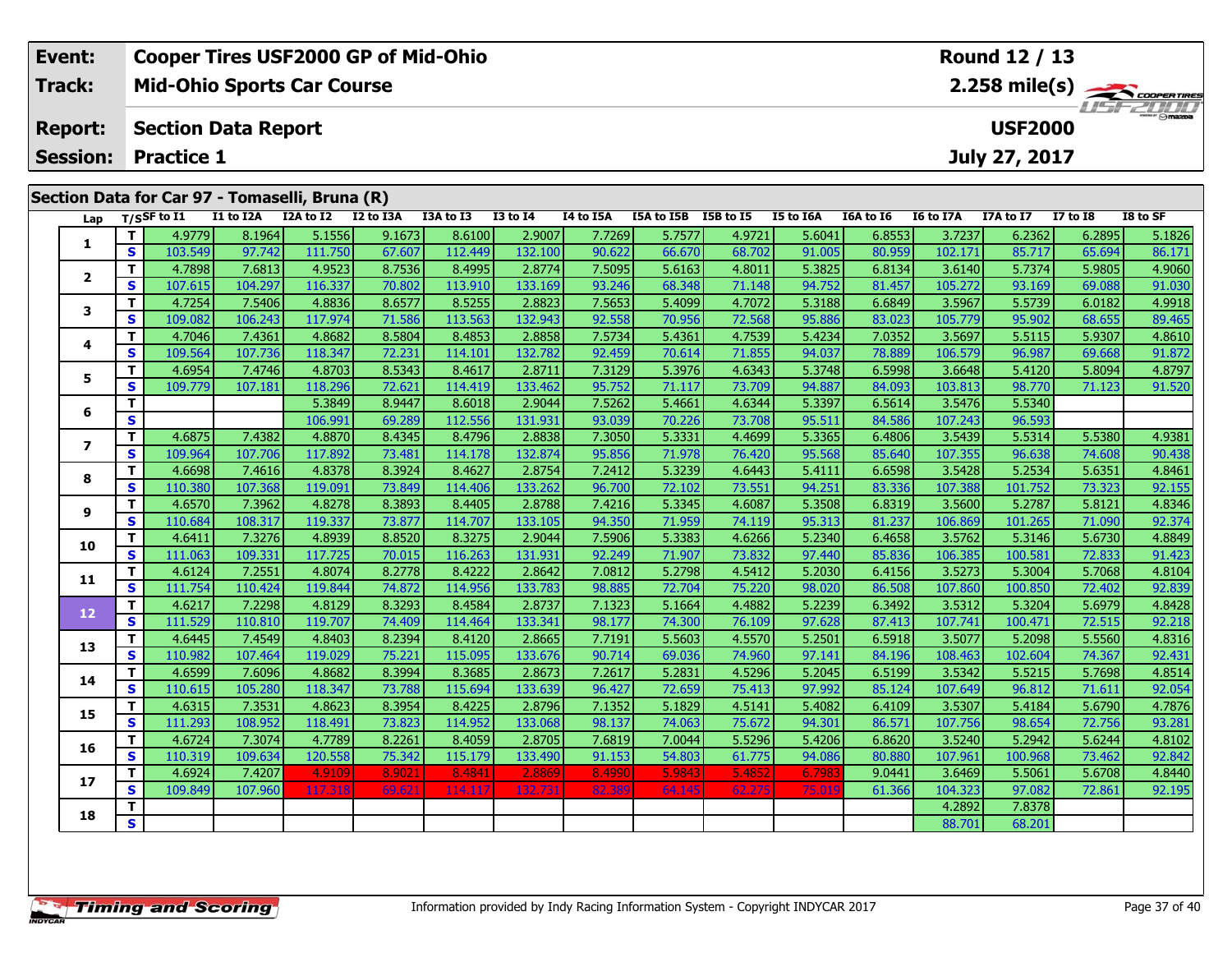| Event:          | <b>Cooper Tires USF2000 GP of Mid-Ohio</b>     | Round 12 / 13                             |
|-----------------|------------------------------------------------|-------------------------------------------|
| Track:          | <b>Mid-Ohio Sports Car Course</b>              | $2.258$ mile(s) $\rightarrow$ COOPERTINGS |
| <b>Report:</b>  | <b>Section Data Report</b>                     | <b>USF2000</b>                            |
| <b>Session:</b> | <b>Practice 1</b>                              | July 27, 2017                             |
|                 | Section Data for Car 97 - Tomaselli, Bruna (R) |                                           |

|  | Lap                     |                         | $T/SI1$ to $\overline{I2}$ | <b>I2 to I3</b> | <b>14 to 15</b> | $\sim$ $\sim$<br><b>I5 to 16</b> | <b>I6 to I7</b> | Lap      | PI to PO | PO to SF | <b>SF to PI</b> |
|--|-------------------------|-------------------------|----------------------------|-----------------|-----------------|----------------------------------|-----------------|----------|----------|----------|-----------------|
|  | 1                       | т                       | 13.3520                    | 17.7773         | 18.4567         | 12.4594                          | 9.9599          | 91.3560  |          | 95.5428  |                 |
|  |                         | $\mathbf{s}$            | 103.151                    | 89.325          | 77.245          | 85.478                           | 91.868          | 88.979   |          | 79.691   |                 |
|  | $\mathbf{2}$            | T                       | 12.6336                    | 17.2531         | 17.9269         | 12.1959                          | 9.3514          | 87.9146  |          |          |                 |
|  |                         | $\mathbf{s}$            | 109.017                    | 92.039          | 79.528          | 87.324                           | 97.846          | 92.462   |          |          |                 |
|  | 3                       | T                       | 12.4242                    | 17.1832         | 17.6824         | 12.0037                          | 9.1706          | 87.0818  |          |          |                 |
|  |                         | $\mathbf{s}$            | 110.854                    | 92.413          | 80.627          | 88.723                           | 99.775          | 93.347   |          |          |                 |
|  | 4                       | T                       | 12.3043                    | 17.0657         | 17.7634         | 12.4586                          | 9.0812          | 87.0553  |          |          |                 |
|  |                         | $\mathbf{s}$            | 111.934                    | 93.049          | 80.260          | 85.483                           | 100.758         | 93.375   |          |          |                 |
|  | 5                       | T                       | 12.3449                    | 16.9960         | 17.3448         | 11.9746                          | 9.0768          | 85.9927  |          |          | 83.6532         |
|  |                         | $\mathbf{s}$            | 111.566                    | 93.431          | 82.196          | 88.938                           | 100.806         | 94.529   |          |          | 91.840          |
|  | 6                       | $\overline{\mathsf{r}}$ |                            | 17.5465         | 17.6267         | 11.9011                          | 9.0816          | 252.9440 | 169.1238 | 85.9452  |                 |
|  |                         | $\mathbf{s}$            |                            | 90.500          | 80.882          | 89.488                           | 100.753         | 32.137   | 5.309    | 88.590   |                 |
|  | $\overline{\mathbf{z}}$ | $\mathbf T$             | 12.3252                    | 16.9141         | 17.1080         | 11.8171                          | 9.0753          | 85.2871  |          |          |                 |
|  |                         | $\mathbf{s}$            | 111.744                    | 93.883          | 83.334          | 90.124                           | 100.823         | 95.311   |          |          |                 |
|  | 8                       | $\overline{\mathsf{r}}$ | 12.2994                    | 16.8551         | 17.2094         | 12.0709                          | 8.7962          | 85.2574  |          |          |                 |
|  |                         | $\mathbf{s}$            | 111.979                    | 94.212          | 82.843          | 88.229                           | 104.022         | 95.344   |          |          |                 |
|  | 9                       | T                       | 12.2240                    | 16.8298         | 17.3648         | 12.1827                          | 8.8387          | 85.6225  |          |          |                 |
|  |                         | $\mathbf{s}$            | 112.670                    | 94.354          | 82.102          | 87.419                           | 103.522         | 94.938   |          |          |                 |
|  | 10                      | $\mathbf T$             | 12.2215                    | 17.1795         | 17.5555         | 11.6998                          | 8.8908          | 85.6505  |          |          |                 |
|  |                         | $\overline{\mathbf{s}}$ | 112.693                    | 92.433          | 81.210          | 91.027                           | 102.915         | 94.907   |          |          |                 |
|  | 11                      | T                       | 12.0625                    | 16.7000         | 16.9022         | 11.6186                          | 8.8277          | 84.1048  |          |          |                 |
|  |                         | $\mathbf{s}$            | 114.178                    | 95.087          | 84.349          | 91.663                           | 103.651         | 96.651   |          |          |                 |
|  | 12                      | T                       | 12.0427                    | 16.7877         | 16.7869         | 11.5731                          | 8.8516          | 84.0781  |          |          |                 |
|  |                         | $\mathbf{s}$            | 114.366                    | 94.590          | 84.928          | 92.024                           | 103.371         | 96.682   |          |          |                 |
|  | 13                      | T                       | 12.2952                    | 16.6514         | 17.8364         | 11.8419                          | 8.7175          | 85.2410  |          |          |                 |
|  |                         | $\mathbf{s}$            | 112.017                    | 95.365          | 79.931          | 89.935                           | 104.961         | 95.363   |          |          |                 |
|  | 14                      | T                       | 12.4778                    | 16.7679         | 17.0744         | 11.7244                          | 9.0557          | 85.2486  |          |          |                 |
|  |                         | $\mathbf{s}$            | 110.378                    | 94.702          | 83.498          | 90.836                           | 101.041         | 95.354   |          |          |                 |
|  | 15                      | T                       | 12.2154                    | 16.8179         | 16.8322         | 11.8191                          | 8.9491          | 84.6114  |          |          |                 |
|  |                         | $\mathbf{s}$            | 112.749                    | 94.421          | 84.700          | 90.108                           | 102.245         | 96.072   |          |          |                 |
|  | 16                      | T                       | 12.0863                    | 16.6320         | 20.2159         | 12.2826                          | 8.8182          | 88.0125  |          |          |                 |
|  |                         | $\mathbf{s}$            | 113.953                    | 95.476          | 70.523          | 86.708                           | 103.763         | 92.360   |          |          |                 |
|  | 17                      | T                       | 12.3316                    | 17.3862         | 19.9685         | 15.8424                          | 9.1530          | 92.7758  |          |          | 95.2918         |
|  |                         | $\mathbf{s}$            | 111.686                    | 91.334          | 71.397          | 67.225                           | 99.967          | 87.618   |          |          | 80.623          |
|  | 18                      | T.                      |                            |                 |                 |                                  | 12.1270         |          |          |          |                 |
|  |                         | $\overline{\mathbf{s}}$ |                            |                 |                 |                                  | 75.451          |          |          |          |                 |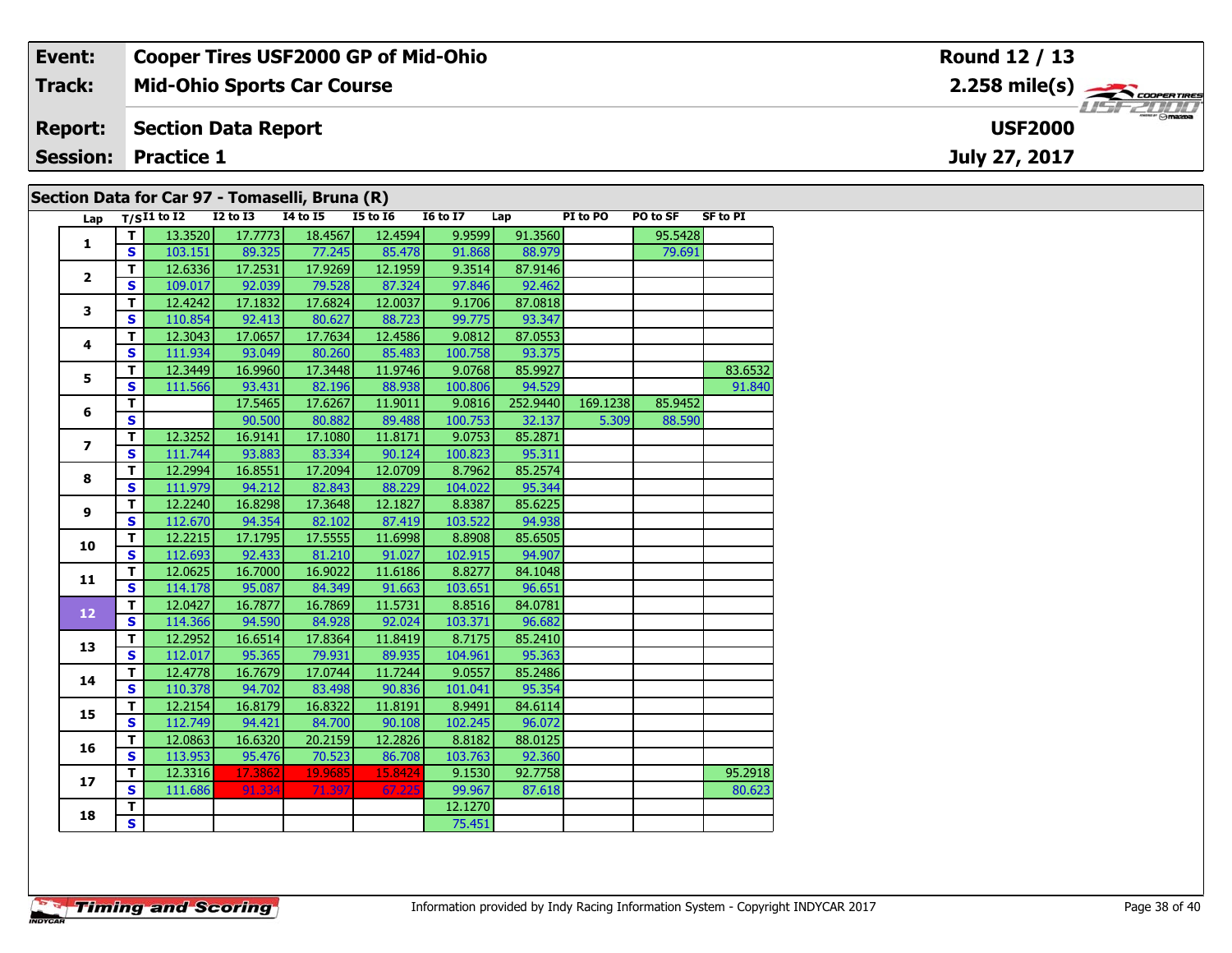